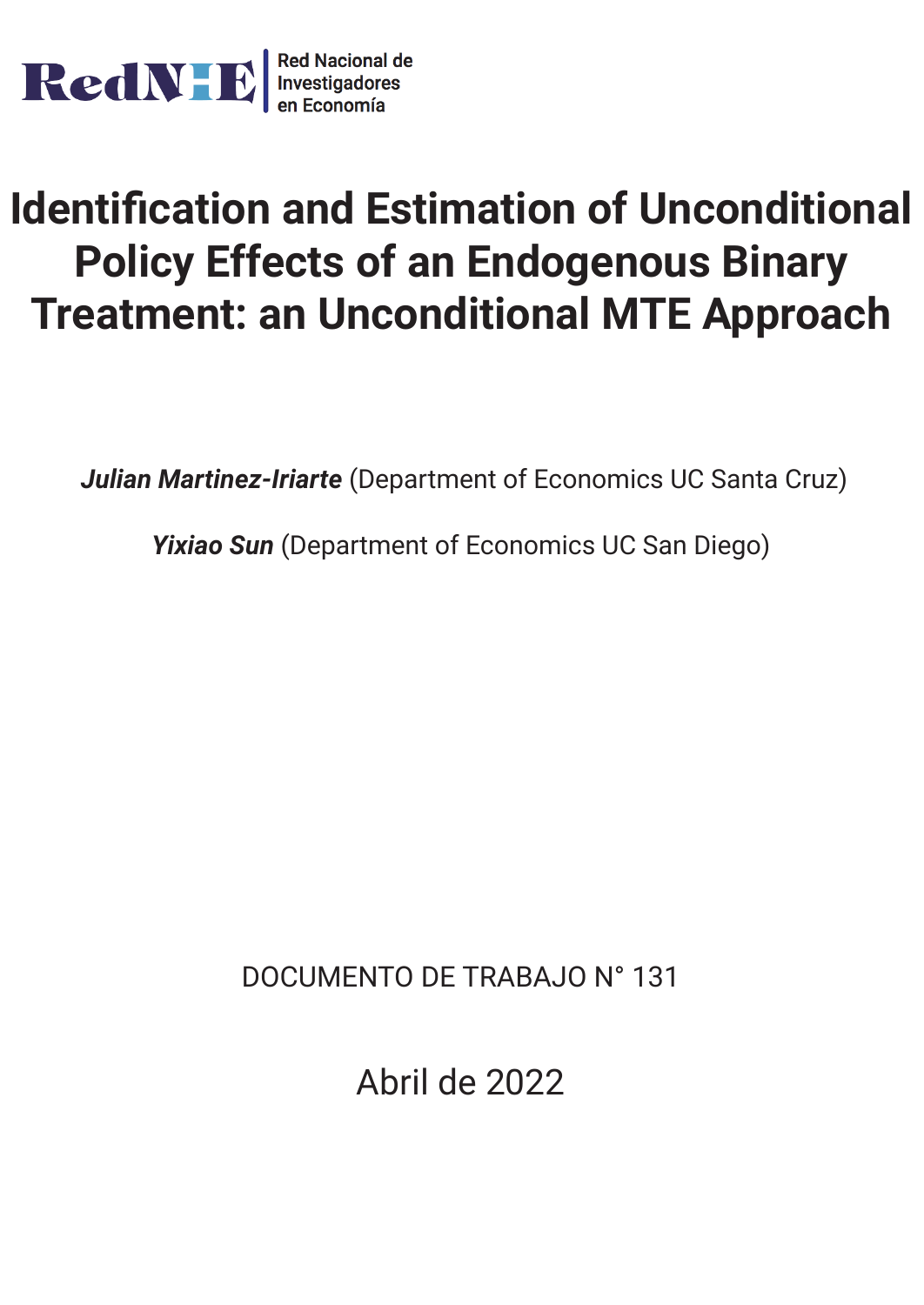Los documentos de trabajo de la RedNIE se difunden con el propósito de generar comentarios y debate, no habiendo estado sujetos a revisión de pares. Las opiniones expresadas en este trabajo son de los autores y no necesariamente representan las opiniones de la RedNIE o su Comisión **Directiva** 

The RedNIE working papers are disseminated for the purpose of generating comments and debate, and have not been subjected to peer review. The opinions expressed in this paper are exclusively those of the authors and do not necessarily represent the opinions of the RedNIE or its Board of Directors.

# Citar como:

Martinez-Iriarte, Julian y Yixiao Sun (2022). Identification and Estimation of Unconditional Policy Effects of an Endogenous Binary Treatment: an Unconditional MTE Approach. *Documento de trabajo RedNIE N°131*.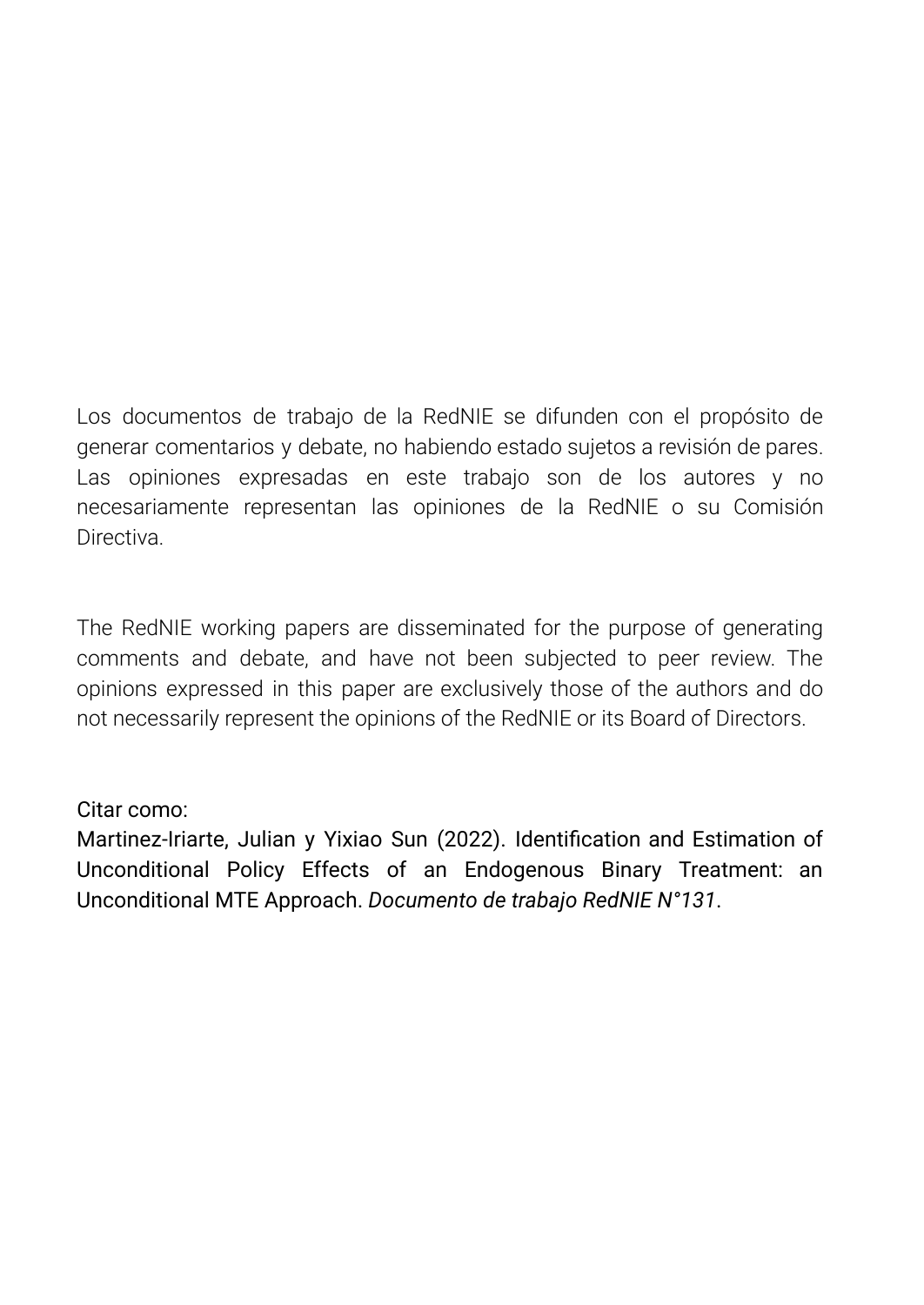# Identification and Estimation of Unconditional Policy Effects of an Endogenous Binary Treatment: an Unconditional MTE Approach\*

Julian Martinez-Iriarte<sup>+</sup> Department of Economics **UC Santa Cruz** 

Yixiao Sun<sup>‡</sup> Department of Economics **UC** San Diego

February 1, 2022

#### Abstract

This paper studies identification and estimation of unconditional policy effects when treatment status is binary and endogenous. We introduce a new class of unconditional marginal treatment effects (MTE) based on the influence function of the functional underlying the policy target. We show that an unconditional policy effect can be represented as a weighted average of the newly defined unconditional MTEs over the individuals who are indifferent about their treatment status. We provide conditions for point identification of the unconditional policy effects. When a quantile is the functional of interest, we characterize the asymptotic bias of the unconditional quantile regression (UQR) estimator that ignores the endogeneity of the treatment and elaborate on the channels that the endogeneity can render the UQR estimator inconsistent. We show that, even if the treatment status is exogenous, the UQR estimator can still be inconsistent when there are common covariates affecting both the treatment status and the outcome variable. To overcome the inconsistency of the UQR estimator, we introduce the UNconditional Instrumental Quantile Estimator (UNIQUE) and establish its consistency and asymptotic distribution. In the empirical application, we estimate the effect of changing college enrollment status, induced by higher tuition subsidy, on the quantiles of the wage distribution.

Keywords: marginal treatment effect, marginal policy-relevant treatment effect, selection models, instrumental variables, unconditional policy effect, unconditional quantile regressions. JEL: C14, C31, C36.

<sup>\*</sup>For helpful and constructive comments, we thank Xinwei Ma, Augusto Nieto-Barthaburu, Vitor Possebom, Kaspar Wuthrich, and seminar participants at UCSD and LACEA. This research was conducted with restricted access to Bureau of Labor Statistics (BLS) data. The views expressed here do not necessarily reflect the views of the BLS.

<sup>&</sup>lt;sup>+</sup>Email: jmart425@ucsc.edu.

<sup>&</sup>lt;sup>‡</sup>Email: yisun@ucsd.edu.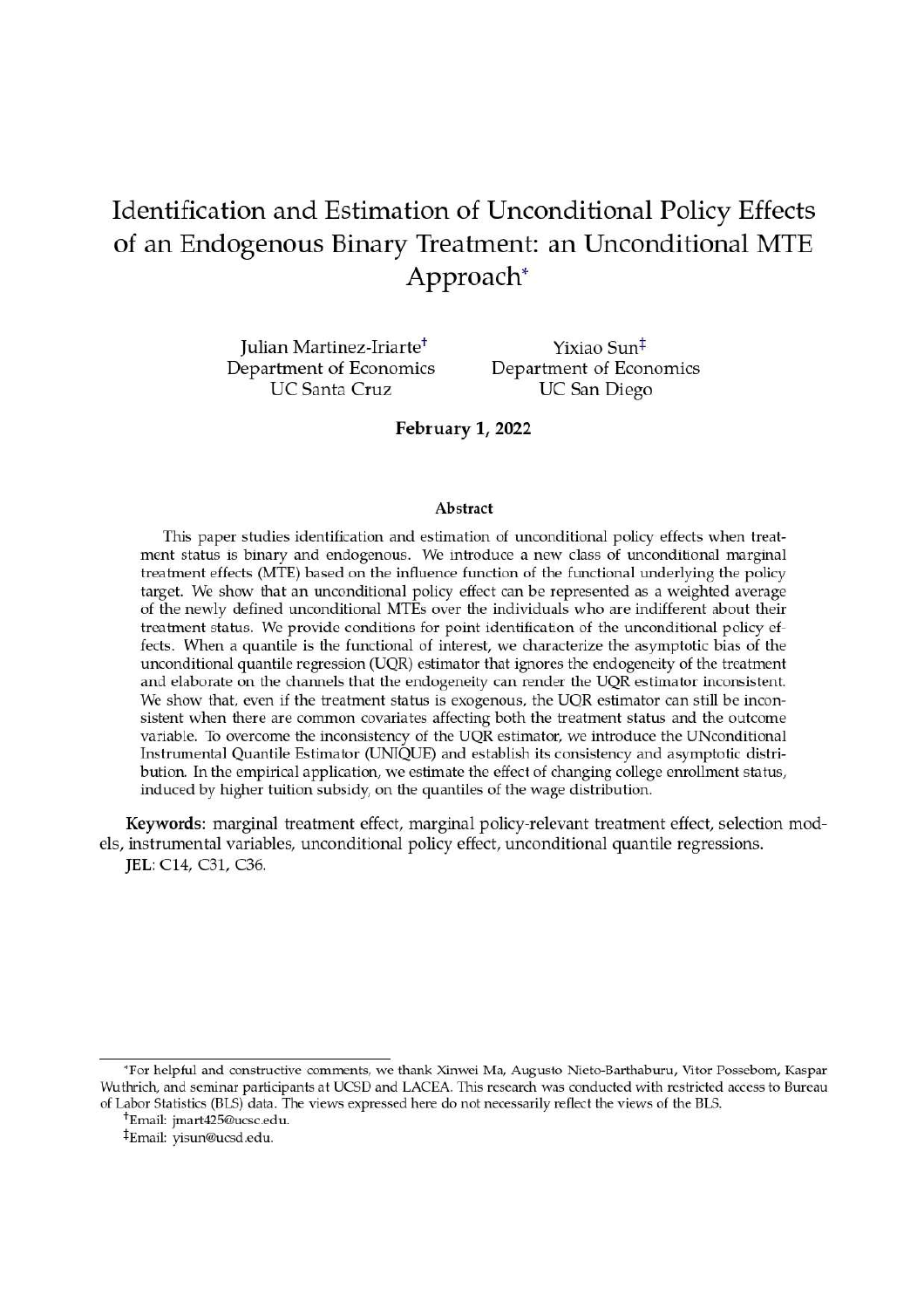## **1 Introduction**

An unconditional policy effect is the effect of a change in a target covariate on the (unconditional) distribution of an outcome variable of interest.<sup>[1](#page-3-0)</sup> When the target covariate has a continuous distribution, we may be interested in shifting its location and evaluating the effect of such a shift on the distribution of the outcome variable. For example, we may consider increasing the number of years of education for *every* worker in order to improve the median of the wage distribution. When the change of the covariate distribution is small, such an effect may be referred to as the marginal unconditional policy effect.

In this paper, we consider a binary target covariate that indicates the treatment status. In this case, a location shift is not possible, and the only way to change its distribution is to change the proportion of treated individuals. We analyze the impact of such a marginal change on a general functional of the distribution of the outcome. For example, when the functional of interest is the mean of the outcome, this corresponds to the marginal policy-relevant treatment effect (MPRTE) of [Carneiro, Heckman and Vytlacil](#page-38-0) [\(2010,](#page-38-0) [2011](#page-38-1)). For the case of quantiles, we obtain an unconditional quantile effect (UQE). Previously, [Firpo, Fortin and Lemieux](#page-38-2) [\(2009\)](#page-38-2) proposed using an unconditional quantile regression (UQR) to estimate the UQE.<sup>[2](#page-3-1)</sup> However, we show that their identification strategy can break down under endogeneity. An extensive analysis of the resulting asymptotic bias of the UQR estimator is provided.

The first contribution of this paper is to introduce a new class of unconditional marginal treatment effects (MTEs) and show that the corresponding unconditional policy effect can be represented as a weighted average of these unconditional MTEs. The new MTEs are based on the influence function of the functional of the outcome distribution that we care about. The weights depend on the characteristics of the subpopulation who is indifferent about the treatment take-up. For example, the UQE is a weighted average of the unconditional MTEs built on the influence function of quantiles. This shows that the MPRTE and UQE belong to the same family of parameters. To the best of our knowledge, this was not previously recognized in either the literature on MTEs or the literature on unconditional policy effects.

To illustrate the usefulness of this general approach, we provide an extensive analysis of the unconditional quantile effects. This is empirically important since the UQR estimator proposed by [Firpo, Fortin and Lemieux](#page-38-2) [\(2009](#page-38-2)) is consistent for the UQE only if a certain distributional invariance assumption holds. Such assumption is unlikely to hold when the treatment status is endogenous. We note that treatment endogeneity is the rule rather than the exception in economic applications.

The second contribution of this paper is to provide a closed-form expression for the asymptotic

<span id="page-3-0"></span><sup>&</sup>lt;sup>1</sup>There are several groups of variables in this framework. The target covariate is the variable a policy maker aims to change. We often refer to the target covariate as the treatment or treatment variable. The outcome variable is the variable that a policy maker ultimately cares about. A policy maker hopes to change the target covariate in order to achieve a desired effect on the distribution of the outcome variable. Sometimes, a policy maker can not change the treatment variable directly and has to change it via intervening some other covariates, which may be referred to as the policy covariates. There may also be covariates that will not be intervened.

<span id="page-3-1"></span><sup>2</sup>[Mukhin](#page-39-0) [\(2019](#page-39-0)) generalizes [Firpo, Fortin and Lemieux](#page-38-2) [\(2009](#page-38-2)) to allow for non-marginal changes in continuous covariates. Further work in the case of continuous covariates include [Sasaki, Ura and Zhang](#page-39-1) [\(2020](#page-39-1)) who allow for a highdimensional setting, [Inoue, Li and Xu](#page-39-2) [\(2021](#page-39-2)[\) who tackle the two-sample problem, and](#page-39-3) Martinez-Iriarte, Montes-Rojas and Sun [\(2022](#page-39-3)) who analyze location-scale and compensated shifts.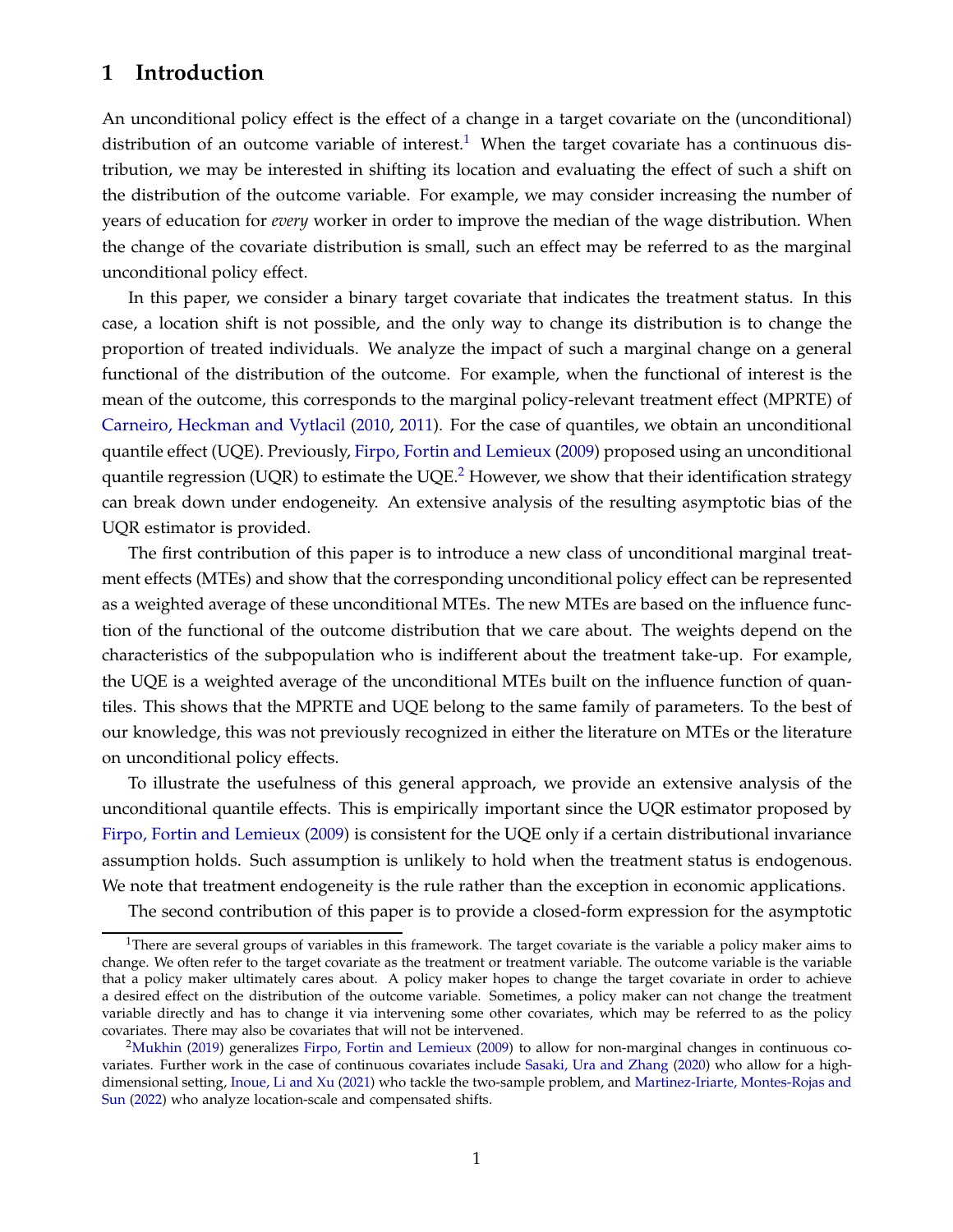bias of the UQR estimator when endogeneity is neglected. The asymptotic bias can be traced back to two sources. First, the subpopulation of the individuals at the margin of indifference might have different characteristics than the whole population. We refer to this source of the bias as the *marginal heterogeneity bias.* Second, the treatment effect for a marginal individual might be different from an apparent effect obtained by comparing the treatment group with the control group. It is the marginal subpopulation, not the whole population or any other subpopulation, that contributes to the UQE. We refer to the second source of the bias as the *marginal selection bias.*

For the case with a binary treatment, the UQR of [Firpo, Fortin and Lemieux](#page-38-2) [\(2009\)](#page-38-2) does not account for the endogeneity and the difference between the marginal subpopulation and the whole population in terms of their covariate distributions and treatment effects. As a result, it can be plagued with biases from both sources. We show that in some cases, even if the treatment status is exogenous, the presence of other covariates<sup>[3](#page-4-0)</sup> can render the UQR estimator inconsistent. For example, this can occur in situations where the treatment status is partly determined by the covariates that also affect the outcome variable, that is, when the selection equation and the outcome equation have covariates in common. In such a case with no endogeneity, there is no *marginal selection bias,* but the UQR estimator can still suffer from a severe *marginal heterogeneity bias.* This intriguing result cautions the use of the UQR without careful consideration.

One may ask if, as in a linear model, the asymptotic bias of the UQR estimator can be signed based on a correlation coefficient. The answer to this question is negative. The reason is that the asymptotic bias can be non-uniform across quantiles. We could have a positive bias for the  $10<sup>th</sup>$ quantile while a negative bias for the 11<sup>th</sup> quantile. Strong assumptions have to be imposed on the data generating process to sign the bias *a priori*.

The third contribution of this paper is to show that if assumptions similar to instrument validity are imposed on the policy variables under intervention, the resulting UQE can be point identified using the local instrumental variable approach as in [Carneiro and Lee](#page-38-3) [\(2009\)](#page-38-3). Based on this, we introduce the UNconditional Instrumental QUantile Estimator (UNIQUE) and develop methods of statistical inference based on the UNIQUE when the binary treatment is endogeneous. We take a nonparametric approach but allow the propensity score function to be either parametric or nonparametric. We establish the asymptotic distribution of the UNIQUE. This is a formidable task, as the UNIQUE is a four-step estimator, and we have to pin down the estimation error from each step.

**Related Literature.** This paper is related to the literature on marginal treatment effects. Introduced by [Bjorklund and Moffitt](#page-37-0) [\(1987](#page-37-0)), MTEs can be used as a building block for many different causal parameters of interest as shown in [Heckman and Vytlacil](#page-38-4) [\(2001](#page-38-4)*a*). For an excellent review, the reader is referred to [Mogstad and Torgovitsky](#page-39-4) [\(2018\)](#page-39-4). As a main departure from this literature, this paper introduces unconditional MTEs targeted at studying unconditional policy effects. As mentioned above, if we focus on the mean, the unconditional marginal policy effect we study corresponds to the MPRTE of [Carneiro, Heckman and Vytlacil](#page-38-0) [\(2010\)](#page-38-0). In this case, the unconditional MTE is the same as the usual MTE. For quantiles, the unconditional marginal policy effect is stud-ied by [Firpo, Fortin and Lemieux](#page-38-2) [\(2009](#page-38-2)), but under a setting that does not allow for endogeneity.<sup>[4](#page-4-1)</sup>

 $3UQR$  does not explicitly account for the presence of additional covariates. See the last paragraph of Section 3 in [Firpo, Fortin and Lemieux](#page-38-2) [\(2009](#page-38-2)) or Corollary 3 in the working paper version [Firpo, Fortin and Lemieux](#page-38-5) [\(2007\)](#page-38-5).

<span id="page-4-1"></span><span id="page-4-0"></span><sup>4</sup>For the case of continuous endogenous covariates, [Rothe](#page-39-5) [\(2010\)](#page-39-5) shows that the control function approach of Imbens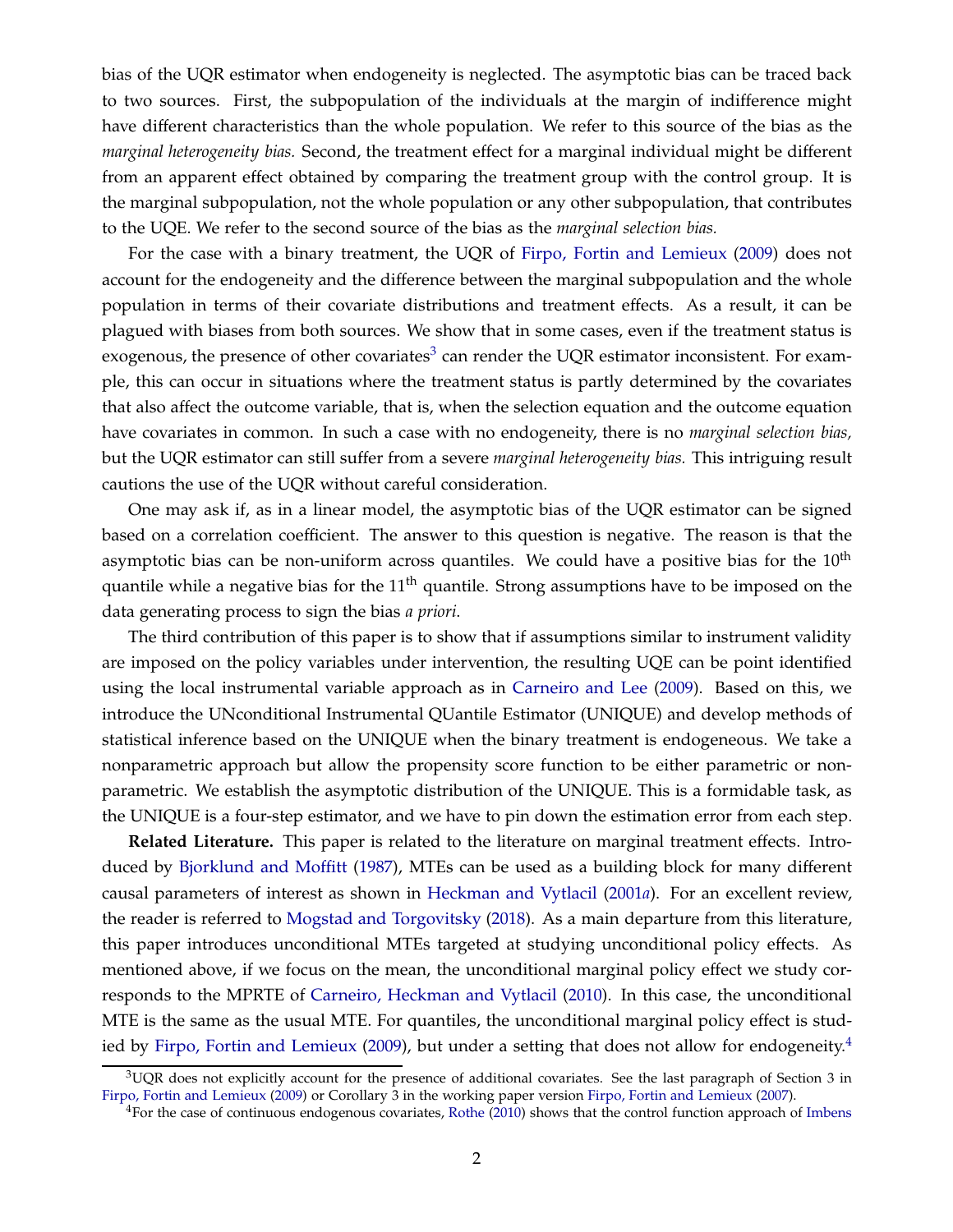The unconditional MTE is novel in this case, as well as in the case with a more general nonlinear functional of interest. In our setting that allows some covariates to enter both the outcome equation and the selection equation, conditioning on the propensity score is not enough, but we show that the propensity score plays a key role in averaging the unconditional MTEs to obtain the unconditional policy effect. This is in contrast with [Zhou and Xie](#page-39-6) [\(2019](#page-39-6)) where the marginal treatment effect parameter is defined based on conditioning on the propensity score. Among other contributions, [Mogstad, Torgovitsky and Walters](#page-39-7) [\(2020\)](#page-39-7) provide an extensive list of MTE applications which are, in principle, applicable to the unconditional MTEs introduced in this paper.

Our general treatment of the problem using functionals is closely related to that of [Rothe](#page-39-8) [\(2012\)](#page-39-8). [Rothe](#page-39-8) [\(2012\)](#page-39-8) analyzes the effect of an arbitrary change in the distribution of a target covariate, either continuous or discrete, on some feature of the distribution of the outcome variable. By assuming a form of conditional independence, for the case of continuous target covariates, [Rothe](#page-39-8) [\(2012\)](#page-39-8) generalizes the approach of [Firpo, Fortin and Lemieux](#page-38-2) [\(2009](#page-38-2)). However, for the case of a discrete treatment, instead of point identifying the effect as we do here, bounds are obtained by assuming that either the highest-ranked or lowest-ranked individuals enter the program under the new policy.

We are not the first to consider unconditional quantile regressions under endogeneity. [Kasy](#page-39-9) [\(2016\)](#page-39-9) focuses on ranking counterfactual policies and, for the case of discrete regressors, allows for endogeneity. However, one key difference from our approach is that the counterfactual policies analyzed in [Kasy](#page-39-9) [\(2016\)](#page-39-9) are randomly assigned conditional on a covariate vector. In our setting, selection into treatment follows a threshold-crossing model, where we use the exogenous variation of an instrument to obtain different counterfactual scenarios. [Martinez-Iriarte](#page-39-10) [\(2020\)](#page-39-10) introduces the quantile breakdown frontier in order to perform a sensitivity analysis to departures from the distributional invariance assumption employed by [Firpo, Fortin and Lemieux](#page-38-2) [\(2009](#page-38-2)).

Estimation of t[he MTE and parameters derived from the MTE curve](#page-38-6) is discussed in Heckman, Urzua and Vytlacil [\(2006\)](#page-38-6), [Carneiro and Lee](#page-38-3) [\(2009\)](#page-38-3), [Carneiro, Heckman and Vytlacil](#page-38-0) [\(2010](#page-38-0), [2011\)](#page-38-1), and, more recently, [Sasaki and Ura](#page-39-11) [\(2021\)](#page-39-11). All of these studies make a linear-in-parameters assumption regarding the conditional means of the potential outcomes, which yields a tractable partiallylinear model for the MTE curve. This strategy is not very helpful in our case because our newly defined unconditional MTE might involve a nonlinear function of the potential outcomes. For example, for the case of quantiles, there is an indicator function involved. Using our expression for the weights, we can write the UQE as a quotient of two average derivatives. One of them, however, involves as a regressor the estimated propensity score as in the setting of [Hahn and Ridder](#page-38-7) [\(2013\)](#page-38-7). We provide conditions, different from those in [Hahn and Ridder](#page-38-7) [\(2013\)](#page-38-7), under which the error from estimating the propensity score function, either parametrically or nonparametrically, does not affect the asymptotic variance of the UNIQUE. This may be of independent interest.

**Outline.** Section [2](#page-6-0) introduces the new MTE curve and shows how it relates to the unconditional policy effect. Section [3](#page-16-0) presents a model for studying the UQE under endogeneity. Section [4](#page-21-0) considers intervening an instrumental variable in order to change the treatment status and establishes the ident[ification of the corresponding UQE. Section](#page-38-8) [5](#page-25-0) introduces and studies the UNIQUE under a

and Newey [\(2009\)](#page-38-8) can be used to achieve identification.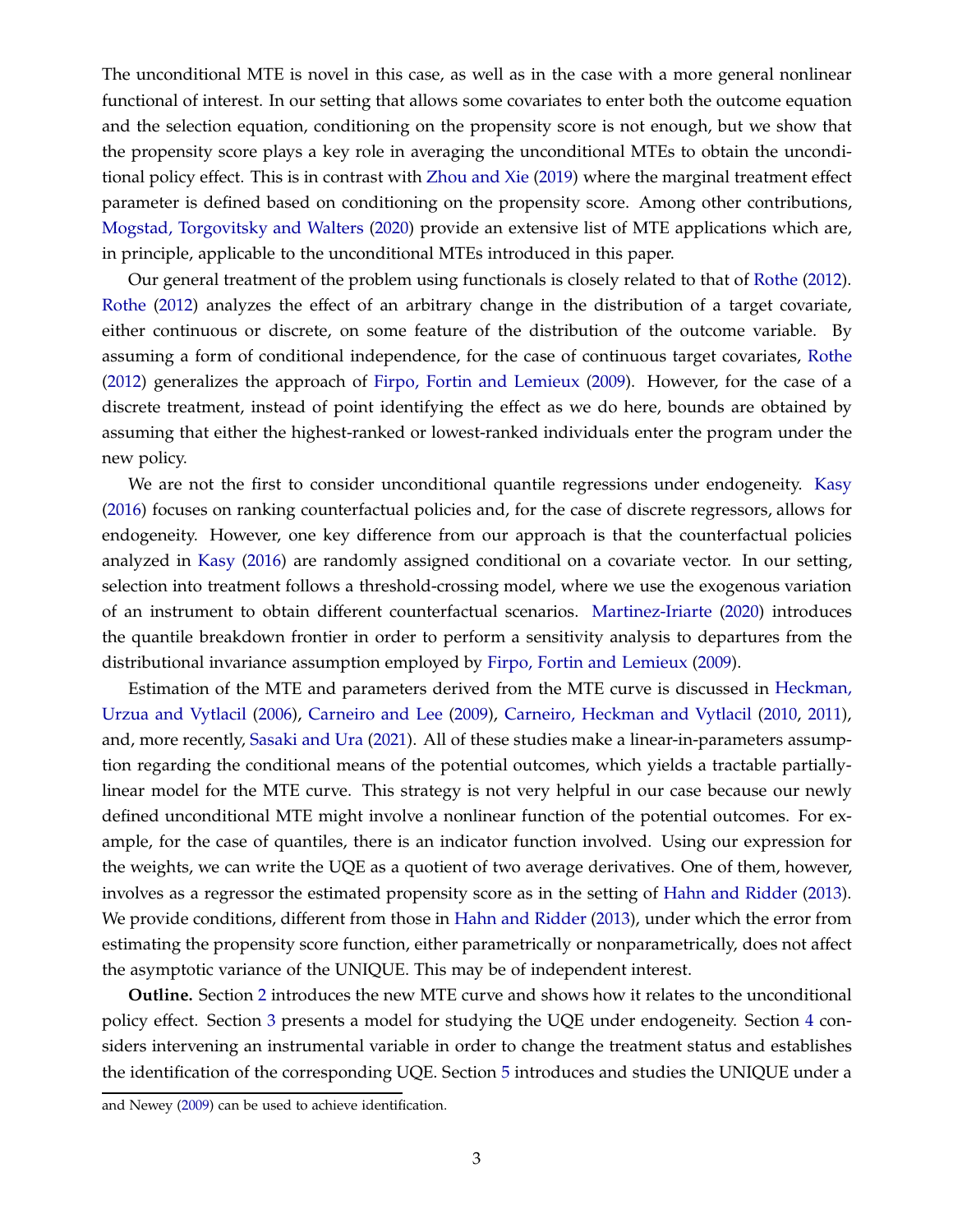parametric specification of the propensity score. Section [6](#page-33-0) provides simulation evidence. In Section [7](#page-34-0) we revisit the empirical application of [Carneiro, Heckman and Vytlacil](#page-38-1) [\(2011](#page-38-1)) and focus on the unconditional quantile effect. Section [8](#page-37-1) concludes. The Appendix contains all proofs as well as some additional explanations or derivations of some results in the main text and considers the UNIQUE under a nonparametric specification of the propensity score.

**Notation.** For any generic random variable  $W_1$ , we denote its CDF and pdf by  $F_{W_1}(\cdot)$  and  $f_{W_1}(\cdot)$  , respectively. We denote its conditional CDF and pdf conditional on a second random variable *W*<sup>2</sup> by  $F_{W_1|W_2}(\cdot|\cdot)$  and  $f_{W_1|W_2}(\cdot|\cdot)$  , respectively.

## <span id="page-6-0"></span>**2 Unconditional Policy Effects under Endogeneity**

#### **2.1 Policy Intervention and Unconditional Policy Effects**

We employ the potential outcomes framework. For each individual, there are two potential outcomes:  $Y(0)$  and  $Y(1)$ , where  $Y(0)$  is the outcome had she received no treatment and  $Y(1)$  is the outcome had she received treatment. We assume that the potential outcomes are given by

$$
Y(0) = r_0(X, U_0)
$$
, and  $Y(1) = r_1(X, U_1)$ ,

for a pair of unknown functions  $r_0$  and  $r_1$ . The vector  $X \in \mathbb{R}^{d_X}$  consists of observables and  $(U_0, U_1)$ consists of unobservables. Depending on the individual's actual choice of treatment, denoted by *D*, we observe either  $Y(0)$  or  $Y(1)$ , but we can never observe both. The observed outcome is denoted by *Y*:

<span id="page-6-1"></span>
$$
Y = (1 - D) Y(0) + DY(1) = (1 - D) r_0(X, U_0) + Dr_1(X, U_1).
$$
 (1)

Following [Heckman and Vytlacil](#page-38-9) [\(1999](#page-38-9), [2001](#page-38-4)*a*, [2005](#page-38-10)), we assume that selection into treatment is determined by a threshold-crossing equation

<span id="page-6-2"></span>
$$
D = \mathbb{1}\left\{V \leq \mu\left(W\right)\right\},\tag{2}
$$

where  $W = (Z, X)$  and  $Z \in \mathbb{R}^{d_Z}$  consists of covariates that do not affect the potential outcomes directly. In the above, the unknown function  $\mu$  (*W*) can be regarded as the benefit from the treatment and *V* as the cost of the treatment. Individuals decide to take up the treatment if and only if its benefit outweighs its cost. Alternatively, we can think of  $\mu(W)$  as the utility and *V* as the disutility from participating in the program. While we observe  $(D, W, Y)$ , we observe neither  $U := (U_0, U_1)'$ nor *V*. Also, we do not restrict the dependence among *U*,*W*, and *V*. Hence, they can be mutually dependent and *D* could be endogenous.

To change the treatment take-up rate, we manipulate *Z*. More specifically, we assume that *Z* is a vector of continuous random variables and consider a policy intervention that changes *Z* into  $Z_{\delta} = \mathcal{G}(W, \delta)$  for a vector of smooth functions  $\mathcal{G}(\cdot, \cdot) \in \mathbb{R}^{d_Z}$ . We assume that  $\mathcal{G}(W, 0) = Z$  so that the *status quo* policy corresponds to  $\delta = 0$ . For example, we can take  $\mathcal{G}(W,\delta) = Z + \delta$ . In this case, we change the value of *Z* by *δ* for everyone in the population. When *Z* has two components, say,  $Z = (Z_1, Z_2)'$ , we may consider intervening only one component. For example,  $G(W, \delta) =$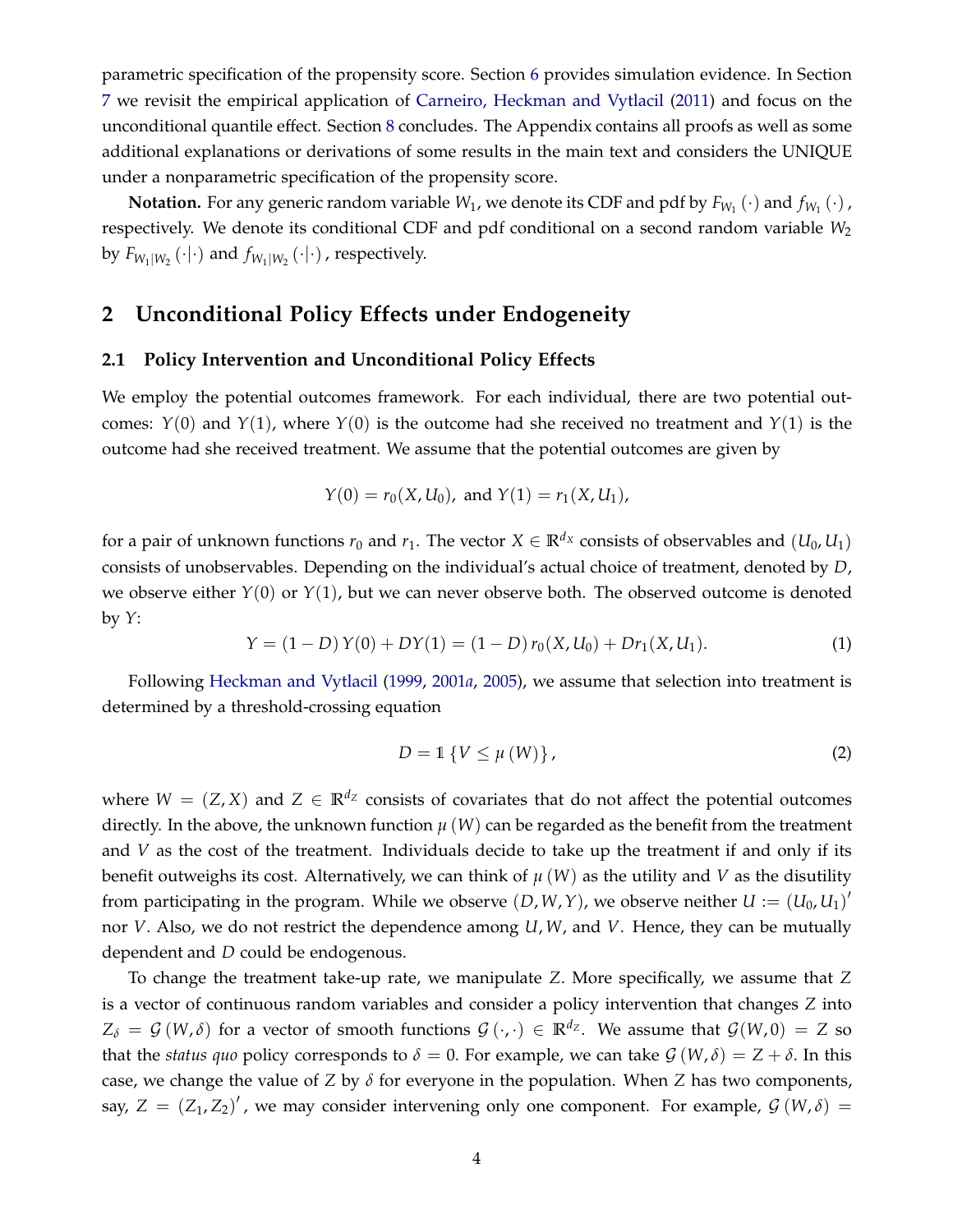$(Z_1 + s(\delta), Z_2)'$  for some function  $s(\delta)$  with  $s(0) = 0$ . More general interventions, such as  $\mathcal{G}(W, \delta) =$  $Z(1+\delta)$ ,  $Z + \delta Z^2$ ,  $Z + \delta ZX$  when  $d_X = d_Z = 1$ , are allowed. Even though  $Z$  can be correlated with other variables, observed or not, we assume that *Z* does not contain causal factors of other variables so that the induced change in *Z* does not cause other variables to change. However, we do not rule out that other variables may cause *Z* or there is a common factor that causes *Z* and other variables, leading to a nonzero correlation between *Z* and other variables.[5](#page-7-0)

When we induce the covariate *Z* to change, the distribution of this covariate will change. However, we do not specify the new distribution *a priori*. Instead, we specify the policy rule that pins down how the value of the covariate will be changed for each individual in the population. Our intervention may then be regarded as a *value* intervention. This is in contrast to a *distribution* intervention that stipulates a new covariate distribution directly. An advantage of our policy rule is that it is directly implementable in practice while a hypothetical distribution intervention is not. The latter intervention may still have to be implemented via a value intervention, which is our focus here.

With the induced change in *Z*, the selection equation becomes

<span id="page-7-1"></span>
$$
D_{\delta} = \mathbb{1} \left\{ V \leq \mu \left( Z_{\delta}, X \right) \right\} = \mathbb{1} \left\{ V \leq \mu \left( \mathcal{G}(W, \delta), X \right) \right\}.
$$
 (3)

The outcome equation, in turn, is now

<span id="page-7-2"></span>
$$
Y_{\delta} = (1 - D_{\delta}) Y(0) + D_{\delta} Y(1) = (1 - D_{\delta}) r_0(X, U_0) + D_{\delta} r_1(X, U_1).
$$
 (4)

These two equations are the same as the *status quo* equations; the only exception is that *Z* has been replaced by  $Z_\delta.$  We have maintained the structural forms of the outcome equation and the treatment selection equation. Importantly, we have also maintained the stochastic dependence among *U*,*W*, and *V*, which is is manifested through the use of the same notation *U*,*W*, and *V* in equations [\(3\)](#page-7-1) and [\(4\)](#page-7-2) as in equations [\(1\)](#page-6-1) and [\(2\)](#page-6-2). Our policy intervention has a *ceteris paribus* interpretation at the population level*:* we apply the same form of intervention on *Z* for all individuals in the population but hold all else, including the causal mechanism and the stochastic dependence among the *status quo* variables, constant.

Note that the model described by [\(3\)](#page-7-1) and [\(4\)](#page-7-2) coincides with the model given in [\(1\)](#page-6-1) and [\(2\)](#page-6-2) if we set  $\delta = 0$ . For notational convenience, when  $\delta = 0$ , we drop the subscript, and we write *Y* and *D* for *Y*<sup>0</sup> and *D*0, respectively. It may be useful to reiterate that, regardless of the value of *δ*, the pattern of stochastic dependence among *U*,*W*, and *V* is the same. In particular, the conditional distribution of  $(U, V)$  given *W* is invariant to the value of  $\delta$ .

Under the *status quo* policy regime, the propensity score is  $P(w) := Pr(D = 1|W = w)$ . In view of [\(2\)](#page-6-2), we can represent it as

$$
P(w) = Pr(V \le \mu(W) | W = w) = F_{V|W}(\mu(w) | w).
$$

<span id="page-7-0"></span><sup>5</sup>The case where the induced change in *Z* may cause other variables to change requires a model for such a mechanism. Our framework can, in principle, accommodate this if such a model is available. We leave the details for future studies.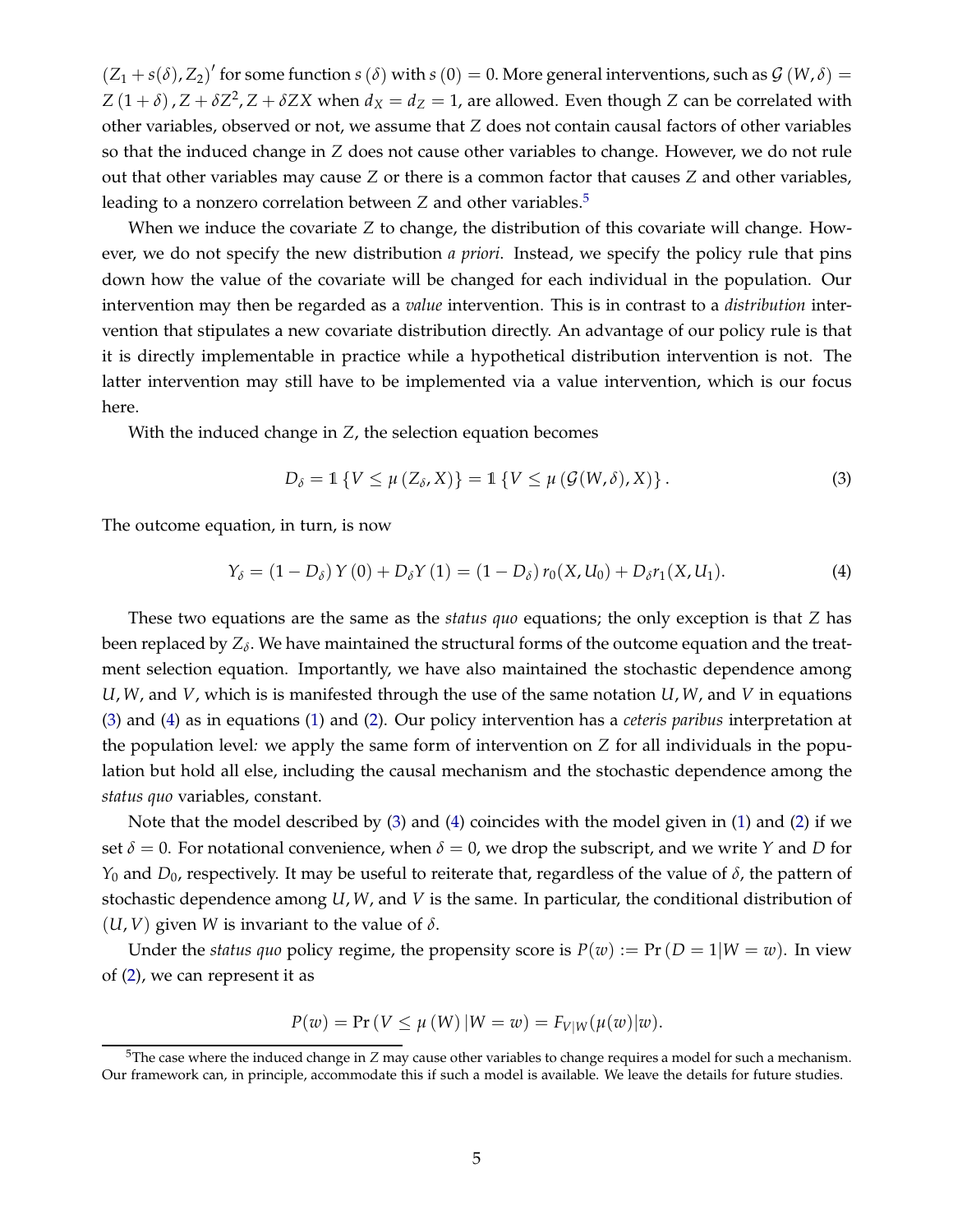If the conditional CDF  $F_{V|W}(\cdot|w)$  is a strictly increasing function for all  $w \in W$ , the support of *W*, we have

$$
D = \mathbb{1}\left\{V \leq \mu(W)\right\} = \mathbb{1}\left\{F_{V|W}(V|W) \leq F_{V|W}(\mu(W)|W)\right\} = \mathbb{1}\left\{U_D \leq P(W)\right\},\
$$

where  $U_D := F_{V|W}(V|W)$  measures an individual's relative resistance to the treatment. It can be shown that *U<sup>D</sup>* is uniform on [0, 1] and is independent of *W*.

Under the counterfactual policy regime,  $W = (Z, X)$  becomes  $W_{\delta} := (Z_{\delta}, X)$ , and we have

<span id="page-8-0"></span>
$$
D_{\delta} = \mathbb{1}\left\{V \leq \mu\left(W_{\delta}\right)\right\} = \mathbb{1}\left\{F_{V|W}(V|W) \leq F_{V|W}(\mu\left(W_{\delta}\right)|W)\right\} = \mathbb{1}\left\{U_D \leq P_{\delta}(W)\right\},\tag{5}
$$

where

$$
P_{\delta}(W) := F_{V|W}(\mu(W_{\delta}) | W) = F_{V|W}(\mu(\mathcal{G}(W,\delta), X) | W)
$$

is a function of *W* and *δ*. Note that  $U_D$  in [\(5\)](#page-8-0) is still defined as  $F_{V|W}(V|W)$ , and so it does not change under the counterfactual policy regime. This is to say that relative to others, an individual's resistance to the treatment is maintained across the two policy regimes. In particular, *U<sup>D</sup>* is still uniform on [0,1] and independent of *W*. The propensity score under the new policy regime is then equal to

$$
P_{\delta}(w) = \Pr(D_{\delta} = 1 | W = w) = \Pr[U_D \leq P_{\delta}(w) | W = w] = \Pr[U_D \leq P_{\delta}(w)] = P_{\delta}(w).
$$

To maintain the generality of the policy change, we will not specify the policy function  $\mathcal{G}(\cdot,\delta)$ for now, but we assume that the policy will increase the participation rate (in expectation) by *δ*. That is, under the intervention  $\mathcal{G}(\cdot,\delta)$ ,  $P_{\delta}(\cdot)$  satisfies

$$
E[P_{\delta}(W)] = E[P(W)] + \delta,
$$

and for  $\delta = 0$ ,  $P_0(w) = P(w)$  for all  $w \in W$ , the support of W.

Let  $\mathcal{F}^*$  be the space of finite signed measures  $\nu$  on  $\mathcal{Y} \subseteq \mathbb{R}$  with distribution function  $F_\nu(y) =$ *ν*( $-\infty$ , *y*] for *y* ∈ *Y*. We endow  $\mathcal{F}^*$  with the usual supremum norm: for two distribution functions *F*<sub>*ν*1</sub> and *F*<sub>*ν*2</sub> associated with the respective signed measures *ν*<sub>1</sub> and *ν*<sub>2</sub> on *Y*, we define  $\|F_{\nu_1} - F_{\nu_2}\|_\infty :=$  $\sup_{y\in\mathcal{Y}}|F_{\nu_1}(y)-F_{\nu_2}(y)|$  . With some abuse of notation, denote  $F_Y$  as the distribution of  $Y$  :  $F_Y(y)=0$ *v*<sub>*Y*</sub>( $-\infty$ , *y*] where *v*<sub>*Y*</sub> is the measure induced by the distribution of *Y*. Define *F*<sub>*Y*</sub><sup> $\delta$ </sup> similarly. Clearly, both  $F_Y$  and  $F_{Y_\delta}$  belong to  $\mathcal{F}^*$ . We consider a general functional  $\rho : \mathcal{F}^* \to \mathbb{R}$  and study the general unconditional policy effect.

#### **Definition 1.** *General Unconditional Policy Effect*

*The general unconditional policy effect for the functional ρ is defined as*

$$
\Pi_{\rho} := \lim_{\delta \to 0} \frac{\rho(F_{Y_{\delta}}) - \rho(F_{Y})}{\delta},
$$

*whenever this limit exists.*

The definition above is the same as that of the marginal partial distributional policy effect defined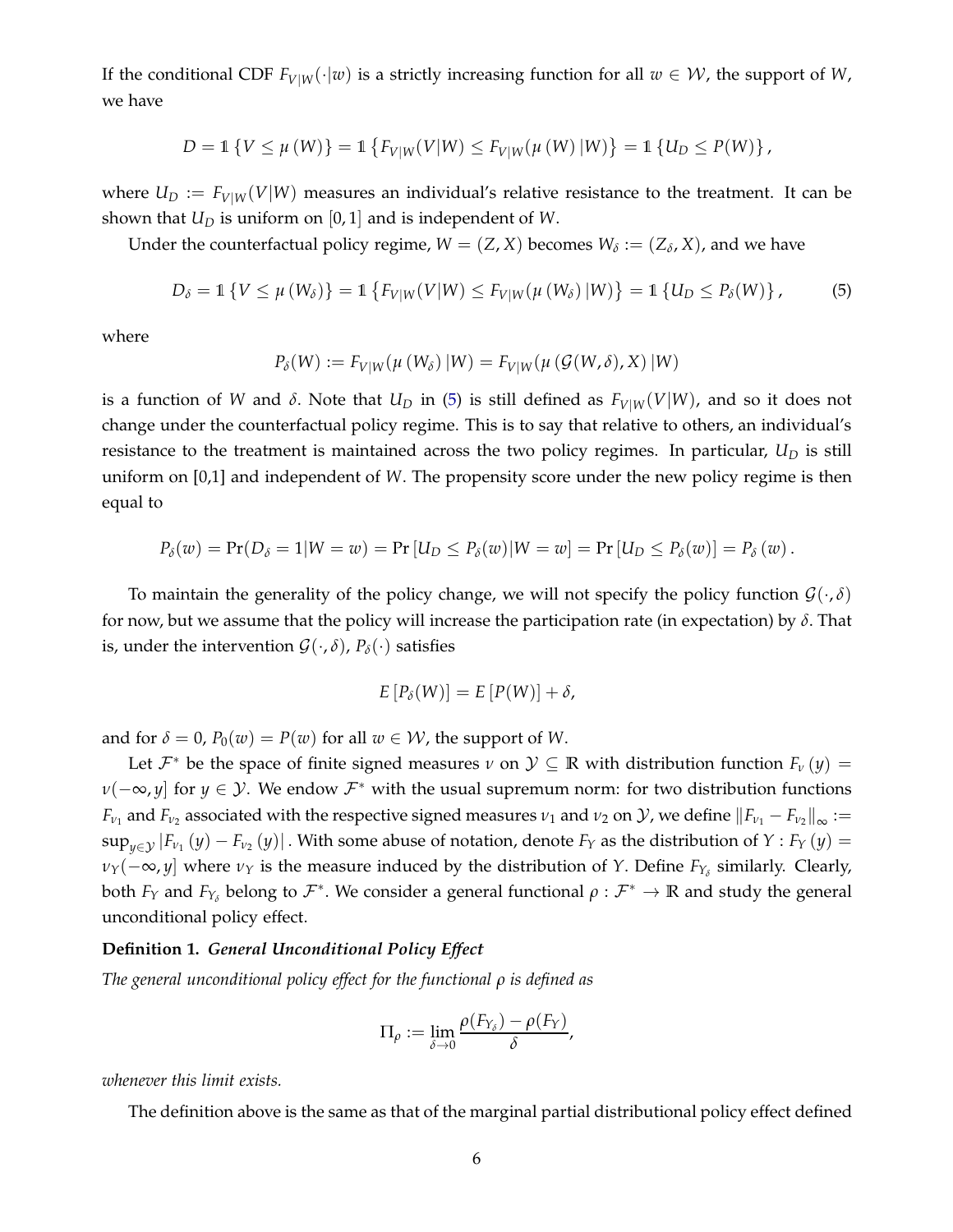in [Rothe](#page-39-8) [\(2012\)](#page-39-8). Examples of *ρ* are the mean as in the marginal policy-relevant treatment effect of [Carneiro, Heckman and Vytlacil](#page-38-0) [\(2010,](#page-38-0) [2011\)](#page-38-1), and the quantiles as in the unconditional quantile effects of [Firpo, Fortin and Lemieux](#page-38-2) [\(2009\)](#page-38-2). In order to ensure that  $\Pi_{\rho}$  exists, we will assume a certain smoothness of  $ρ$  and the closeness of  $F_{Y_δ}$  to  $F_{Y_.}$ 

We first consider a Hadamard differentiable functional *ρ*. For completeness, we provide the definition of Hadamard differentiability below.

**Definition 2.**  $\rho: \mathcal{F}^* \to \mathbb{R}$  *is Hadamard differentiable at*  $F \in \mathcal{F}^*$  *if there exists a linear and continuous*  $f$ unctional  $\dot{\rho}_F : \mathcal{F}^* \to \mathbb{R}$  such that for any  $G \in \mathcal{F}^*$  and  $G_\delta \in \mathcal{F}^*$  with

$$
\lim_{\delta \to 0} \|G_{\delta} - G\|_{\infty} = 0,
$$

*we have*

$$
\lim_{\delta \to 0} \frac{\rho(F + \delta G_{\delta}) - \rho(F)}{\delta} = \dot{\rho}_F(G).
$$

To see how we can use the Hadamard differentiability to obtain Π*ρ*, we write

$$
\frac{\rho(F_{Y_{\delta}})-\rho(F_{Y})}{\delta}=\frac{\rho(F_{Y}+\delta G_{\delta})-\rho(F_{Y})}{\delta},
$$

for

<span id="page-9-3"></span>
$$
G_{\delta} = \frac{F_{Y_{\delta}} - F_Y}{\delta}.
$$
\n<sup>(6)</sup>

As long as we can show that  $\lim_{\delta\to 0}||G_{\delta}-G||_{\infty}=0$  for some *G*, then, we obtain  $\Pi_{\rho}=\dot{\rho}_{F_Y}(G)$ .

Next, we provide sufficient conditions for  $\lim_{\delta \to 0} ||G_{\delta} - G||_{\infty} = 0$ . We first make a support assumption.

<span id="page-9-1"></span>**Assumption 1. Support Assumption** For  $d = 0, 1$ , the support  $\mathcal{Y}(d)$  of  $Y(d)$  given  $(U_D, W)$  does not *depend on*  $(U_D, W)$ *.* 

For some  $\varepsilon > 0$ , define  $N_{\varepsilon} := \{\delta : |\delta| \leq \varepsilon\}$ . For every  $\delta \in N_{\varepsilon}$  and  $y \in \mathcal{Y}$ , we have

<span id="page-9-2"></span>
$$
F_{Y_{\delta}}(y) = (p+\delta) \Pr(Y(1) \le y | D_{\delta} = 1) + (1 - p - \delta) \Pr(Y(0) \le y | D_{\delta} = 0)
$$
  
= 
$$
\int_{\mathcal{Y}(1)} 1 \{ \tilde{y} \le y \} (p+\delta) f_{Y(1)|D_{\delta}}(\tilde{y}|1) d\tilde{y}
$$
  
+ 
$$
\int_{\mathcal{Y}(0)} 1 \{ \tilde{y} \le y \} (1 - p - \delta) f_{Y(0)|D_{\delta}}(\tilde{y}|0) d\tilde{y},
$$
 (7)

where we have used the support assumption so that the support of  $Y(d)$  given  $D_{\delta} = d$  is still  $Y(d)$ .

The goal is to linearize  $(p + \delta) f_{Y(1)|D_{\delta}}(\tilde{y}|1)$  and  $(1 - p - \delta) f_{Y(0)|D_{\delta}}(\tilde{y}|0)$  around  $\delta = 0$ . To this end, we make some technical assumptions.

#### <span id="page-9-4"></span><span id="page-9-0"></span>**Assumption 2.** *Regularity Conditions*

(a) For  $d = 0, 1$ , the random variables  $(Y(d), U_D, W)$  are absolutely continuous with joint density given by  $f_{Y(d),U_D|W}f_W$ .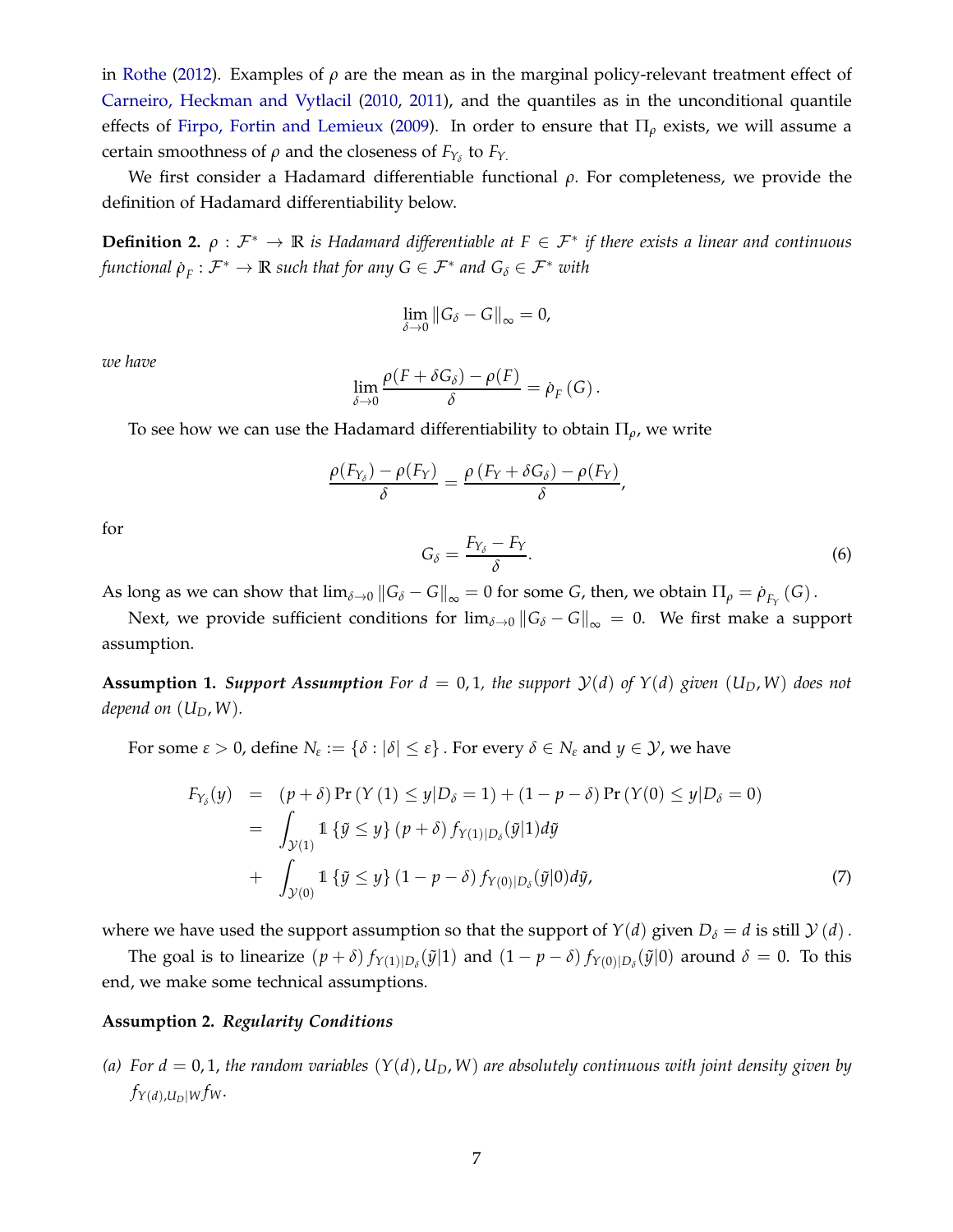- <span id="page-10-4"></span>*(b)* (*i*) For  $d = 0, 1, u \mapsto f_{Y(d)|U_D, W}(y|u, w)$  *is continuous for all*  $y \in Y(d)$  *and all*  $w \in W$ *. (ii) For*  $d = 0, 1$ ,  $\sup_{y \in \mathcal{Y}(d)} \sup_{w \in \mathcal{W}} \sup_{\delta \in N_{\varepsilon}} f_{Y(d)|U_D, W}(y|P_{\delta}(w), w) < \infty$ .
- <span id="page-10-3"></span>*(c) (i)*  $p = E[P(W)] \in (0, 1)$ . *(ii)* For all  $w \in W$ , the map  $\delta \mapsto P_{\delta}(w)$  is continuously differentiable on  $N_{\epsilon}$ .  $(iii)$  sup<sub>*w*∈*W*</sub> sup<sub>*δ*∈*N*<sub>*ε*</sub></sub> $\Big|$ *∂Pδ*(*w*) *∂δ*  $\Big| < \infty.$

<span id="page-10-1"></span>**Assumption 3. Domination Conditions** For  $d = 0, 1$ ,

$$
\int_{\mathcal{Y}(d)}\sup_{\delta\in N_\varepsilon}f_{Y(d)|D_\delta}(y|d)dy<\infty \text{ and } \int_{\mathcal{Y}(d)}\sup_{\delta\in N_\varepsilon}\left|\frac{\partial f_{Y(d)|D_\delta}(y|d)}{\partial \delta}\right|dy<\infty.
$$

In Assumption [2](#page-9-0) "for all  $w \in W''$  can be replaced by "for almost all  $w \in W''$ , and the supremum over  $w \in W$  can be replaced by the essential supremum over  $w \in W$ .

<span id="page-10-0"></span>**Lemma [1](#page-9-1).** Let Assumptions 1 and [2](#page-9-0) hold. The map  $\delta \mapsto (p+\delta) f_{Y(1)|D_{\delta}}(\tilde{y}|1)$  is continuously differentiable *on*  $N_{\varepsilon}$  for all  $\tilde{y} \in \mathcal{Y}(1)$  and the map  $\delta \mapsto (1-p-\delta)f_{Y(0)|D_{\delta}}(\tilde{y}|0)$  is continuously differentiable on  $N_{\varepsilon}$  for *all*  $\tilde{y} \in \mathcal{Y}(0)$ .

The results of Lemma [1](#page-10-0) can be used to approximate  $F_{Y_\delta}(y)$  in [\(7\)](#page-9-2) by taking an expansion around  $\delta = 0$ .

<span id="page-10-2"></span>**Lemma 2.** *Let Assumptions [1](#page-9-1)[–3](#page-10-1) hold. Then*

$$
F_{Y_{\delta}}(y) = F_Y(y) + \delta E \left[ \left\{ F_{Y(1)|U_D, W}(y|P(W), W) - F_{Y(0)|U_D, W}(y|P(W), W) \right\} \dot{P}(W) \right] + R_F(\delta; y),
$$

*where*  $R_F(\delta; y) \to 0$  *uniformly over*  $y \in \mathcal{Y} := \mathcal{Y}(0) \cup \mathcal{Y}(1)$  *as*  $\delta \to 0$ *, and* 

$$
\dot{P}\left(w\right):=\left.\frac{\partial P_{\delta}\left(w\right)}{\partial\delta}\right|_{\delta=0}.
$$

**Remark 1.** Lemma [2](#page-10-2) provides a linear approximation to  $F_{Y_\delta}$ , the CDF of the outcome variable under  $D_\delta$ . *Essentially, it says that the proportion of individuals with outcome below y under the new policy regime, that is, FY<sup>δ</sup>* (*y*)*, will be equal to the proportion of individuals with outcome below y under the existing policy regime, that is,*  $F_Y(y)$ *, plus an adjustment given by the marginal entrants. Consider*  $\delta > 0$  *and*  $P_\delta(w) > P(w)$  *for all w* ∈ W *as an example. In this case, because of the policy intervention, the individuals who are on the margin, namely those with*  $u_D = P(w)$ , will switch their treatment status from 0 to 1. Such a switch contributes to  $F_{Y_\delta}(y)$  by the amount  $F_{Y(1)|U_D,W}\left(P(w)\,,w\right)-F_{Y(0)|U_D,W}\left(P(w)\,,w\right)$ , averaged over the distribution of W for *a certain subpopulation. We will show later that the subpopulation is exactly the group of individuals who are on the margin under the existing policy regime.*

 ${\bf Remark~2.}$  *The linear approximation to*  $F_{Y_\delta}$  *is uniform over*  ${\cal Y}$  *as*  $\delta \to 0$ *. We need the uniform approximation because we consider a general Hadamard differentiable ρ*. *In the special case when ρ does not depend on the whole distribution, the uniformity of the approximation over the whole support* Y *may not be necessary. In the quantile case, we maintain the uniformity because we consider all quantile levels in* (0, 1).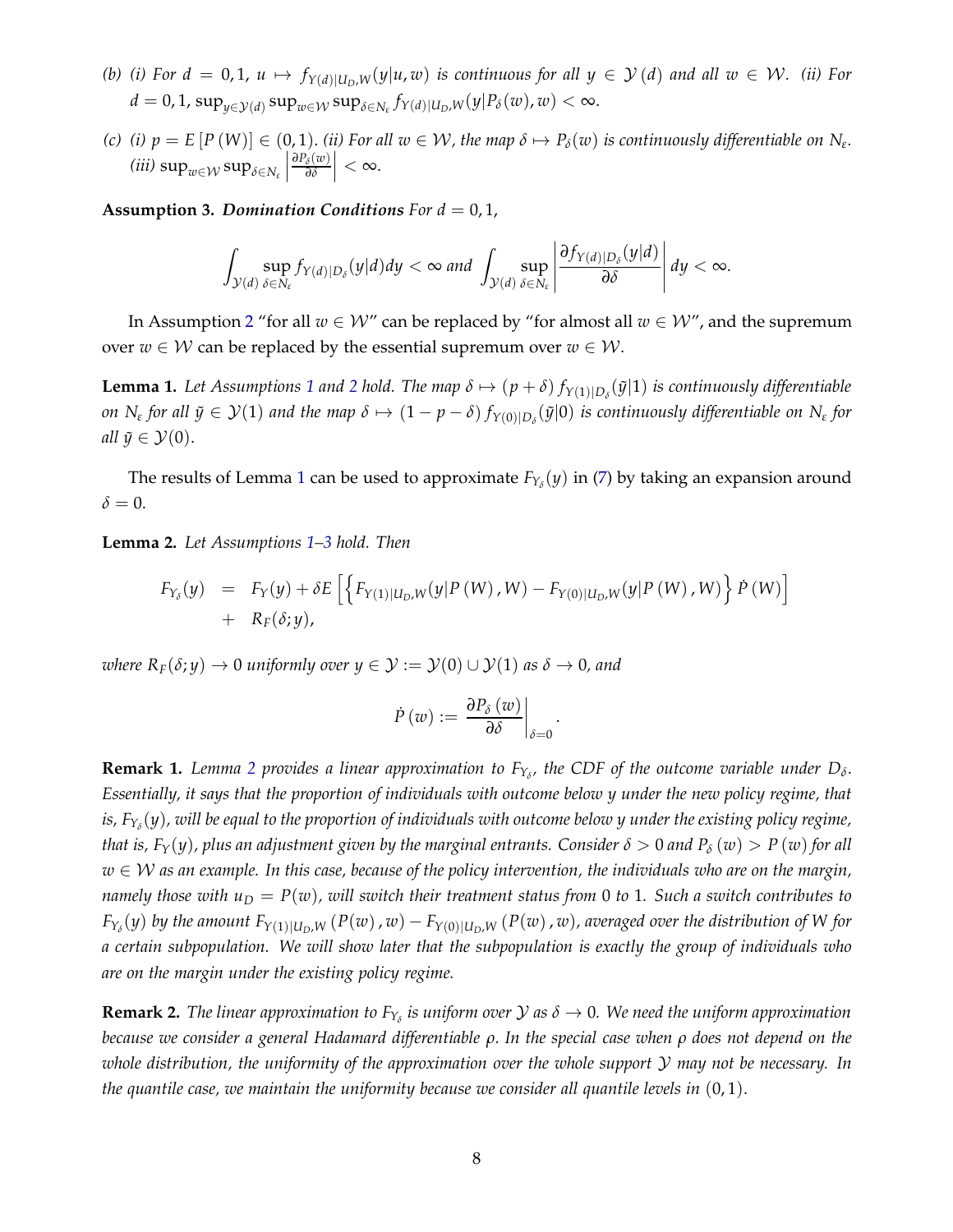Lemma [2](#page-10-2) ensures that if we take

<span id="page-11-0"></span>
$$
G(y) = E\left[ \left\{ F_{Y(1)|U_D, W}(y|P(W), W) - F_{Y(0)|U_D, W}(y|P(W), W) \right\} P(W) \right],
$$
\n(8)

then we have  $\lim_{\delta\to 0}$   $||G_{\delta}-G||_{\infty}=0$  for  $G_{\delta}$  defined in [\(6\)](#page-9-3). Hence, under the Hadamard differentiability of *ρ*, we obtain

<span id="page-11-1"></span>
$$
\Pi_{\rho} = \dot{\rho}_{F_Y}(G) = \int_{\mathcal{Y}} \psi(y, \rho, F_Y) dG(y), \qquad (9)
$$

where  $ψ(y, ρ, F_Y)$  is the influence function of  $ρ$  at  $F_Y$ . It is defined as

$$
\psi(y,\rho,F_Y) := \lim_{\epsilon \to 0+} \frac{\rho((1-\epsilon) F_Y + \epsilon \Delta_y) - \rho(F_Y)}{\epsilon},
$$

where <sup>∆</sup>*<sup>y</sup>* is the probability measure that assigns mass 1 to the single point {*y*} . Plugging [\(8\)](#page-11-0) into [\(9\)](#page-11-1) yields the following theorem.

<span id="page-11-2"></span>**Theorem 1.** Let Assumptions [1–](#page-9-1)[3](#page-10-1) hold. Assume further that  $\rho : \mathcal{F}^* \to \mathbb{R}$  is Hadamard differentiable. Then

$$
\Pi_{\rho} = \int_{\mathcal{Y}} \psi(y, \rho, F_Y) E\left[ \left\{ f_{Y(1)|U_D, W}(y|P(W), W) - f_{Y(0)|U_D, W}(y|P(W), W) \right\} \dot{P}(W) \right] dy.
$$

**Definition 3.** *The unconditional marginal treatment effect for the ρ functional is*

<span id="page-11-3"></span>
$$
MTE_{\rho}(u,w) := E[\psi(Y(1), \rho, F_Y) - \psi(Y(0), \rho, F_Y)|U_D = u, W = w].
$$
 (10)

With the above definition, we can write  $\Pi_{\rho}$  as

$$
\Pi_{\rho} = \int_{\mathcal{W}} \text{MTE}_{\rho} \left( P(w), w \right) \dot{P} \left( w \right) f_{W}(w) dw.
$$

The general unconditional policy effect Π*<sup>ρ</sup>* can be represented as a weighted average of MTE*<sup>ρ</sup>* (*u*, *w*) over the marginal subpopulation: for the individuals with  $W = w$ , only those for whom  $u_D = P(w)$ will contribute to the unconditional effect. Among the group defined by  $W = w$ , there is a subgroup of individuals who are indifferent between participating and not participating: those for whom  $u_D = P(w)$ , that is, those for whom *v* satisfies  $F_{V|W}(v|w) = P(w)$ . A small incentive will induce a change in the treatment status for only this subgroup of individuals. It is the change in their treatment status, and hence the change in the composition of *Y*(1) and *Y*(0) in the observed outcome *Y*, that changes its unconditional characteristics such as the quantiles.

#### **2.2** The Role of  $\overline{P}(w)$

Theorem [1](#page-11-2) shows that the unconditional effect depends also on  $\hat{P}(w)$ . Under Assumption [2](#page-9-0)[\(c\)](#page-10-3), we have

$$
\int_{\mathcal{W}} \frac{\partial P_{\delta}(w)}{\partial \delta} f_{W}(w) \, dw = \frac{\partial}{\partial \delta} \int_{\mathcal{W}} P_{\delta}(w) \, f_{W}(w) \, dw = \frac{\partial}{\partial \delta} (p + \delta) = 1
$$

for any  $\delta \in N_{\epsilon}$ , hence  $\int_W P(w) f_W(w) dw = 1$ . Thus the integrals in  $\Pi_{\rho}$  can be regarded as a weighted mean with the weight given by  $\dot{P}(w)$ .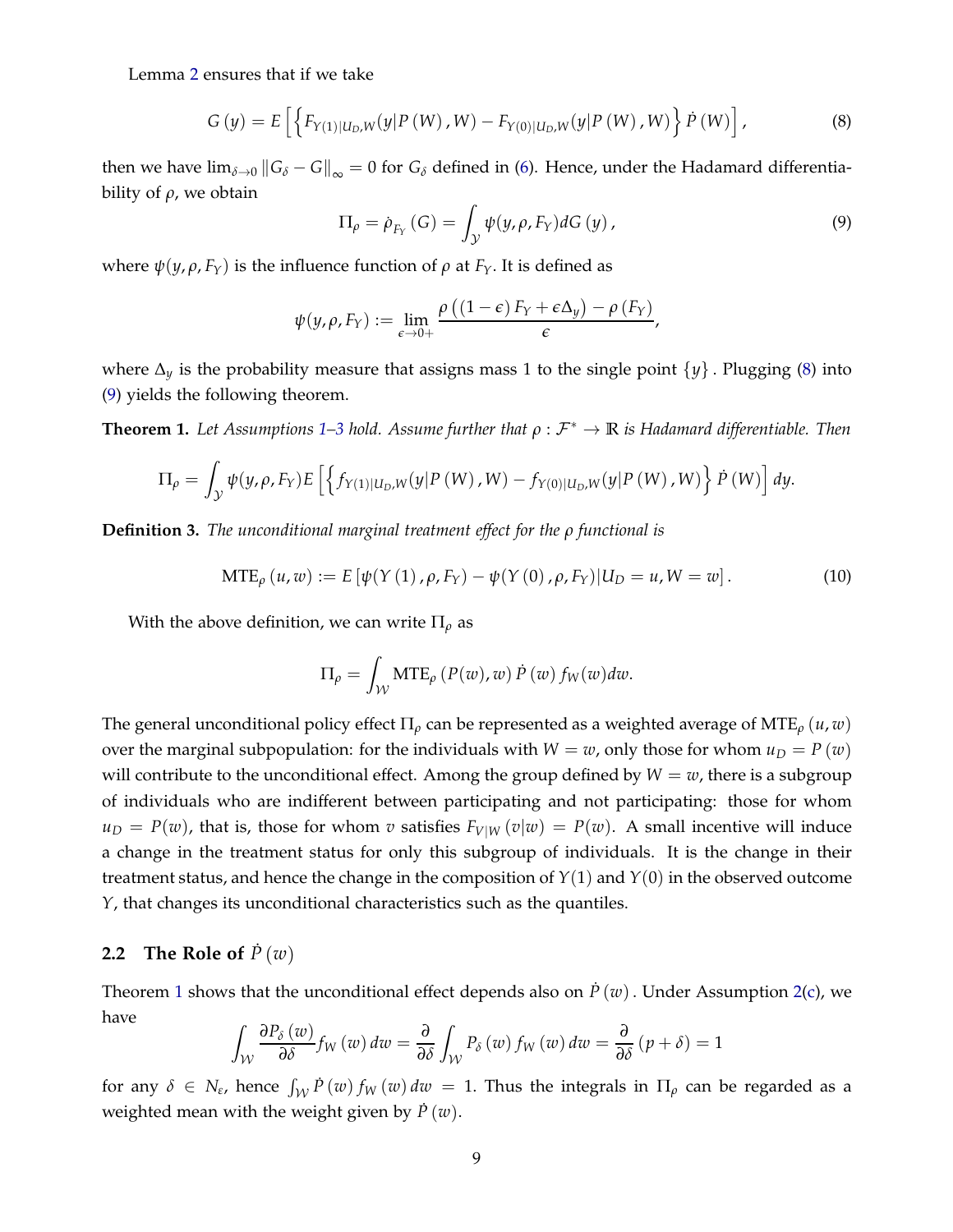It is important to note that  $P(w)$  depends on the form of the policy function  $\mathcal{G}(\cdot,\delta)$ , which determines how we change the propensity score and who the marginal entrants are. Different policy interventions result in different changes in the propensity score, which then lead to different sets of marginal entrants and different unconditional effects.

For intuition on this, consider the case where  $\delta > 0$  and  $P_\delta(w) \geq P(w)$  for all  $w \in \mathcal{W}$ . Then we have

$$
\dot{P}(w) = \lim_{\delta \to 0} \frac{\Pr(U_D \le P_\delta(w)) - \Pr(U_D \le P(w))}{\delta}
$$
  
= 
$$
\lim_{\delta \to 0} \frac{\Pr(P(W) < U_D \le P_\delta(W) \, | W = w)}{\delta}.
$$

Thus,  $\dot{P}(w)$  measures the relative contribution to the overall improvement in the participation rate (i.e.,  $\delta$ ) for the individuals with  $W = w$ . For each value of *W*, only individuals on the margin ("the marginal individuals") will change their treatment status and contribute to the overall improvement in the participation rate. The relative "thickness" of the margin depends on *w* and is measured by  $P(w)$ .

We can use Figure [1](#page-13-0) to convey the intuition behind  $P(w)$ . The figure illustrates the marginal individuals under the existing and new policy regimes. Under the existing policy regime, the marginal individuals lie on the 45-degree line in the  $(P(w), u_D)$ -plane. For easy reference, we call it the marginal curve, which is the set of points  $\{(P(w), u_D) : u_D = P(w)\}\)$ . Under the new policy regime, the marginal curve is now  $\{(P(w), u_D) : u_D = P_\delta(w)\}\.$  Note that we can rewrite  $u_D = P_\delta(w)$ as  $u_D = P(w) + [P_\delta(w) - P(w)]$ . Thus the new marginal curve can be obtained by shifting every point on the original marginal curve up by  $P_\delta(w) - P(w)$ . The magnitude of the upward shift is approximately  $\dot{P}(w)\delta$ , which is, in general, different for different values of w. The integral of the difference of the two marginal curves (i.e., the area of the gray region) weighted by the marginal density  $f_W(\cdot)$  of W is equal to  $\delta$ .<sup>[6](#page-12-0)</sup>

To understand the weight  $f_W(w) P(w)$  that appears in Theorem [1,](#page-11-2) let  $\epsilon$  be a small positive number. Then,  $f_W(w) \epsilon$  measures the proportion of individuals for whom *W* is in  $[w - \epsilon/2, w + \epsilon/2]$ . Note that for  $W \in [w - \epsilon/2, w + \epsilon/2]$ , the propensity scores under *D* and  $D_{\delta}$  are approximately *P*(*w*) and *P*<sub> $\delta$ </sub> (*w*). The proportion of the individuals for whom *W* ∈ [*w* −  $\epsilon$ /2, *w* +  $\epsilon$ /2] and who have switched their treatment status from 0 to 1 is then equal to

$$
f_W(w) \cdot [P_\delta(w) - P(w)] \cdot \epsilon.
$$

Scaling this by *δ*, which is the overall proportion of the individuals who have switched the treatment status, we obtain  $f_W(w) \cdot [P_\delta(w) - P(w)] / \delta \cdot \epsilon$ . Thus, we can regard  $f_W(w) \cdot [P_\delta(w) - P(w)] / \delta$  as the density function of *W* among those who have switched the treatment status from 0 to 1 as a result of the policy intervention.

<span id="page-12-0"></span><sup>&</sup>lt;sup>6</sup>Note that the two marginal curves coincide in the limit as  $\delta \to 0$ , and so in the limit we can define the marginal individuals as those with  $U_D = P(W)$ . In our discussions, "the marginal individuals" may refer to the group of individuals with  $U_D = P(W)$  or the group of individuals with  $U_D = P_\delta(W)$ . Which group we refer to should be clear from the context.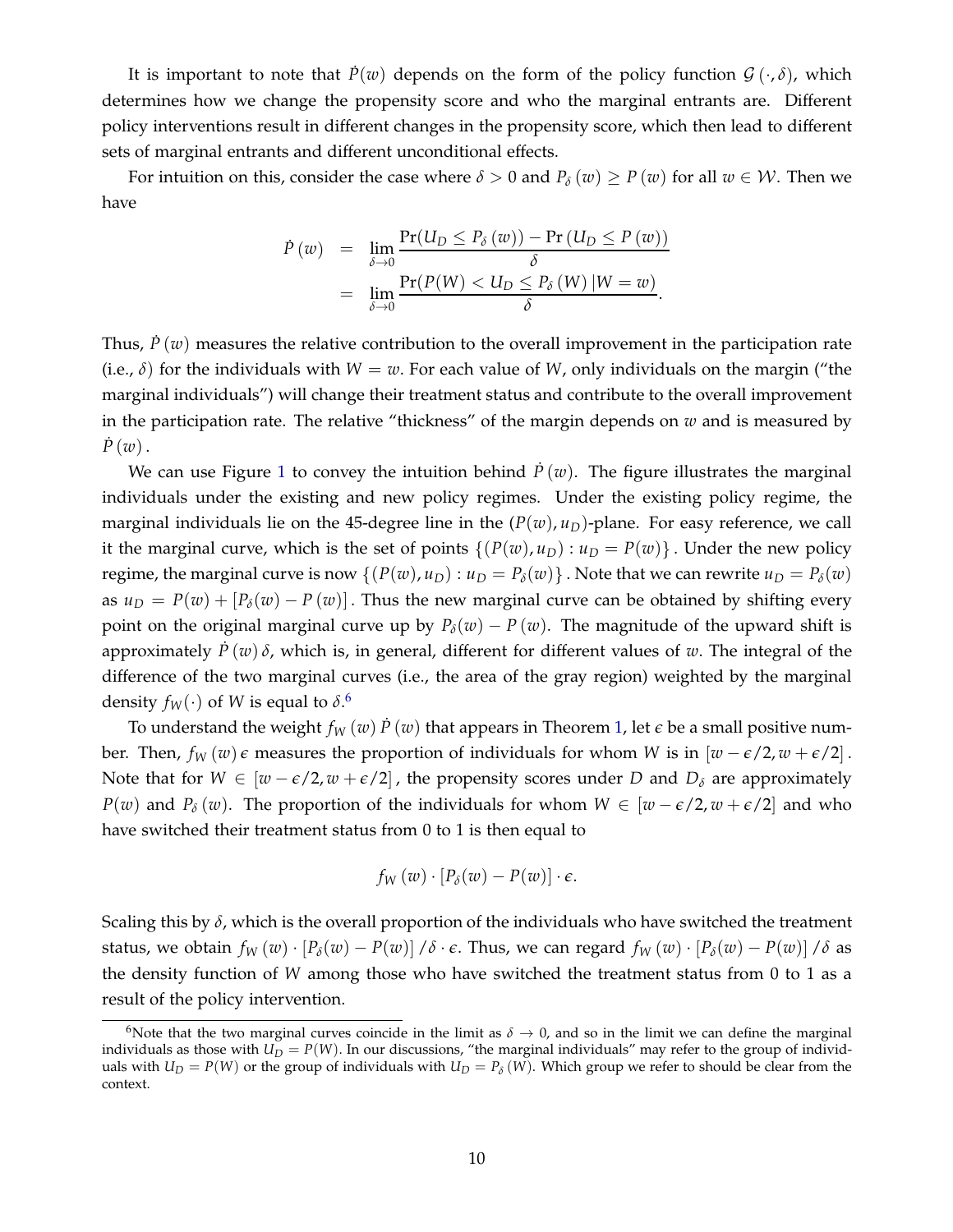<span id="page-13-0"></span>

Figure 1: *Marginal individuals under different policies.*

Mathematically, we have

$$
\Pr(W \in [w - \epsilon/2, w + \epsilon/2] | D = 0, D_{\delta} = 1)
$$
\n
$$
= \frac{\Pr(W \in [w - \epsilon/2, w + \epsilon/2], D = 0, D_{\delta} = 1)}{\epsilon \cdot \Pr(D = 0, D_{\delta} = 1)}
$$
\n
$$
= \frac{\Pr(W \in [w - \epsilon/2, w + \epsilon/2], U_D \in [P(W), P_{\delta}(W)])}{\epsilon \cdot \delta}.
$$

Taking the limit as  $\epsilon \rightarrow 0$ , we obtain

$$
\lim_{\epsilon \to 0} \frac{\Pr\left(W \in [w - \epsilon/2, w + \epsilon/2] \, | D = 0, D_{\delta} = 1\right)}{\epsilon} = f_W(w) \, \frac{P_{\delta}(w) - P(w)}{\delta}
$$

.

Thus  $f_W(w)$   $[P_\delta(w) - P(w)]$  / $\delta$  is the density of *W* among those who respond positively to the policy intervention, that is, those with *D* = 0 and *D*<sup> $<sub>δ</sub>$  = 1. Graphically,  $f<sub>W</sub>(w)$  [ $P<sub>δ</sub>(w) - P(w)$ ] / $δ$  is</sup></sub> the conditional density of *W* conditional on  $(P(W), U_D)$  being in the gray region in Figure [1.](#page-13-0)

Letting  $\delta \rightarrow 0$ , we obtain

$$
\lim_{\delta \to 0} f_W(w) \, \frac{P_\delta(w) - P(w)}{\delta} = f_W(w) \, \dot{P}(w) \, .
$$

That is,  $f_W(w)$   $\dot{P}(w)$  is the limit of the density of *W* among those with  $D = 0$ ,  $D_\delta = 1$ . We can therefore refer to  $f_W(w)$   $\dot{P}(w)$  as the density of the distribution of *W* over the marginal subpopulation that consists of all marginal individuals.

In view of the above interpretation of  $f_W(w) P(w)$ , Theorem [1](#page-11-2) shows that the unconditional effect is equal to the change in the influence functions for the marginal individuals, weighted by the density of the distribution of *W* over those marginal individuals.

Noting that  $f_W(w)$  is the density of the distribution of *W* over the entire population, we can regard  $\dot{P}(w)$  as the Radon-Nikodym (henceforth RN) derivative of the subpopulation distribution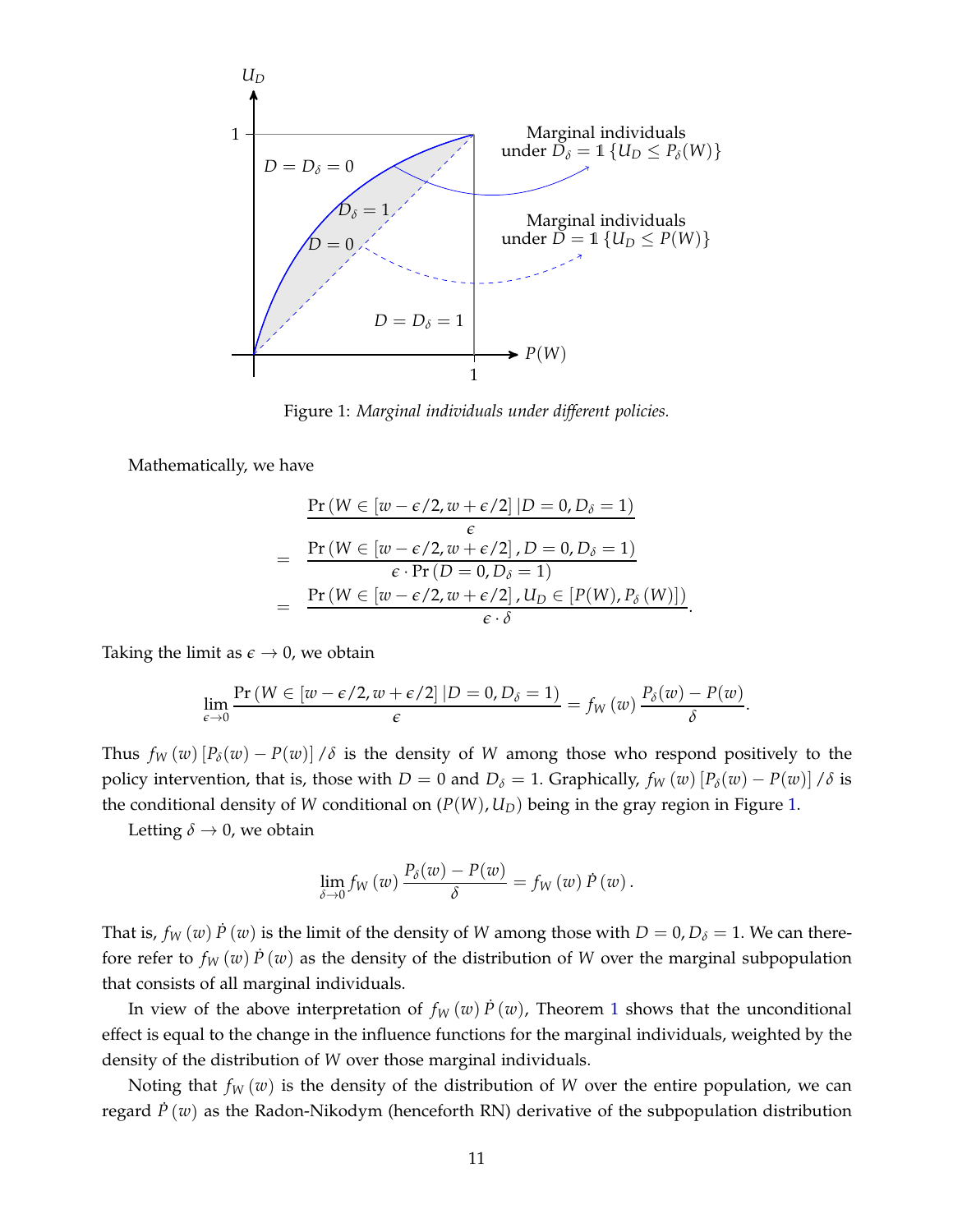with respect to the population distribution. Even if  $P(w)$  is not positive for all  $w \in W$ , the RN interpretation is still valid. In this case, the distribution with density  $f_W(w) P(w)$  with respect to the Lebesgue measure is a signed measure.

#### **2.3**  $\dot{P}(w)$  and MPRTE

While Theorem [1](#page-11-2) covers general functionals, it does not cover the mean functional  $\rho(F_Y) = \int_{\mathcal{Y}} y dF_Y(y)$ unless  $Y$  is a bounded set. When  $Y$  is unbounded, the mean functional is not continuous on  $(\mathcal{F}^*, \| \cdot \|_{\infty})$  and hence is not Hadamard differentiable (see, for example, Exercise 7 in Chapter 20 in [van der Vaart](#page-39-12) [\(2000](#page-39-12))). In such a case, we opt for a direct approach by first showing that the remainder from Lemma [2](#page-10-2) satisfies

<span id="page-14-0"></span>
$$
\lim_{\delta \to 0} \frac{1}{\delta} \int_{\mathcal{Y}} y dR_F(\delta; y) = 0,
$$
\n(11)

and then exploiting the linearity of the mean functional to obtain

$$
\Pi_{\rho} = \int_{\mathcal{Y}} y E\left[ \left\{ f_{Y(1)|U_D, W}(y|P(W), W) - f_{Y(0)|U_D, W}(y|P(W), W) \right\} P(W) \right] dy.
$$

The result in [\(11\)](#page-14-0) holds if the following stronger version of Assumption [3](#page-10-1) holds:

<span id="page-14-1"></span>**Assumption 4.** *Stronger Domination Conditions For d* = 0, 1,

$$
\int_{\mathcal{Y}(d)} \sup_{\delta \in N_{\varepsilon}} y \cdot f_{Y(d)|D_{\delta}}(y|d) dy < \infty, \text{ and } \int_{\mathcal{Y}(d)} \sup_{\delta \in N_{\varepsilon}} \left| y \cdot \frac{\partial f_{Y(d)|D_{\delta}}(y|d)}{\partial \delta} \right| dy < \infty.
$$

<span id="page-14-5"></span>**Corollary 1.** *Let Assumptions [1,](#page-9-1) [2,](#page-9-0) and [4](#page-14-1) hold. Then, for the mean functional, we have*

<span id="page-14-2"></span>
$$
\Pi_{\rho} = E\left\{E\left[Y(1) - Y(0) \, | U_D = P(W), W\right] \dot{P}(W)\right\}.
$$
\n(12)

Heckman and Vytlacil [\(2001](#page-38-11)*b*, [2005](#page-38-10)) consider the *policy-relevant treatment effect* defined as

<span id="page-14-4"></span>
$$
\text{PRTE}_{\delta} = \frac{E(Y_{\delta}) - E(Y)}{E(D_{\delta}) - E(D)} = \frac{E(Y_{\delta}) - E(Y)}{\delta}.
$$
\n(13)

Taking the limit *δ* → 0 yields the *[marginal policy-relevant treatment effect](#page-38-0)* (MPRTE) of Carneiro, Heck-man and Vytlacil [\(2010\)](#page-38-0): MPRTE = lim<sub>δ→0</sub> PRTE<sub>δ</sub>. [Carneiro, Heckman and Vytlacil](#page-38-0) [\(2010,](#page-38-0) [2011\)](#page-38-1) show that MPRTE can be represented in terms of the marginal treatment effect curve. Indeed, if we drop *X* for simplicity and assume that *Z* is independent of *U* conditional on *UD*, the usual MTE curve is  $MTE(u) := E[Y(1) - Y(0)|U_D = u]$ . Then

<span id="page-14-3"></span>
$$
\text{MPRTE} = -\int_0^1 \text{MTE}(u) \frac{\partial F_{\mathcal{P}_\delta}(u)}{\partial \delta} \bigg|_{\delta=0} du,\tag{14}
$$

where  $F_{\mathcal{P}_\delta}$  is the CDF of the random variable  $\mathcal{P}_\delta := P_\delta(Z)$ . In the Appendix we show that equations [\(12\)](#page-14-2) and [\(14\)](#page-14-3) are equivalent. The expression in [\(12\)](#page-14-2) has the advantage of explicitly depending on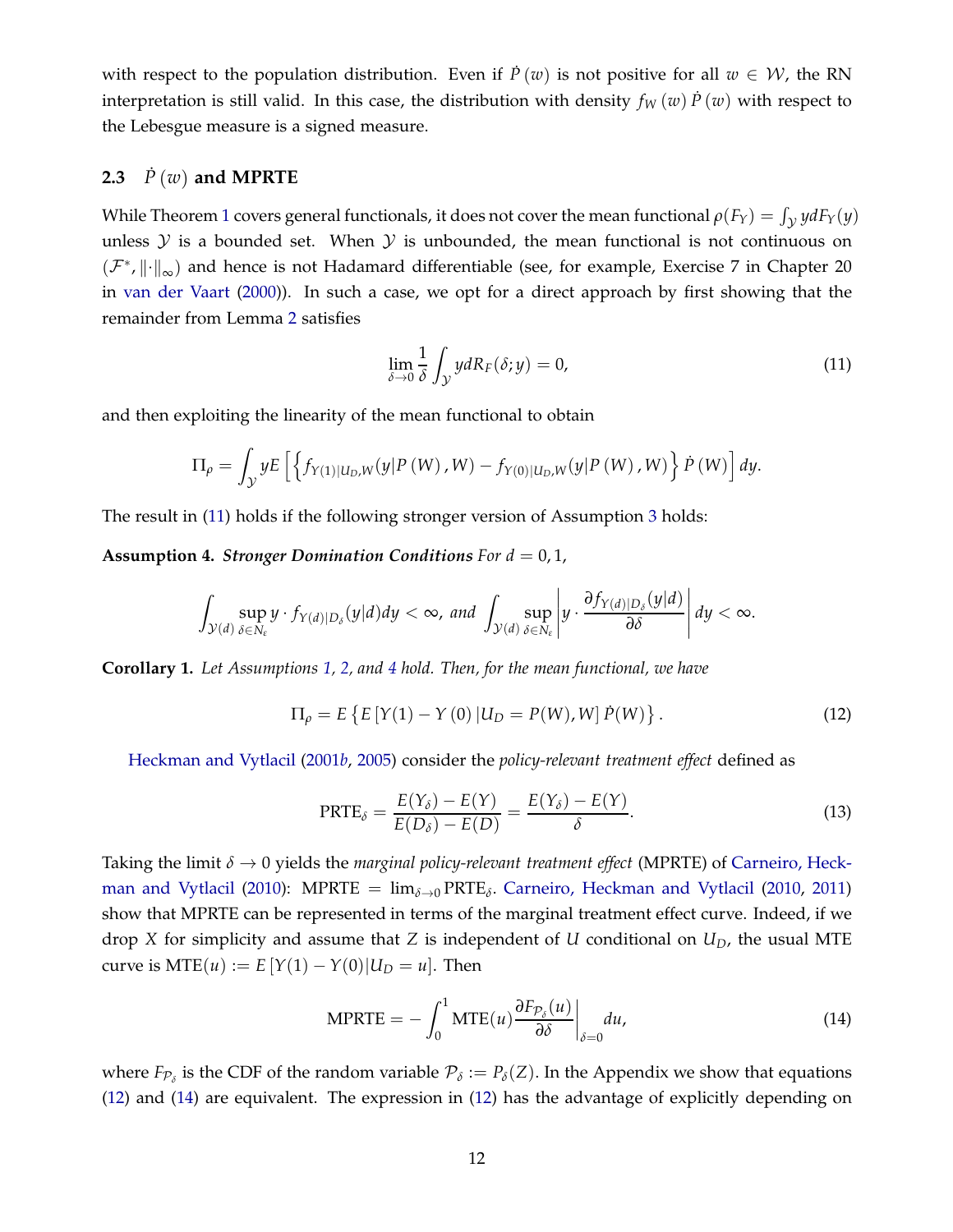$P(w)$  which, as we mentioned, has the interpretation as the density of the distribution of *W* over the marginal individuals.

This shows that our results include the existing results on MPRTE as special cases. We note that unlike the mean functional, which is linear, the quantile functional is not linear. In the latter case and for more general nonlinear functionals, we can not use the law of iterated expectations as in the linear case to represent an unconditional effect as the expectation of the corresponding conditional effect. Because of this fundamental difference, our results are not straightforward extensions of existing results in the literature.

#### **2.4 Understanding the Unconditional MTE**

To further understand the unconditional MTE, we provide another perspective here. This subsection is for heuristics only; rigorous developments have already been given in the previous subsections.

If  $\rho_F$  is the continuous derivative of  $\rho$  at  $F_Y$ , we can expect

$$
\lim_{\delta \to 0} \frac{\rho(F_{Y_{\delta}}) - \rho(F_{Y})}{\delta} = \dot{\rho}_{F_{Y}} \left( \lim_{\delta \to 0} \frac{F_{Y_{\delta}} - F_{Y}}{\delta} \right).
$$

One way to represent  $(F_{Y_\delta} - F_Y) / \delta$  is to replace  $E(Y_\delta)$  and  $E(Y)$  in [\(13\)](#page-14-4) by  $E[\mathbb{1}\{Y_\delta \leq y\}]$  and *E*[1 {*Y*  $\leq$  *y*}], respectively. So, for a given *y*  $\in$  *Y*,

$$
\frac{F_{Y_{\delta}}\left(y\right)-F_{Y}\left(y\right)}{\delta}=\frac{E\left[\mathbb{1}\left\{Y_{\delta}\leq y\right\}-E\left[\mathbb{1}\left\{Y\leq y\right\}\right]\right]}{\delta}.\tag{15}
$$

In the spirit of [Heckman and Vytlacil](#page-38-11) [\(2001](#page-38-11)*b*, [2005\)](#page-38-10), we may then regard  $(F_{Y_\delta}(y) - F_Y(y))$  / $\delta$  as a policy-relevant treatment effect: it is the effect of the policy on the percentage of individuals whose value of *Y* is less than *y*. The effect is tied to a particular value *y*, and we obtain a continuum of policy-relevant effects indexed by  $y \in \mathcal{Y}$  if *y* is allowed to vary over  $\mathcal{Y}$ . The limit

$$
\lim_{\delta\to 0}\frac{F_{Y_{\delta}}\left(y\right)-F_{Y}\left(y\right)}{\delta}
$$

can then be regarded as a continuum of marginal policy-relevant treatment effects indexed by  $y \in \mathcal{Y}$ . By the results of [Carneiro and Lee](#page-38-3) [\(2009\)](#page-38-3), for each  $y \in \mathcal{Y}$ , the marginal policy-relevant treatment effect can be represented as a weighted average of the following *policy-relevant "distributional"* MTE:

$$
MTE_d(u, w; y) = E [1 {Y(1) \le y} - 1 {Y(0) \le y} | U_D = u, W = w]
$$
  
=  $F_{Y(1)|U_D, W}(y|u, w) - F_{Y(0)|U_D, W}(y|u, w).$ 

The composition  $\rho_F \circ MTE_d$ , defined as  $\int_{\mathcal{Y}} \psi(y, \rho, F_Y) MTE_d(u, w; dy)$ , is then

$$
(\dot{\rho}_F \circ \text{MTE}_d) (u, w) = \int_{\mathcal{Y}} \psi(y, \rho, F_Y) \left[ F_{Y(1)|U_D, W}(dy | u, w) - F_{Y(0)|U_D, W}(dy | u, w) \right]
$$
  

$$
= \int_{\mathcal{Y}} \psi(y, \rho, F_Y) \left[ f_{Y(1)|U_D, W}(y | u, w) - f_{Y(0)|U_D, W}(y | u, w) \right] dy
$$
  

$$
= E \left[ \psi(Y(1), \rho, F_Y) - \psi(Y(0), \rho, F_Y) \right] U_D = u, W = w \right].
$$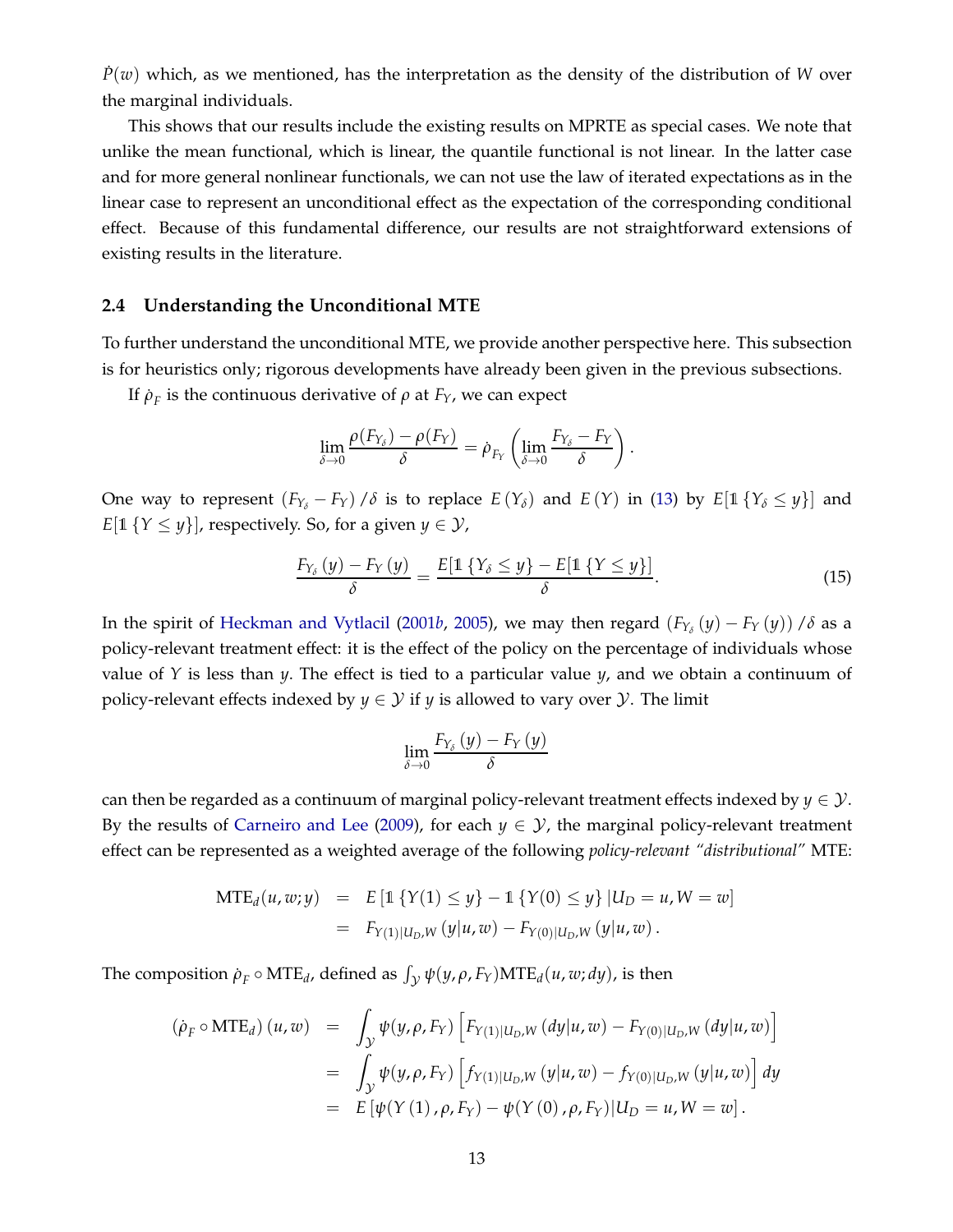This shows that  $\rho_F \circ \text{MTE}_d$  is exactly the unconditional MTE defined in [\(10\)](#page-11-3). The unconditional MTE is therefore a composition of the underlying influence function with the *policy-relevant distributional* MTE.

## <span id="page-16-0"></span>**3 Unconditional Quantile Regressions under Endogeneity**

In the rest of the paper, we focus on the quantile functional:  $\rho_{\tau}[F_Y] = F_Y^{-1}(\tau)$ , and in this section, we apply our results to study the unconditional quantile regression of [Firpo, Fortin and Lemieux](#page-38-2) [\(2009\)](#page-38-2) in great detail. We provide an in-depth analysis of the sources of the asymptotic bias of the UQR estimator.

#### **3.1 UQR with a Binary Regressor**

First, we review the method of UQR proposed by [Firpo, Fortin and Lemieux](#page-38-2) [\(2009](#page-38-2)), and show how the identification strategy breaks down when *D* is endogenous. Let *y<sup>τ</sup>* be the *τ*-quantile of *Y*, and let  $y_{\tau,\delta}$  be the  $\tau$ -quantile of  $Y_{\delta}$ . That is, That is,  $Pr(Y \leq y_{\tau}) = Pr(Y_{\delta} \leq y_{\tau,\delta}) = \tau$ . We are interested in the behavior of  $y_{\tau,\delta}$  as  $\delta \to 0$ .

#### **Definition 4.** *Unconditional Quantile Effect*

*The unconditional quantile effect (UQE) is defined as*

$$
\Pi_{\tau} := \lim_{\delta \to 0} \frac{y_{\tau,\delta} - y_{\tau}}{\delta}
$$

*whenever this limit exists.*

By definition, we have

$$
\Pr(Y_{\delta} \leq y) = \Pr(D_{\delta} = 1) \Pr(Y_{\delta} \leq y | D_{\delta} = 1) + \Pr(D_{\delta} = 0) \Pr(Y_{\delta} \leq y | D_{\delta} = 0).
$$

When *W* is not present, Corollary 3 in the working paper [Firpo, Fortin and Lemieux](#page-38-5) [\(2007](#page-38-5)) makes the following assumption to achieve identification:

<span id="page-16-1"></span>
$$
Pr(Y_{\delta} \le y | D_{\delta} = d) = Pr(Y \le y | D = d) \text{ for } d = 0 \text{ and } 1.
$$
 (16)

We refer to this as *distributional invariance*, and it readily identifies the counterfactual distribution:

$$
Pr(Y_{\delta} \le y) = Pr(D_{\delta} = 1) Pr(Y \le y | D = 1) + Pr(D_{\delta} = 0) Pr(Y \le y | D = 0).
$$

Under some mild conditions, [Firpo, Fortin and Lemieux](#page-38-5) [\(2007\)](#page-38-5) obtain

<span id="page-16-2"></span>
$$
\Pi_{\tau} = \frac{1}{f_Y(y_{\tau})} \left[ \Pr(Y > y_{\tau} | D = 1) - \Pr(Y > y_{\tau} | D = 0) \right]. \tag{17}
$$

The distributional invariance assumption given in [\(16\)](#page-16-1) is key for obtaining the above identification result. It requires that the conditional distribution of the outcome variable conditioning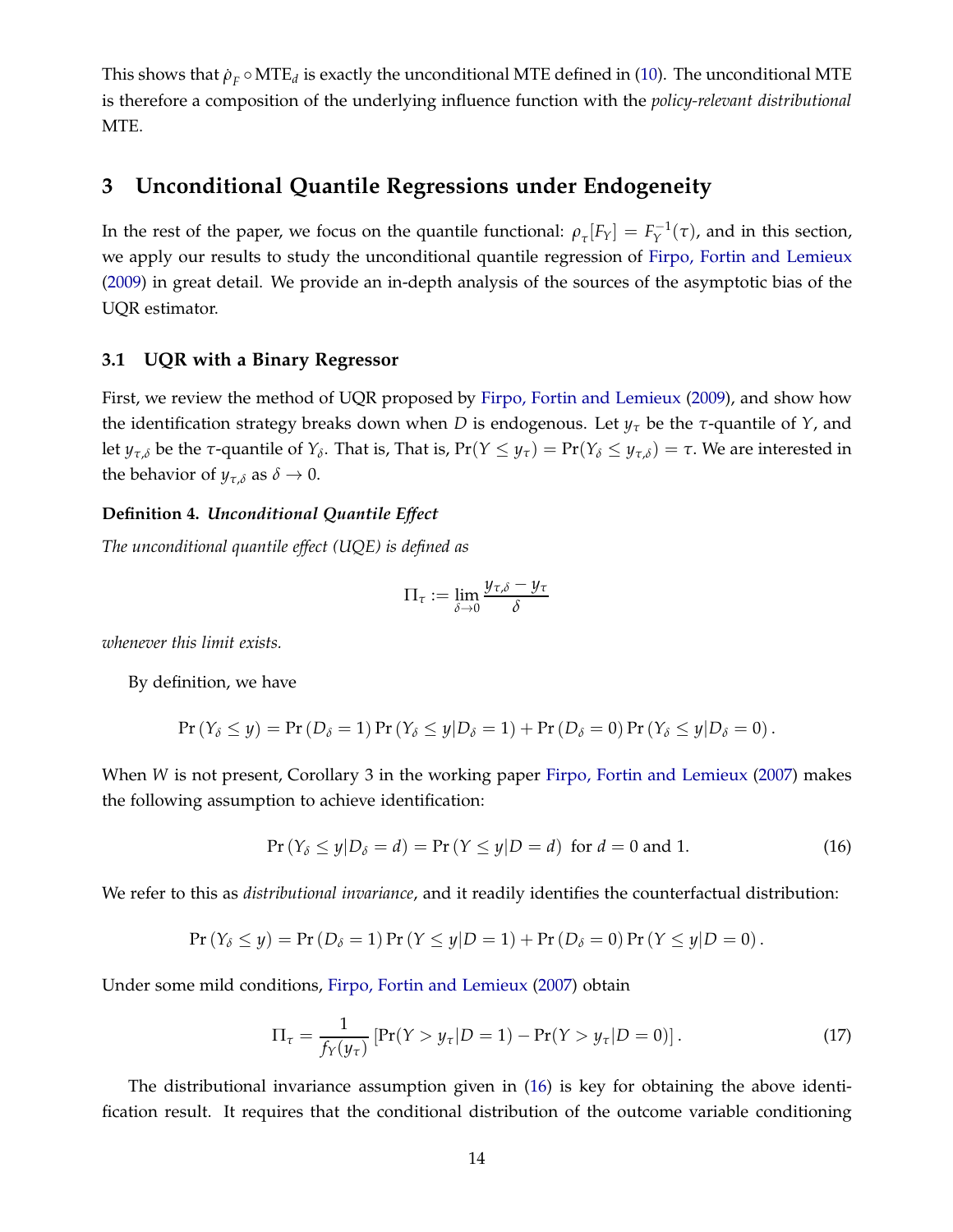on the treatment status remains the same across two policy regimes. If treatments are randomly assigned under both policy regimes (e.g.,  $D_{\delta} = 1$  { $U_D \le P_{\delta}(W)$ } and ( $U_D$ , W) is independent of  $(U_0, U_1)$ , then  $(U_0, U_1)$  is clearly independent of  $D_\delta$ . In this case, both  $Pr(Y_\delta \leq y | D_\delta = d)$  and  $Pr(Y \leq y|D = d)$  are equal to  $Pr(Y(d) \leq y)$  and the distributional invariance assumption is satisfied. When we allow for  $D_{\delta}$  to be correlated with *U*, however, distributional invariance does not hold in general. For example, when  $d = 1$ ,

$$
\Pr(Y_{\delta} \le y | D_{\delta} = 1) = \Pr(Y(1) \le y | D_{\delta} = 1) = \Pr(r_1(X, U_1) \le y | U_D \le P_{\delta}(W)),
$$

and  $Pr(Y \le y|D = 1) = Pr(r_1(X, U_1) \le y|U_D \le P(W))$ . These two conditional probabilities are different under the general dependence of (*W*, *U*, *UD*).

#### **3.2 Asymptotic Bias of the UQR Estimator**

In order to obtain an expression for the asymptotic bias in UQR when distributional invariance does not hold, we work with the same potential outcomes and threshold crossing model as in equations [\(1\)](#page-6-1)–[\(3\)](#page-7-1). The following corollary follows directly from Theorem [1](#page-11-2) by choosing *ρ* to be the quantile functional  $\rho_{\tau}[F_Y] = F_Y^{-1}(\tau)$  with the influence function  $\psi(y, \rho_{\tau}, F_Y) = 1 \{\tau - \mathbb{1} \{y \leq \rho_{\tau}[F_Y]\}\}/f_Y(y_{\tau}).$ 

<span id="page-17-1"></span>**Corollary 2.** *Let Assumptions* [1–](#page-9-1)[3](#page-10-1) *hold. Assume further that*  $f_Y(y_\tau) > 0$ *. Then* 

<span id="page-17-4"></span>
$$
\Pi_{\tau} = \lim_{\delta \to 0} \frac{y_{\tau,\delta} - y_{\tau}}{\delta}
$$
\n
$$
= \frac{1}{f_Y(y_{\tau})} \int_{\mathcal{W}} E\left[\mathbb{1}\left\{Y(0) \le y_{\tau}\right\} | U_D = P(w), W = w\right] \dot{P}(w) f_W(w) dw
$$
\n
$$
- \frac{1}{f_Y(y_{\tau})} \int_{\mathcal{W}} E\left[\mathbb{1}\left\{Y(1) \le y_{\tau}\right\} | U_D = P(w), W = w\right] \dot{P}(w) f_W(w) dw. \tag{18}
$$

The next corollary decomposes the unconditional quantile effect into an apparent component that neglects the adjustment given by  $\dot{P}(w)$  and a bias component.<sup>[7](#page-17-0)</sup>

<span id="page-17-2"></span>**Corollary 3.** *Let the assumptions in Corollary [2](#page-17-1) hold. Then*

$$
\Pi_{\tau}=A_{\tau}-B_{\tau},
$$

*where*

<span id="page-17-3"></span>
$$
A_{\tau} = \frac{1}{f_Y(y_{\tau})} \int_{\mathcal{W}} E \left[ \mathbb{1} \left\{ Y \le y_{\tau} \right\} | D = 0, W = w \right] f_W(w) \, dw
$$

$$
- \frac{1}{f_Y(y_{\tau})} \int_{\mathcal{W}} E \left[ \mathbb{1} \left\{ Y \le y_{\tau} \right\} | D = 1, W = w \right] f_W(w) \, dw, \tag{19}
$$

<span id="page-17-0"></span><sup>7</sup>We use "A" to denote the **A**pparent component and use "B" to denote the **B**ias component.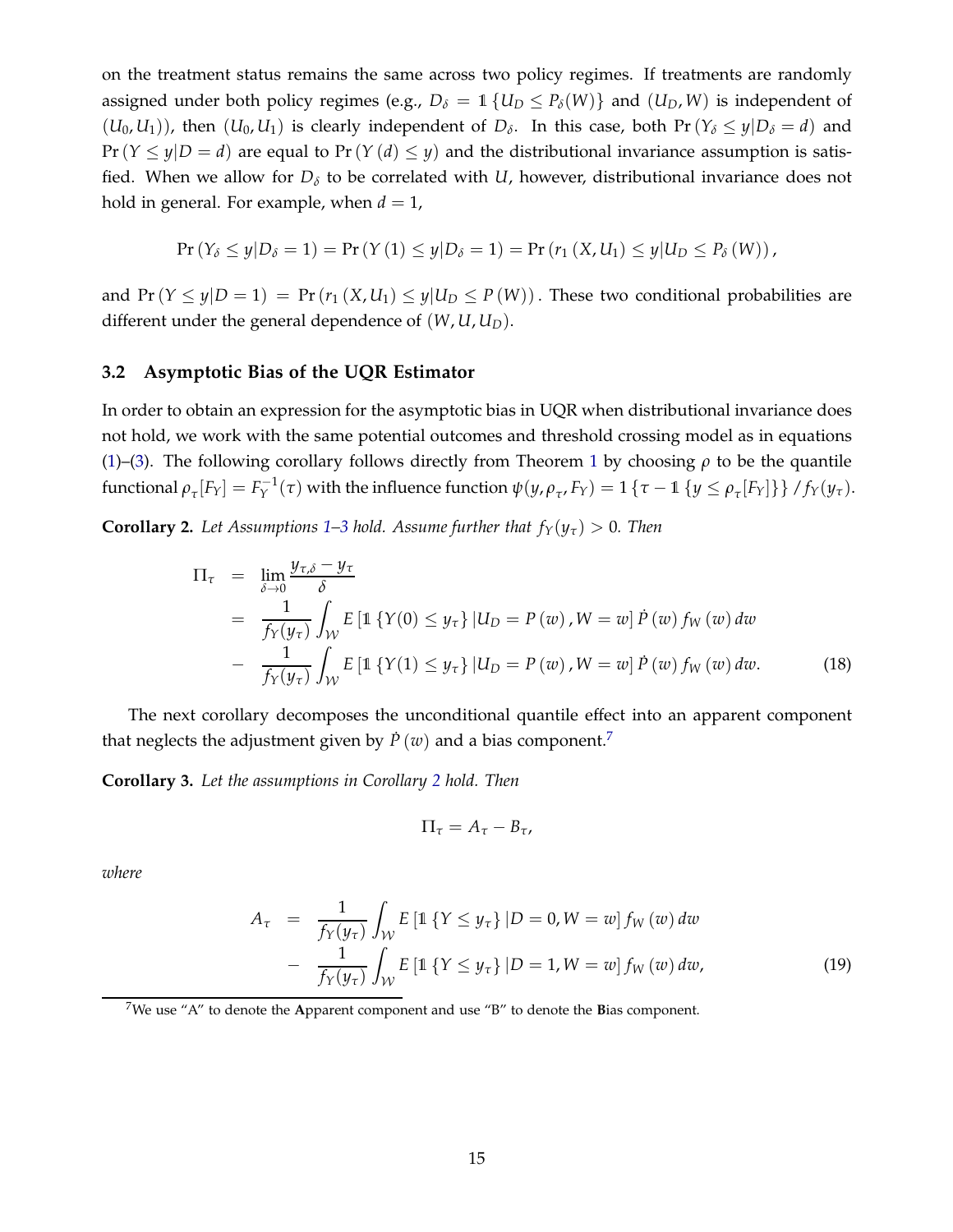*and*  $B_\tau = B_{1\tau} + B_{2\tau}$ *, for* 

$$
B_{1\tau} = \frac{1}{f_Y(y_\tau)} \int_{\mathcal{W}} \left[ F_{Y|D,W}(y_\tau | 1, w) - F_{Y|D,W}(y_\tau | 0, w) \right] \dot{P}(w) f_W(w) dw
$$
  
- 
$$
\frac{1}{f_Y(y_\tau)} \int_{\mathcal{W}} \left[ F_{Y|D,W}(y_\tau | 1, w) - F_{Y|D,W}(y_\tau | 0, w) \right] f_W(w) dw
$$

*and*

$$
B_{2\tau} = \frac{1}{f_Y(y_\tau)} \int_{\mathcal{W}} \left[ F_{Y(0)|D,W}(y_\tau|0,w) - F_{Y(0)|U_D,W}(y_\tau|P(w),w) \right] \dot{P}(w) f_W(w) dw - \frac{1}{f_Y(y_\tau)} \int_{\mathcal{W}} \left[ F_{Y(1)|D,W}(y_\tau|1,w) - F_{Y(1)|U_D,W}(y_\tau|P(w),w) \right] \dot{P}(w) f_W(w) dw.
$$

To facilitate understanding of Corollary [3,](#page-17-2) we can define and organize the average influence functions (AIF) in a table:

|       | AIF for $Y(1)$ – AIF for $Y(0)$                                     |
|-------|---------------------------------------------------------------------|
| $U_D$ | $E_w \left[ \psi_\tau (Y(1)) - \psi_\tau (Y(0)) \right] U_D = P(w)$ |
|       | $E_w [\psi_\tau (Y(1))   D = 1] - E_w [\psi_\tau (Y(0))   D = 0]$   |

where  $\psi_{\tau}(\cdot)$  is short for  $\psi(\cdot,\rho_{\tau},F_Y)$ , the influence function of the quantile functional. In the above,  $E_w$  [·] stands for the conditional mean operator given  $W = w$ . For example,  $E_w$  [ $\psi_\tau$  (Y (0)) | $D = 0$ ] stands for  $E\left[\psi_{\tau}\left(Y\left(0\right)\right)|D=0,W=w\right]$ . Let

$$
\psi_{\Delta,U_D}(w) := E_w [\psi_\tau (Y(1)) - \psi_\tau (Y(0)) | U_D = P(w)], \n\psi_{\Delta,D}(w) := E_w [\psi_\tau (Y(1)) | D = 1] - E_w [\psi_\tau (Y(0)) | D = 0].
$$

The unconditional quantile effect  $\Pi_{\tau}$  is the average of the difference  $\psi_{\Delta,U_D}(w)$  with respect to the distribution of *W* over the *marginal subpopulation*. The average *apparent* effect *A<sup>τ</sup>* is the average of the difference  $\psi_{\Delta,D}^{\dagger}(w)$  with respect to the distribution of *W* over the whole population distribution. It is also equal to the limit of the UQR estimator of [Firpo, Fortin and Lemieux](#page-38-2) [\(2009](#page-38-2)), where the endogeneity of the treatment selection is ignored.<sup>[8](#page-18-0)</sup> Note that if our model contains no covariate *W*, then

$$
A_{\tau} = \frac{1}{f_Y(y_{\tau})} E [\mathbb{1} \{ Y \le y_{\tau} \} | D = 0] - \frac{1}{f_Y(y_{\tau})} E [\mathbb{1} \{ Y \le y_{\tau} \} | D = 1]
$$
  
= 
$$
\frac{1}{f_Y(y_{\tau})} [\Pr(Y > y_{\tau} | D = 1) - \Pr(Y > y_{\tau} | D = 0)].
$$
 (20)

This is identical to the unconditional quantile effect given in [\(17\)](#page-16-2).

<span id="page-18-0"></span> $8$ To see why this is the case, we note that, in its simplest form, the UQR involves regressing the "influence function"  $\hat{f}_Y(\hat{y}_\tau)^{-1}(1-1|\{Y_i \leq \hat{y}_\tau\})$  on  $D_i$  and  $W_i$  by OLS and using the estimated coefficient on  $D_i$  as the estimator of the unconditional quantile effect. Here  $\hat{f}_Y(y_\tau)$  is a consistent estimator of  $f_Y(y_\tau)$  and  $\hat{y}_\tau$  is a consistent estimator of  $y_\tau$ . It is now easy to see that the UQR estimator converges in probability to *A<sup>τ</sup>* if the conditional expectations in [\(19](#page-17-3)) are linear in *W*.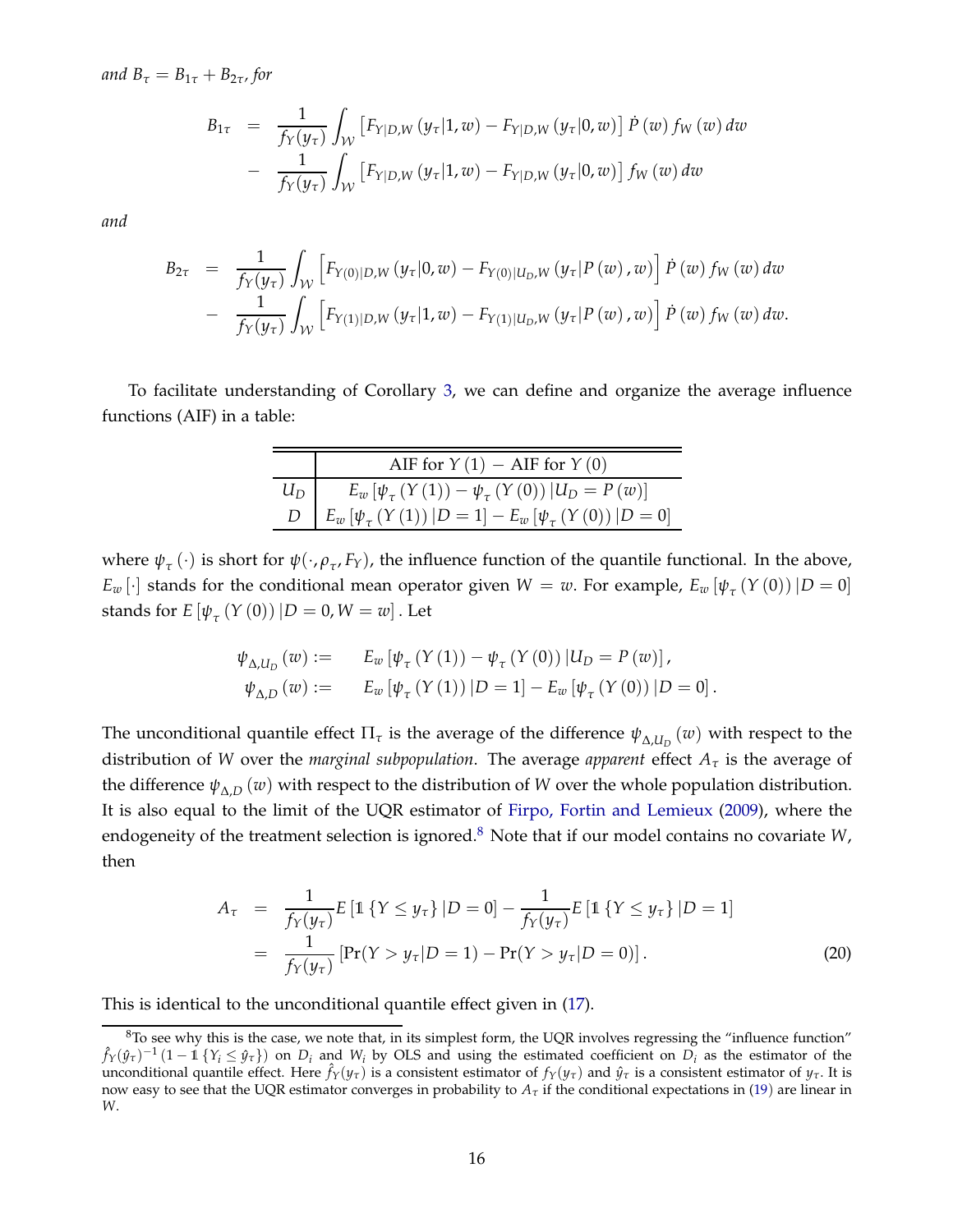The discrepancy between  $\Pi_{\tau}$  and  $A_{\tau}$  gives rise to the asymptotic *bias*  $B_{\tau}$  of the UQR estimator of [Firpo, Fortin and Lemieux](#page-38-2) [\(2009](#page-38-2)):

<span id="page-19-0"></span>
$$
B_{\tau} = A_{\tau} - \Pi_{\tau} = E \left[ \psi_{\Delta,D} \left( W \right) \right] - E \left[ \psi_{\Delta,U_D} \left( W \right) \dot{P} \left( W \right) \right]
$$
  
= 
$$
\underbrace{E \left\{ \psi_{\Delta,D} \left( W \right) \left[ 1 - \dot{P} \left( W \right) \right] \right\}}_{B_{1\tau}} + \underbrace{E \left\{ \left[ \psi_{\Delta,D} \left( W \right) - \psi_{\Delta,U_D} \left( W \right) \right] \dot{P} \left( W \right) \right\}}_{B_{2\tau}}.
$$
 (21)

It is easy to see that  $B_{1\tau}$  and  $B_{2\tau}$  given above are identical to those given in Corollary [3.](#page-17-2)

The decomposition in Equation [\(21\)](#page-19-0) traces the asymptotic bias back to two sources. The first one, *B*1*τ*, captures the heterogeneity of the averaged apparent effects averaged over two different subpopulations. For every *w*,  $\psi_{\Delta,D}(w)$  is the average effect of *D* on  $[\tau-1]\{Y \leq y_\tau\}]/f_Y(y_\tau)$  for the individuals with  $W = w$ . These effects are averaged over two different distributions of W: the distribution of *W* for the marginal subpopulation (i.e.,  $\dot{P}(w) f_W(w)$ ) and the distribution of *W* for the whole population (i.e.,  $f_W(w)$ ).  $B_{1\tau}$  is equal to the difference of these two average effects. If the effect  $\psi_{\Delta,D}(w)$  does not depend on  $w$ , then  $B_{1\tau} = 0$ . If  $\dot{P}(w) = 1$ , then the distribution of *W* over the whole population is the same as that over the subpopulation, and hence  $B_{1\tau} = 0$  as well. For  $B_{1\tau} \neq 0$ , it is necessary that there is an effect heterogeneity (i.e., *ψ*∆,*<sup>D</sup>* (*w*) depends on *w*) and a distributional heterogeneity (i.e.,  $\dot{P}(w) \neq 1$  so that the distribution of *W* over the marginal subpopulation is different from that over the whole population). To highlight the necessary conditions for a nonzero *B*1*τ*, we refer to *B*1*<sup>τ</sup>* as the *marginal heterogeneity bias.*

The second bias component,  $B_{2\tau}$ , embodies the second source of the bias and has a differencein-differences interpretation. Each of *ψ*∆,*<sup>D</sup>* (·) and *ψ*∆,*U<sup>D</sup>* (·) is the difference in the average influence functions associated with the counterfactual outcomes  $Y(1)$  and  $Y(0)$ . However,  $\psi_{\Delta,D}(\cdot)$  is the difference over the two subpopulations who actually choose  $D = 1$  and  $D = 0$ , while  $\psi_{\Delta, U_D}(\cdot)$  is the difference over the marginal subpopulation. So  $\psi_{\Delta,D}(\cdot) - \psi_{\Delta,U_D}(\cdot)$  is a difference in differences. *B*2*<sup>τ</sup>* is simply the average of this difference in differences with respect to the distribution of *W* over the marginal subpopulation. This term arises because the change in the distributions of *Y* for those with  $D = 1$  and those with  $D = 0$  is different from that for those whose  $U_D$  is just above  $P(w)$  and those whose  $U_D$  is just below  $P(w)$ . Thus we can label  $B_{2\tau}$  as a *marginal selection bias*.

If  $\psi_{\Delta,D}(w) = \psi_{\Delta,U_D}(w)$  for almost all  $w \in \mathcal{W}$ , then  $B_{2\tau} = 0$ . The condition  $\psi_{\Delta,D}(w) = \psi_{\Delta,U_D}(w)$ is the same as

$$
E_w \left[ \psi_{\tau} \left( Y(1) \right) - \psi_{\tau} \left( Y(0) \right) \middle| U_D = P(w) \right] = E_w \left[ \psi_{\tau} \left( Y(1) \right) \middle| D = 1 \right] - E_w \left[ \psi_{\tau} \left( Y(0) \right) \middle| D = 0 \right].
$$

Equivalently,

$$
E_w [\psi_\tau (Y(1)) | U_D = P(w)] - E_w [\psi_\tau (Y(1)) | D = 1]
$$
  
=  $E_w [\psi_\tau (Y(0)) | U_D = P(w)] - E_w [\psi_\tau (Y(0)) | D = 0].$ 

The condition resembles the parallel-paths assumption or the constant-bias assumption in a differencein-differences analysis. If *U<sup>D</sup>* is independent of (*U*0, *U*1) given *W*, then this condition holds and  $B_{2\tau} = 0.$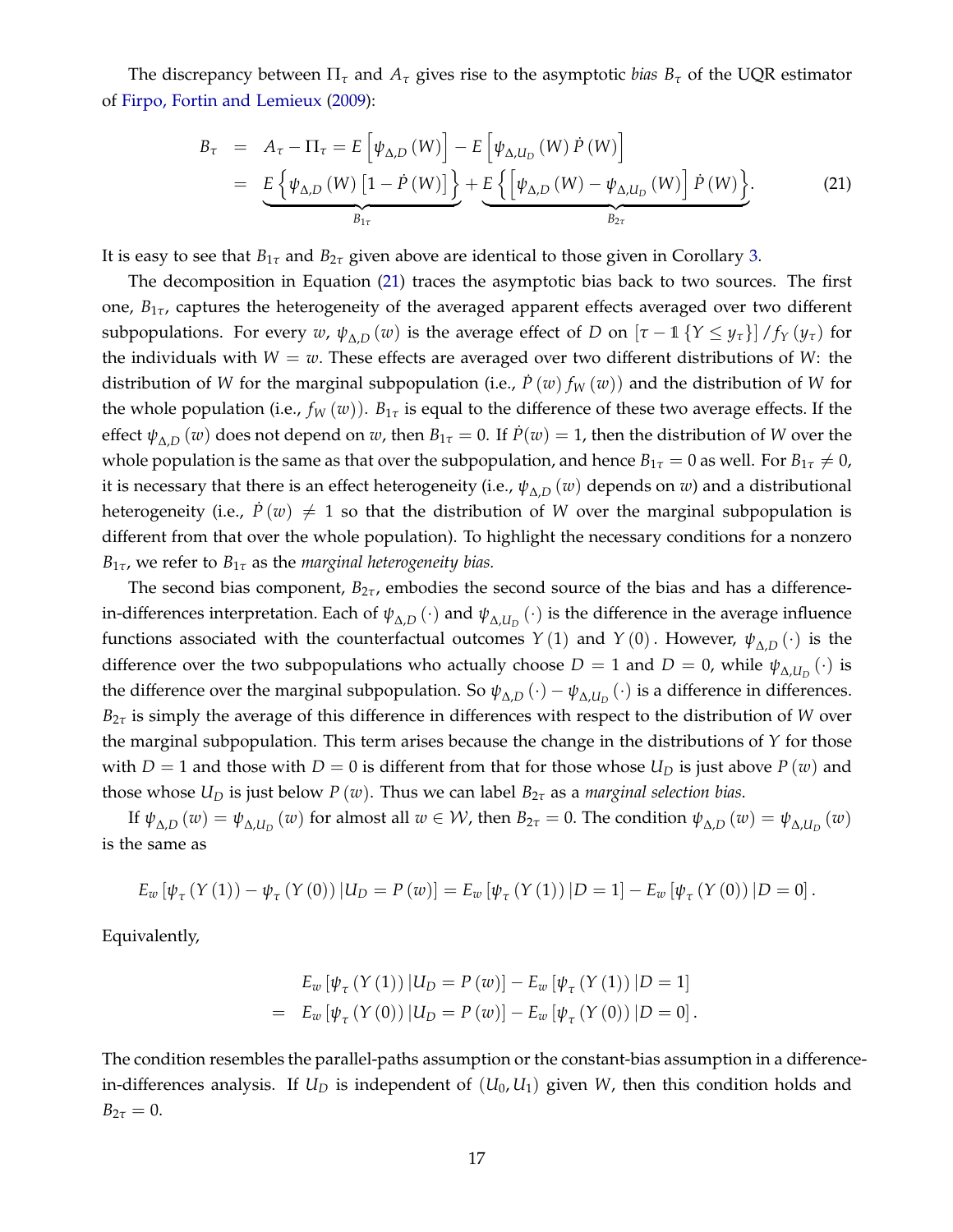In general, when  $U_D$  is not independent of  $(U_0, U_1)$  given *W*, and *W* enters the selection equation, we have  $B_{1\tau} \neq 0$  and  $B_{2\tau} \neq 0$ , hence  $\Pi_{\tau} \neq A_{\tau}$ . If  $P(w)$  is not identified, then  $B_{1\tau}$  is not identified. In general,  $B_{2\tau}$  is not identified without additional assumptions. Therefore, in the absence of additional assumptions, the asymptotic bias can not be eliminated, and  $\Pi_{\tau}$  is not identified.

It is [not surprising that in the presence of endogeneity, the](#page-38-2) UQR estimator of Firpo, Fortin and Lemieux [\(2009](#page-38-2)) is asymptotically biased. The virtue of Corollary [3](#page-17-2) is that it provides a closed-form characterization and clear interpretations of the asymptotic bias. To the best of our knowledge, this bias formula is new in the literature. If point identification can not be achieved, then the bias formula can be used in a bound analysis or sensitivity analysis. From a broad perspective, the asymptotic bias  $B_{\tau}$  is the unconditional quantile counterpart of the endogenous bias of the OLS estimator in a linear regression framework.<sup>[9](#page-20-0)</sup>

**Remark 3.** *Consider a setting of full independence:*  $V \perp U_0 \perp U_1 \perp W$  (*i.e., every subset of these variables is independent of the rest). In this case,*  $B_{2\tau} = 0$  *and by equation* [\(18\)](#page-17-4), the UQE is

$$
\Pi_{\tau} = \frac{1}{f_Y(y_{\tau})} \int_{\mathcal{W}} E\left[\mathbb{1}\left\{Y(0) \leq y_{\tau}\right\} | W = w\right] \dot{P}(w) f_W(w) dw
$$

$$
- \frac{1}{f_Y(y_{\tau})} \int_{\mathcal{W}} E\left[\mathbb{1}\left\{Y(1) \leq y_{\tau}\right\} | W = w\right] \dot{P}(w) f_W(w) dw.
$$

*Following [\(19\)](#page-17-3), the apparent effect is*

$$
A_{\tau} = \frac{1}{f_Y(y_{\tau})} \int_{\mathcal{W}} E \left[ \mathbb{1} \left\{ Y(0) \leq y_{\tau} \right\} | W = w \right] f_W(w) dw
$$

$$
- \frac{1}{f_Y(y_{\tau})} \int_{\mathcal{W}} E \left[ \mathbb{1} \left\{ Y(1) \leq y_{\tau} \right\} | W = w \right] f_W(w) dw.
$$

*In general, therefore, we will still have a marginal heterogeneity bias term given by*  $B_{1\tau}$  *<i>unless*  $\dot{P}(w) = 1$  *or the difference*  $E\left[1 \{Y(0) \leq y_\tau\} | W = w \right] - E\left[1 \{Y(1) \leq y_\tau\} | W = w \right]$  does not depend on w. In general, both *conditions fail if some covariate (i.e., X*) *in W enters both the outcome equations and the selection equation nontrivially. In this case, the unconditional quantile regression estimator of [Firpo, Fortin and Lemieux](#page-38-2) [\(2009\)](#page-38-2), which converges to Aτ*, *will be asymptotically biased even though there is no endogeneity.*

In the presence of endogeneity, it is not easy to evaluate or even sign the asymptotic bias. In general, the joint distribution of  $(U, U_D)$  given the covariate *W* is needed for this purpose. This is not atypical. For a nonlinear estimator such as the unconditional quantile estimator, its asymptotic properties often depend on the full data generating process in a nontrivial way. This is in sharp contrast with a linear estimator such as the OLS in a linear regression model whose properties depend on only the first few moments of the data.

<span id="page-20-0"></span> $9$ The bias decomposition is not unique. Corollary [3](#page-17-2) gives only one possibility. We can also write

$$
B_{\tau} = \underbrace{E\left\{\psi_{\Delta,U_{D}}\left(W\right)\left[1-\dot{P}\left(W\right)\right]\right\}}_{\tilde{B}_{1\tau}} + \underbrace{E\left[\psi_{\Delta,D}\left(W\right)-\psi_{\Delta,U_{D}}\left(W\right)\right]}_{\tilde{B}_{2\tau}}.
$$

The interpretations of  $\tilde{B}_{1\tau}$  and  $\tilde{B}_{2\tau}$  are similar to those of  $B_{1\tau}$  and  $B_{2\tau}$  with obvious and minor modifications. In this case, it is even more revealing to call  $\tilde{B}_{1\tau}$  the marginal heterogeneity bias, because a necessary condition for a nonzero  $\tilde{B}_{1\tau}$  is that there is an effect heterogeneity among the marginal subpopulation.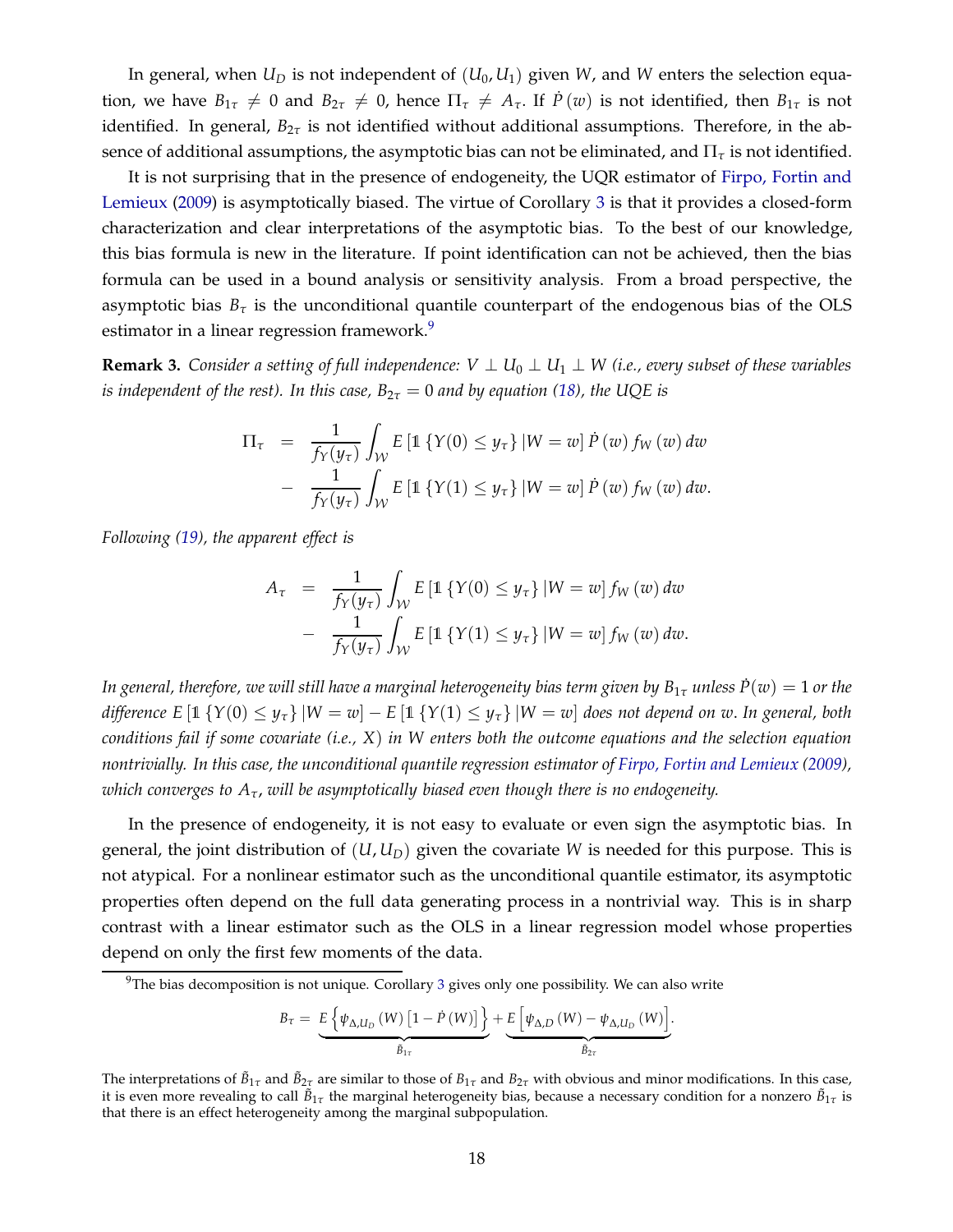<span id="page-21-1"></span>Figure [2](#page-21-1) shows the non-uniformity of the asymptotic bias, computed as  $B_\tau := A_\tau - \Pi_\tau$ . It is derived from a model (details can be found in Section [B](#page-60-0) of the Appendix) where the endogeneity is controlled by a single correlation parameter  $\rho$ . The case  $\rho = 0$  corresponds to the case of an exogenous treatment and illustrates the *marginal heterogeneity bias*.



Figure 2: Asymptotic bias of the UQR estimator for different values of *ρ*.

## <span id="page-21-0"></span>**4 Unconditional Quantile Effect under Instrumental Intervention**

In the previous section, we have shown that the UQR estimator of [Firpo, Fortin and Lemieux](#page-38-2) [\(2009\)](#page-38-2) is asymptotically biased under endogeneity or marginal heterogeneity, and the UQE is in general unidentified. In this section, we impose additional assumptions on *Z* in order to achieve the point identification of the UQE. The solution we propose to tackle the endogeneity problem for the quantile functional can be easily generalized to deal with a general functional. To save space, we do not pursue this straightforward generalization.

#### **4.1 Instrumental Intervention**

We impose the following additional assumptions on *Z*, taken directly from [Heckman and Vytlacil](#page-38-9) [\(1999,](#page-38-9) [2001](#page-38-4)*a*, [2005\)](#page-38-10)

#### <span id="page-21-3"></span><span id="page-21-2"></span>**Assumption 5.** *Relevance and Exogeneity*

- <span id="page-21-4"></span>*(a) µ*(*Z*, *X*) *is a non-degenerate random variable conditional on X.*
- *(b)* (*U*0, *U*1, *V*) *is independent of Z conditional on X.*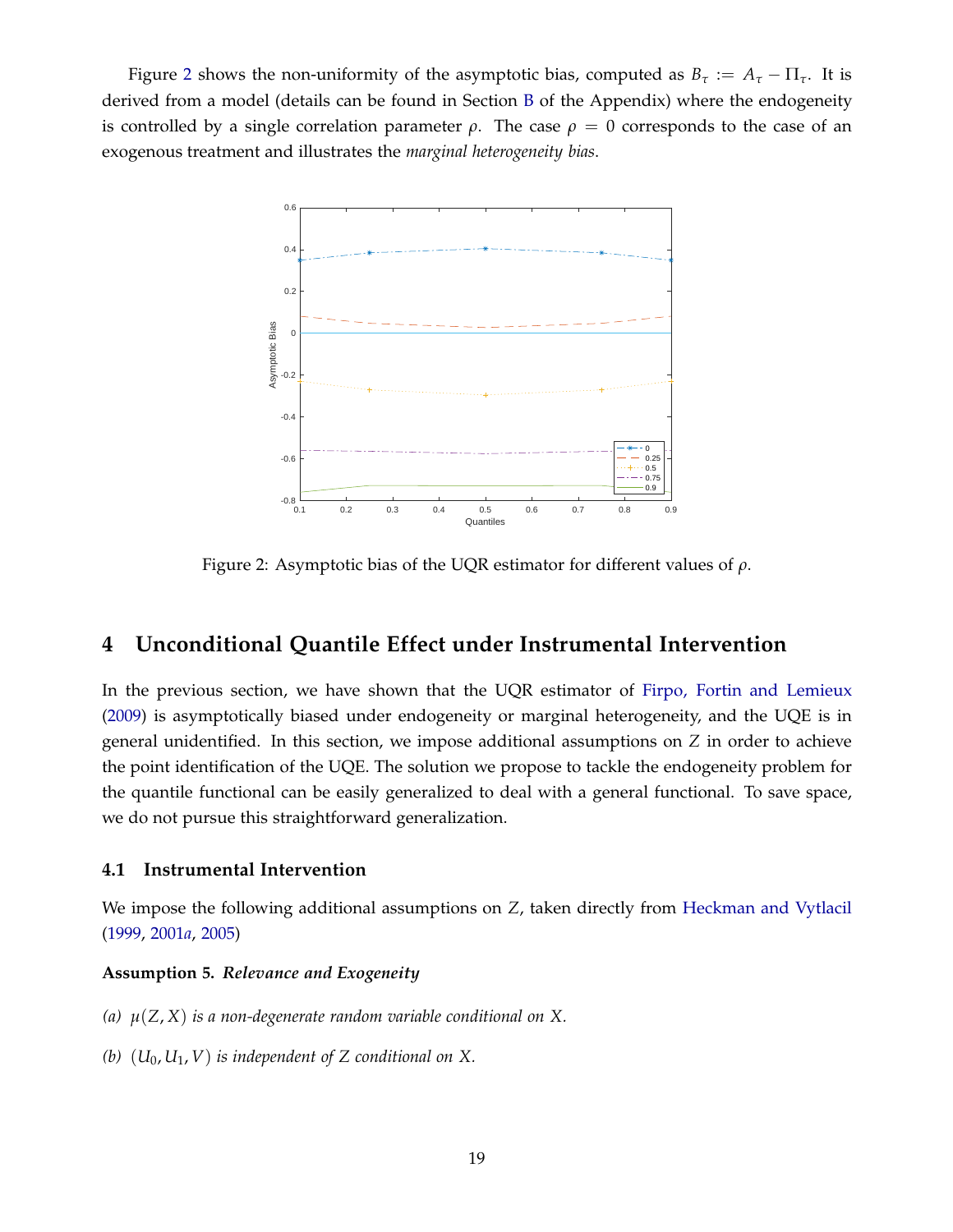Assumption [5](#page-21-2)[\(a\)](#page-21-3) is a relevance assumption: for any given level of *X*, the variable *Z* can induce some variation in *D*. Assumption [5](#page-21-2)[\(b\)](#page-21-4) is referred to as an exogeneity assumption. The two assumptions are essentially the conditions for a valid instrumental variable, hence we will refer to *Z* as the instrumental variable and refer to the intervention as the instrumental intervention.

Assumption [5](#page-21-2)[\(b\)](#page-21-4) allows us to write

$$
U_D = F_{V|Z,X}(V|Z,X) = F_{V|X}(V|X).
$$

Assumption [5\(](#page-21-2)[b\)](#page-21-4) then implies that  $(U_0, U_1, U_D)$  is independent of *Z* conditional on *X*. If conditioning on the covariate *X* that enters the structural functions  $r_0(\cdot, U_0)$  and  $r_1(\cdot, U_1)$  is not enough to ensure the independence of  $(U_0, U_1, U_D)$  from  $Z$ , we may augment the conditioning set to include additional control variables, say  $X_C$ . The control variables in  $X_C$  do not enter  $r_0$ ,  $r_1$ , or  $\mu$ . However, we can think that  $X_C$  enters  $r_0$ ,  $r_1$ , and  $\mu$  *trivially* so that with some abuse of notation we can write

$$
Y(0) = r_0(X_S, X_C, U_0), Y(1) = r_1(X_S, X_C, U_1),
$$
  

$$
D = 1 \{ V \le \mu (Z, X_S, X_C) \},
$$

where  $X<sub>S</sub>$  is the structural variable that enters  $r_0$ ,  $r_1$  and  $\mu$  nontrivially and  $X<sub>C</sub>$  is the control variable that enters  $r_0$ ,  $r_1$  and  $\mu$  trivially (i.e.,  $r_0$ ,  $r_1$  and  $\mu$  are constant functions of  $X_C$  given other variables). Letting  $X = (X_S, X_C)$  and  $W = (Z, X_S, X_C)$ , the above model then takes the same form as the model in [\(1\)](#page-6-1) and [\(2\)](#page-6-2). With this conceptual change, our results remain valid for the case with additional controls.

Using the influence function of the quantile functional, we define an unconditional marginal treatment effect for the *τ*-quantile, which will be a basic building block for the unconditional quantile effect.

<span id="page-22-0"></span>**Definition 5.** *The unconditional marginal treatment effect for the τ-quantile is defined as*

$$
\begin{array}{rcl} \text{MTE}_{\tau}(u,x) & := & E\left[\frac{\tau - 1\{Y(1) \le y_{\tau}\}}{f_Y(y_{\tau})} - \frac{\tau - 1\{Y(0) \le y_{\tau}\}}{f_Y(y_{\tau})}\right]U_D = u, X = x\right] \\ & = & \frac{1}{f_Y(y_{\tau})}E\left[1\{Y(0) \le y_{\tau}\} - 1\{Y(1) \le y_{\tau}\} \mid U_D = u, X = x\right]. \end{array}
$$

The MTE*<sup>τ</sup>* [is different from the quantile analogue of the marginal treatment effect of](#page-38-3) Carneiro and Lee [\(2009](#page-38-3)) and [Yu](#page-39-13) [\(2014](#page-39-13)), which is defined as  $F_{\gamma(1)}^{-1}$  $Y_{Y(1)|U_D,X}^{T-1}(\tau|u,x) - F_{Y(0)}^{-1}$  $Y^{(-1)}_{Y(0)|U_D,X}(\tau|u,x)$ . An unconditional quantile effect can not be represented as an integrated version of the latter.

The MTE<sub> $\tau$ </sub> given in Definition [5](#page-22-0) is a special case of the general unconditional MTE in [\(10\)](#page-11-3) with  $\psi(y, \rho, F_Y) = [\tau - 1 \{y \le y_\tau\}] / f_Y(y_\tau)$ . Here, because of Assumption [5\(](#page-21-2)[b\)](#page-21-4), conditioning on *Z* is not necessary and has been dropped.

Define  $\Delta(y_\tau) := (1 \{ Y(0) \leq y_\tau \} - 1 \{ Y(1) \leq y_\tau \}) / f_Y(y_\tau)$ , which underlies the above definition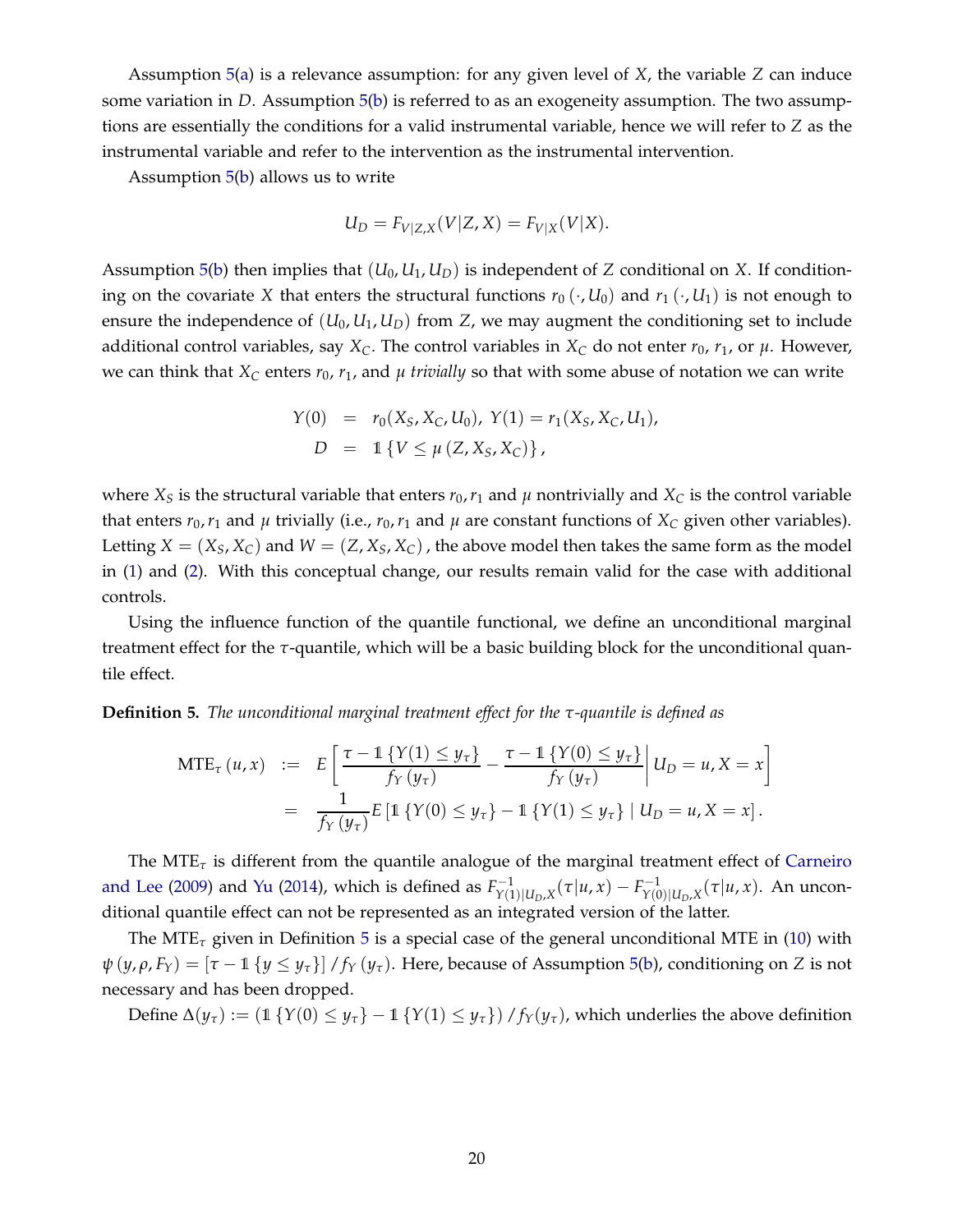of MTE<sub>*τ*</sub> (*u*, *x*). The random variable  $\Delta(y_\tau)$  can take three values:

$$
\Delta(y_{\tau}) = \begin{cases} f_Y(y_{\tau})^{-1} & \text{if } Y(0) \le y_{\tau} \text{ and } Y(1) > y_{\tau} \\ 0 & \text{if } \left[ Y(0) > y_{\tau} \text{ and } Y(1) > y_{\tau} \right] \text{ or } \left[ Y(0) \le y_{\tau} \text{ and } Y(1) \le y_{\tau} \right] \\ -f_Y(y_{\tau})^{-1} & \text{if } Y(0) > y_{\tau} \text{ and } Y(1) \le y_{\tau} \end{cases}
$$

For a given individual,  $\Delta(y_\tau) = 1/f_Y(y_\tau)$  when the treatment induces the individual to "cross" the *τ*-quantile  $y_\tau$  of *Y* from below, and  $\Delta(y_\tau) = -1/f_Y(y_\tau)$  when the treatment induces the individual to "cross" the  $\tau$ -quantile  $y_\tau$  of  $Y$  from above. In the first case, the individual benefits from the treatment while in the second case the treatment harms her. The intermediate case,  $\Delta(\gamma_\tau) = 0$ , occurs when the treatment induces no quantile crossing of any type. Thus, the unconditional expected value  $f_Y(y_\tau) \times E[\Delta(y_\tau)]$  equals the difference between the proportion of individuals who benefit from the treatment and the proportion of individuals who are harmed by it. For the UQE, whether the treatment is beneficial or harmful is measured in terms of quantile crossing. Among the individuals with characteristics  $U_D = u$  and  $X = x$ ,  $MTE_{\tau}(u, x)$  is then equal to the rescaled (by  $1/f_Y(v_{\tau}))$ ) difference between the proportion of individuals who benefit from the treatment and the proportion of individuals who are harmed by it. Thus,  $MTE_{\tau}(u, x)$  is positive if more individuals increase their outcome above *yτ*, and it is negative if more individuals decrease their outcome below *yτ*.

To br[ing our setting closer to the case of the shift of a continuous covariate that](#page-38-2) Firpo, Fortin and Lemieux [\(2009\)](#page-38-2) study, we consider the intervention

<span id="page-23-2"></span>
$$
\mathcal{G}(W,\delta) = (Z_1 + g(W) s(\delta), Z_2, \cdots, Z_{d_Z})
$$
\n(22)

where  $g(\cdot)$  is a measurable function and  $s(\delta)$  is a smooth function satisfying  $s(0) = 0$ . That is, we intervene to change the first component of *Z*. Note that while  $s(\delta)$  is the same for all individuals, *g* (*W*) depends on the value of *W* and hence it is individual-specific. Thus, we allow the intervention to be heterogeneous.<sup>[10](#page-23-0)</sup> In empirical applications, *Z* may consist of a few variables, and  $Z_1$  is the target variable that we consider to change. The unconditional policy effect is specific to the variable *Z*<sup>1</sup> that we choose to intervene in order to improve the treatment adoption rate.

<span id="page-23-1"></span>**Lemma 3.** Assume that (i)  $(V, X)$  are absolutely continuous random variables with joint density  $f_{V,X}(v, x)$ given by  $f_{V|X}(v|x) f_X(x)$ ; (ii)  $f_{V|X}(v|x)$  is continuous in v for almost all  $x \in X$ ; (iii)  $\mu(z, x)$  is continu*ously differentiable in*  $z_1$  *for almost all*  $w\in\mathcal{W}$ *; (iv) letting*  $\mu'_{z_1}(z,x)$  *be the partial derivative of*  $\mu\,(z,x)$  *with respect to z*1*, we have*

$$
E \sup_{\delta \in N_{\varepsilon}} \left| f_{V|X} \left( \mu \left( \mathcal{G} \left( W, \delta \right), X \right) | X \right) \mu'_{z_1} \left( \mathcal{G} \left( W, \delta \right), X \right) g(W) \right| < \infty;
$$

<span id="page-23-0"></span><sup>&</sup>lt;sup>10</sup>A simple homogenous intervention is obtained by setting  $g(\cdot) \equiv 1$ , in which case we have an additive shift in *Z*. An example of a heterogeneous intervention is given by  $g(W) = Z$ , in which case we obtain a multiplicative shift of order  $1 + s(\delta)$ . Both cases have been studied by [Carneiro, Heckman and Vytlacil](#page-38-0) [\(2010](#page-38-0)).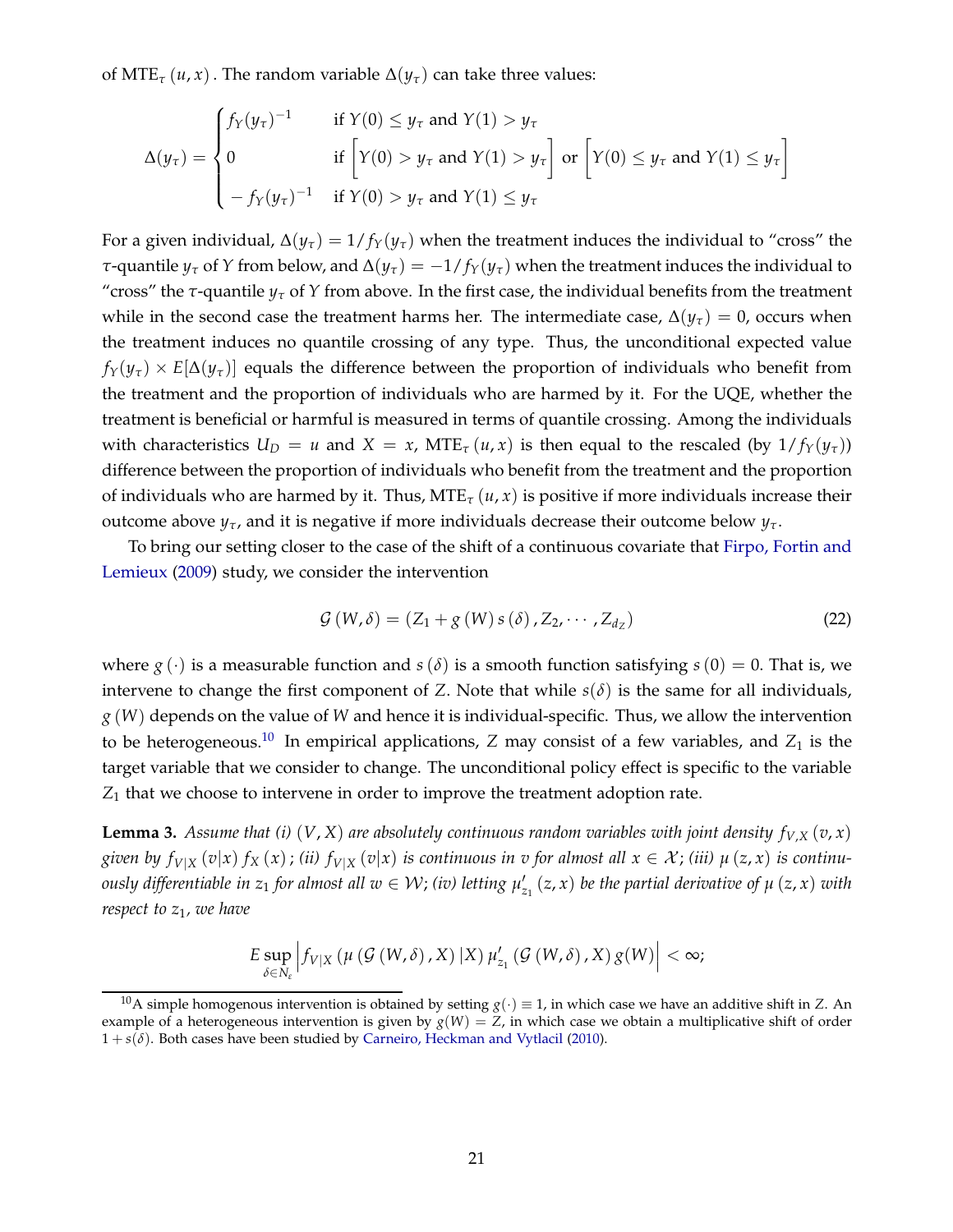*(v) for each δ* ∈ *N<sup>ε</sup>* ,

$$
E\left[f_{V|X}\left(\mu\left(\mathcal{G}\left(W,\delta\right),X\right)|X\right)\mu'_{z_1}\left(\mathcal{G}\left(W,\delta\right),X\right)g(W)\right]\neq 0;
$$

*(vi)*  $s(\delta)$  *is a differential function in a neighborhood of zero and*  $s(0) = 0$ . *Then*

$$
\frac{\partial s(\delta)}{\partial \delta}\Big|_{\delta=0} = \frac{1}{E\left[f_{V|W}(\mu(W)|W)\mu'_{z_1}(W)g(W)\right]},
$$
  

$$
\frac{\partial P_{\delta}(z,x)}{\partial \delta}\Big|_{\delta=0} = \frac{f_{V|W}(\mu(w)|w)\mu'_{z_1}(w)g(w)}{E\left[f_{V|W}(\mu(W)|W)\mu'_{z_1}(W)g(W)\right]}.
$$

<span id="page-24-1"></span>**Corollary 4.** *Let Assumptions [1](#page-9-1)[–3](#page-10-1) and [5,](#page-21-2) and the assumptions of Lemma [3](#page-23-1) hold. Assume further that*  $f_Y(y_\tau) > 0$ . Then, the unconditional quantile effect of the shift in Z given in [\(22\)](#page-23-2) is

$$
\Pi_{\tau} = \int_{\mathcal{W}} MTE_{\tau} (P(w), x) \dot{P}(w) f_{W}(w) dw,
$$

*where*

$$
\dot{P}(w) = \frac{\partial P_{\delta}(w)}{\partial \delta} \bigg|_{\delta=0} = \frac{f_{V|X}(\mu(w)|x) \mu'_{z_1}(w) g(w)}{E\left[f_{V|X}(\mu(W)|X) \mu'_{z_1}(W) g(W)\right]}.
$$

#### **4.2 Identification of the UQE**

To investigate the identifiability of Π*τ*, we study the identifiability of the unconditional MTE*<sup>τ</sup>* and the weight function or the RN derivative *<sup>∂</sup>Pδ*(*w*) *∂δ*  $\left| \right\rangle_{\delta=0}$  separately. The proposition below shows that  $MTE_{\tau}(u, x)$  is identified for every  $u = P(w)$  for some  $w \in W$ .

<span id="page-24-0"></span>**Proposition 1.** Let Assumptions [2](#page-9-0)[\(a\)](#page-9-4), 2[\(b\)](#page-10-4), and [5\(](#page-21-2)[b\)](#page-21-4) hold. Then, for every  $u = P(w)$  with  $w \in W$ , we have

$$
MTE_{\tau}(u,x) = -\frac{1}{f_Y(y_{\tau})}\frac{\partial E\left[\mathbb{1}\left\{Y \leq y_{\tau}\right\} | P(W) = u, X = x\right]}{\partial u}.
$$

Proposition [1](#page-24-0) can be proved using Theorem 1 in [Carneiro and Lee](#page-38-3) [\(2009](#page-38-3)). In the Appendix we provide a self-contained proof that is directly connected to the idea of shifting the propensity score. For a more general functional *ρ*, we can show that

$$
MTE_{\rho}(u,x) = \frac{\partial E[\psi(Y,\rho,F_Y)|P(W) = u, X = x]}{\partial u}
$$

for every *u* equal to  $P(w)$  for some  $w \in W$ .

Now we turn to the identification of the RN derivative  $\dot{P}(w)$  given in Corollary [4.](#page-24-1) Under As-sumption [5](#page-21-2)[\(b\)](#page-21-4), the propensity score becomes

$$
P(w) = \Pr(V \le \mu(W) | W = w) = F_{V|Z,X}(\mu(z,x)|z,x) = F_{V|X}(\mu(z,x)|x).
$$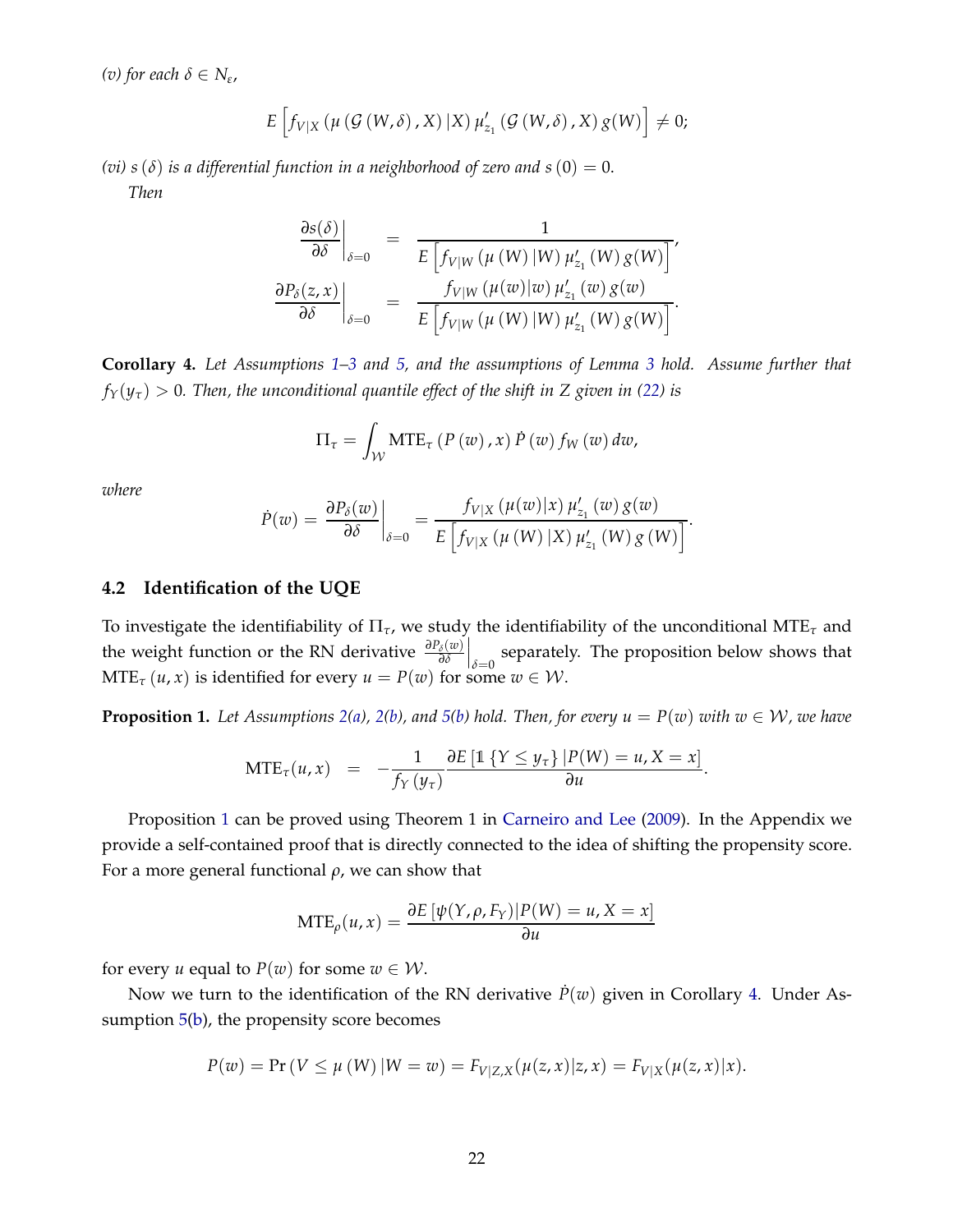Therefore,

$$
\frac{\partial P(w)}{\partial z_1} = f_{V|X}(\mu(z,x)|x)\mu'_{z_1}(z,x) = f_{V|X}(\mu(w)|x)\mu'_{z_1}(w).
$$

It is now clear that  $\dot{P}(w)$  can be represented using  $\frac{\partial P(w)}{\partial z_1}$  and  $g(w)$  . We formalize this in the following proposition.

<span id="page-25-2"></span>**Proposition 2.** *Let Assumption [5](#page-21-2) and the assumptions in Lemma [3](#page-23-1) hold. Then*

<span id="page-25-1"></span>
$$
\dot{P}(w) = \left. \frac{\partial P_{\delta}(w)}{\partial \delta} \right|_{\delta=0} = \frac{\frac{\partial P(w)}{\partial z_1} g(w)}{E \left[ \frac{\partial P(W)}{\partial z_1} g(W) \right]}.
$$
\n(23)

Since  $g(w)$  is known and  $\frac{\partial P(w)}{\partial z_1}$  is identified,  $\dot{P}(w)$  is also identified. As in the case of MTE<sub>*τ*</sub>, Assumption [5\(](#page-21-2)[b\)](#page-21-4) plays a key role in identifying  $P(w)$ . Without the assumption that *V* is independent of *Z* conditional on *X*, we can have only that

<span id="page-25-4"></span>
$$
\dot{P}(w) = \frac{f_{V|W}(\mu(w)|w) \,\mu'_{z_1}(w) g(w)}{E\left[f_{V|W}(\mu(W)|W) \,\mu'_{z_1}(W) g(W)\right]}
$$

and

$$
\frac{\partial P(w)}{\partial z_1} = f_{V|Z,X}(\mu(w)|w)\mu'_{z_1}(w) + \frac{\partial F_{V|Z,X}(\mu(w)|\tilde{z},x)}{\partial \tilde{z}_1}\bigg|_{\tilde{z}=z}.
$$

The presence of the second term in the above equation invalidates the identification result in [\(23\)](#page-25-1).

Using Propositions [1](#page-24-0) and [2,](#page-25-2) we can represent  $\Pi_{\tau}$  as

$$
\Pi_{\tau} = -\frac{1}{f_Y(y_{\tau})} \int_{\mathcal{W}} \frac{\partial E\left[\mathbb{1}\left\{Y \leq y_{\tau}\right\} \middle| P(W) = P(w), X = x\right]}{\partial P(w)} \frac{\frac{\partial P(w)}{\partial z_1} g(w)}{E\left[\frac{\partial P(W)}{\partial z_1} g(W)\right]} f_W(w) \, dw. \tag{24}
$$

<span id="page-25-0"></span>All objects in the above are point identified, hence  $\Pi_{\tau}$  is point identified.

## **5 Unconditional Instrumental Quantile Estimation**

This section is devoted to the estimation and inference of the UQE under the instrumental intervention in [\(22\)](#page-23-2). We assume that the propensity score function is parametric, and we leave the case with a nonparametric propensity score to Section [D](#page-65-0) of the Appendix. In order to simplify the notation, we set  $g(\cdot) \equiv 1$  for the remainder of this paper.<sup>[11](#page-25-3)</sup>

Letting

$$
m_0(y_{\tau}, P(w), x) := E [\mathbb{1} \{Y \le y_{\tau}\} | P(W) = P(w), X = x]
$$

and using [\(24\)](#page-25-4), we have

<span id="page-25-3"></span><sup>&</sup>lt;sup>11</sup>The presence of  $g(\cdot)$  amounts to a change of measure: from a measure with density  $f_W(w)$  to a measure with density  $g(w) f_W(w)$ . When  $g(\cdot)$  is not equal to a constant function, we only need to change the population expectation operator *E* [*h*(*W*)] that involves the distribution of *W* into *E* [*h*(*W*)*g*(*W*)] and the empirical average operator  $\mathbb{P}_n$  [*h*(*W*)] into  $\mathbb{P}_n[h(W)g(W)]$ . All of our results will remain valid.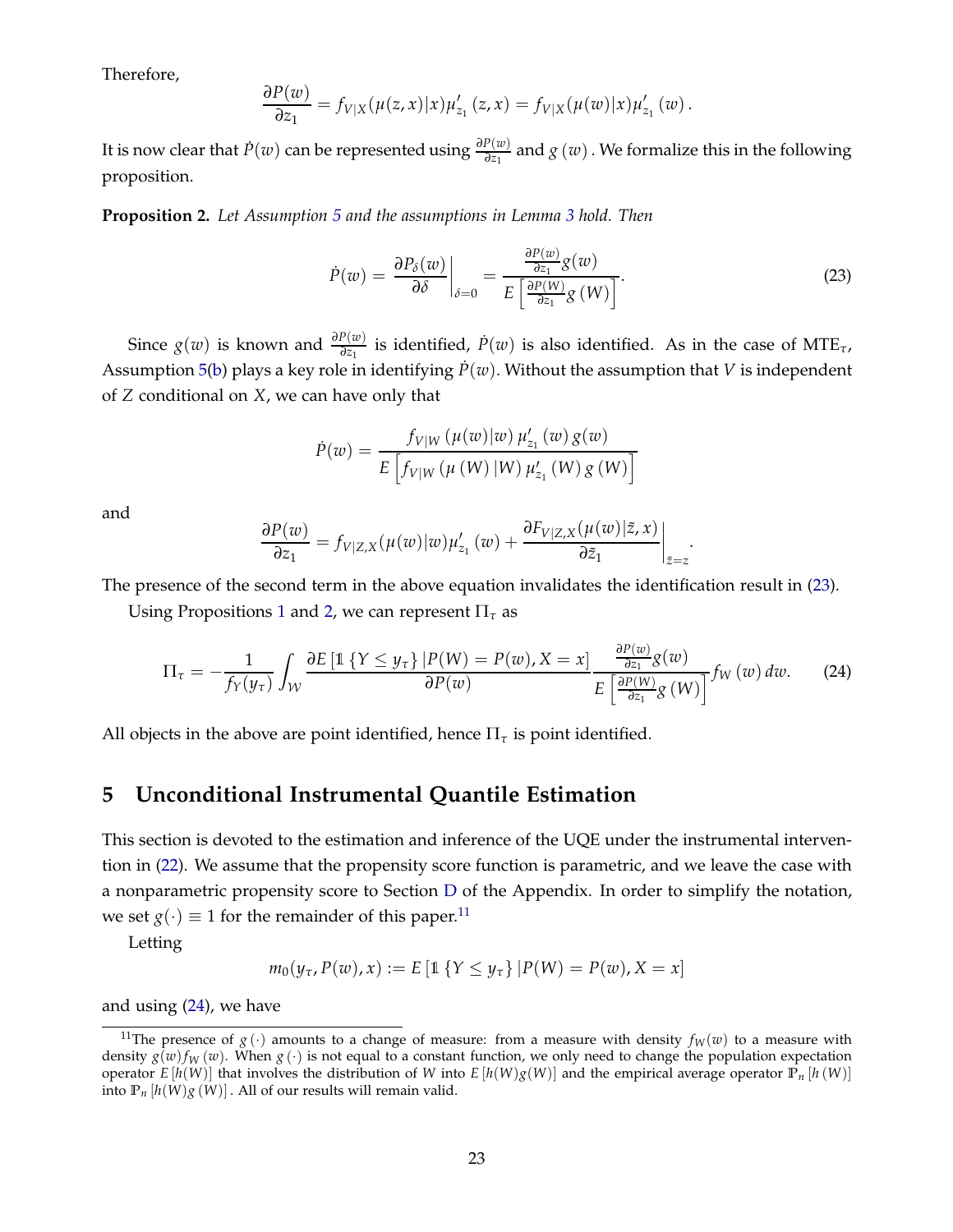$$
\Pi_{\tau} = -\frac{1}{f_Y(y_{\tau})} E\left[\frac{\partial P(W)}{\partial z_1}\right]^{-1} E\left[\frac{\partial m_0(y_{\tau}, P(W), X)}{\partial z_1}\right].
$$

Π*<sup>τ</sup>* consists of two average derivatives and a density evaluated at a point, some of which depend on the unconditional *τ*-quantile *yτ*. Altogether Π*<sup>τ</sup>* depends on four unknown quantities. The method of unconditional instrumental quantile estimation involves first estimating the four quantities separately and then plugging these estimates into  $\Pi_\tau$  to obtain the estimator  $\hat{\Pi}_\tau$ . See [\(32\)](#page-31-0) for the formula of  $\hat{\Pi}_{\tau}$ .

We consider estimating the four quantities in the next few subsections. For a given sample  $\{O_i = (Y_i, Z_i, X_i, D_i)\}_{i=1}^n$  $E_{i=1}^{n}$ , we will use  $\mathbb{P}_n$  to denote the empirical measure. The expectation of a function  $\chi$  (*O*) with respect to  $\mathbb{P}_n$  is then  $\mathbb{P}_n\chi = n^{-1}\sum_{i=1}^n \chi(O_i)$ .

#### **5.1 Estimating the Quantile and Density**

For a given *τ*, we estimate *y<sup>τ</sup>* using the (generalized) inverse of the empirical distribution function of *Y*:  $\hat{y}_{\tau} = \inf \{ y : \mathbb{F}_n(y) \geq \tau \}$ , where

$$
\mathbb{F}_n(y) := \frac{1}{n} \sum_{i=1}^n \mathbb{1} \left\{ Y_i \leq y \right\}.
$$

The following asymptotic result can be found in [Serfling](#page-39-14) [\(1980\)](#page-39-14).<sup>[12](#page-26-0)</sup>

<span id="page-26-3"></span>**Lemma 4.** If the density  $f_Y(\cdot)$  of Y is positive and continuous at  $y_\tau$ , then  $\hat{y}_\tau - y_\tau = \mathbb{P}_n \psi_Q(y_\tau) + o_p(n^{-1/2})$ *where*

$$
\psi_Q(y_\tau) := \frac{\tau - 1 \{ Y \le y_\tau \}}{f_Y(y_\tau)}
$$

.

We use a kernel density estimator to estimate  $f_Y(y)$ . We maintain the following assumptions on the kernel function and the bandwidth.

#### <span id="page-26-1"></span>**Assumption 6.** *Kernel Assumption*

*The kernel function*  $K(\cdot)$  *satisfies* (*i*)  $\int_{-\infty}^{\infty} K(u) du = 1$ , (*ii*)  $\int_{-\infty}^{\infty} u^2 K(u) du < \infty$ , and (*iii*)  $K(u) = K(-u)$ , *and it is twice differentiable with Lipschitz continuous second-order derivative K″ (u) satisfying (i) ∫∞ K″(u)udu <*  $\infty$  and (*ii*) there exist positive constants C<sub>1</sub> and C<sub>2</sub> such that  $|K''(u_1) - K''(u_2)| \le C_2 |u_1 - u_2|^2$  for  $|u_1 - u_2| \ge C_1$ .

<span id="page-26-2"></span>**Assumption 7.** Rate Assumption  $n \uparrow \infty$  and  $h \downarrow 0$  such that  $nh^3 \uparrow \infty$  but  $nh^5 = O(1)$ .

The non-standard condition  $nh^3 \uparrow \infty$  is due to the estimation of  $y_\tau$ . Since we need to expand  $\hat{f}_Y(\hat{y}_\tau) - \hat{f}_Y(y_\tau)$ , which involves the derivative of  $\hat{f}_Y(y)$ , we have to impose a slower rate of decay for *h* to control the remainder. The details can be found in the proof of Lemma [5.](#page-27-0) We note, however, that  $nh^3 \uparrow \infty$  implies the usual rate condition  $nh \uparrow \infty$ .

The estimator of  $f_Y(y)$  is then given by

$$
\hat{f}_Y(y) = \frac{1}{n} \sum_{i=1}^n K_h(Y_i - y),
$$

<span id="page-26-0"></span><sup>&</sup>lt;sup>12</sup>See Section 2.5.1. Actually, [Serfling](#page-39-14) [\(1980](#page-39-14)) provides a better rate for the remainder.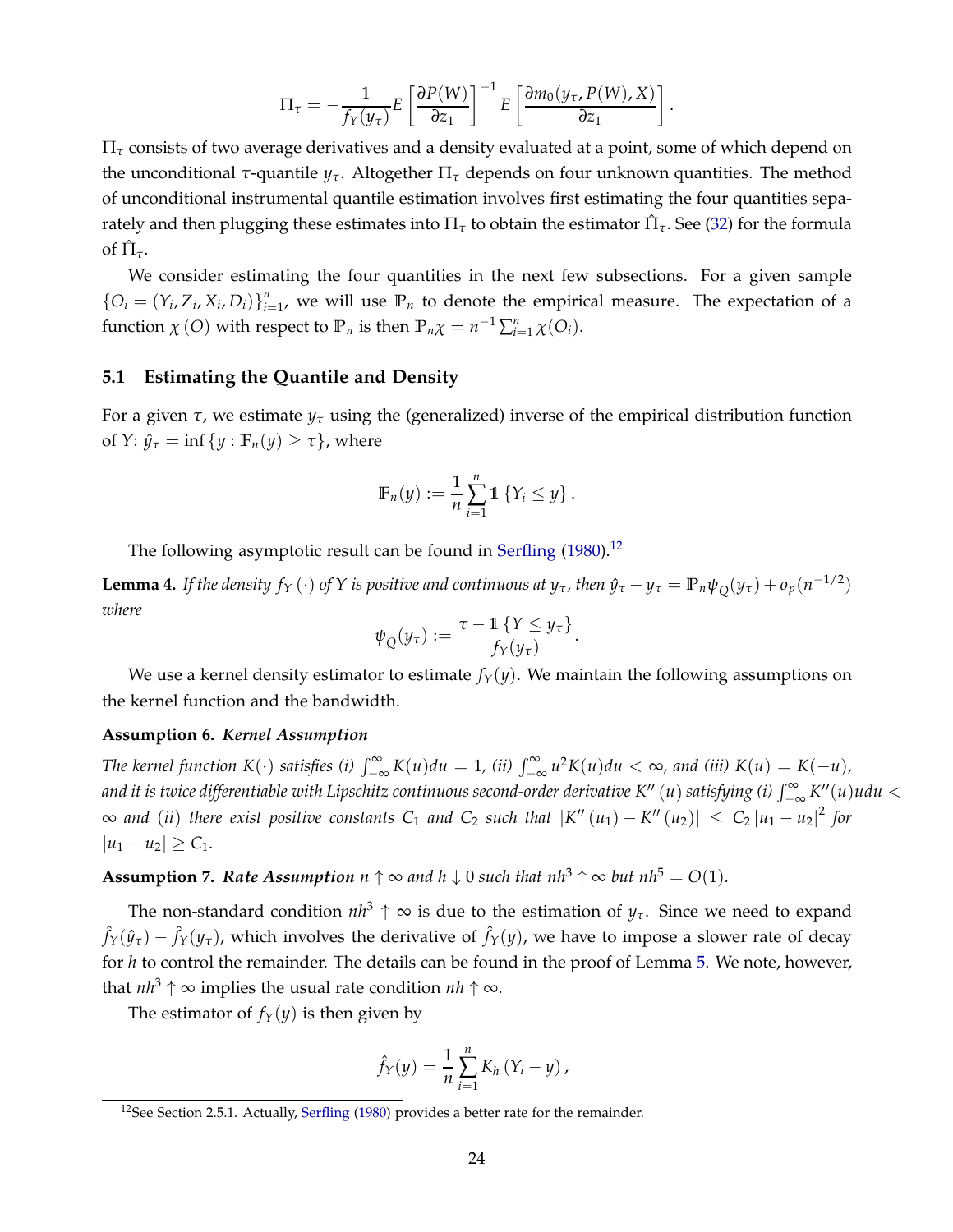*where*  $K_h(u) := K(u/h)/h$ .

<span id="page-27-0"></span>**Lemma 5.** *Let Assumptions [6](#page-26-1) and [7](#page-26-2) hold. Then*

$$
\hat{f}_Y(y) - f_Y(y) = \mathbb{P}_n \psi_{f_Y}(y) + B_{f_Y}(y) + o_p(h^2),
$$

*where*

$$
\psi_{f_Y}(y) := K_h(Y - y) - E[K_h(Y - y)] = O_p(n^{-1/2}h^{-1/2})
$$

*and*

$$
B_{f_Y}(y) = \frac{1}{2}h^2 f_Y''^2(y) \int_{-\infty}^{\infty} u^2 K(u) du.
$$

*Furthermore, for the quantile estimator*  $\hat{y}_{\tau}$  *of*  $y_{\tau}$  *that satisfies Lemma [4,](#page-26-3) we have* 

$$
\hat{f}_Y(\hat{y}_\tau) - \hat{f}_Y(y_\tau) = f_Y(\hat{y}_\tau) - f_Y(y_\tau) + R_{f_Y} = f'_Y(y_\tau) \mathbb{P}_n \psi_Q(y_\tau) + R_{f_Y},
$$

*where*

$$
R_{f_Y} = o_p(n^{-1/2}h^{-1/2}).
$$

In order to isolate the contributions of  $\hat{f}$  and  $\hat{y}_\tau$ , we can use Lemma [5](#page-27-0) to write

<span id="page-27-1"></span>
$$
\hat{f}_Y(\hat{y}_\tau) - f_Y(y_\tau) = \hat{f}_Y(y_\tau) - f_Y(y_\tau) + f_Y(\hat{y}_\tau) - f_Y(y_\tau) + R_{f_Y}.
$$
\n(25)

The first pair of terms on the right-hand side of [\(25\)](#page-27-1) represents the dominant term and reflects the uncertainty in the estimation of  $f_Y$ . The second pair of terms reflects the error from estimating  $y_\tau$ . In order to ensure that  $R_{f_Y} = o_p(n^{-1/2}h^{-1/2})$ , we need  $nh^3 \uparrow \infty$ , as stated in Assumption [7.](#page-26-2)

#### **5.2 Estimating the Average Derivatives**

To estimate the two average derivatives, we make a parametric assumption on the propensity score, leaving the nonparametric specification to the appendix.

<span id="page-27-2"></span>**Assumption 8.** *The propensity score*  $P(Z, X, \alpha_0)$  *is known up to a finite-dimensional vector*  $\alpha_0 \in \mathbb{R}^{d_\alpha}$ .

Under Assumption [8,](#page-27-2) the parameter  $\Pi$ <sub>*τ*</sub> can be written as

<span id="page-27-3"></span>
$$
\Pi_{\tau} = -\frac{1}{f_Y(y_{\tau})} \cdot \frac{1}{T_1} \cdot T_2, \tag{26}
$$

.

where

$$
T_1 = E\left[\frac{\partial P(Z, X, \alpha_0)}{\partial z_1}\right] \text{ and } T_2 = E\left[\frac{\partial m_0(y_\tau, P(Z, X, \alpha_0), X)}{\partial z_1}\right]
$$

First, we estimate  $T_1$ , the mean of the derivative of the propensity score, by

$$
T_{1n}(\hat{\alpha}) := \frac{1}{n} \sum_{i=1}^{n} \frac{\partial P(z, x, \hat{\alpha})}{\partial z_1} \bigg|_{(z, x) = (Z_i, X_i)}
$$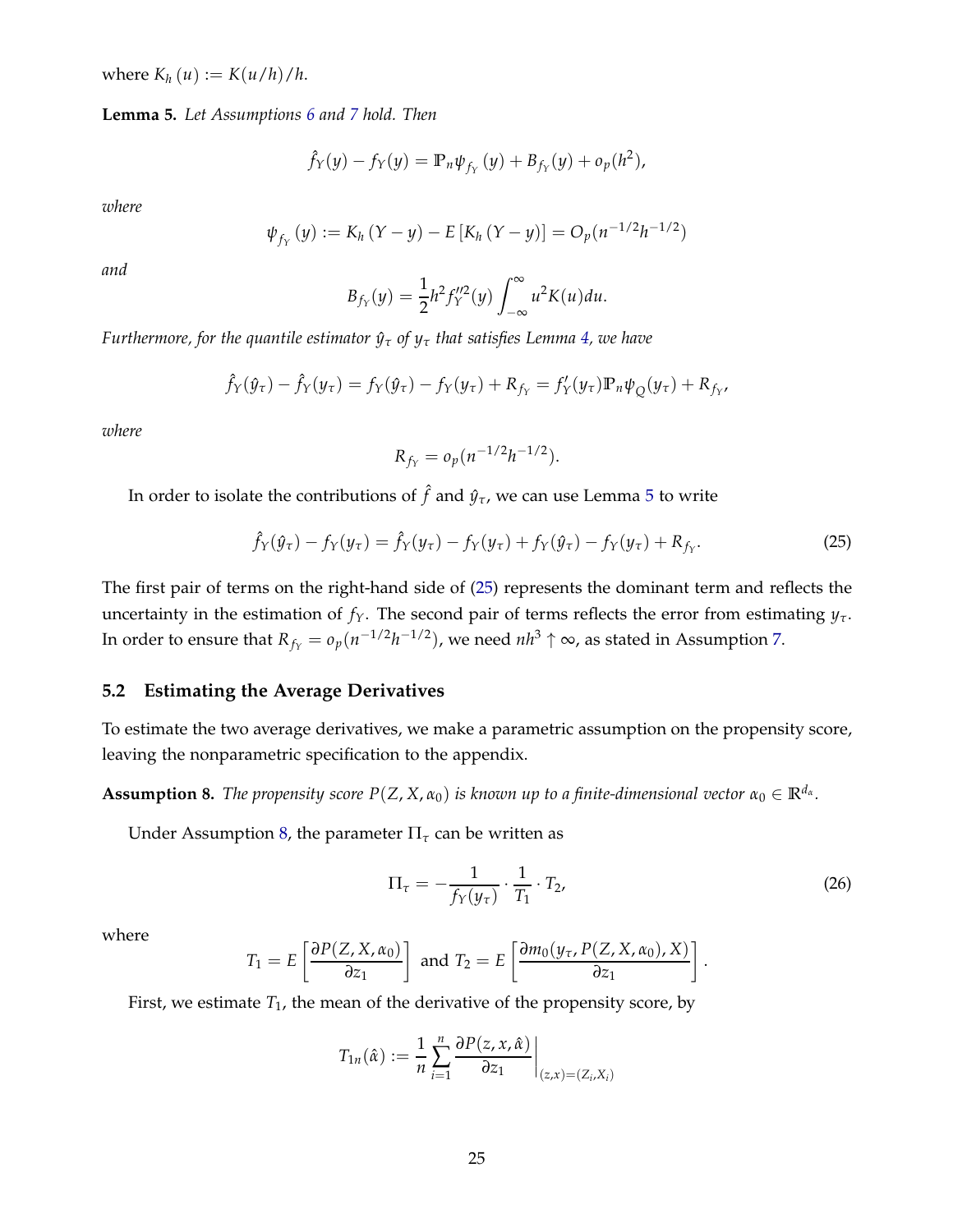where *α*ˆ is an estimator of *α*0. To save space, we slightly abuse notation and write

$$
\frac{\partial P(Z, X, \hat{\alpha})}{\partial z_1} = \frac{\partial P(z, x, \hat{\alpha})}{\partial z_1}\bigg|_{(z, x) = (Z, X)}.
$$

We adopt this convention in the rest of the paper.

#### <span id="page-28-0"></span>**Lemma 6.** *Suppose that*

- (a)  $\hat{\alpha}$  admits the representation  $\hat{\alpha} \alpha_0 = \mathbb{P}_n \psi_{\alpha_0} + o_p(n^{-1/2})$ , where  $\psi_{\alpha_0}(W_i)$  is a mean-zero  $d_\alpha \times 1$  $r$ andom vector with  $E\|\psi_{\alpha_0}(W_i)\|^2<\infty$ , and  $\|\cdot\|$  denotes the Euclidean norm;
- *(b) the variance of*  $\frac{\partial P(Z, X, \alpha_0)}{\partial z_1} := \frac{\partial P(z, x, \alpha_0)}{\partial z_1}$  $\frac{z, x, a_0)}{\partial z_1} \big|_{(z, x) = (Z, X)}$  *is finite;*
- *(c)* the  $d_{\alpha} \times 1$  *derivative vector*  $\frac{\partial^2 P(z, x, \alpha)}{\partial \alpha \partial z_1}$ *∂α∂z*<sup>1</sup> *exists for all z and x and for α in an open neighborhood around α*0;
- *(d)* for  $\alpha \in A_0$ , *a* neighborhood around  $\alpha_0$ , the map  $\alpha \mapsto E\left[\frac{\partial^2 P(Z,X,\alpha)}{\partial \alpha \partial z_1}\right]$ *∂α∂z*<sup>1</sup> i *is continuous and a uniform law*  $\int_{\alpha}^{\beta} \int_{\alpha}^{\beta} \exp\left(\frac{2\pi i}{\alpha} X_{i} \right) d\alpha$  *m*  $\int_{\alpha}^{\beta} \frac{\partial P(Z_{i} X_{i} \alpha)}{\partial \alpha \partial z_{1}}$ *C*<sub>*z*</sup>(*Z<sub>i</sub>,X<sub>i</sub>,α*)</sub> – *E*  $\left[\frac{\partial^2 P(Z,X,\alpha)}{\partial \alpha \partial z_1}\right]$ *∂α∂z*<sup>1</sup>  $\|$  $\stackrel{p}{\rightarrow} 0.$

*Then,*  $T_{1n}(\hat{\alpha}) - T_1$  *has the following stochastic approximation* 

$$
T_{1n}(\hat{\alpha}) - T_1 = E\left[\frac{\partial^2 P(Z, X, \alpha_0)}{\partial z_1 \partial \alpha}\right]' \mathbb{P}_n \psi_{\alpha_0} + \mathbb{P}_n \psi_{\partial P} + o_p(n^{-1/2}),
$$

*where*

$$
\psi_{\partial P} := \frac{\partial P(Z, X, \alpha_0)}{\partial z_1} - E \left[ \frac{\partial P(Z, X, \alpha_0)}{\partial z_1} \right].
$$

We can rewrite the main result of Lemma [6](#page-28-0) as

<span id="page-28-1"></span>
$$
T_{1n}(\hat{\alpha}) - T_1 = T_{1n}(\alpha_0) - T_1 + T_{1n}(\hat{\alpha}) - T_{1n}(\alpha_0)
$$
  
=  $T_{1n}(\alpha_0) - T_1 + E\left[\frac{\partial P(Z, X, \hat{\alpha})}{\partial z_1}\right] - E\left[\frac{\partial P(Z, X, \alpha_0)}{\partial z_1}\right] + o_p(n^{-1/2}).$  (27)

Equation [\(27\)](#page-28-1) has the same interpretation as equation [\(25\)](#page-27-1). It consists of a pair of leading terms that ignores the estimation uncertainty in *α*ˆ but accounts for the variability of the sample mean, and another pair that accounts for the uncertainty in *α*ˆ but ignores the variability of the sample mean.

We estimate the second average derivative  $T_2$  by

<span id="page-28-2"></span>
$$
T_{2n}(\hat{y}_{\tau}, \hat{m}, \hat{\alpha}) := \frac{1}{n} \sum_{i=1}^{n} \frac{\partial \hat{m}(\hat{y}_{\tau}, P(Z_i, X_i, \hat{\alpha}), X_i)}{\partial z_1};
$$
(28)

see [\(29\)](#page-29-0) for an explicit construction. We can regard  $T_{2n}(\hat{y}_{\tau}, \hat{m}, \hat{\alpha})$  as a four-step estimator. The first step estimates  $y_\tau$ , the second step estimates  $\alpha_0$ , the third step estimates the conditional expectation  $m_0(y, P(Z, X, \alpha_0), X)$  using the generated regressor  $P(Z, X, \hat{\alpha})$ , and the fourth step averages the derivative (with respect to  $Z_1$ ) over *X* and the generated regressor  $P(Z, X, \hat{\alpha})$ .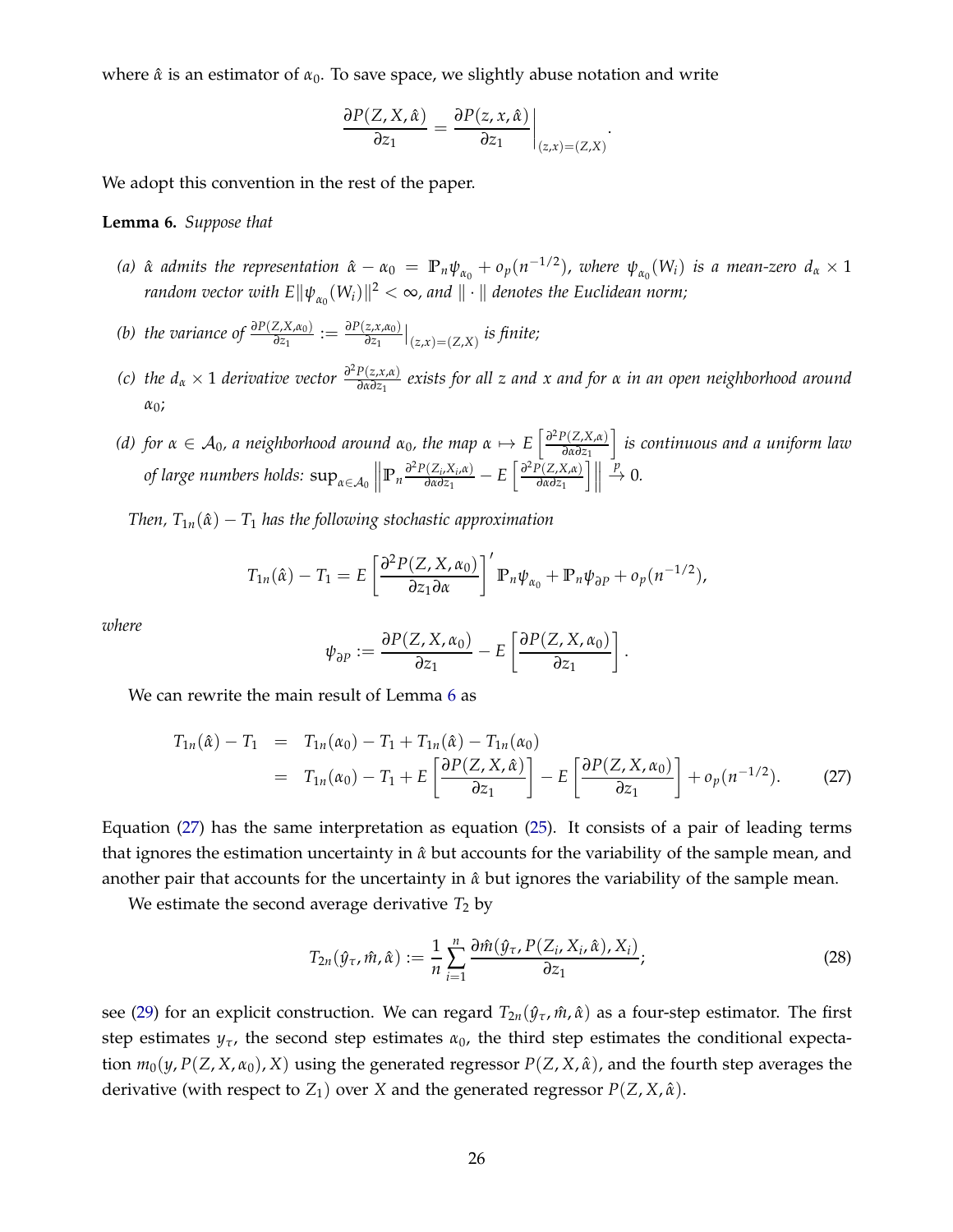We use the series method to estimate  $m_0$ . To alleviate notation, define the vector  $\tilde{w}(\alpha) :=$  $(P(z, x, \alpha), x)'$  and  $\tilde{W}_i(\alpha) := (P(Z_i, X_i, \alpha), X_i)'$ . We write  $\tilde{w} = \tilde{w}(\alpha_0)$  and  $\tilde{W}_i = \tilde{W}_i(\alpha_0)$  to suppress their dependence on the true parameter value  $α_0$ .Both  $\tilde{w}(α)$  and  $\tilde{W}_i(α)$  are in  $\mathbb{R}^{d_X+1}$ . Let  $φ^I(\tilde{w}(α))$  =  $(\phi_{1f}(\tilde{w}(\alpha))$ , . . . ,  $\phi_{1f}(\tilde{w}(\alpha)))'$  be a vector of *J* basis functions of  $\tilde{w}(\alpha)$  with finite second moments. Here, each  $\phi_{i\bar{i}}(\cdot)$  is a differentiable basis function. Then, the series estimator of  $m_0(y_\tau, \tilde{w}(\alpha))$  is  $m(\hat{y}_{\tau}, \tilde{w}(\hat{\alpha})) = \phi^{J}(\tilde{w}(\hat{\alpha}))'\hat{b}(\hat{\alpha}, \hat{y}_{\tau})$ , where  $\hat{b}(\hat{\alpha}, \hat{y}_{\tau})$  is:

$$
\hat{b}(\hat{\alpha},\hat{y}_{\tau}) = \left(\sum_{i=1}^n \phi^J(\tilde{W}_i(\hat{\alpha}))\phi^J(\tilde{W}_i(\hat{\alpha}))'\right)^{-1} \sum_{i=1}^n \phi^J(\tilde{W}_i(\hat{\alpha})) \mathbb{1} \left\{Y_i \leq \hat{y}_{\tau}\right\}.
$$

The estimator of the average derivative  $T_2$  is then

<span id="page-29-0"></span>
$$
T_{2n}(\hat{y}_{\tau}, \hat{m}, \hat{\alpha}) = \frac{1}{n} \sum_{i=1}^{n} \frac{\partial \phi^{j}(\tilde{W}_{i}(\hat{\alpha}))'}{\partial z_{1}} \hat{b}(\hat{\alpha}, \hat{y}_{\tau}).
$$
\n(29)

We use the path derivative approach of [Newey](#page-39-15) [\(1994\)](#page-39-15) to obtain a decomposition of  $T_{2n}(\hat{y}_{\tau}, \hat{m}, \hat{\alpha})$  – *T*2, which is similar to that in Section 2.1 of [Hahn and Ridder](#page-38-7) [\(2013](#page-38-7)). To describe the idea, let {*Fθ*} be a path of distributions indexed by  $\theta \in \mathbb{R}$  such that  $F_{\theta_0}$  is the true distribution of  $O := (Y, Z, X, D)$ . The parametric assumption on the propensity score need not be imposed on the path.<sup>[13](#page-29-1)</sup> The score of the parametric submodel is  $S(O) = \frac{\partial \log dF_{\theta}(O)}{\partial \theta}|_{\theta=\theta_0}$ . For any  $\theta$ , we define

$$
T_{2,\theta} = E_{\theta} \left[ \frac{\partial m_{\theta}(y_{\tau,\theta}, \tilde{W}(\alpha_{\theta}))}{\partial z_1} \right]
$$

where *m<sup>θ</sup>* , *yτ*,*<sup>θ</sup>* , and *α<sup>θ</sup>* are the probability limits of *m*ˆ , *y*ˆ*τ*, and *α*ˆ, respectively, when the distribution of *O* is  $F_{\theta}$ . Note that when  $\theta = \theta_0$ , we have  $T_{2,\theta_0} = T_2$ . Suppose the set of scores  $\{S(O)\}$  for all parametric submodels {*Fθ*} can approximate any zero-mean, finite-variance function of *O* in the mean square sense.<sup>[14](#page-29-2)</sup> If the function  $\theta \to T_{2,\theta}$  is differentiable at  $\theta_0$  and we can write

<span id="page-29-3"></span>
$$
\left. \frac{\partial T_{2,\theta}}{\partial \theta} \right|_{\theta = \theta_0} = E\left[ \Gamma(O)S(O) \right] \tag{30}
$$

for some mean-zero and finite second-moment function  $\Gamma(\cdot)$  and any path  $F_{\theta}$ , then, by Theorem 2.1 of [Newey](#page-39-15) [\(1994\)](#page-39-15), the asymptotic variance of  $T_{2n}(\hat{y}_{\tau}, \hat{m}, \hat{\alpha})$  is  $E[\Gamma(O)^2]$ .

In the next lemma, we will show that  $\theta \to T_{2,\theta}$  is differentiable at  $\theta_0$ . Suppose, for the moment, this is the case. Then, by the chain rule, we can write

$$
\frac{\partial T_{2,\theta}}{\partial \theta}\Big|_{\theta=\theta_0} = \frac{\partial}{\partial \theta} E_{\theta} \left[ \frac{\partial m_0(y_\tau, \tilde{W}(\alpha_0))}{\partial z_1} \right]\Big|_{\theta=\theta_0} + \frac{\partial}{\partial \theta} E \left[ \frac{\partial m_\theta(y_\tau, \tilde{W}(\alpha_0))}{\partial z_1} \right]\Big|_{\theta=\theta_0} \n+ \frac{\partial}{\partial \theta} E \left[ \frac{\partial m_0(y_\tau, \tilde{W}(\alpha_0))}{\partial z_1} \right]\Big|_{\theta=\theta_0} + \frac{\partial}{\partial \theta} E \left[ \frac{\partial m_0(y_\tau, \tilde{W}(\alpha_0))}{\partial z_1} \right]\Big|_{\theta=\theta_0}.
$$

<sup>&</sup>lt;sup>13</sup>As we show later, the error from estimating the propensity score does not affect the asymptotic variance of  $T_{2n}(\hat{y}_{\tau}, \hat{m}, \hat{\alpha}).$ 

<span id="page-29-2"></span><span id="page-29-1"></span> $14$ This is the "generality" requirement of the family of distributions in [Newey](#page-39-15) [\(1994](#page-39-15)).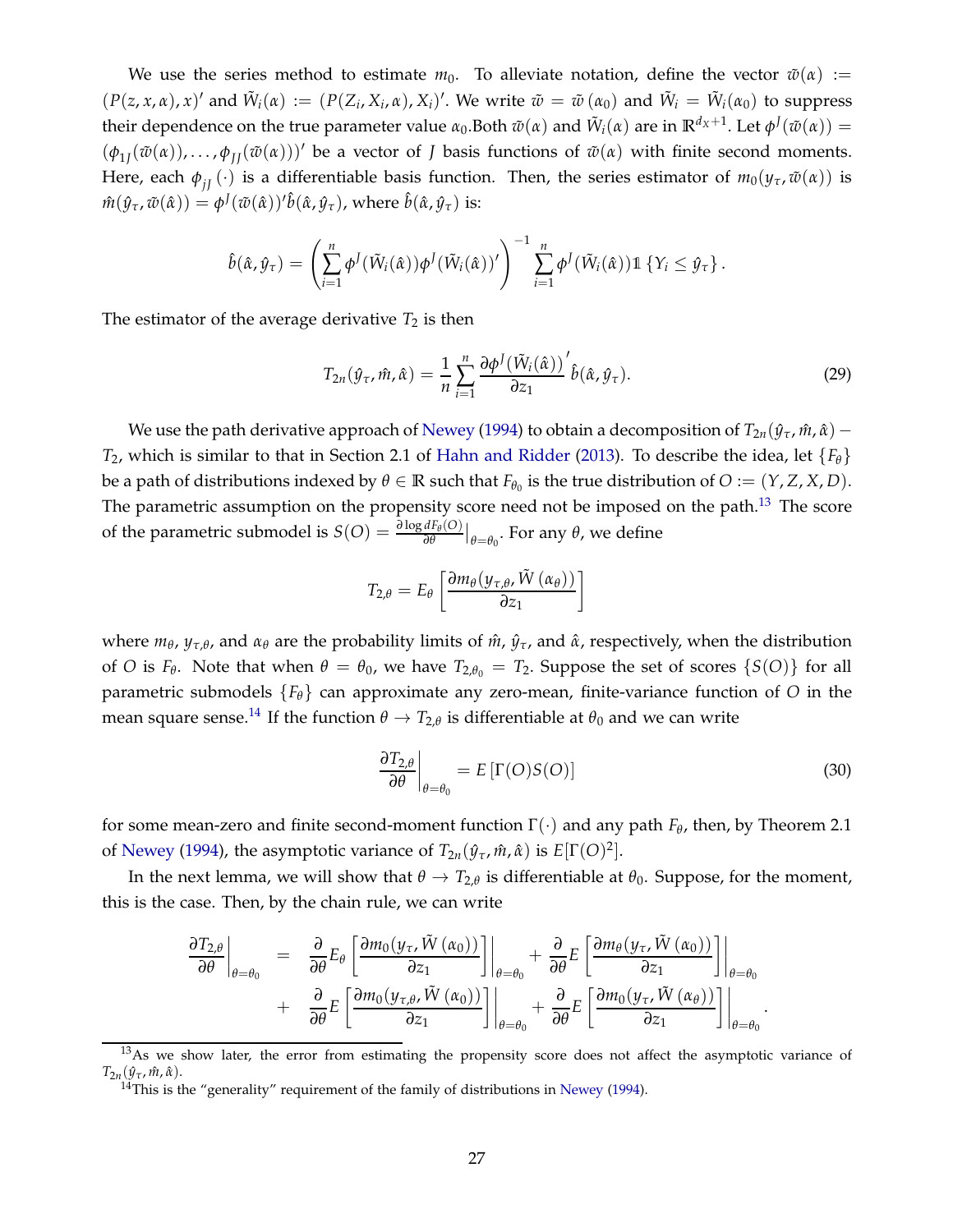To use Theorem 2.1 of [Newey](#page-39-15) [\(1994\)](#page-39-15), we need to write all these terms in an outer-product form, namely the form of the right-hand side of [\(30\)](#page-29-3). To search for the required function  $\Gamma(\cdot)$ , we follow [Newey](#page-39-15) [\(1994](#page-39-15)) and examine one component of  $T_{2,\theta}$  at a time by treating the remaining components as known.

The next lemma provides the conditions under which we can ignore the error from estimating the propensity score in our asymptotic analysis. The following notation is used:  $Z_{-1} = (Z_2, \ldots, Z_{d_Z}),$ *W*<sub>−1</sub> = (*W*<sub>2</sub>, . . . , *W*<sub>*d<sub>W</sub>*</sub>) = (*Z*<sub>−1</sub>, *X*) for *d<sub>W</sub>* = *d<sub>X</sub>* + *d*<sub>Z</sub>, and *W*<sub>−1</sub> is the support of *W*<sub>−1</sub>.

#### <span id="page-30-0"></span>**Lemma 7.** *Assume that*

- *(a)*  $(Z, X)$  *is absolutely continuous with density*  $f_{ZX}(z, x)$  *and* 
	- *(i)*  $f_{ZX}(z, x)$  *is continuously differentiable with respect to*  $z_1$  *in*  $Z \times \mathcal{X}$ *,*
	- (*ii*) for each  $w_{-1} \in W_{-1}$ ,  $f_{Z_1|W_{-1}}(z_1|w_{-1}) = 0$  for any  $z_1$  on the boundary of  $\mathcal{Z}_1(w_{-1})$ , the support *of*  $Z_1$  *conditional on*  $W_{-1} = w_{-1}$ *.*
- *(b)*  $m(y_\tau, \tilde{w})$  *is continuously differentiable with respect to z<sub>1</sub> for all orders, and for a neighborhood*  $\Theta_0$  *of θ*0, *the following holds:*

$$
(i) \ E\left[\sup_{\theta\in\Theta_{0}}\left|\frac{\partial}{\partial\alpha_{\theta}}\frac{\partial m_{0}(y_{\tau},\tilde{W}(\alpha_{\theta}))}{\partial z_{1}}\right|\right]<\infty, \ (ii) \ E\sup_{\theta\in\Theta_{0}}\left|\frac{\partial}{\partial\alpha_{\theta}}E\left[\frac{\partial\log f_{W}(W)}{\partial z_{1}}\middle|\tilde{W}(\alpha_{\theta})\right]\right|<\infty, (iii) \ E\sup_{\theta\in\Theta_{0}}\left|\frac{\partial}{\partial\alpha_{\theta}}\left\{m_{0}(y_{\tau},\tilde{W}(\alpha_{\theta}))E\left[\frac{\partial\log f_{W}(W)}{\partial z_{1}}\middle|\tilde{W}(\alpha_{\theta})\right]\right\}\right|<\infty.
$$

*Then*

$$
\frac{\partial}{\partial \theta} E\left[\frac{\partial m_0(y_\tau, \tilde{W}(\alpha_\theta))}{\partial z_1}\right]\bigg|_{\theta=\theta_0}=0.
$$

The next lemma establishes a stochastic approximation of  $T_{2n}(\hat{y}_{\tau}, \hat{m}, \hat{\alpha}) - T_2$  and provides the influence function as well. The assumptions of the lemma are adapted from [Newey](#page-39-15) [\(1994](#page-39-15)). These assumptions are not necessarily the weakest possible.

#### <span id="page-30-1"></span>**Lemma 8.** *Suppose that*

- (a) (i) the support W of W is  $[w_{1l}, w_{1u}] \times \cdots \times [w_{d_{W}l}, w_{d_{W}u}]$ ; (ii) for  $w = (w_1, ..., w_{d_W})$ ,  $f_W(w)$  is bounded below by  $C \times \Pi_{j=}^{d_W}$  $\int_{j=1}^{d_W} (w_j - w_{jl})^{\kappa} (w_{ju} - w_j)^{\kappa}$  *for some C* > 0,  $\kappa$  > 0; *(iii)*  $\int_{\mathcal{W}} \sup_{\theta \in \Theta_0}$  $\frac{\partial}{\partial \theta} f_W(w; \theta)$  |  $dw$  < <sup>∞</sup>; *(iv) E*{[ *∂*  $\frac{\partial}{\partial z_1}$  log *f*<sub>*W*</sub>(*W*; *θ*)]<sup>2</sup>} < ∞ *for θ* ∈ Θ<sub>0</sub>;
- *(b)* there is a constant C such that  $\partial^{\ell}m_0(y_\tau, \tilde{w})/\partial z_1^{\ell} \leq C^{\ell}$  for all  $\ell \in \mathbb{N}$ ;
- *(c)* the number of series terms, *J*, satisfies  $J(n) = O(n^{\varrho})$  for some  $\varrho > 0$ , and  $J^{7+2\kappa} = O(n)$ ;
- *(d)* for each  $w_{-1} \in W_{-1}$ , the map  $(y, z_1) \mapsto m_0(y, \tilde{w})$  is differentiable, and

$$
E\left[\sup_{y\in\mathcal{Y}}\left|\frac{\partial^2 m_0(y,\tilde{W})}{\partial y \partial z_1}\right|\right]<\infty;
$$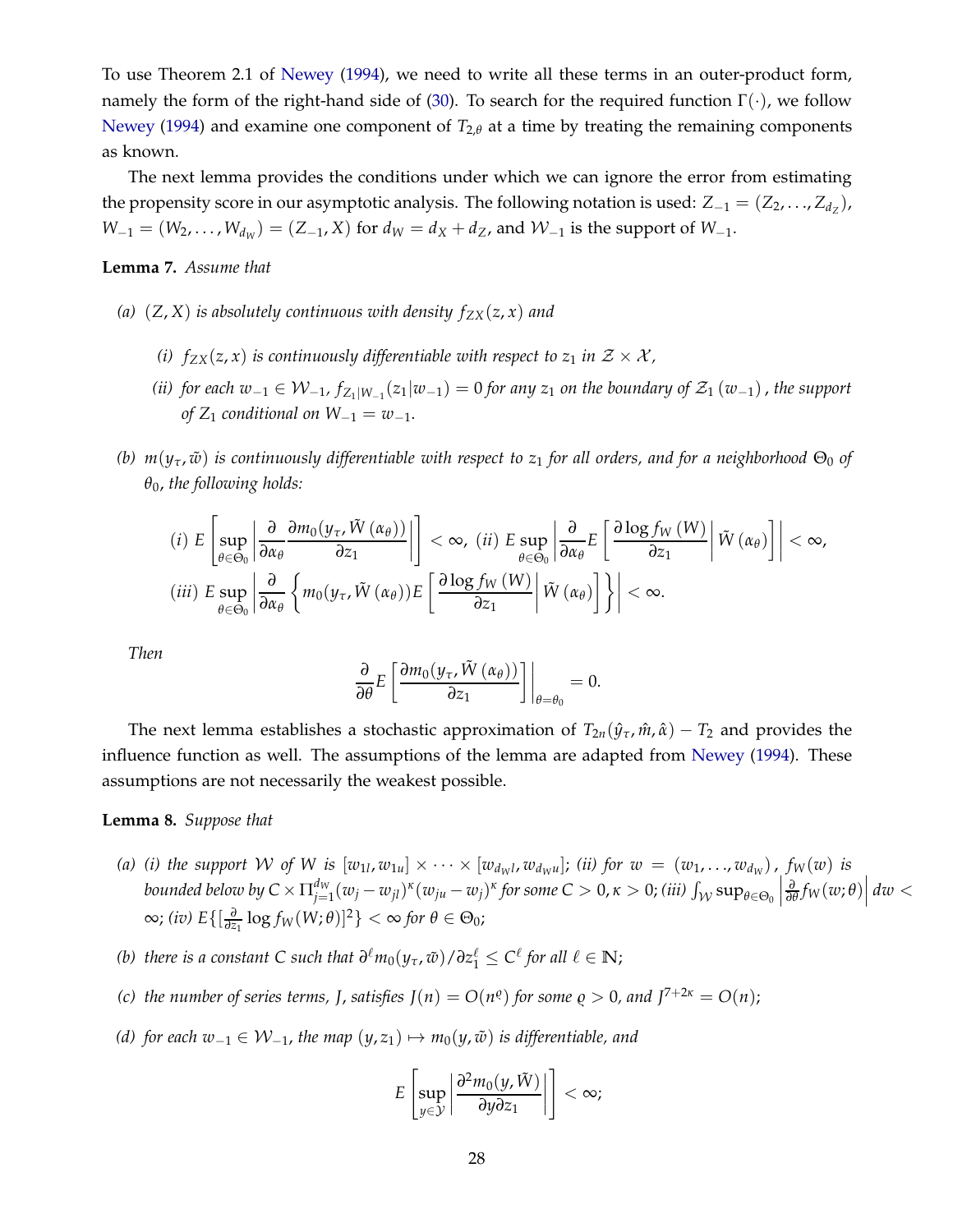*(e) the following stochastic equicontinuity conditions hold:*

$$
E\frac{\partial}{\partial z_1} \left[ \hat{m}(y_\tau, \tilde{W}) - m_0(y_\tau, \tilde{W}) \right] = \mathbb{P}_n \frac{\partial}{\partial z_1} \left[ \hat{m}(y_\tau, \tilde{W}_i) - m_0(y_\tau, \tilde{W}_i) \right] + o_p(n^{-1/2}),
$$
  

$$
E\frac{\partial}{\partial z_1} \left[ m_0(\hat{y}_\tau, \tilde{W}) - m_0(\hat{y}_\tau, \tilde{W}) \right] = \mathbb{P}_n \frac{\partial}{\partial z_1} \left[ m_0(\hat{y}_\tau, \tilde{W}_i) - m_0(y_\tau, \tilde{W}_i) \right] + o_p(n^{-1/2});
$$

#### *(f) the assumptions of Lemma [7](#page-30-0) hold.*

*Then, we have the decomposition*

<span id="page-31-1"></span>
$$
T_{2n}(\hat{y}_{\tau}, \hat{m}, \hat{\alpha}) - T_2 = T_{2n}(y_{\tau}, m_0, \alpha_0) - T_2 + T_{2n}(y_{\tau}, \hat{m}, \alpha_0) - T_{2n}(y_{\tau}, m_0, \alpha_0)
$$
  
+ 
$$
T_{2n}(\hat{y}_{\tau}, m_0, \alpha_0) - T_{2n}(y_{\tau}, m_0, \alpha_0) + o_p(n^{-1/2})
$$
  
= 
$$
\mathbb{P}_n \psi_{\partial m_0} + \mathbb{P}_n \psi_{m_0} + \mathbb{P}_n \tilde{\psi}_{Q}(y_{\tau}) + o_p(n^{-1/2}),
$$
 (31)

*where*

$$
\psi_{\partial m_0} := \frac{\partial m_0(y_\tau, \tilde{W})}{\partial z_1} - T_2,
$$
  

$$
\psi_{m_0} := -\left[1 \left\{Y \le y_\tau\right\} - m_0(y_\tau, \tilde{W}\right] \times E\left[\frac{\partial \log f_W(W)}{\partial z_1} \middle| \tilde{W}\right],
$$

*and*

$$
\tilde{\psi}_{Q}(y_{\tau}) := E\left[\frac{\partial f_{Y|\tilde{W}}(y_{\tau}|\tilde{W})}{\partial z_{1}}\right] \left[\frac{\tau - 1 \{Y \leq y_{\tau}\}}{f_{Y}(y_{\tau})}\right].
$$

Lemma [8](#page-30-1) characterizes the contribution of each stage to the influence function of  $T_{2n}(\hat{y}_{\tau}, \hat{m}, \hat{\alpha})$ . The contribution from estimating  $m_0$ , given by  $\mathbb{P}_n \psi_{m_0}$ , corresponds to the one in Proposition 5 of [Newey](#page-39-15) [\(1994\)](#page-39-15) (p. 1362).

#### **5.3 Estimating the UQE**

With *y*ˆ*τ*, ˆ *fY*, *m*ˆ , *α*ˆ given in the previous subsections, we estimate the UQE by

<span id="page-31-0"></span>
$$
\hat{\Pi}_{\tau}(\hat{y}_{\tau}, \hat{f}_{\gamma}, \hat{m}, \hat{\alpha}) = -\frac{1}{\hat{f}_{\gamma}(\hat{y}_{\tau})} \frac{T_{2n}(\hat{y}_{\tau}, \hat{m}, \hat{\alpha})}{T_{1n}(\hat{\alpha})}.
$$
\n(32)

This is our unconditional instrumental quantile estimator (UNIQUE). With the asymptotic linear representations of all three components  $\hat{f}_Y(\hat{y}_\tau)$ ,  $T_{1n}(\hat{\alpha})$ , and  $T_{2n}(\hat{y}_\tau,\hat{m},\hat{\alpha})$ , we can obtain the asymptotic linear representation of  $\hat{\Pi}_{\tau}(\hat{y}_{\tau},\hat{f}_Y,\hat{m},\hat{\alpha})$ . The next theorem follows from combining Lemmas [5,](#page-27-0) [6,](#page-28-0) [7,](#page-30-0) and [8.](#page-30-1)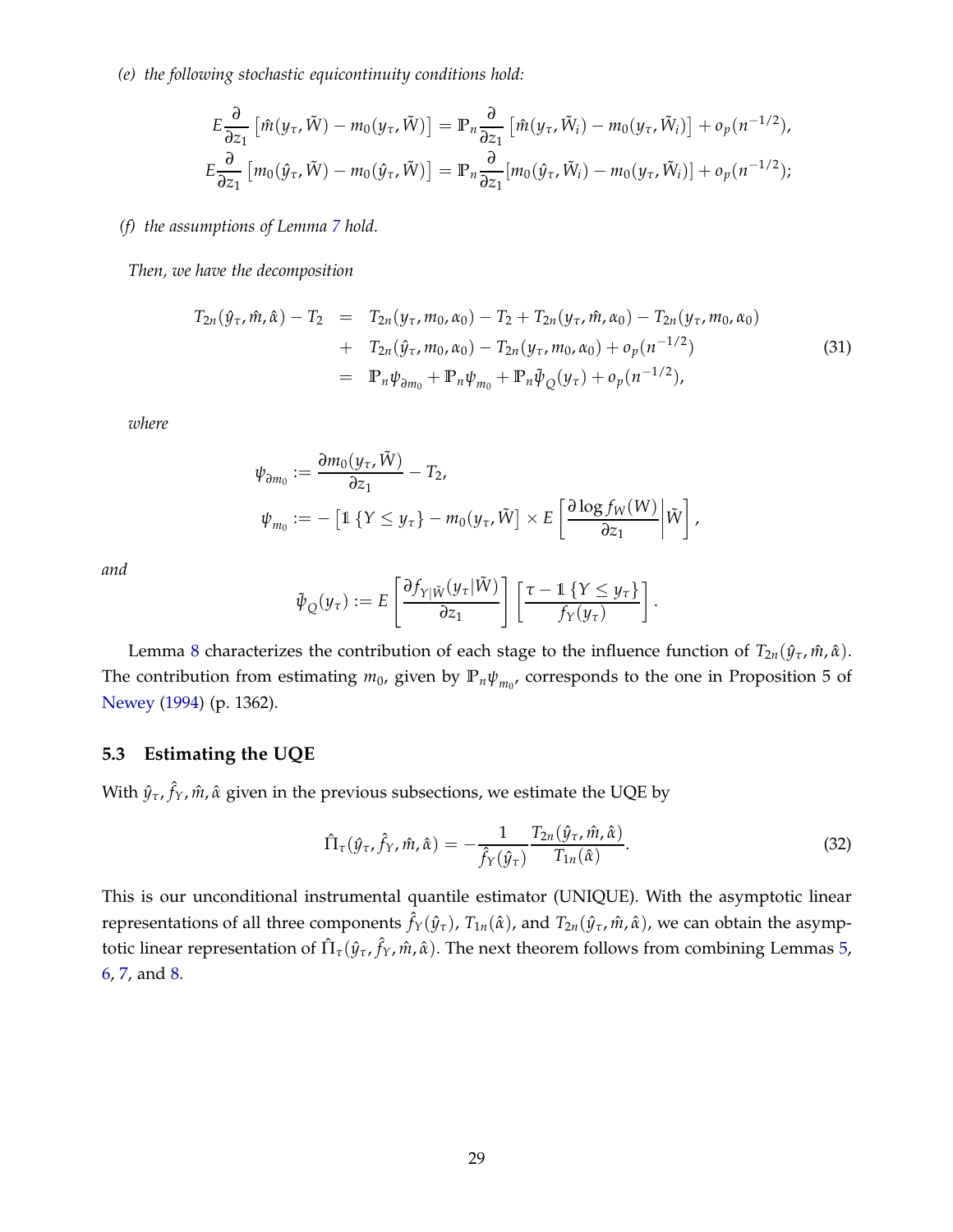<span id="page-32-1"></span>**Theorem 2.** *Under the assumptions of Lemmas [5,](#page-27-0) [6,](#page-28-0) [7,](#page-30-0) and [8,](#page-30-1) we have*

<span id="page-32-0"></span>
$$
\hat{\Pi}_{\tau} - \Pi_{\tau} = \frac{T_2}{f_Y(y_{\tau})^2 T_1} \left[ \mathbb{P}_n \psi_{f_Y}(y_{\tau}) + B_{f_Y}(y_{\tau}) \right] + \frac{T_2}{f_Y(y_{\tau})^2 T_1} f'_Y(y_{\tau}) \mathbb{P}_n \psi_Q(y_{\tau}) \n+ \frac{T_2}{f_Y(y_{\tau}) T_1^2} \mathbb{P}_n \psi_{\partial P} + \frac{T_2}{f_Y(y_{\tau}) T_1^2} E \left[ \frac{\partial^2 P(Z, X, \alpha_0)}{\partial z_1 \partial \alpha'_0} \right] \mathbb{P}_n \psi_{\alpha_0} \n- \frac{1}{f_Y(y_{\tau}) T_1} \mathbb{P}_n \psi_{\partial m_0} - \frac{1}{f_Y(y_{\tau}) T_1} \mathbb{P}_n \psi_{m_0} - \frac{1}{f_Y(y_{\tau}) T_1} \mathbb{P}_n \tilde{\psi}_Q(y_{\tau}) + R_{\Pi},
$$
\n(33)

*where*

$$
R_{\Pi} = O_p \left( |\hat{f}_Y(\hat{y}_\tau) - f_Y(y_\tau)|^2 \right) + O_p \left( n^{-1} \right) + O_p \left( n^{-1/2} |\hat{f}_Y(\hat{y}_\tau) - f_Y(y_\tau)| \right) + O_p \left( |R_{f_Y}| \right) + o_p(n^{-1/2}) + o_p(h^2).
$$

*Furthermore, under Assumption [7,](#page-26-2)*  $\sqrt{n h} R_{\Pi} = o_p(1)$ .

Equation [\(33\)](#page-32-0) consists of six influence functions and a bias term. The bias term  $B_{f_Y}(y_\tau)$  arises from estimating the density and is of order  $O(h^2)$ . The six influence functions reflect the impact of each estimation stage. The rate of convergence of  $\hat{\Pi}_{\tau}$  is slowed down through  $\mathbb{P}_n \psi_{f_Y}(y_\tau)$ , which is of order  $O_p(n^{-1/2}h^{-1/2})$  $O_p(n^{-1/2}h^{-1/2})$  $O_p(n^{-1/2}h^{-1/2})$ . We can summarize the results of Theorem 2 in a single equation:

$$
\hat{\Pi}_{\tau} - \Pi_{\tau} = \mathbb{P}_n \psi_{\Pi_{\tau}} + \tilde{B}_{f_Y}(y_{\tau}) + o_p(n^{-1/2}h^{-1/2}),
$$

where *ψ*Π*<sup>τ</sup>* collects all the influence functions in [\(33\)](#page-32-0) except for the bias, and

$$
\tilde{B}_{f_Y}(y_\tau) := \frac{T_2}{f_Y(y_\tau)^2 T_1} B_{f_Y}(y_\tau).
$$

If  $nh^5 \to 0$ , then the bias term is  $o(n^{-1/2}h^{-1/2})$ . The following corollary provides the asymptotic distribution of  $\hat{\Pi}_{\tau}$ .

<span id="page-32-2"></span>**Corollary 5.** *Under the assumptions of Theorem [2](#page-32-1) and the assumption that*  $nh^5 \rightarrow 0$ *,* 

$$
\sqrt{nh} (\hat{\Pi}_{\tau} - \Pi_{\tau}) = \sqrt{n} \mathbb{P}_n \sqrt{h} \psi_{\Pi_{\tau}} + o_p(1) \Rightarrow \mathcal{N}(0, V_{\tau}),
$$

*where*

<span id="page-32-3"></span>
$$
V_{\tau} = \lim_{h \downarrow 0} E\left[h\psi_{\Pi_{\tau}}^2\right].\tag{34}
$$

From the perspective of asymptotic theory, all of the following terms are all of order  $O_p(h)$  =  $\rho_p(1)$  and hence can be ignored in large samples:  $\sqrt{n}h \mathbb{P}_n \psi_Q(y_\tau)$ ,  $\sqrt{n}h \mathbb{P}_n \psi_{\partial P}$ ,  $\sqrt{n}h \mathbb{P}_n \psi_{\alpha_0}$ ,  $\sqrt{n}h \mathbb{P}_n \psi_{\delta m_0}$ and  $\sqrt{n}h\mathbb{P}_n\psi_{m_0}$ . The asymptotic variance is then given by

$$
V_{\tau} = \frac{T_2^2}{f_Y(y_{\tau})^4 T_1^2} \lim_{h \downarrow 0} E\left[h\psi_f^2(y_{\tau}, h)\right] = \frac{T_2^2}{f_Y(y_{\tau})^3 T_1^2} \int_{-\infty}^{\infty} K^2(u) \, du.
$$

However,  $V_\tau$  ignores all estimation uncertainties except that in  $\hat{f}_Y(y_\tau)$ , and we do not expect it to reflect the finite-sample variability of  $\sqrt{nh}(\hat{\Pi}_{\tau} - \Pi_{\tau})$  well. To improve the finite-sample perfor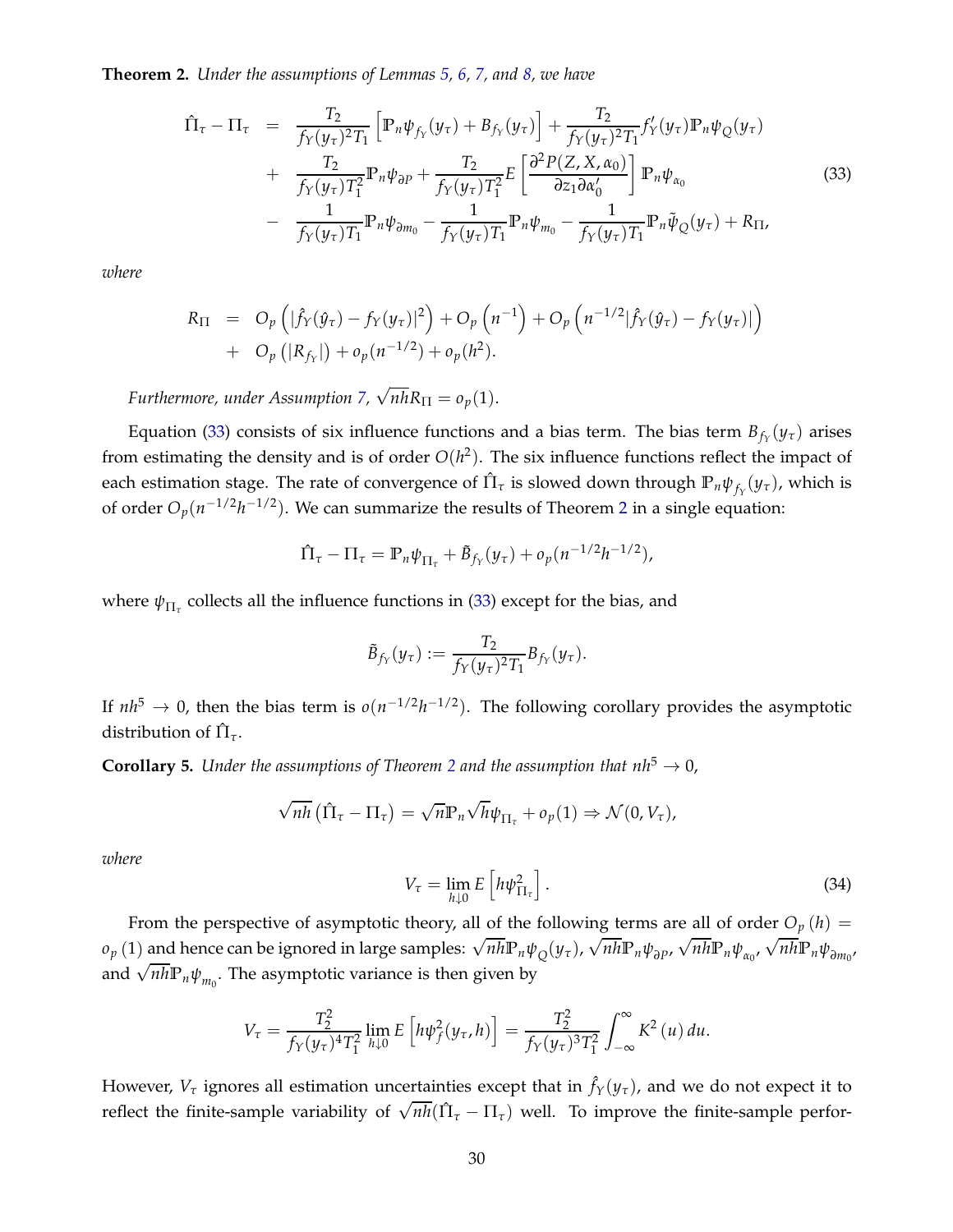mances, we keep the dominating term from each source of estimation errors and employ a sample counterpart of  $Eh\psi_{\Pi_{\tau}}^2$  to estimate  $V_{\tau}$ . The details can be found in Section [C](#page-64-0) of the Appendix.

#### **5.4 Testing the Null of No Effect**

We can use Corollary [5](#page-32-2) for hypothesis testing on Π*τ*. Since Πˆ *<sup>τ</sup>* converges to Π*<sup>τ</sup>* at a nonparametric rate, in general, the test will have power only against a local departure of a nonparametric rate. However, if we are interested in testing the null of a zero effect, that is,  $H_0$  :  $\Pi_\tau = 0$  vs.  $H_1$  :  $\Pi_\tau \neq 0$ , we can detect a parametric rate of departure from the null. The reason is that, by [\(26\)](#page-27-3),  $\Pi_{\tau} = 0$  if and only if  $T_2 = 0$ , and  $T_2$  can be estimated at the usual parametric rate. Hence, instead of testing  $H_0: \Pi_{\tau} = 0$  vs.  $H_1: \Pi_{\tau} \neq 0$ , we can test the equivalent hypotheses  $H_0: T_2 = 0$  vs.  $H_1: T_2 \neq 0$ .

Our test is based on the estimator  $T_{2n}(\hat{y}_{\tau}, \hat{m}, \hat{\alpha})$  of  $T_2$ . In view of its influence function given in Lemma [8,](#page-30-1) we can estimate the asymptotic variance of  $T_{2n}(\hat{y}_{\tau}, \hat{m}, \hat{\alpha})$  by

$$
\hat{V}_2 = \frac{1}{n} \sum_{i=1}^n \left( \hat{\psi}_{\partial m,i} + \hat{\psi}_{m,i} + \hat{E} \left[ \frac{\partial f_{Y|\tilde{W}(\alpha_0)}(\hat{y}_\tau|\tilde{W}(\hat{\alpha}))}{\partial z_1} \right] \hat{\psi}_{Q,i}(\hat{y}_\tau) \right)^2.
$$

We can then form the test statistic:

<span id="page-33-3"></span>
$$
T_{2n}^o := \sqrt{n} \frac{T_{2n}(\hat{y}_\tau, \hat{m}, \hat{\alpha})}{\sqrt{\hat{V}_2}}.
$$
\n(35)

By Lemma [8](#page-30-1) and using standard arguments, we can show that  $T_{2n}^o \Rightarrow \mathcal{N}(0, 1)$ . To save space, we omit the details here.

#### <span id="page-33-0"></span>**6 Simulation Evidence**

For our simulation, we consider the following model:  $Y(0) = U_0$ ,  $Y(1) = \beta + U_1$ , and  $D =$ 1  $\{V \leq Z\}$  where  $Z \in \mathbb{R}$ . By Corollary [4,](#page-24-1) and assuming that  $f_{U_0|V} = f_{U_1|V}$ , we have<sup>[15](#page-33-1)</sup>

<span id="page-33-2"></span>
$$
\Pi_{\tau} = \frac{1}{f_Y(y_{\tau})} \int_{\mathcal{Z}} \left[ \int_{y_{\tau} - \beta}^{y_{\tau}} f_{U_0|V}(u|z) du \right] \tilde{f}_Z(z) dz, \tag{36}
$$

where

$$
\tilde{f}_Z(z) = \frac{f_V(z) f_Z(z)}{\int_{\mathcal{Z}} f_V(\check{z}) f_Z(\check{z}) d\check{z}}.
$$

In order to compute Π*<sup>τ</sup>* numerically, we assume that *Z* is standard normal and independent of  $(U_0, U_1, V)$ , which is jointly normal with mean 0 and variance-covariance matrix

$$
\Sigma = \begin{bmatrix} 1 & 0 & \rho \\ 0 & 1 & \rho \\ \rho & \rho & 1 \end{bmatrix}.
$$

<span id="page-33-1"></span><sup>15</sup>The details can be found in Section [B](#page-60-0) of the Appendix.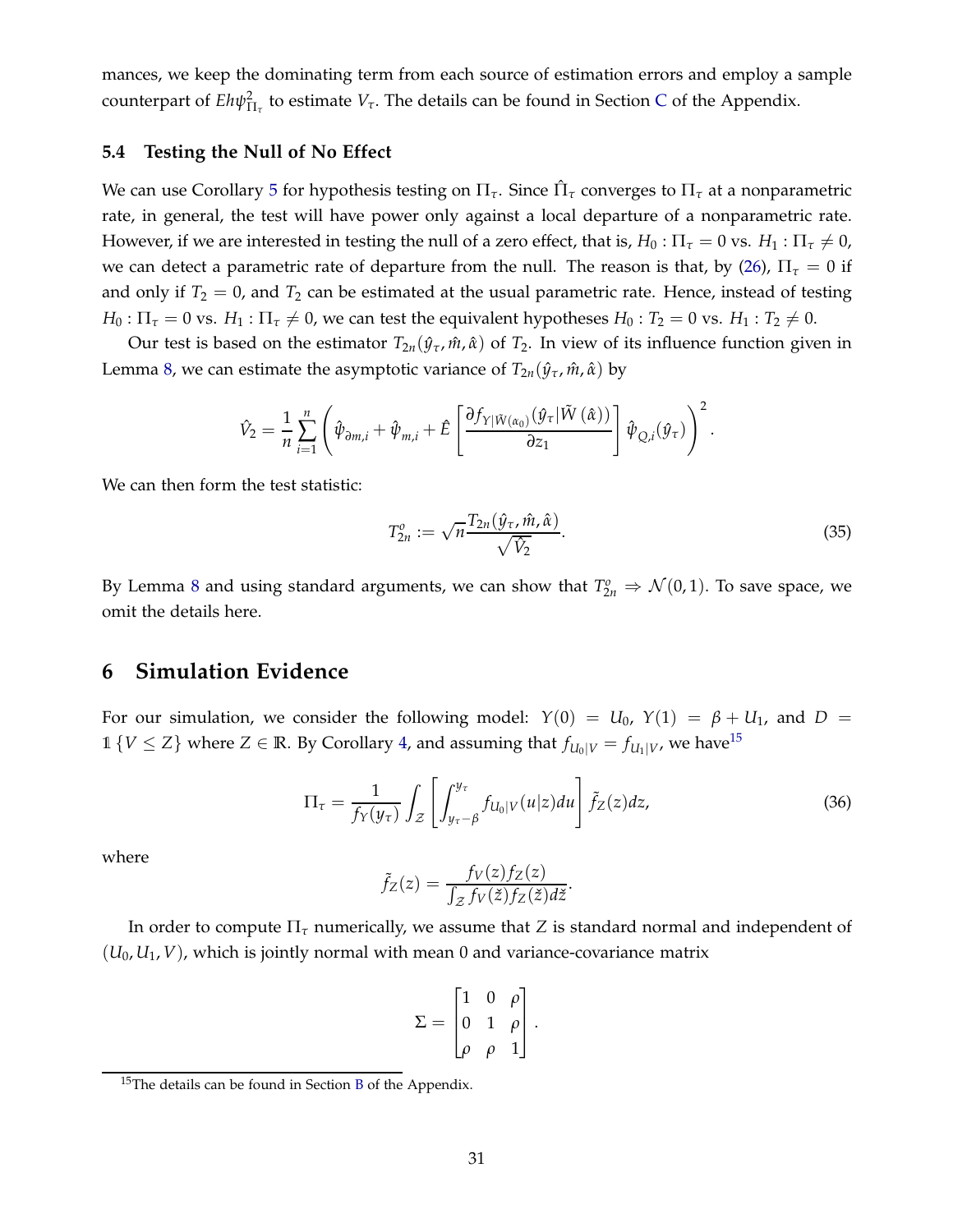Here,  $\rho$  is the correlation between  $U_0$  and  $V$ , and between  $U_1$  and  $V$ . It is also the parameter that governs the endogeneity of *D*.

Estimation of  $\Pi_{\tau}$  requires estimating  $y_{\tau}$ ,  $f_{\Upsilon}$ ,  $T_1$ , and  $T_2$ . The quantiles are estimated in the usual way. To estimate  $f_Y$ , we use a Gaussian Kernel with bandwidth  $h = 1.06 \times \hat{\sigma}_Y \times n^{-1/5}$ , where  $\hat{\sigma}_Y$ is the sample standard deviation of  $Y$ . This is Silverman's rule of thumb. To estimate  $T_1$ , we use a probit model. To estimate *T*2, we run a cubic series regression.

#### **6.1 Testing the Null Hypothesis of No Effect**

If we set  $\beta = 0$ , and by [\(36\)](#page-33-2),  $\Pi_\tau = 0$  and so the null hypothesis of a zero effect holds. The test statistic  $T_{2n}^o$  is constructed following equation [\(35\)](#page-33-3). Because the test statistic does not involve estimating the density (and also *T*<sub>1</sub>), the test has nontrivial power again  $1/\sqrt{n}$ -departures (i.e.,  $\beta = c/\sqrt{n}$  for some  $c \neq 0$ ) from the null.

To simulate the power function of the nominal 5% test, we consider a range of 25 values of *β* between  $-1$  and 1. The endogeneity, governed by the parameter  $\rho$ , takes five values: 0, 0.25, 0.5, 0.75, and 0.9. We perform 1,000 simulations with 1,000 observations. For different values of *τ*, the power functions are shown below in Figure [3.](#page-35-0) The test has the desired level, except for the extreme quantile  $\tau = 0.1$ , where under high endogeneity, the rejection probability does not increase fast enough. Omitted is the power function for the median,  $\tau = 0.5$ , which is basically indistinguishable from that of  $\tau = 0.4$ . Furthermore, simulation results not reported here show that the power functions for  $\tau = 0.6, 0.7, 0.8, 0.9$  are very similar to those of  $\tau = 0.4, 0.3, 0.2, 0.1$ , respectively.

#### **6.2 Empirical Coverage of Confidence Intervals**

In this subsection we investigate the empirical coverage of confidence intervals built using  $\hat{V}_{\tau}$ , the variance estimator given in [\(A.34\)](#page-64-1). Since  $\sqrt{nh} (\hat{\Pi}_{\tau} - \Pi_{\tau}) \approx \mathcal{N}(0, \hat{V}_{\tau})$ , a 95% confidence interval for Π*<sup>τ</sup>* can be constructed using

$$
\hat{\Pi}_{\tau} \pm 1.96 \times \frac{\sqrt{\hat{V}_{\tau}}}{\sqrt{n h}}.
$$

We use a grid of  $\beta$  that takes values  $-1$ ,  $-0.5$ ,  $-0.25$ , 0,0.25, 0.5, and 1. For the endogeneity parameter, *ρ*, we take the values 0, 0.25, 0.5, 0.75, and 0.9. Finally, *τ* takes the values from 0.1 to 0.9 with an increment of 0.1. We note that, for values of  $\beta \neq 0$ , where the effect is not 0, we need to numerically compute the value of Π*τ*. We perform 1,000 simulations with 1,000 observations each. The results are reported in the tables below for  $\tau = 0.1$  and  $\tau = 0.5$ . It is clear that the confidence intervals have reasonable coverage accuracy in almost all cases.

## <span id="page-34-0"></span>**7 Empirical Application**

We estimate the unconditional quantile effect of expanding college enrollment on (log) wages. The outcome variable *Y* is the log wage, and the binary treatment is the college enrollment status. Thus  $p = Pr(D = 1)$  is the proportion of individuals who ever enrolled in a college. Arguably, the cost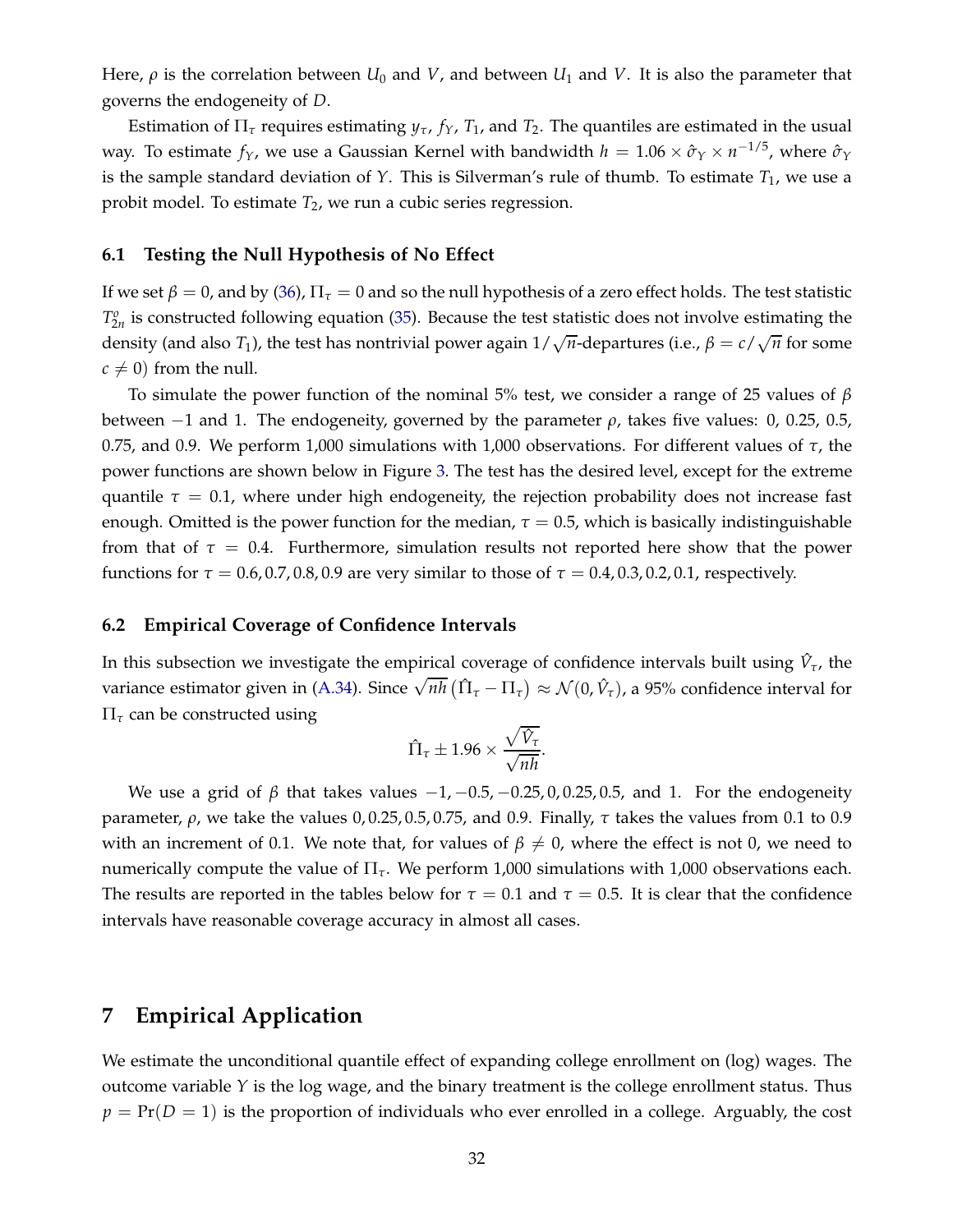<span id="page-35-0"></span>

Figure 3: Power functions for different values of *ρ* and *τ*.

of tuition  $(Z_1)$  is an important factor that affects the college enrollment status but not the wage. In order to alter the proportion of enrolled individuals, we consider a policy that subsidizes tuition by a certain amount. The UQE is the effect of this policy on the different quantiles of the unconditional distribution of wages when the subsidy is small. This policy shifts  $Z_1$ , the tuition, to  $Z_{1\delta} = Z_1 + s(\delta)$ for some  $s(\delta)$ , which is the same for all individuals, and induces the college enrollment to increase from *p* to  $p + \delta$ . Note that we do not need to specify  $s(\delta)$  because we look at the limiting version as  $\delta \rightarrow 0$ . In practice, we may set *s*( $\delta$ ) equal to a small percentage of the total tuition, say 1%.

We use the same data as in [Carneiro, Heckman and Vytlacil](#page-38-0) [\(2010\)](#page-38-0) and Carneiro, Heckman and Vytlacil [\(2011](#page-38-1)): a sample of white males from the 1979 National Longitudinal Survey of Youth (NLSY1979). The web appendix to [Carneiro, Heckman and Vytlacil](#page-38-1) [\(2011\)](#page-38-1) contains a detailed description of the variables. The outcome variable *Y* is the log wage in 1991. The treatment indicator *D* is equal to 1 if the individual ever enrolled in college by 1991, and 0 otherwise. The other covariates are AFQT score, mother's education, number of siblings, average log earnings 1979–2000 in the county of residence at age 17, average unemployment 1979–2000 in the state of residence at age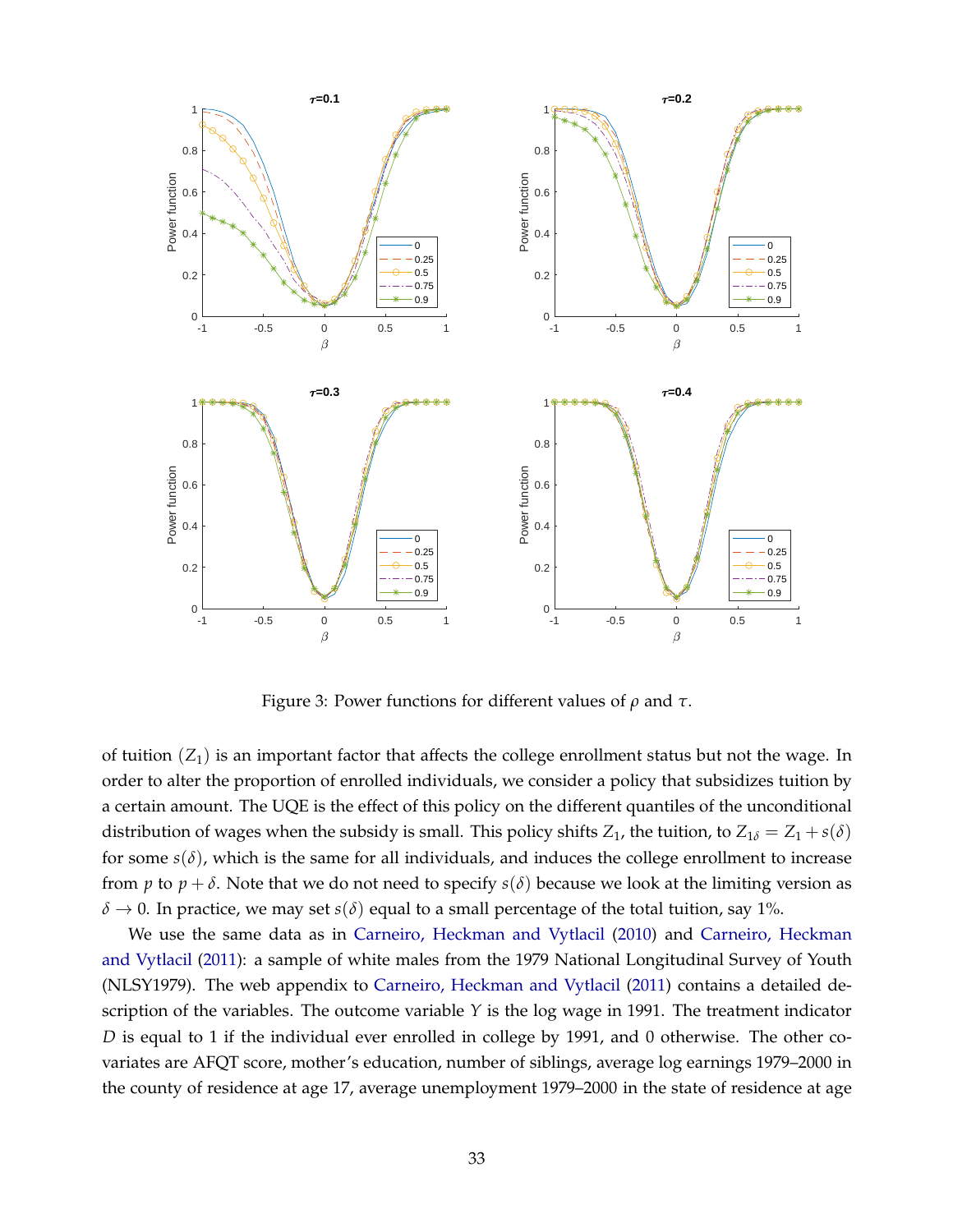|          | $\theta$ | 0.25  | 0.5   | 0.75  | 0.9   |
|----------|----------|-------|-------|-------|-------|
| $-1$     | 0.978    | 0.982 | 0.974 | 0.973 | 0.948 |
| $-0.5$   | 0.955    | 0.958 | 0.969 | 0.977 | 0.947 |
| $-0.25$  | 0.962    | 0.961 | 0.969 | 0.957 | 0.969 |
| $\Omega$ | 0.952    | 0.961 | 0.958 | 0.949 | 0.964 |
| 0.25     | 0.958    | 0.962 | 0.966 | 0.965 | 0.958 |
| 0.5      | 0.967    | 0.969 | 0.972 | 0.965 | 0.963 |
| 1        | 0.979    | 0.974 | 0.974 | 0.979 | 0.97  |

Table 1: Empirical coverage of 95% confidence intervals for  $\tau = 0.1$ .

|         | $\theta$ | 0.25  | 0.5   | 0.75  | 0.9   |
|---------|----------|-------|-------|-------|-------|
| $-1$    | 0.94     | 0.911 | 0.916 | 0.91  | 0.692 |
| $-0.5$  | 0.939    | 0.942 | 0.944 | 0.944 | 0.921 |
| $-0.25$ | 0.955    | 0.941 | 0.943 | 0.946 | 0.955 |
| 0       | 0.941    | 0.957 | 0.959 | 0.945 | 0.953 |
| 0.25    | 0.949    | 0.942 | 0.942 | 0.967 | 0.954 |
| 0.5     | 0.946    | 0.942 | 0.941 | 0.957 | 0.951 |
| 1       | 0.905    | 0.934 | 0.922 | 0.921 | 0.955 |

Table 2: Empirical coverage of 95% confidence intervals for  $\tau = 0.5$ .

17, urban residence dummy at age 14, cohort dummies, years of experience in 1991, average local log earnings in 1991, and local unemployment in 1991. We collect these variables into a vector and denote it by *X*.

We assume that the following four variables (denoted by  $Z_1$ ,  $Z_2$ ,  $Z_3$ ,  $Z_4$ ) enter the selection equation but not the outcome equation: tuition at local public four-year colleges at age 17, presence of a four-year college in the county of residence at age 14, local earnings at age 17, and local unemployment at age 17. The total sample size is 1747, of which 882 individuals had never enrolled in a college  $(D = 0)$  by 1991, and 865 individuals had enrolled in a college by 1991  $(D = 1)$ . We compute the UQE of a marginal shift in the tuition at local public four-year colleges at age 17.

To estimate the propensity score, we use a parametric logistic specification. To estimate the conditional expectation function *m*0, we use a series regression using both the estimated propensity score and the covariates *X* as the regressors. Due to the large number of variables involved, a penalization of  $\lambda = 10^{-4}$  was imposed on the *L*<sub>2</sub>-norm of the coefficients, excluding the constant term as in ridge regressions. We compute the UQE at the quantile level  $\tau = 0.1, 0.15, \ldots, 0.9$ . For each *τ*, we also construct the 95% (pointwise) confidence interval.

Figure [4](#page-37-2) presents the results. The UQE ranges between 0.22 and 0.47 across the quantiles with an average of 0.37. When we estimate the unconditional mean effect, we obtain an estimate of 0.21, which is somewhat consistent with the quantile cases. We interpret these estimates in the following way: the effect of a *δ* (small) increase in college enrollment induced by an additive change in tuition increases (log) wages between  $0.22 \times \delta$  and  $0.47 \times \delta$  across quantiles. For example, for  $\delta = 0.01$ , we obtain an increase in the quantiles of the wage distribution between of 0.22% and 0.47%.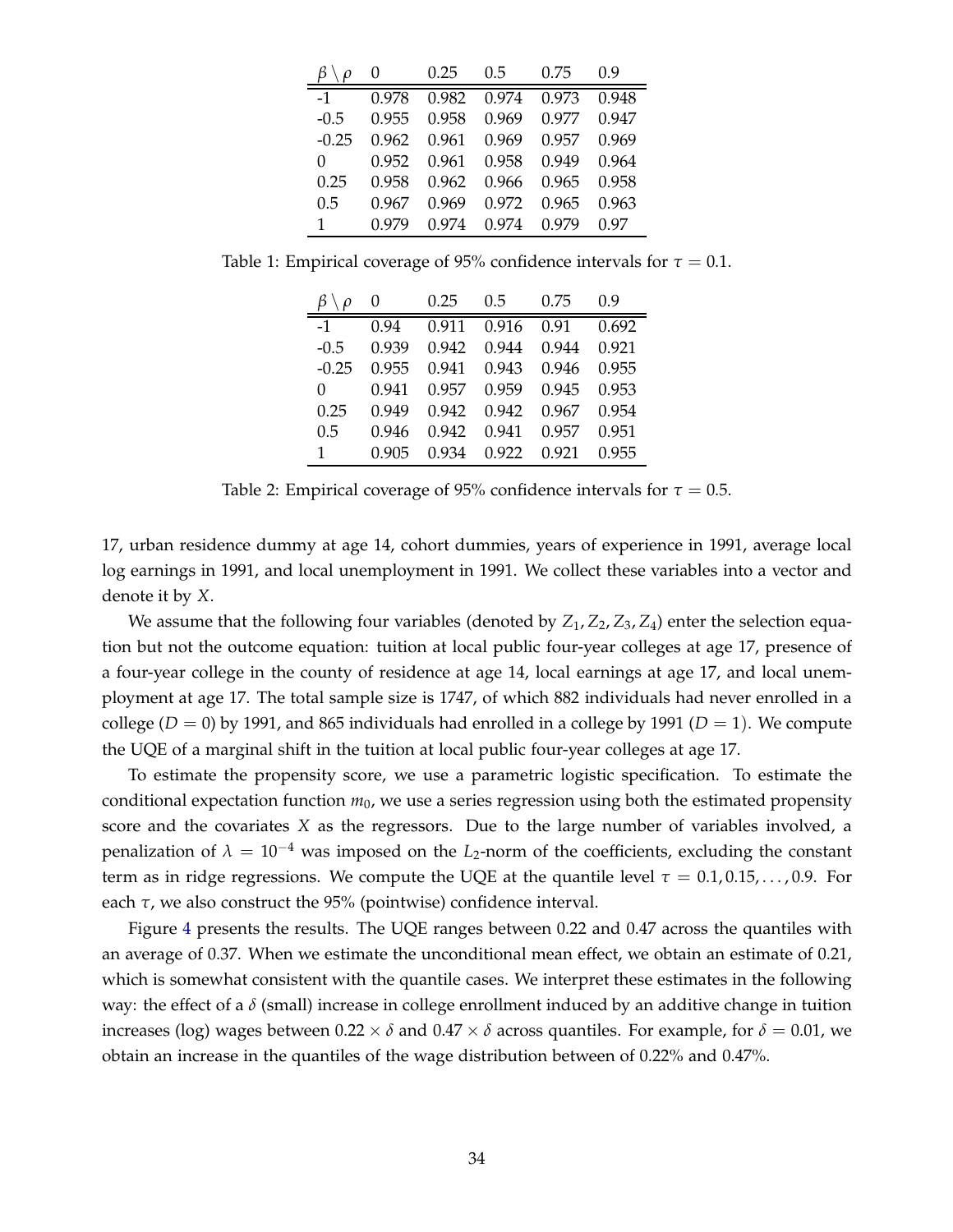<span id="page-37-2"></span>

Figure 4: *Solid line: UQE; Dashed line: 95% confidence intervals.*

## <span id="page-37-1"></span>**8 Conclusion**

In this paper we study the unconditional policy effect with an endogenous binary treatment. Framing the selection equation as a threshold-crossing model allows us to introduce a novel class of unconditional marginal treatment effects and represent the unconditional effect as a weighted average of these unconditional marginal treatment effects. When the policy variable used to change the participation rate satisfies a conditional exogeneity condition, it is possible to recover the unconditional policy effect using the proposed UNIQUE method.

To illustrate the usefulness of the unconditional MTEs, we focus on the unconditional quantile effect. We find that the unconditional quantile regression estimator that neglects endogeneity can be severely biased. The bias may not be uniform across quantiles. Any attempt to sign the bias *a priori* requires very strong assumptions on the data generating process. More intriguingly, the unconditional quantile regression estimator can be inconsistent even if the treatment status is exogenously determined. This happens when the treatment selection is partly determined by some covariates that also influence the outcome variable.

We find that the unconditional quantile effect and the marginal policy-relevant treatment effect can be seen as part of the same family of policy effects. It is possible to view the latter as a robust version of the former. Both of them are examples of a general unconditional policy effect. To the best of our knowledge, this connection has not been established in either literature.

# **References**

<span id="page-37-0"></span>**Bjorklund, Anders, and Robert Moffitt.** 1987. "The Estimation of Wage Gains and Welfare Gains in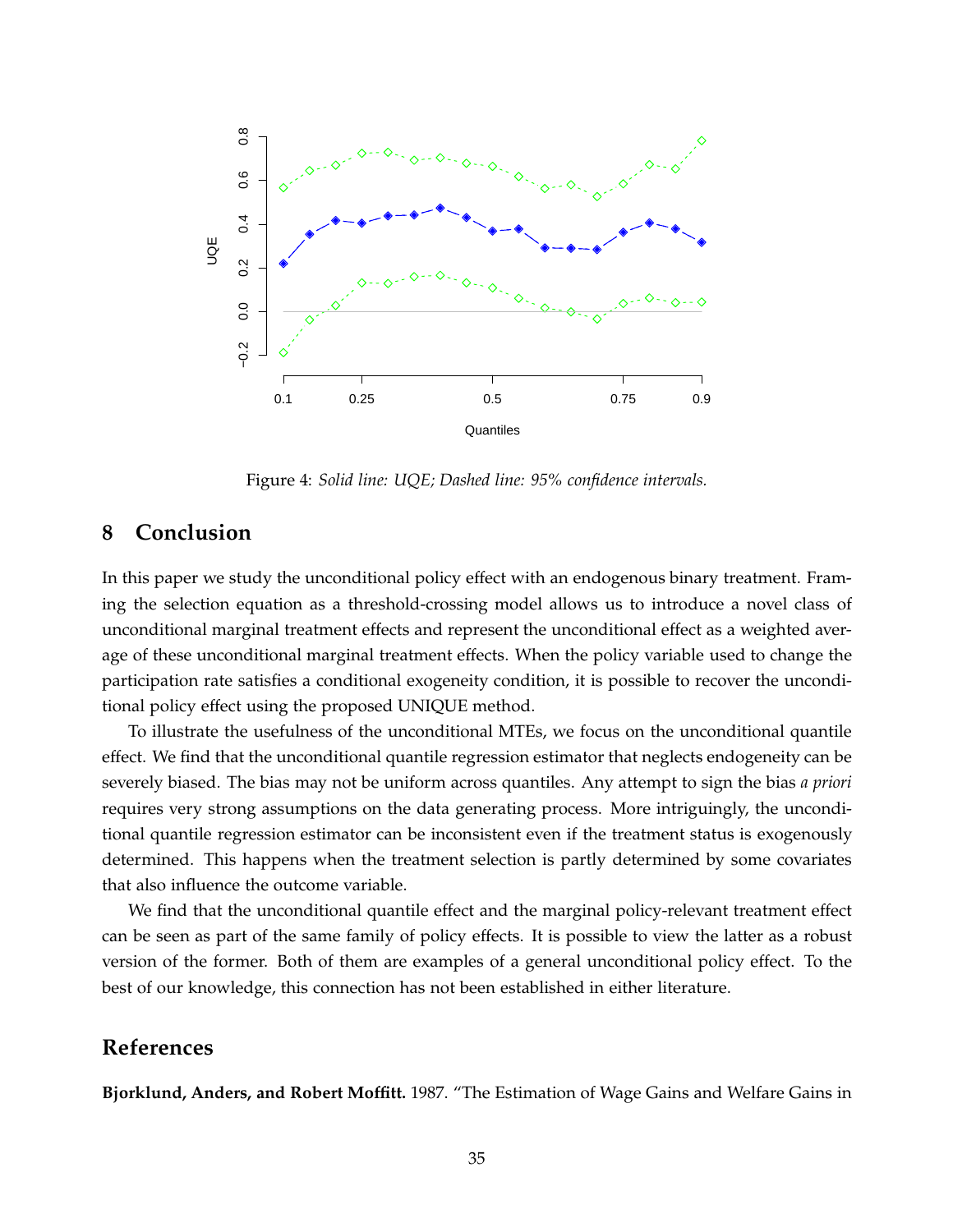Self-Selection." *The Review of Economics and Statistics*, 69(1): 42–49.

- <span id="page-38-3"></span>**Carneiro, Pedro, and Sokbae Lee.** 2009. "Estimating Distributions of Potential Outcomes Using Local Instrumental Variables with an Application to Changes in College Enrollment and Wage Inequality." *Journal of Econometrics*, 149(2): 191–208.
- <span id="page-38-0"></span>**Carneiro, Pedro, James J. Heckman, and Edward Vytlacil.** 2010. "Evaluating Marginal Policy Changes and the Average Effect of Treatment for Individuals at the Margin." *Econometrica*, 78(1): 377–394.
- <span id="page-38-1"></span>**Carneiro, Pedro, James J. Heckman, and Edward Vytlacil.** 2011. "Estimating Marginal Returns to Education." *American Economic Review*, 101(6): 2754–2781.
- <span id="page-38-5"></span>**Firpo, Sergio, Nicole M. Fortin, and Thomas Lemieux.** 2007. "Unconditional Quantile Regressions." *NBER Technical Working Paper 339*.
- <span id="page-38-2"></span>**Firpo, Sergio, Nicole M. Fortin, and Thomas Lemieux.** 2009. "Unconditional Quantile Regressions." *Econometrica*, 77(3): 953–973.
- <span id="page-38-7"></span>**Hahn, Jinyong, and Geert Ridder.** 2013. "Asymptotic Variance of Semiparametric Estimators with Generated Regressors." *Econometrica*, 81(1): 315–340.
- <span id="page-38-9"></span>**Heckman, James J., and Edward Vytlacil.** 1999. "Local Instrumental Variables and Latent Variable Models for Identifying and Bounding Treatment Effects." *Proceedings of the National Academy of Sciences of the United States of America*, 96(8): 4730–4734.
- <span id="page-38-4"></span>**Heckman, James J., and Edward Vytlacil.** 2001*a*. "Local Instrumental Variables." In *Nonlinear Statistical Modeling: Proceedings of the Thirteenth International Symposium in Economic Theory and Econometrics: Essays in Honor of Takeshi Amemiya*. , ed. C. Hsiao, K. Morimune and J. Powell, 1–46. Cambridge, UK:Cambrigde University Press.
- <span id="page-38-11"></span>**Heckman, James J., and Edward Vytlacil.** 2001*b*. "Policy Relevant Treatment Effects." *American Economic Review*, 91(2): 107–111.
- <span id="page-38-10"></span>**Heckman, James J., and Edward Vytlacil.** 2005. "Structural Equations, Treatment Effects, and Econometric Policy Evaluation." *Econometrica*, 73(3): 669–738.
- <span id="page-38-6"></span>**Heckman, James J., Sergio Urzua, and Edward Vytlacil.** 2006. "Understanding Instrumental Variables in Models with Essential Heterogeneity." *The Review of Economics and Statistics*, 88(3): 389– 432.
- <span id="page-38-12"></span>**Ibragimov, I. A., and R. Z. Hasminskii.** 1981. *Statistical Estimation: Asymptotic Theory.* Springer-Verlag.
- <span id="page-38-8"></span>**Imbens, Guido W., and Whitney K. Newey.** 2009. "Identification and Estimation of Triangular Simultaneous Equations Models Without Additivity." *Econometrica*, 77(5): 1481–1512.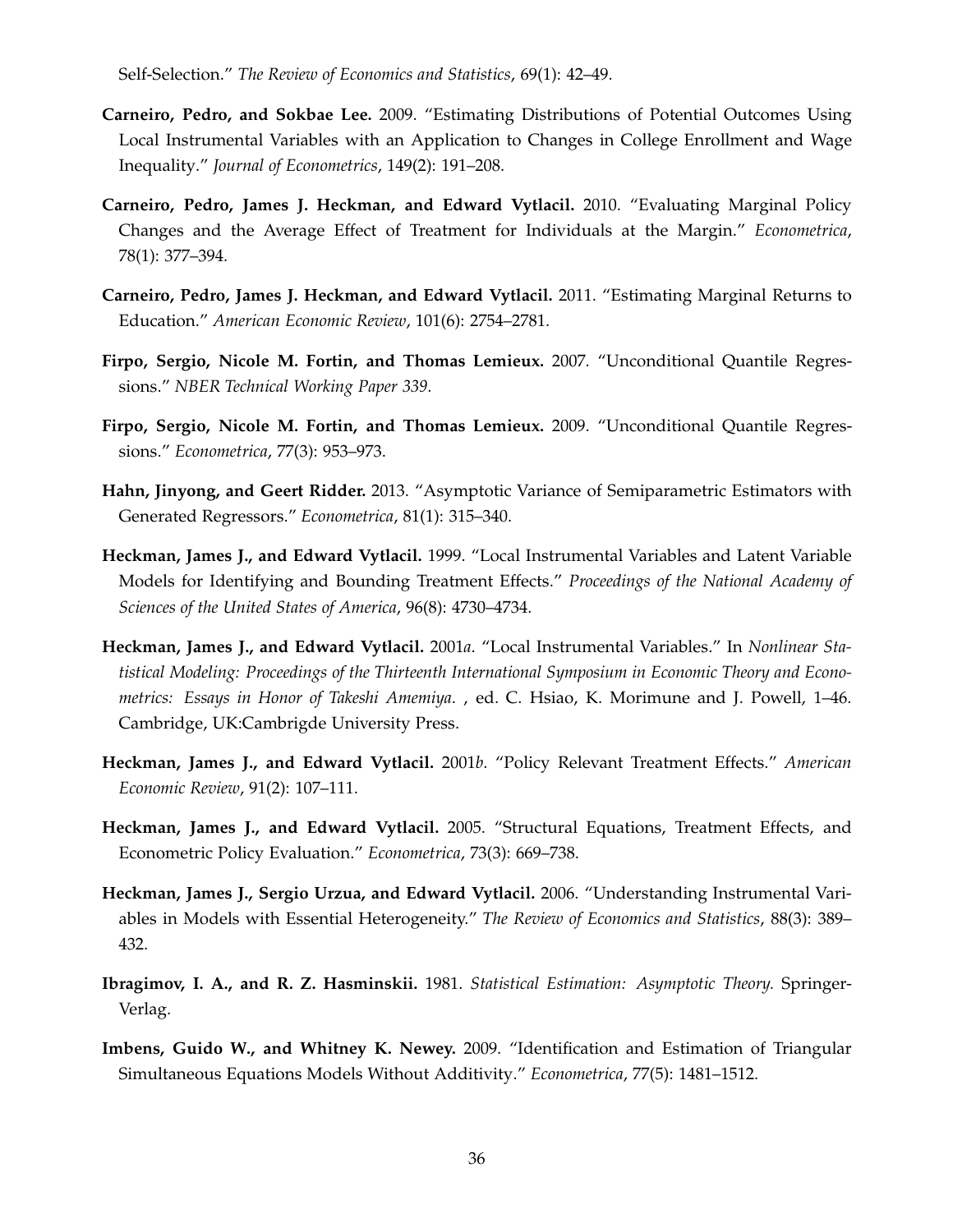- <span id="page-39-2"></span>**Inoue, Atsushi, Tong Li, and Qi Xu.** 2021. "Two Sample Unconditional Quantile Effect." ARXIV: https://arxiv.org/pdf/2105.09445.pdf.
- <span id="page-39-9"></span>**Kasy, Maximilian.** 2016. "Partial Identification, Distributional Preferences, and The Welfare Ranking of Policies." *The Review of Economics and Statistics*, 98(March): 111–131.
- <span id="page-39-10"></span>**Martinez-Iriarte, Julian.** 2020. "Sensitivity Analysis in Unconditional Quantile Effects." Working Paper.
- <span id="page-39-3"></span>**Martinez-Iriarte, Julian, Gabriel Montes-Rojas, and Yixiao Sun.** 2022. "Location-Scale and Compensated Effects in Unconditional Quantile Regressions." Working Paper.
- <span id="page-39-7"></span>**Mogstad, Magne, Alexander Torgovitsky, and Christopher R. Walters.** 2020. "Policy Evaluation with Multiple Instrumental Variables." Working Paper.
- <span id="page-39-4"></span>**Mogstad, Magne, and Alexander Torgovitsky.** 2018. "Identification and Extrapolation of Causal Effects with Instrumental Variables." *Annual Review of Economics*, 10: 577–613.
- <span id="page-39-0"></span>**Mukhin, Yaroslav.** 2019. "On Counterfactual Analysis of Differentiable Functionals." Working Paper.
- <span id="page-39-15"></span>**Newey, Whitney K.** 1994. "The Asymptotic Variance of Semiparametric Estimators." *Econometrica*, 62(6): 1349–1382.
- <span id="page-39-17"></span>**Pagan, Adrian, and Aman Ullah.** 1999. *Nonparametric Econometrics.* Cambridge University Press.
- <span id="page-39-5"></span>**Rothe, Christoph.** 2010. "Identification of Unconditional Partial Effects in Nonseparable Models." *Economics Letters*, 109(3): 171–174.
- <span id="page-39-8"></span>**Rothe, Christoph.** 2012. "Partial Distributional Policy Effects." *Econometrica*, 80(5): 2269–2301.
- <span id="page-39-16"></span>**Rudin, Walter.** 1976. *Principles of Mathematical Analysis.* New York: McGraw-Hill.
- <span id="page-39-1"></span>**Sasaki, Y., T. Ura, and Y. Zhang.** 2020. "Unconditional Quantile Regression with High Dimensional Data." Working Paper.
- <span id="page-39-11"></span>**Sasaki, Yuya, and Takuya Ura.** 2021. "Estimation and Inference for Policy Relevant Treatment Effects." *Journal of Econometrics* (Forthcoming).
- <span id="page-39-14"></span>**Serfling, Robert J.** 1980. *Approximation Theorems of Mathematical Statistics.* New York: Wiley.
- <span id="page-39-12"></span>**van der Vaart, A. W.** 2000. *Asymptotic Statistics.* Cambrigde University Press.
- <span id="page-39-13"></span>**Yu, Ping.** 2014. "Marginal Quantile Treatment Effect." Working Paper.
- <span id="page-39-6"></span>**Zhou, Xiang, and Yu Xie.** 2019. "Marginal Treatment Effects from a Propensity Score Perspective." *Journal of Political Economy*, 127(6): 3070–3084.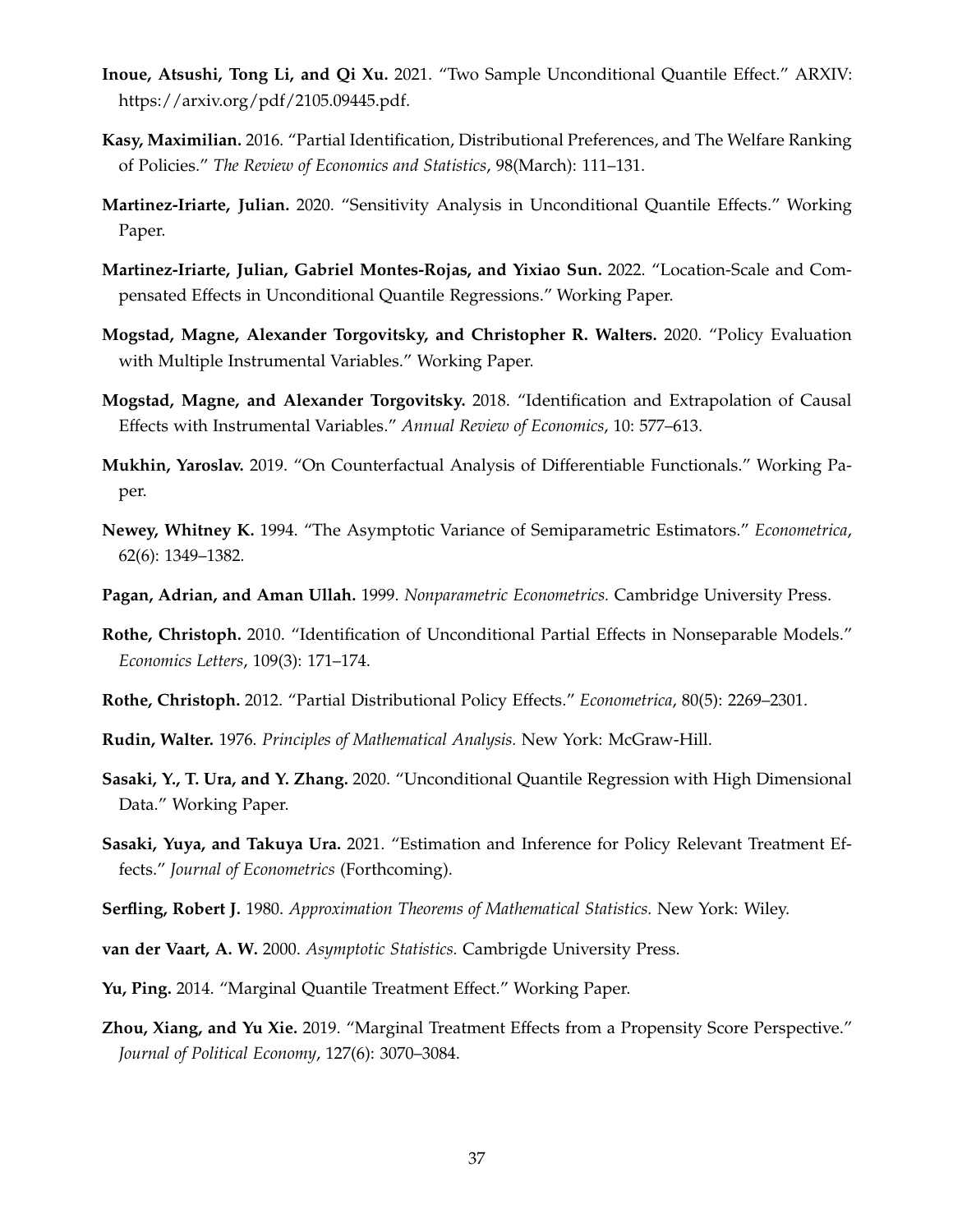# **Appendix**

# **A Additional Proofs**

**Proof of Lemma [1.](#page-10-0)** Using the selection equation  $D_{\delta} = 1$  { $U_D \le P_{\delta}(W)$ }, we have

$$
F_{Y(1)|D_{\delta}}(\tilde{y}|1) = \Pr(Y(1) \leq \tilde{y}|D_{\delta} = 1)
$$
  
= 
$$
\frac{1}{\Pr(D_{\delta} = 1)} \Pr(Y(1) \leq \tilde{y}, D_{\delta} = 1)
$$
  
= 
$$
\frac{1}{\Pr(D_{\delta} = 1)} \int_{\mathcal{W}} \Pr(Y(1) \leq \tilde{y}, D_{\delta} = 1|W = w) f_{W}(w) dw
$$
  
= 
$$
\frac{1}{\Pr(D_{\delta} = 1)} \int_{\mathcal{W}} \Pr(Y(1) \leq \tilde{y}, U_{D} \leq P_{\delta}(w) | W = w) f_{W}(w) dw.
$$

Hence,

$$
F_{Y(1)|D_{\delta}}(\tilde{y}|1) = \frac{1}{p+\delta} \int_{\mathcal{W}} F_{Y(1),U_D|W}(\tilde{y}, P_{\delta}(w)|w) f_W(w) dw
$$
  
\n
$$
= \frac{1}{p+\delta} \int_{\mathcal{W}} \int_{-\infty}^{\tilde{y}} \int_{-\infty}^{P_{\delta}(w)} f_{Y(1),U_D|W}(y, u|w) f_W(w) du dy dw
$$
  
\n
$$
= \frac{1}{p+\delta} \int_{-\infty}^{\tilde{y}} \int_{\mathcal{W}} \left[ \int_{-\infty}^{P_{\delta}(w)} f_{Y(1),U_D|W}(y, u|w) du \right] f_W(w) dw dy,
$$

where the order of integration can be switched because the integrands are non-negative. It then follows that

$$
f_{Y(1)|D_{\delta}}(\tilde{y}|1) = \frac{1}{p+\delta} \int_{\mathcal{W}} \left[ \int_{-\infty}^{P_{\delta}(w)} f_{Y(1),U_D|W}(\tilde{y}, u|w) du \right] f_W(w) dw
$$
  

$$
= \frac{1}{p+\delta} \int_{\mathcal{W}} \left[ \int_{-\infty}^{P_{\delta}(w)} f_{Y(1)|U_D,W}(\tilde{y}|u, w) du \right] f_W(w) dw.
$$
 (A.1)

So,

<span id="page-40-0"></span>
$$
(p+\delta) f_{Y(1)|D_{\delta}}(\tilde{y}|1) = \int_{\mathcal{W}} \left[ \int_{-\infty}^{P_{\delta}(w)} f_{Y(1)|U_D, W}(\tilde{y}|u, w) du \right] f_W(w) dw.
$$
 (A.2)

Under Assumptions [2](#page-9-0)[\(b\)](#page-10-4) and 2[\(c\)](#page-10-3), we can differentiate both sides of [\(A.2\)](#page-40-0) with respect to  $\delta$  under the integral sign to get

<span id="page-40-1"></span>
$$
\frac{\partial \left[ (p+\delta) f_{Y(1)|D_{\delta}}(\tilde{y}|1) \right]}{\partial \delta} = \int_{\mathcal{W}} f_{Y(1)|U_{D},W}(\tilde{y}|P_{\delta}(w),w) \frac{\partial P_{\delta}(w)}{\partial \delta} f_{W}(w) dw.
$$
 (A.3)

Under Assumptions [2](#page-9-0)[\(b.](#page-10-4)i) and [2\(](#page-9-0)[c.](#page-10-3)ii),  $f_{Y(1)|U_D,W}(\tilde{y}|P_\delta(w), w)\partial P_\delta(w)/\partial \delta$  is continuous in  $\delta$  for each  $\tilde{y} \in \mathcal{Y}(1)$  and  $w \in \mathcal{W}$ . In view of Assumptions [2](#page-9-0)[\(b.](#page-10-4)ii) and 2[\(c.](#page-10-3)iii), we can invoke the dominated convergence theorem to show that the map  $\delta \mapsto \frac{\partial [(p+\delta) f_{Y(1)|D_\delta}(\tilde{y}|1)]}{\partial \delta}$  is continuous for each  $\tilde{y} \in \mathcal{Y}(1)$ .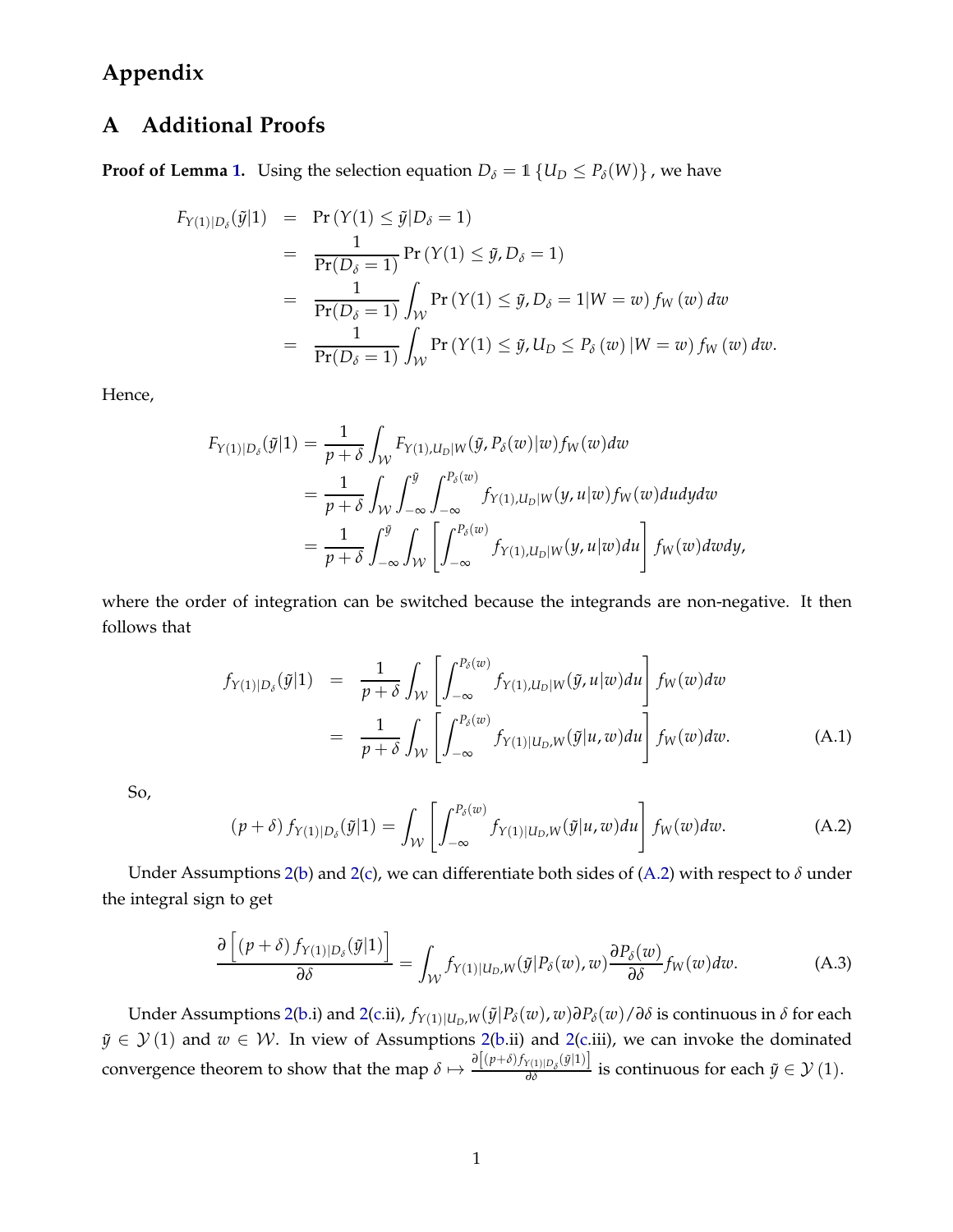For the case of  $(1 - p - \delta) f_{Y(0)|D_{\delta}}(\tilde{y}|0)$ , we have

$$
\frac{\partial f_{Y(0)|D_{\delta}}(\tilde{y}|0)}{\partial \delta} = \frac{\partial}{\partial \delta} \frac{\partial F_{Y(0)|D_{\delta}}(\tilde{y}|0)}{\partial \tilde{y}}.
$$

Using the selection equation, we can write  $F_{Y(0)|D_\delta}(\tilde{y}|0)$  as

$$
F_{Y(0)|D_{\delta}}(\tilde{y}|0) = \Pr(Y(0) \leq \tilde{y}|D_{\delta} = 0)
$$
  
\n
$$
= \Pr(Y(0) \leq \tilde{y}|U_{D} > P_{\delta}(W)))
$$
  
\n
$$
= \frac{1}{\Pr[U_{D} > P_{\delta}(W)]} \Pr(Y(0) \leq \tilde{y}, U_{D} > P_{\delta}(W))
$$
  
\n
$$
= \frac{1}{1 - p - \delta} \left[ \Pr(Y(0) \leq \tilde{y}) - \Pr(Y(0) \leq \tilde{y}, U_{D} \leq P_{\delta}(W)) \right]
$$
  
\n
$$
= \frac{1}{1 - p - \delta} \left[ F_{Y(0)}(\tilde{y}) - \int_{\mathcal{W}} F_{Y(0), U_{D}|W}(\tilde{y}, P_{\delta}(w) | w) f_{W}(w) dw \right]
$$
  
\n
$$
= \frac{1}{1 - p - \delta} \left[ F_{Y(0)}(\tilde{y}) - \int_{\mathcal{W}} \int_{-\infty}^{\tilde{y}} \int_{-\infty}^{P_{\delta}(w)} f_{Y(0), U_{D}|W}(y, u|w) f_{W}(w) du dy dw \right]
$$
  
\n
$$
= \frac{1}{1 - p - \delta} \left[ F_{Y(0)}(\tilde{y}) - \int_{-\infty}^{\tilde{y}} \int_{\mathcal{W}} \int_{-\infty}^{P_{\delta}(w)} f_{Y(0), U_{D}|W}(y, u|w) f_{W}(w) du dw dy \right],
$$

where the orders of integrations can be switched because the integrands are non-negative. Therefore,

$$
(1 - p - \delta) f_{Y(0)|D_{\delta}}(\tilde{y}|0) = f_{Y(0)}(\tilde{y}) - \int_{\mathcal{W}} \int_{-\infty}^{P_{\delta}(w)} f_{Y(0),U_D|W}(\tilde{y}, u|w) f_W(w) du dw.
$$
 (A.4)

Using Assumptions [2\(](#page-9-0)[b\)](#page-10-4) and [2\(](#page-9-0)[c\)](#page-10-3), we have

$$
\frac{\partial \left[ (1 - p - \delta) f_{Y(0)|D_{\delta}}(\tilde{y}|0) \right]}{\partial \delta} = - \int_{\mathcal{W}} f_{Y(0),U_D|W}(\tilde{y}, P_{\delta}(w))|w) \frac{\partial P_{\delta}(w)}{\partial \delta} f_W(w) dw
$$
\n
$$
= - \int_{\mathcal{W}} f_{Y(0)|U_D,W}(\tilde{y}|P_{\delta}(w), w) \frac{\partial P_{\delta}(w)}{\partial \delta} f_W(w) dw. \tag{A.5}
$$

The continuity of  $\delta \mapsto \frac{\partial [(1-p-\delta)f_{Y(0)|D_{\delta}}(\bar{y}|0)]}{\partial \delta}$  follows from the same arguments for the continuity of  $\delta \mapsto \frac{\partial \left[ (p+\delta) f_{Y(1)|D_\delta}(\tilde{y}|1) \right]}{\partial \delta}.$ 

**Proof of Lemma [2.](#page-10-2)** For any *δ* in *N<sup>ε</sup>* , we have

$$
F_{Y_{\delta}}(y) = \int_{\mathcal{Y}(1)} 1 \left\{ \tilde{y} \leq y \right\} (p+\delta) f_{Y(1)|D_{\delta}}(\tilde{y}|1) d\tilde{y} + \int_{\mathcal{Y}(0)} 1 \left\{ \tilde{y} \leq y \right\} (1-p-\delta) f_{Y(0)|D_{\delta}}(\tilde{y}|0) d\tilde{y}.
$$

We proceed to take the first order Taylor expansion of  $\delta \mapsto (p+\delta) f_{Y(1)|D_\delta}$  and  $\delta \mapsto (1-p-\delta) f_{Y(1)|D_\delta}$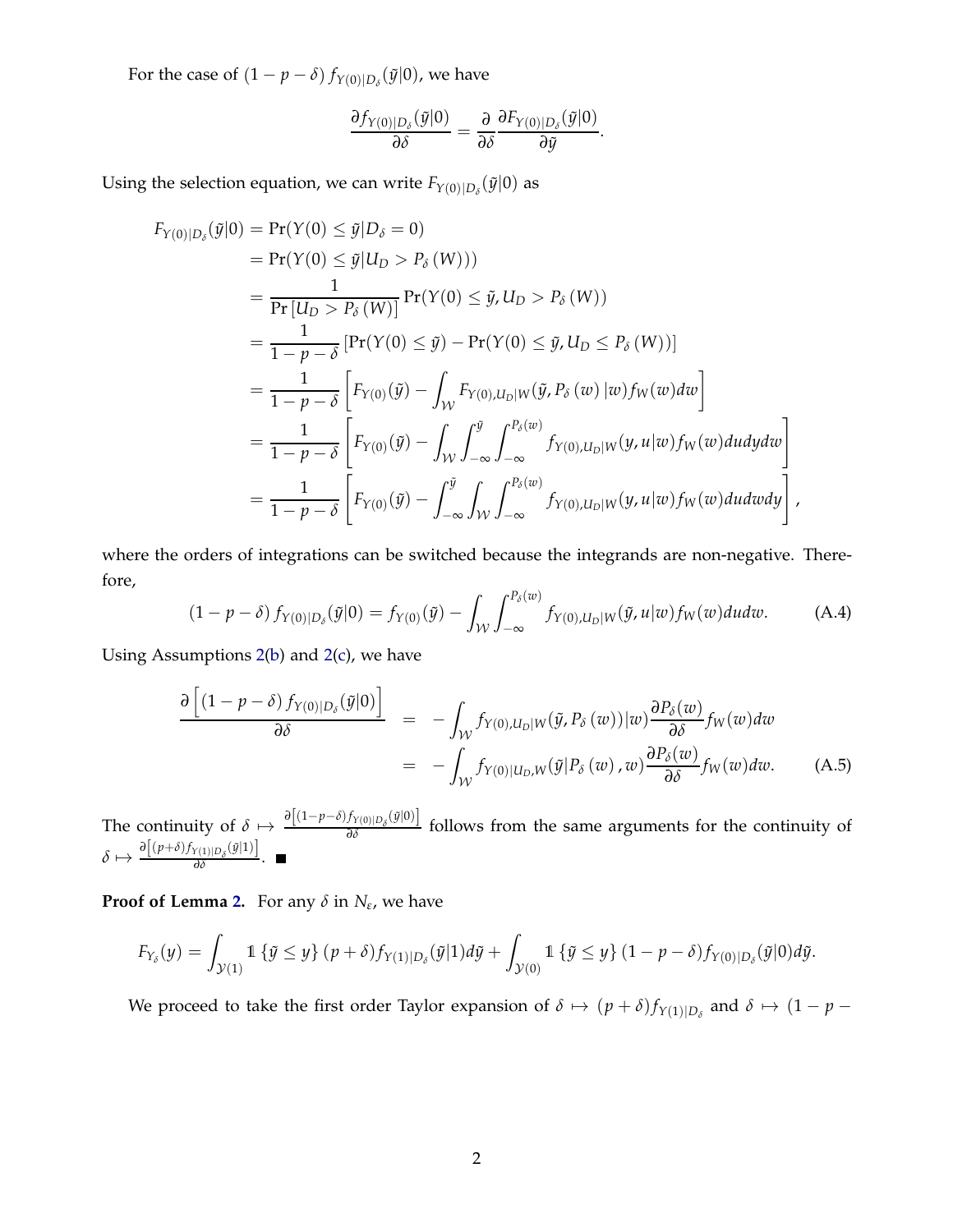$\delta$ ) $f_{Y(0)|D_{\delta}}$  around  $\delta = 0$ , which is possible by Lemma [1.](#page-10-0) Using [\(A.3\)](#page-40-1), we have

$$
(p+\delta) f_{Y(1)|D_{\delta}}(\tilde{y}|1)
$$
\n
$$
= pf_{Y(1)|D}(\tilde{y}|1) + \delta \cdot \left[ \int_{\mathcal{W}} f_{Y(1)|U_{D},W}(\tilde{y}|P(w),w)P(w) f_{W}(w)dw \right] + R(\delta; \tilde{y}, 1), \quad (A.6)
$$

where

<span id="page-42-1"></span>
$$
R(\delta; \tilde{y}, 1) := \delta \cdot \left[ \frac{\partial \left[ (p + \delta) f_{Y(1)|D_{\delta}}(\tilde{y}|1) \right]}{\partial \delta} \bigg|_{\delta = \tilde{\delta}_1} - \frac{\partial \left[ (p + \delta) f_{Y(1)|D_{\delta}}(\tilde{y}|1) \right]}{\partial \delta} \bigg|_{\delta = 0} \right]
$$
(A.7)

and  $0 \le \tilde{\delta}_1 \le \delta$ . The middle point  $\tilde{\delta}_1$  depends on  $\delta$ . For the case of  $d = 0$ , we have a similar expansion:

$$
(1 - p - \delta) f_{Y(0)|D_{\delta}}(\tilde{y}|0) = (1 - p) f_{Y(0)|D}(\tilde{y}|0)
$$
\n
$$
- \delta \cdot \left[ \int_{\mathcal{W}} f_{Y(0)|U_D, W}(\tilde{y}|P(w), w) \tilde{P}(w) f_W(w) dw \right] + R(\delta; \tilde{y}, 0),
$$
\n(A.8)

where

<span id="page-42-2"></span>
$$
R(\delta; \tilde{y}, 0) := \delta \cdot \left[ \frac{\partial \left[ (1 - p - \delta) f_{Y(0) | D_{\delta}}(\tilde{y} | 0) \right]}{\partial \delta} \bigg|_{\delta = \tilde{\delta}_0} - \frac{\partial \left[ (1 - p - \delta) f_{Y(0) | D_{\delta}}(\tilde{y} | 0) \right]}{\partial \delta} \bigg|_{\delta = 0} \right]
$$
(A.9)

and  $0 \le \tilde{\delta}_0 \le \delta$ . The middle point  $\tilde{\delta}_0$  depends on  $\delta$ .

Hence

$$
F_{Y_{\delta}}(y) = F_Y(y) + \delta \int_{\mathcal{Y}(1)} \int_{\mathcal{W}} 1 \left\{ \tilde{y} \leq y \right\} f_{Y(1)|U_D, W}(\tilde{y}|P(w), w) \dot{P}(w) f_W(w) dw d\tilde{y}
$$
  
-  $\delta \int_{\mathcal{Y}(0)} \int_{\mathcal{W}} 1 \left\{ \tilde{y} \leq y \right\} f_{Y(0)|U_D, W}(\tilde{y}|P(w), w) \dot{P}(w) f_W(w) dw d\tilde{y} + R_F(\delta; y)$  (A.10)

where the remainder  $R_F(\delta; y)$  is

<span id="page-42-0"></span>
$$
R_F(\delta; y) := \int_{\mathcal{Y}(1)} 1 \left\{ \tilde{y} \le y \right\} R(\delta; \tilde{y}, 1) d\tilde{y} + \int_{\mathcal{Y}(0)} 1 \left\{ \tilde{y} \le y \right\} R(\delta; \tilde{y}, 0) d\tilde{y}.
$$
 (A.11)

The next step is to show that the remainder in [\(A.11\)](#page-42-0) is  $o(|\delta|)$  uniformly over  $y \in \mathcal{Y} = \mathcal{Y}(0) \cup \mathcal{Y}(0)$  $\mathcal{Y}(1)$  as  $\delta \to 0$ , that is,  $\lim_{\delta \to 0} \sup_{y \in \mathcal{Y}}$ *RF*(*δ*;*y*) *δ*  $\vert = 0$ . Using [\(A.7\)](#page-42-1) and [\(A.9\)](#page-42-2), we get

$$
\sup_{y \in \mathcal{Y}} \left| \frac{R_F(\delta; y)}{\delta} \right| \leq \int_{\mathcal{Y}(1)} \left| \frac{\partial \left[ (p+\delta) f_{Y(1)|D_{\delta}}(\tilde{y}|1) \right]}{\partial \delta} \right|_{\delta = \tilde{\delta}_1} - \frac{\partial \left[ (p+\delta) f_{Y(1)|D_{\delta}}(\tilde{y}|1) \right]}{\partial \delta} \Big|_{\delta = 0} d\tilde{y}
$$

$$
\int_{\mathcal{Y}(0)} \left| \frac{\partial \left[ (1 - p - \delta) f_{Y(0)|D_{\delta}}(\tilde{y}|0) \right]}{\partial \delta} \right|_{\delta = \tilde{\delta}_0} - \frac{\partial \left[ (1 - p - \delta) f_{Y(0)|D_{\delta}}(\tilde{y}|0) \right]}{\partial \delta} \Big|_{\delta = 0} d\tilde{y}.
$$

Assumption [3](#page-10-1) allows us to take the limit  $\delta \to 0$  under the integral signs. Also, by Lemma [1,](#page-10-0) both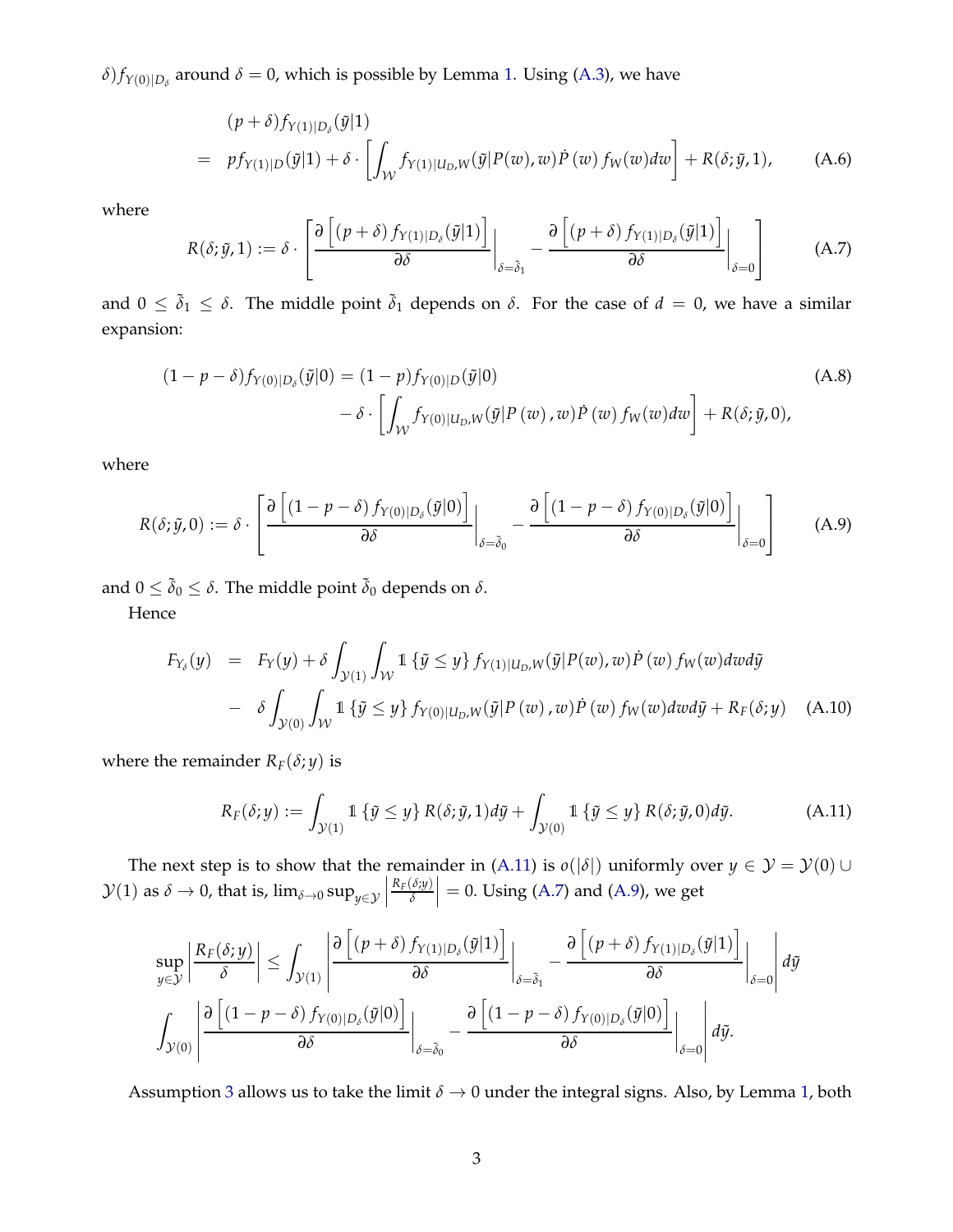$\frac{\partial \left[ (p+\delta) f_{Y(1)|D_{\delta}}(\tilde{y}|1) \right]}{\partial \delta}$  and  $\frac{\partial \left[ (1-p-\delta) f_{Y(0)|D_{\delta}}(\tilde{y}|0) \right]}{\partial \delta}$  are continuous in  $\delta$ . We get the desired result by noting that  $\lim_{\delta \to 0} \sup_{y \in \mathcal{Y}}$ *RF*(*δ*;*y*) *δ*  $= 0.$  So, uniformly over  $y \in Y$  as  $\delta \to 0$ 

$$
F_{Y_{\delta}}(y) = F_Y(y) + \delta \int_{\mathcal{Y}(1)} \int_{\mathcal{W}} 1 \left\{ \tilde{y} \leq y \right\} f_{Y(1)|U_D, W}(\tilde{y}|P(w), w) \dot{P}(w) f_W(w) dw d\tilde{y}
$$

$$
- \delta \int_{\mathcal{Y}(0)} \int_{\mathcal{W}} 1 \left\{ \tilde{y} \leq y \right\} f_{Y(0)|U_D, W}(\tilde{y}|P(w), w) \dot{P}(w) f_W(w) dw d\tilde{y} + o(|\delta|).
$$

 $\blacksquare$ 

**Proof of Theorem [1.](#page-11-2)** Most of the proof is in the main text immediately preceding the statement of the theorem. We only need to show that

$$
G(y) = E\left[ \left\{ F_{Y(1)|U_D, W}(y|P(W), W) - F_{Y(0)|U_D, W}(y|P(W), W) \right\} P(W) \right]
$$

is differentiable. To this end, we consider the limit

$$
\lim_{h \to 0} \frac{1}{h} \left[ G(y+h) - G(y) \right]
$$
\n
$$
= \lim_{h \to 0} E \left[ \left\{ \frac{F_{Y(1)|U_D, W}(y+h|P(W), W) - F_{Y(1)|U_D, W}(y|P(W), W)}{h} \right\} P(W) \right]
$$
\n
$$
- \lim_{h \to 0} E \left[ \left\{ \frac{F_{Y(0)|U_D, W}(y+h|P(W), W) - F_{Y(0)|U_D, W}(y|P(W), W)}{h} \right\} P(W) \right].
$$

But

 $\blacksquare$ 

$$
\sup_{h} \left| \frac{F_{Y(d)|U_{D},W}(y+h|P(W),W) - F_{Y(d)|U_{D},W}(y|P(W),W)}{h} \right|
$$
  

$$
\leq \sup_{\tilde{y}\in\mathcal{Y}(d)} \left| f_{Y(d)|U_{D},W}(\tilde{y}|P(W),W) \right|.
$$

This and Assumptions [2](#page-9-0)[\(b.](#page-10-4)iii) and [2\(](#page-9-0)[c.](#page-10-3)iii) allow us to use the dominated convergence theorem to obtain

$$
\lim_{h \to 0} \frac{1}{h} \left[ G(y+h) - G(y) \right] = E \left[ \left\{ f_{Y(1)|U_D, W}(y|P(W), W) - f_{Y(0)|U_D, W}(y|P(W), W) \right\} P(W) \right]
$$

and hence *G* (*y*) is indeed differentiable with derivative given above. Therefore,

$$
\int_{\mathcal{Y}} \psi(y,\rho,F_Y) dG(y) = \int_{\mathcal{Y}} \psi(y,\rho,F_Y)
$$
\n
$$
\times E\left[\left\{f_{Y(1)|U_D,W}(y|P(W),W) - f_{Y(0)|U_D,W}(y|P(W),W)\right\} \dot{P}(W)\right] dy.
$$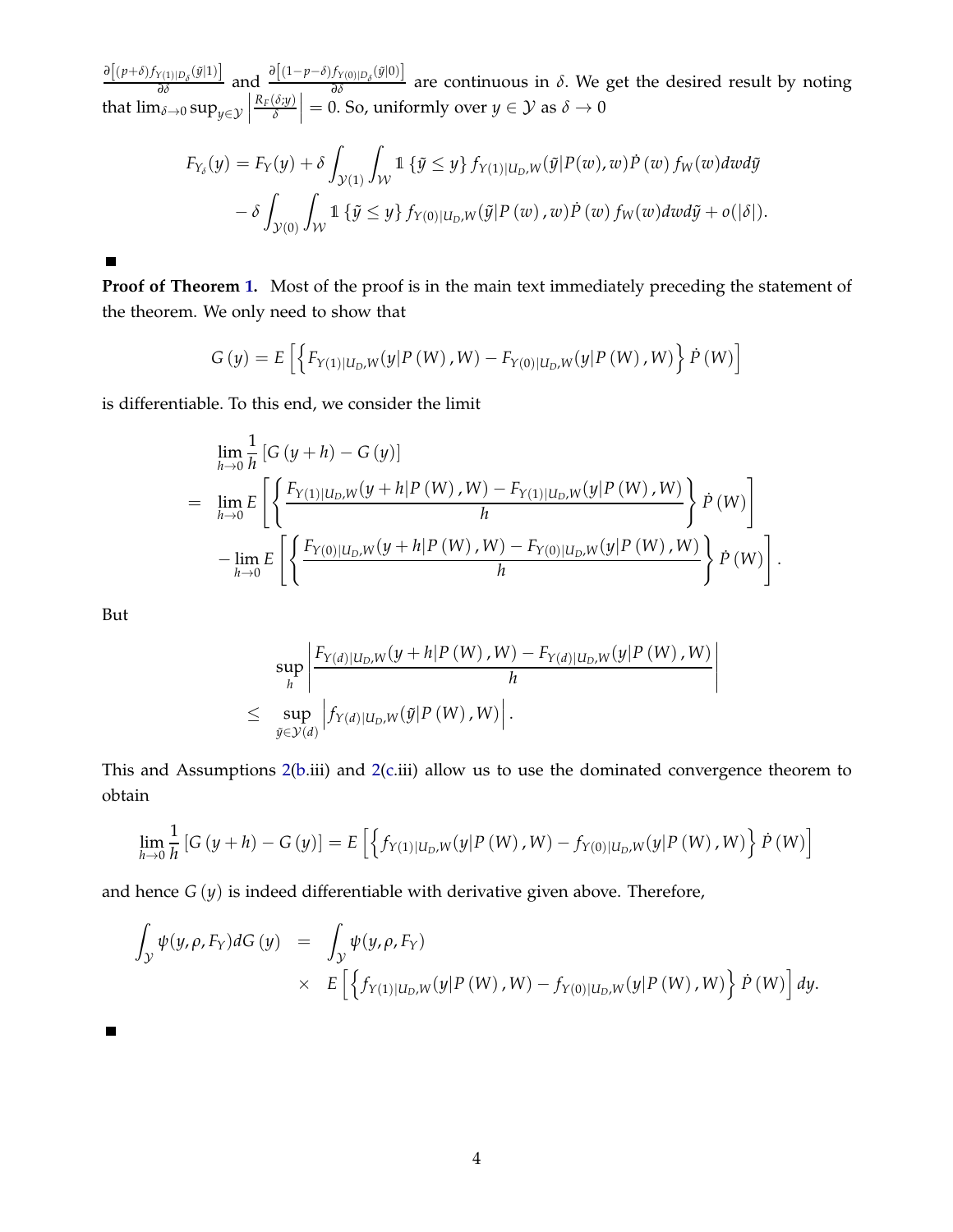**Proof of Corollary [1.](#page-14-5)** We can see that

$$
\int_{\mathcal{Y}} yE \left[ \left\{ f_{Y(1)|U_D, W}(y|P(W), W) - f_{Y(0)|U_D, W}(y|P(W), W) \right\} \dot{P}(W) \right] dy \n= E \left\{ E \left[ Y(1) - Y(0) | U_D = P(W), W \right] \dot{P}(W) \right\}.
$$

Hence it suffices to show that  $\lim_{\delta\to 0} \delta^{-1} \int_{\mathcal{Y}} y dR_F(\delta; y) = 0$ . Under Assumption [4,](#page-14-1) we have

$$
\left| \frac{1}{\delta} \int_{\mathcal{Y}} y dR_F(\delta; y) \right| \leq p \int_{\mathcal{Y}(1)} |\tilde{y}| \cdot \left| \frac{\partial f_{Y(1)|D_{\delta}}(\tilde{y}|1)}{\partial \delta} \right|_{\delta = \tilde{\delta}_1} - \frac{\partial f_{Y(1)|D_{\delta}}(\tilde{y}|1)}{\partial \delta} \Big|_{\delta = 0} d\tilde{y}
$$
  
+  $(1 - p) \int_{\mathcal{Y}(0)} |\tilde{y}| \cdot \left| \frac{\partial f_{Y(0)|D_{\delta}}(\tilde{y}|0)}{\partial \delta} \right|_{\delta = \tilde{\delta}_0} - \frac{\partial f_{Y(0)|D_{\delta}}(\tilde{y}|0)}{\partial \delta} \Big|_{\delta = 0} d\tilde{y}$   
+  $\int_{\mathcal{Y}(1)} |\tilde{y}| \cdot \left| f_{Y(1)|D}(\tilde{y}|1) - f_{Y(1)|D_{\delta}}(\tilde{y}|1) \right| d\tilde{y} + \int_{\mathcal{Y}(0)} |\tilde{y}| \cdot \left| f_{Y(0)|D}(\tilde{y}|0) - f_{Y(0)|D_{\delta}}(\tilde{y}|0) \right| d\tilde{y}.$ 

As in the proof of Lemma [2,](#page-10-2) each term in the above upper bound converges to zero as  $\delta \to 0$ . Therefore,

$$
\lim_{\delta \to 0} \frac{1}{\delta} \int_{\mathcal{Y}} y dR_F(\delta; y) = 0,
$$

as desired. **Derivation of Equation [\(14\)](#page-14-3).** Note that

<span id="page-44-1"></span>
$$
E(Y_{\delta}) = \int_0^1 E(Y_{\delta} | \mathcal{P}_{\delta} = t) f_{\mathcal{P}_{\delta}}(t) dt.
$$
 (A.12)

Now, consider  $E(Y_\delta | \mathcal{P}_\delta = t)$ . Depending on the value of  $\mathcal{P}_\delta$  relative to the index  $U_D$ , we observe the potential outcome  $Y(0)$  or  $Y(1)$ . By the independence of  $\mathcal{P}_{\delta}$  from  $U_D$  and the law of iterated expectations, we have

<span id="page-44-0"></span>
$$
E(Y_{\delta} | \mathcal{P}_{\delta} = t) = \int_{0}^{1} E(Y_{\delta} | \mathcal{P}_{\delta} = t, U_{D} = u) du
$$
  
= 
$$
\int_{0}^{t} E(Y(1) | U_{D} = u) du + \int_{t}^{1} E(Y(0) | U_{D} = u) du
$$
  
= 
$$
\int_{0}^{1} \left[ 1 \{ 0 \le u \le t \} E(Y(1) | U_{D} = u) \right]
$$
  
+ 
$$
1 \{ t \le u \le 1 \} E(Y(0) | U_{D} = u) \right] du.
$$
 (A.13)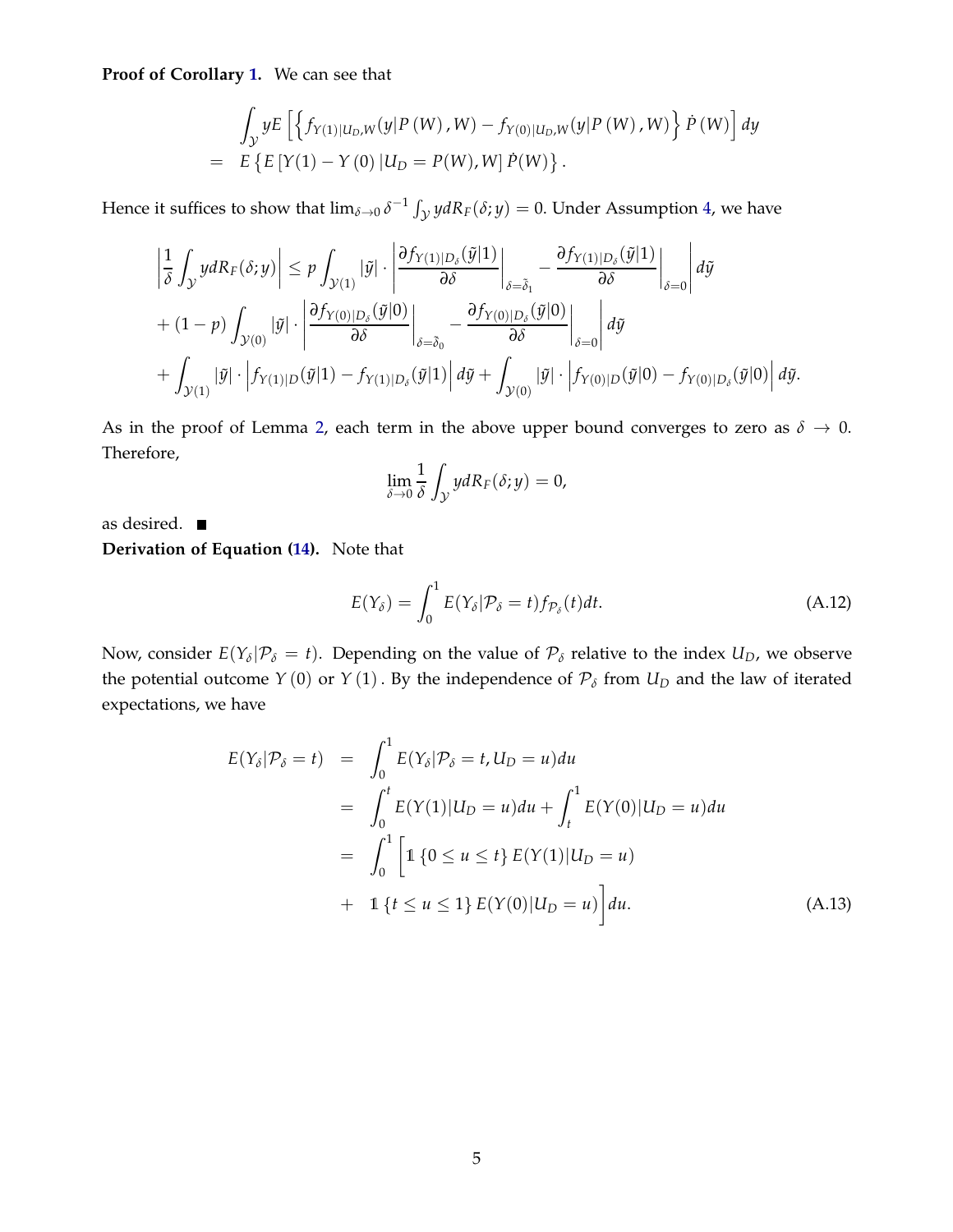Plugging [\(A.13\)](#page-44-0) back into [\(A.12\)](#page-44-1), we get

<span id="page-45-0"></span>
$$
E(Y_{\delta})
$$
\n
$$
= \int_{0}^{1} \left\{ \int_{0}^{1} \left[ 1 \left\{ 0 \le u \le t \right\} E(Y(1)|U_{D} = u) + 1 \left\{ t \le u \le 1 \right\} E(Y(0)|U_{D} = u) \right] du \right\} f_{\mathcal{P}_{\delta}}(t) dt
$$
\n
$$
= \int_{0}^{1} \left\{ \int_{0}^{1} \left[ 1 \left\{ u \le t \le 1 \right\} E(Y(1)|U_{D} = u) + 1 \left\{ 0 \le t \le u \right\} E(Y(0)|U_{D} = u) \right] f_{\mathcal{P}_{\delta}}(t) dt \right\} du
$$
\n
$$
= \int_{0}^{1} \left[ (1 - F_{\mathcal{P}_{\delta}}(u)) E(Y(1)|U_{D} = u) + F_{\mathcal{P}_{\delta}}(u) E(Y(0)|U_{D} = u) \right] du. \tag{A.14}
$$

Going back to [\(13\)](#page-14-4) using [\(A.14\)](#page-45-0), we get

<span id="page-45-1"></span>PRTE = 1 *δ* ˆ <sup>1</sup> 0 (1 − *F*P*<sup>δ</sup>* (*u*))*E*(*Y*(1)|*U<sup>D</sup>* = *u*) + *F*P*<sup>δ</sup>* (*u*)*E*(*Y*(0)|*U<sup>D</sup>* = *u*) *du* − 1 *δ* ˆ <sup>1</sup> 0 (1 − *F*P(*u*))*E*(*Y*(1)|*U<sup>D</sup>* = *u*) − *F*P(*u*)*E*(*Y*(0)|*U<sup>D</sup>* = *u*) *du* = 1 *δ* ˆ <sup>1</sup> 0 MTE(*u*)(*F*P(*u*) − *F*P*<sup>δ</sup>* (*u*))*du*. (A.15)

Taking the limit in [\(A.15\)](#page-45-1) as  $\delta \rightarrow 0$  yields

$$
\begin{array}{rcl}\n\text{MPRTE} & = & \lim_{\delta \to 0} -\frac{1}{\delta} \int_0^1 \text{MTE}(u) (F_{\mathcal{P}_\delta}(u) - F_{\mathcal{P}}(u)) du \\
& = & -\int_0^1 \text{MTE}(u) \frac{\partial F_{\mathcal{P}_\delta}(u)}{\partial \delta} \Big|_{\delta = 0} du.\n\end{array}
$$

 $\blacksquare$ 

**Proof of Corollary [2.](#page-17-1)** It follows from Theorem [1](#page-11-2) by considering  $\psi(y, \rho, F_Y) = \frac{\tau - 1\{y \leq y_\tau\}}{f_Y(y_\tau)}$ . **Proof of Corollary [3.](#page-17-2)** For each  $d = 0$  and 1, we have

$$
\frac{1}{f_Y(y_\tau)} \int_W E \left[ 1 \{ Y(d) \le y_\tau \} | U_D = P(w), W = w \right] \dot{P}(w) f_W(w) dw
$$
\n
$$
= \frac{1}{f_Y(y_\tau)} \int_W E \left[ 1 \{ Y(d) \le y_\tau \} | D = d, W = w \right] \dot{P}(w) f_W(w) dw
$$
\n
$$
+ \frac{1}{f_Y(y_\tau)} \int_W E \left[ 1 \{ Y(d) \le y_\tau \} | U_D = P(w), W = w \right] \dot{P}(w) f_W(w) dw
$$
\n
$$
- \frac{1}{f_Y(y_\tau)} \int_W E \left[ 1 \{ Y(d) \le y_\tau \} | D = d, W = w \right] \dot{P}(w) f_W(w) dw
$$
\n
$$
= \frac{1}{f_Y(y_\tau)} \int_W E \left[ 1 \{ Y(d) \le y_\tau \} | D = d, W = w \right] f_W(w) dw
$$
\n
$$
- \frac{1}{f_Y(y_\tau)} \int_W E \left[ 1 \{ Y(d) \le y_\tau \} | D = d, W = w \right] f_W(w) \left[ 1 - \dot{P}(w) \right] dw
$$
\n
$$
- \frac{1}{f_Y(y_\tau)} \int_W E \left[ 1 \{ Y(d) \le y_\tau \} | D = d, W = w \right] f_W(w) \left[ 1 - \dot{P}(w) \right] dw
$$
\n
$$
- \frac{1}{f_Y(y_\tau)} \int_W \left[ F_{Y(d)|D,W}(y_\tau | d, w) - F_{Y(d)|U_D,W}(y_\tau | P(w), w) \right] \dot{P}(w) f_W(w) dw
$$
\n
$$
= A_\tau(d) - B_{1\tau}(d) - B_{2\tau}(d)
$$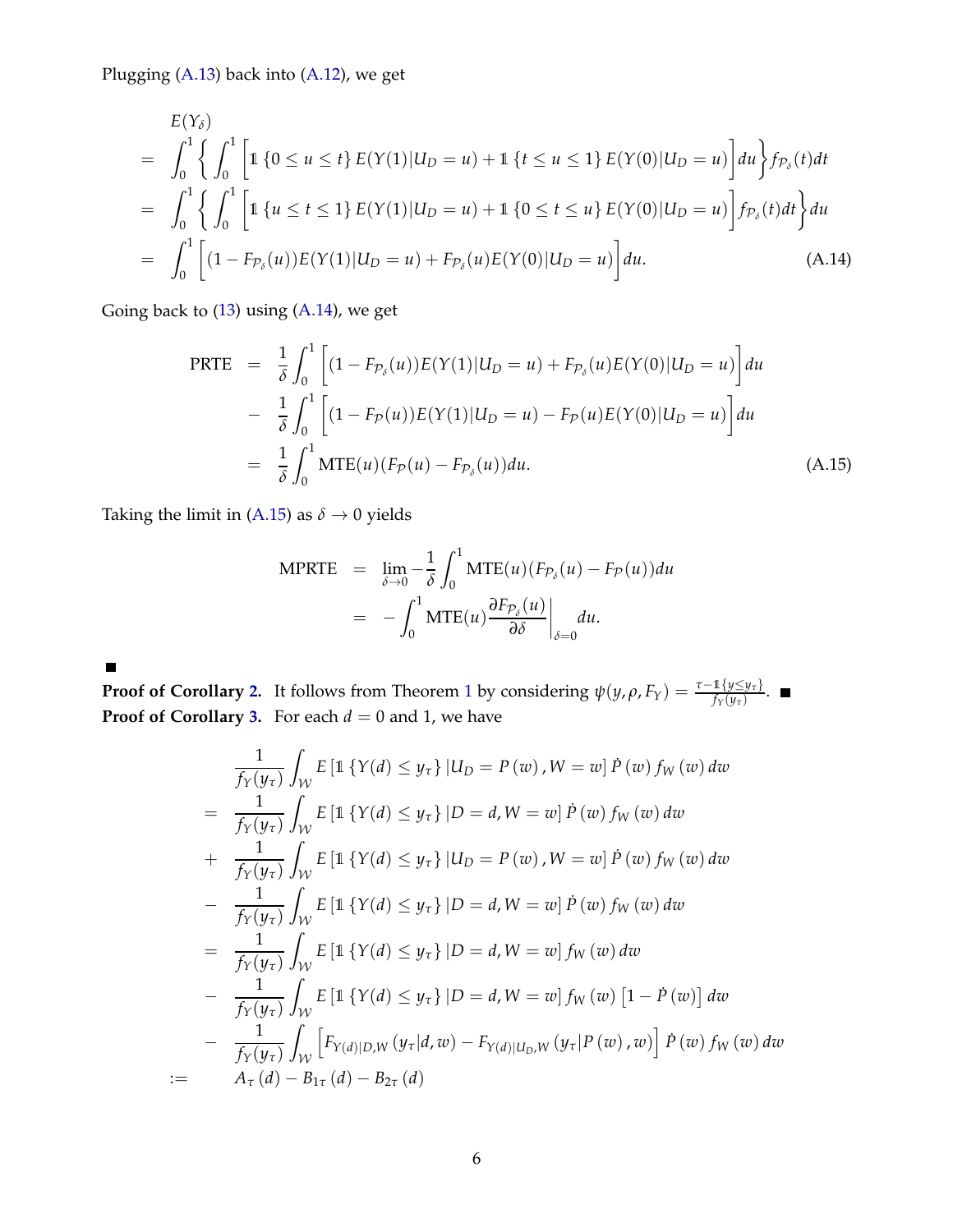where

$$
A_{\tau}(d) = \frac{1}{f_Y(y_{\tau})} \int_{\mathcal{W}} E \left[ 1 \{ Y(d) \le y_{\tau} \} | D = d, W = w \right] f_W(w) dw,
$$
  
\n
$$
B_{1\tau}(d) = \frac{1}{f_Y(y_{\tau})} \int_{\mathcal{W}} E \left[ 1 \{ Y(d) \le y_{\tau} \} | D = d, W = w \right] f_W(w) \left[ 1 - P(w) \right] dw,
$$
  
\n
$$
B_{2\tau}(d) = \frac{1}{f_Y(y_{\tau})} \int_{\mathcal{W}} \left[ F_{Y(d)|D,W}(y_{\tau}|d,w) - F_{Y(d)|U_D,W}(y_{\tau}|P(w),w) \right] P(w) f_W(w) dw.
$$

So

$$
\Pi_{\tau} = A_{\tau}(0) - B_{1\tau}(0) - B_{2\tau}(0) - [A_{\tau}(1) - B_{1\tau}(1) - B_{2\tau}(1)]
$$
  
=  $A_{\tau} - B_{1\tau} - B_{2\tau}$ ,

where

$$
A_{\tau} = A_{\tau}(0) - A_{\tau}(1)
$$
  
=  $\frac{1}{f_Y(y_{\tau})} \int_{\mathcal{W}} E[\mathbb{1} \{Y \le y_{\tau}\} | D = 0, W = w] f_W(w) dw$   
-  $\frac{1}{f_Y(y_{\tau})} \int_{\mathcal{W}} E[\mathbb{1} \{Y \le y_{\tau}\} | D = 1, W = w] f_W(w) dw,$ 

$$
B_{1\tau} = B_{1\tau}(0) - B_{1\tau}(1)
$$
  
=  $\frac{1}{f_Y(y_\tau)} \int_W [F_{Y(0)|D,W}(y_\tau|0,w) - F_{Y(1)|D,W}(y_\tau|1,w)] [1 - \dot{P}(w)] f_W(w) dw$   
=  $\frac{1}{f_Y(y_\tau)} \int_W [F_{Y|D,W}(y_\tau|0,w) - F_{Y|D,W}(y_\tau|1,w)] [1 - \dot{P}(w)] f_W(w) dw,$ 

and

$$
B_{2\tau} = B_{2\tau}(0) - B_{2\tau}(1)
$$
  
=  $\frac{1}{f_Y(y_\tau)} \int_W [F_{Y(0)|D,W}(y_\tau|0, w) - F_{Y(0)|U_D,W}(y_\tau|P(w), w)] \dot{P}(w) f_W(w) dw$   
+  $\frac{1}{f_Y(y_\tau)} \int_W [F_{Y(1)|U_D,W}(y_\tau|P(w), w) - F_{Y(1)|D,W}(y_\tau|1, w)] \dot{P}(w) f_W(w) dw.$ 

 $\blacksquare$ 

**Proof of Lemma [3.](#page-23-1)** For a given  $\delta$ ,  $s(\delta)$  satisfies  $Pr(D_{\delta} = 1) = p + \delta$ . But

$$
Pr(D_{\delta} = 1) = E[P_{\delta}(W)] = \int_{\mathcal{W}} F_{V|W}(\mu(\mathcal{G}^*(w, s(\delta)), x)|w) f_W(w) dw,
$$

where  $G^*(W,s) = (Z_1 + g(W)s, Z_2, \cdots, Z_{d_Z})$ . Note that  $G^*(W,s)$  takes the same form as  $G(W,\delta)$ but their second arguments are different. So

<span id="page-46-0"></span>
$$
p + \delta = \int_{\mathcal{W}} F_{V|W}(\mu(\mathcal{G}^*(w, s(\delta)), x)|w) f_W(w) dw.
$$
 (A.16)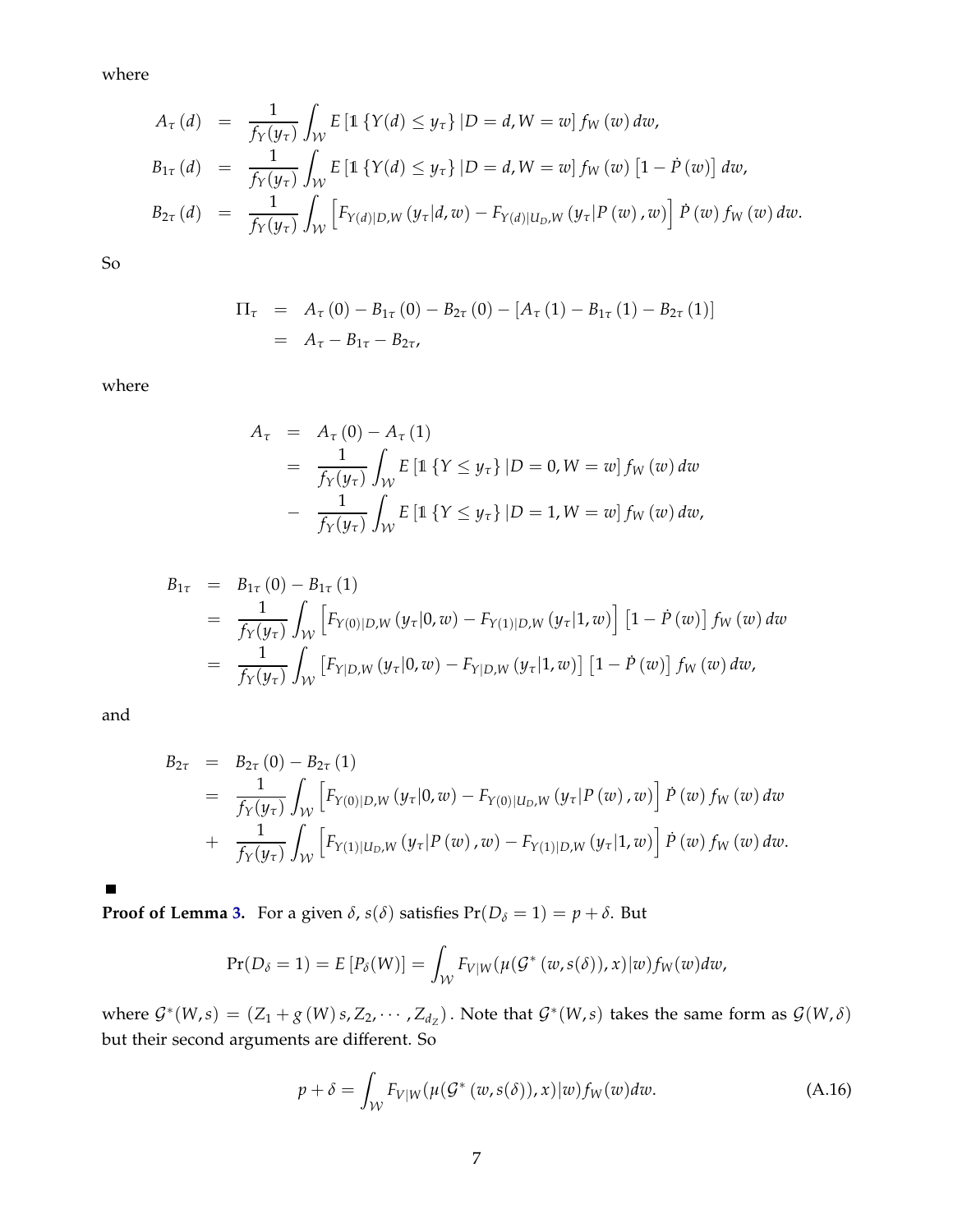Note that  $s(0) = 0$ . We need to find the derivative of the implicit function  $s(\delta)$  with respect to  $\delta$ . Define

<span id="page-47-0"></span>
$$
t(\delta, s) = p + \delta - \int_{\mathcal{W}} F_{V|W}(\mu(\mathcal{G}^*(w, s), x)|w) f_W(w) dw.
$$
 (A.17)

By Theorem 9.28 in [Rudin](#page-39-16) [\(1976](#page-39-16)), we need to show that  $t(\delta, s)$  is continuously differentiable for  $(\delta, s)$  in a neighborhood of  $(0, 0)$ . We do this by showing that the partial derivatives of  $(A.17)$  with respect to *δ* and *s* exist and are continuous (See Theorem 9.21 in [Rudin](#page-39-16) [\(1976\)](#page-39-16)).

For the partial derivative with respect to  $\delta$ , we have  $\partial t(\delta, s)/\partial \delta = 1$ , which is obviously continuous in  $(\delta, s)$ . For the partial derivative with respect to *s*, we use Assumption (iii) in the lemma to obtain

$$
\frac{\partial t(\delta,s)}{\partial s}=-\int_{\mathcal{W}}f_{V|W}(\mu(\mathcal{G}^*(w,s),x)|w)\mu'_{z_1}(\mathcal{G}^*(w,s),x) g(w)f_W(w)dw.
$$

The function is trivially continuous in  $\delta$ . In view of the continuity of  $f_{V|W}(v|w)$  in  $v$  for almost all *w*, the dominated convergence theorem implies that *∂t*(*δ*,*s*)/*∂s* is also continuous in *s*. Therefore, we can apply the implicit function theorem to obtain  $s'(\delta)$  in a neighborhood of  $\delta = 0$ . Taking the derivative of [\(A.16\)](#page-46-0) with respect to *δ*, we get

$$
\frac{\partial s(\delta)}{\partial \delta} = \frac{1}{\int_W f_{V|W} (\mu(G(w,\delta),x) | w) \mu'_{z_1}(G(w,\delta),x) g(w) f_W(w) dw}
$$
  
= 
$$
\frac{1}{E \left[ f_{V|W} (\mu(G(W,\delta),X) | W) \mu'_{z_1}(G(W,\delta),X) g(W) \right]}.
$$

Next, we have

$$
P_{\delta}(z,x) = \Pr(D_{\delta} = 1 | Z = z, X = x) = F_{V|W}(\mu(\mathcal{G}(w,\delta),x)|w).
$$

So

$$
\frac{\partial P_{\delta}(z,x)}{\partial \delta} = f_{V|W}(\mu(\mathcal{G}(w,\delta),x)|w) \mu'_{z_1}(z+g(w) s(\delta),x) g(w) \frac{\partial s(\delta)}{\partial \delta}
$$
  

$$
= \frac{f_{V|W}(\mu(\mathcal{G}(w,\delta),x)|w) \mu'_{z_1}(\mathcal{G}(w,\delta),x) g(w)}{E \left[f_{V|W}(\mu(\mathcal{G}(W,\delta),X)|W) \mu'_{z_1}(\mathcal{G}(W,\delta),X) g(W)\right]}.
$$

It then follows that

$$
\left. \frac{\partial s(\delta)}{\partial \delta} \right|_{\delta=0} = \frac{1}{E\left[ f_{V|W}(\mu(W) | W) \mu'_{z_1}(W) g(W) \right]},
$$

and

$$
\frac{\partial P_{\delta}(z,x)}{\partial \delta}\bigg|_{\delta=0} = \frac{f_{V|W}(\mu(w)|w) \,\mu'_{z_1}(w) \,g(w)}{E\left[f_{V|W}(\mu(W)|W) \,\mu'_{z_1}(W) \,g(W)\right]}.
$$

 $\blacksquare$ 

**Proof of Corollary [4.](#page-24-1)** It follows from an application of Lemma [3](#page-23-1) to Corollary [3.](#page-17-2) ■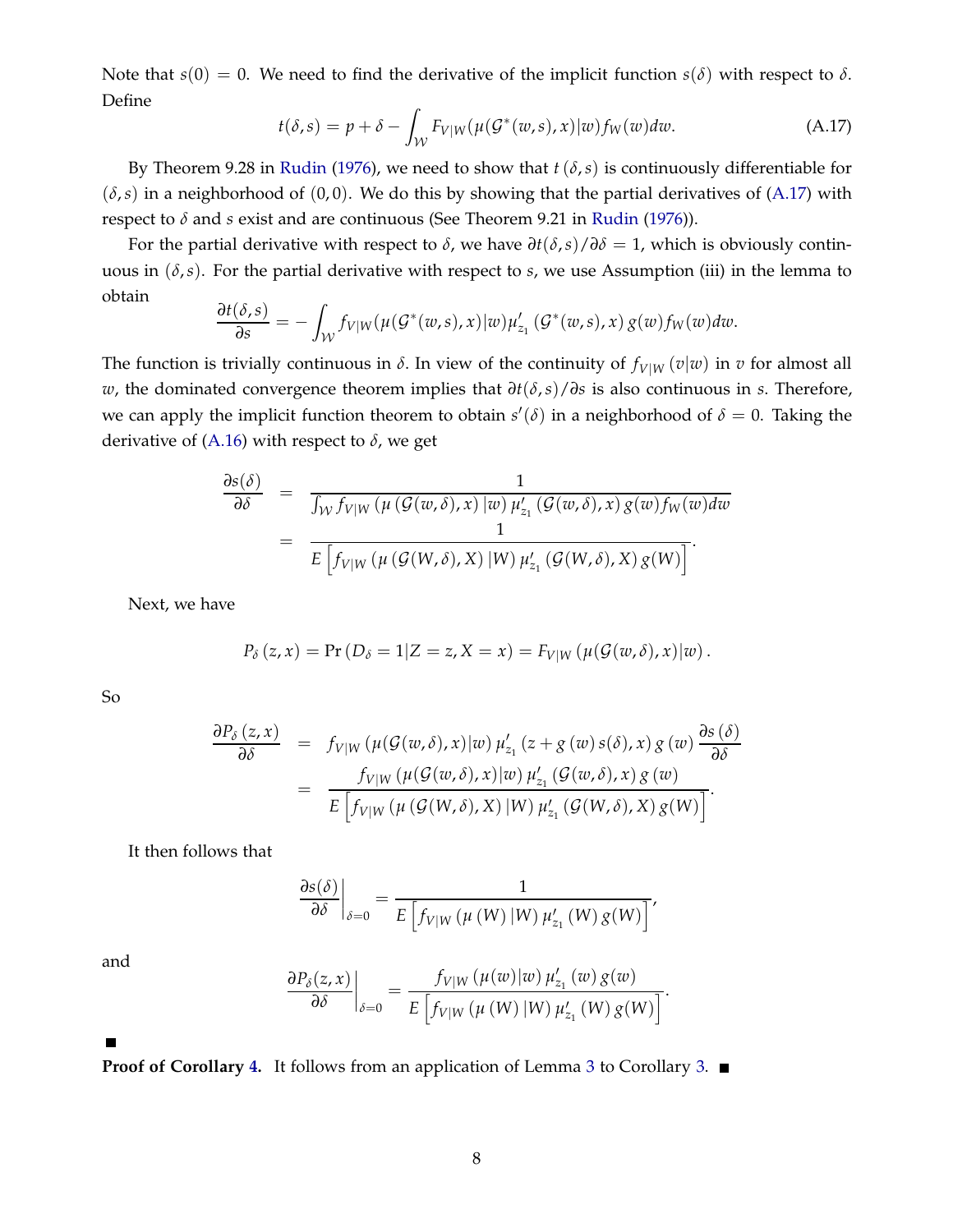**Proof of Proposition [1.](#page-24-0)** Note that for any bounded function  $\mathcal{L}(\cdot)$ , we have

$$
E\left[\mathcal{L}(Y)|P(W) = P(w), X = x\right] = E\left[\mathcal{L}(Y(1))|D = 1, P(W) = P(w), X = x\right] \\
\times \Pr(D = 1|P(W) = P(w), X = x) \\
+ E\left[\mathcal{L}(Y(0))|D = 0, P(W) = P(w), X = x\right] \\
\times \Pr(D = 0|P(W) = P(w), X = x).
$$

But, using  $D = \mathbb{1} \{U_D \leq P(W)\}\$ , we have

$$
Pr(D = 1|P(W) = P(w), X = x) = Pr(U_D \le P(W)|P(W) = P(w), X = x)
$$
  
= 
$$
Pr(U_D \le P(w)|P(W) = P(w), X = x)
$$
  
= 
$$
P(w),
$$

because *U<sup>D</sup>* is independent of *W*. So,

$$
E [\mathcal{L}(Y)|P(W) = P(w), X = x] = E [\mathcal{L}(Y(1))|D = 1, P(W) = P(w), X = x] P(w)
$$
  
+ 
$$
E [\mathcal{L}(Y(0))|D = 0, P(W) = P(w), X = x] (1 - P(w)).
$$
  
= 
$$
E [\mathcal{L}(Y(1)))|U_D \le P(w), P(W) = P(w), X = x] P(w)
$$
  
+ 
$$
E [\mathcal{L}(Y(0))|U_D > P(w), P(W) = P(w), X = x] (1 - P(w))
$$
  
= 
$$
E [\mathcal{L}(Y(1))|U_D \le P(w), X = x] P(w)
$$
  
+ 
$$
E [\mathcal{L}(Y(0))|U_D > P(w), X = x] (1 - P(w)),
$$

where the last line follows because  $U = (U_0, U_1)$  is independent of *Z* given *X* and  $U_D$ . Now

$$
E\left[\mathcal{L}(Y(1))|U_D \le P(w), X = x\right] = E\left\{E\left[\mathcal{L}(Y(1))|U_D, X = x\right]|U_D \le P(w), X = x\right\}
$$
  
= 
$$
E\left\{E\left[\mathcal{L}(Y(1))|U_D, X = x\right]|U_D \le P(w)\right\}
$$
  
= 
$$
\frac{\int_0^{P(w)} E\left[\mathcal{L}(Y(1))|U_D = u, X = x\right] du}{P(w)},
$$

where the first equality uses the law of iterated expectations, the second equality uses the independence of *U*<sup>D</sup> from *X*, and the last equality uses  $U_D \sim$  uniform on [0, 1]. Similarly,

$$
E\left[\mathcal{L}(Y(0))|U_D > P(w), X = x\right] = \frac{\int_{P(w)}^1 E\left[\mathcal{L}(Y(1))|U_D = u, X = x\right] du}{1 - P(w)}.
$$

So we have

$$
E\left[\mathcal{L}(Y)|P(W) = P(w), X = x\right] = \int_0^{P(w)} E\left[\mathcal{L}(Y(1))|U_D = u, X = x\right] du
$$

$$
+ \int_{P(w)}^1 E\left[\mathcal{L}(Y(0))|U_D = u, X = x\right] du.
$$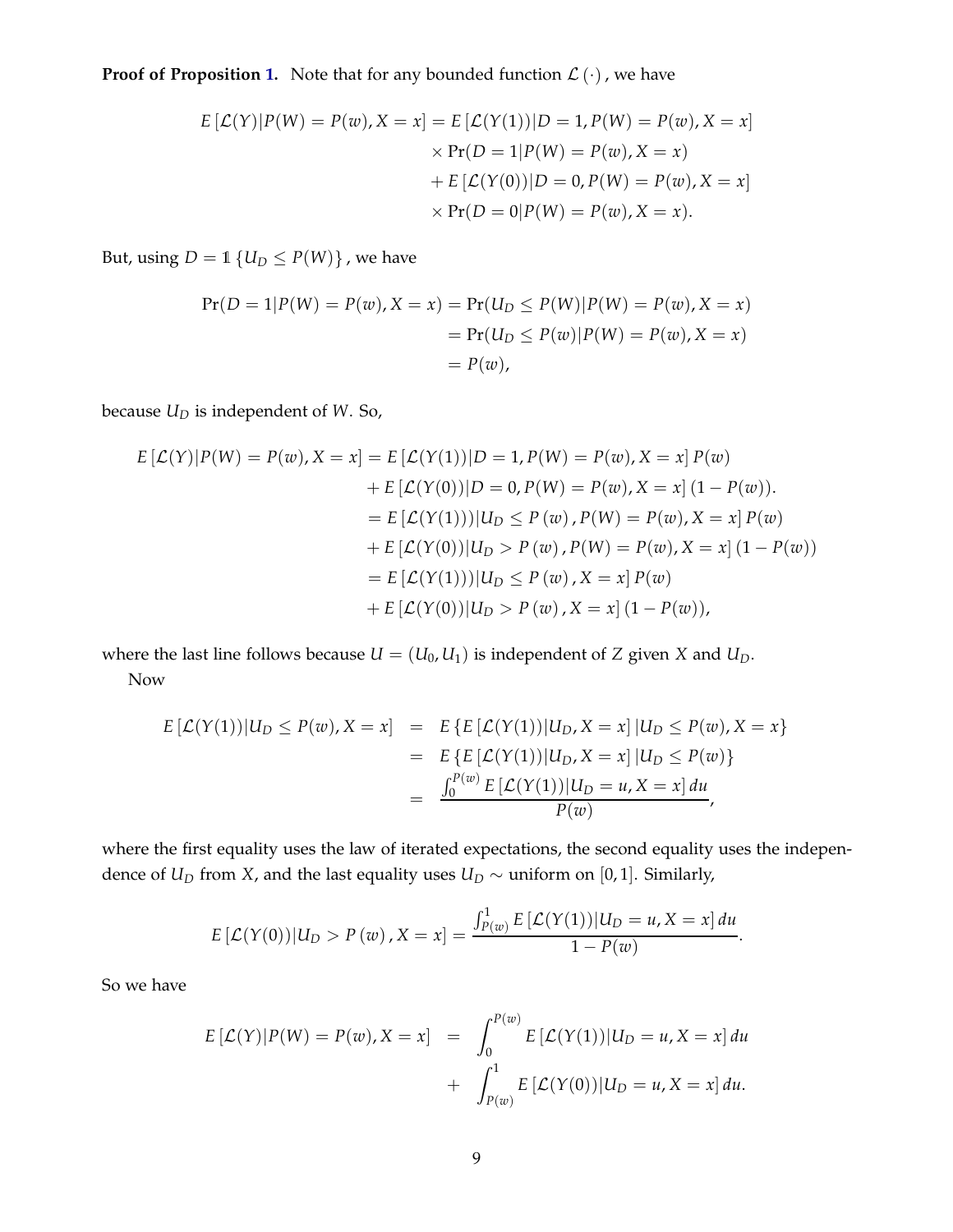By taking  $\mathcal{L}(\cdot) = 1$  { $\cdot \leq y_\tau$ }, we have

$$
E\left[\mathbb{1}\left\{Y \leq y_{\tau}\right\} | P(W) = P(w), X = x\right] = \int_{0}^{P(w)} E\left[\mathbb{1}\left\{Y(1) \leq y_{\tau}\right\} | U_D = u, X = x\right] du + \int_{P(w)}^{1} E\left[\mathbb{1}\left\{Y(0) \leq y_{\tau}\right\} | U_D = u, X = x\right] du.
$$

Under Assumptions [2](#page-9-0)[\(a\)](#page-9-4) and [2](#page-9-0)[\(b\)](#page-10-4), we can invoke the fundamental theorem of calculus to obtain

$$
\frac{\partial E\left[\mathbb{1}\left\{Y \leq y_{\tau}\right\} | P(W) = P(w), X = x\right]}{\partial P(w)} = E\left[\mathbb{1}\left\{Y\left(1\right) \leq y_{\tau}\right\} | U_D = P(w), X = x\right] \\
\quad - E\left[\mathbb{1}\left\{Y\left(0\right) \leq y_{\tau}\right\} | U_D = P(w), X = x\right] \\
\quad = \text{MTE}_{\tau}(P(w), x). \tag{A.18}
$$

That is,

$$
MTE_{\tau}(u, x) = \frac{\partial E \left[1 \{Y \le y_{\tau}\} \middle| P(W) = u, X = x\right]}{\partial u}
$$

for any *u* such that there is a  $w \in W$  satisfying  $P(w) = u$ . **Proof of Lemma [5.](#page-27-0)** We have

$$
\hat{f}_Y(y) - f_Y(y) = \frac{1}{nh} \sum_{i=1}^n K\left(\frac{Y_i - y}{h}\right) - f_Y(y) \n= \frac{1}{n} \sum_{i=1}^n \frac{1}{h} K\left(\frac{Y_i - y}{h}\right) - E\hat{f}_Y(y) + E\hat{f}_Y(y) - f_Y(y) \n= \frac{1}{n} \sum_{i=1}^n \frac{1}{h} K\left(\frac{Y_i - y}{h}\right) - E\hat{f}_Y(y) + B_{f_Y}(y) + o_p(h^2),
$$

where

$$
B_{f_Y}(y) = \frac{1}{2}h^2 f_Y''^2(y) \int_{-\infty}^{\infty} u^2 K(u) du.
$$

We write this concisely as

$$
\hat{f}_Y(y) - f_Y(y) = \frac{1}{n} \sum_{i=1}^n \psi_{f_Y,i}(y,h) + B_{f_Y}(y) + o_p(h^2),
$$

where

$$
\psi_{f_Y,i}(y,h):=\frac{1}{h}K\left(\frac{Y_i-y}{h}\right)-E\frac{1}{h}K\left(\frac{Y_i-y}{h}\right)=O_p(n^{-1/2}h^{-1/2}).
$$

This completes the proof of the first result.

We now prove the second result of the lemma. Since  $K(u)$  is twice continuously differentiable, we use a Taylor expansion to obtain

<span id="page-49-0"></span>
$$
\hat{f}_Y(\hat{y}_\tau) - \hat{f}_Y(y_\tau) = \hat{f}'_Y(y_\tau)(\hat{y}_\tau - y_\tau) + \frac{1}{2}\hat{f}''(\tilde{y}_\tau)(\hat{y}_\tau - y_\tau)^2
$$
\n(A.19)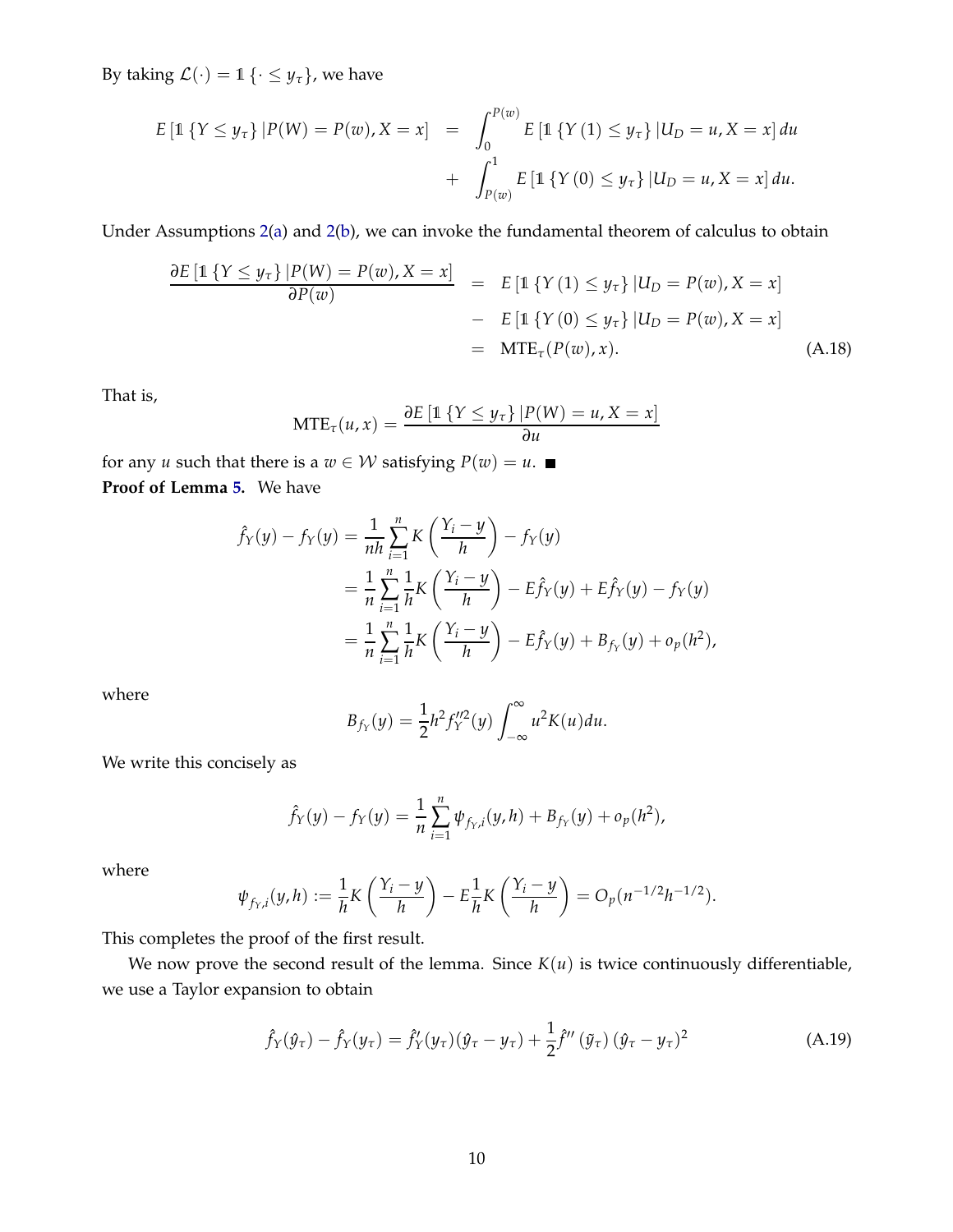for some  $\tilde{y}_\tau$  between  $\hat{y}_\tau$  and  $y_\tau$ . The first and second derivatives are

$$
\hat{f}'_Y(y) = -\frac{1}{nh^2} \sum_{i=1}^n K'\left(\frac{Y_i - y}{h}\right), \ \hat{f}''_Y(y) = \frac{1}{nh^3} \sum_{i=1}^n K''\left(\frac{Y_i - y}{h}\right).
$$

To find the order of  $\hat{f}''_Y(y)$ , we calculate its mean and variance. We have

$$
E\left[\hat{f}_Y''(y)\right] = \frac{1}{nh^3} \sum_{i=1}^n K''\left(\frac{Y_i - y}{h}\right) = O\left(\frac{1}{h^2}\right),
$$
  

$$
var\left[\hat{f}_Y''(y)\right] \le \frac{n}{\left(nh^3\right)^2} E\left[K''\left(\frac{Y_i - y}{h}\right)\right]^2 = O\left(\frac{1}{nh^5}\right).
$$

Therefore, when  $nh^3 \to \infty$ ,

$$
\hat{f}''_Y(y) = O_p\left(h^{-2}\right),\,
$$

for any *y*. That is, for any  $\epsilon > 0$ , there exists an  $M > 0$  such that

$$
\Pr\left(h^2\left|\hat{f}''_Y(y_\tau)\right| > \frac{M}{2}\right) < \frac{\epsilon}{2}
$$

when *n* is large enough.

Suppose we choose *M* so large that we also have

$$
\Pr\left(\sqrt{n}|\tilde{y}_{\tau}-y_{\tau}|>M\right)<\frac{\epsilon}{2}
$$

when *n* is large enough. Then, when *n* is large enough,

<span id="page-50-0"></span>
$$
\Pr\left(h^2 \hat{f}_Y''(\tilde{y}_\tau) > M\right) \leq \Pr\left(h^2 \left|\hat{f}_Y''(\tilde{y}_\tau) - \hat{f}_Y''(y_\tau)\right| > \frac{M}{2}\right) + \Pr\left(h^2 \left|\hat{f}_Y''(y_\tau)\right| > \frac{M}{2}\right)
$$
\n
$$
\leq \Pr\left(h^2 \left[\hat{f}_Y''(\tilde{y}_\tau) - \hat{f}_Y''(y_\tau)\right] > \frac{M}{2}\right) + \frac{\epsilon}{2}
$$
\n
$$
\leq \Pr\left(h^2 \left[\hat{f}_Y''(\tilde{y}_\tau) - \hat{f}_Y''(y_\tau)\right] > \frac{M}{2}, \sqrt{n} |\tilde{y}_\tau - y_\tau| < M\right) + \epsilon. \tag{A.20}
$$

We split  $\sqrt{n} |\tilde{y}_\tau - y_\tau| < M$  into two cases. When  $\sqrt{n} |\tilde{y}_\tau - y_\tau| < \sqrt{h}$ , we have

$$
h^{2}\left|\hat{f}_{Y}''(\tilde{y}_{\tau}) - \hat{f}_{Y}''(y_{\tau})\right| \leq \frac{1}{nh} \sum_{i=1}^{n} \left|K''\left(\frac{Y_{i} - y_{\tau}}{h}\right) - K''\left(\frac{Y_{i} - \tilde{y}_{\tau}}{h}\right)\right|
$$
  

$$
\leq \frac{1}{nh} \cdot n \cdot L_{K} \frac{1}{h} |y_{\tau} - \tilde{y}_{\tau}| \leq L_{K} \cdot \frac{1}{h^{2}} \frac{\sqrt{h}}{\sqrt{n}} = L_{K} \cdot \frac{1}{\sqrt{nh^{3}}}
$$

by the Lipschitz continuity of  $K''$   $(\cdot)$  with Lipschitz constant  $L_K$ . When  $\sqrt{h}\leq \sqrt{n}\left|\tilde{y}_{\tau}-y_{\tau}\right|< M$ , we have

$$
\left|\frac{Y_i - y_\tau}{h} - \frac{Y_i - \tilde{y}_\tau}{h}\right| = \frac{\sqrt{n} |\tilde{y}_\tau - y_\tau|}{h} > \frac{1}{\sqrt{h}} \to \infty.
$$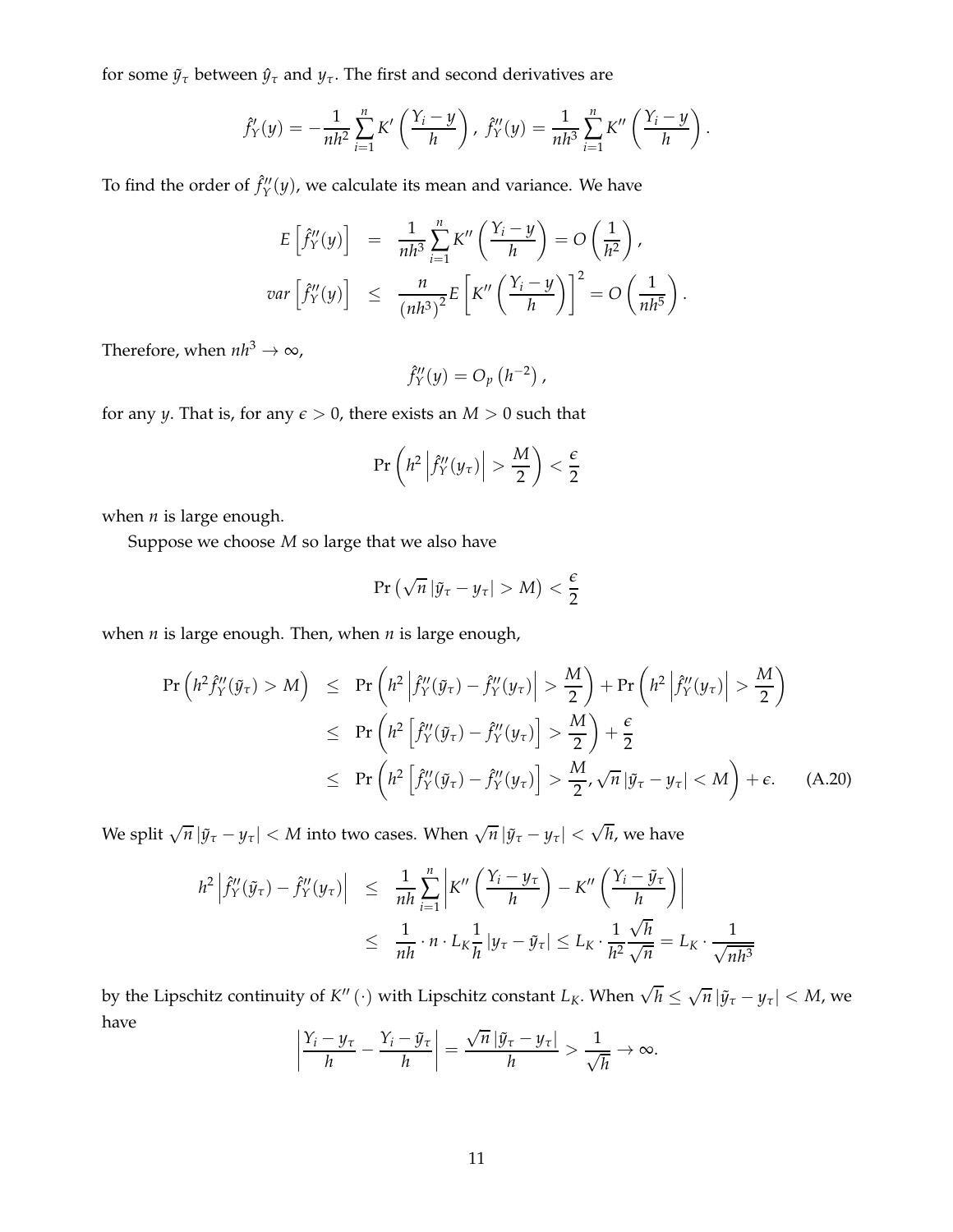Using the second condition on  $K''(·)$ , we have, for  $\sqrt{h} \leq \sqrt{n} |\tilde{y}_{\tau} - y_{\tau}| < M$ ,

$$
\left|K''\left(\frac{Y_i-y_{\tau}}{h}\right)-K''\left(\frac{Y_i-\tilde{y}_{\tau}}{h}\right)\right|\leq C_2\frac{(\tilde{y}_{\tau}-y_{\tau})^2}{h^2}\leq C_2\frac{M^2}{nh^2},
$$

and

$$
h^{2}\left|\hat{f}_{Y}^{"}(\tilde{y}_{\tau}) - \hat{f}_{Y}^{"}(y_{\tau})\right| \leq \frac{1}{nh} \sum_{i=1}^{n} \left|K''\left(\frac{Y_{i} - y_{\tau}}{h}\right) - K''\left(\frac{Y_{i} - \tilde{y}_{\tau}}{h}\right)\right|
$$
  

$$
\leq C_{2} \frac{M^{2}}{nh^{3}} = O_{p}\left(\frac{1}{\sqrt{nh^{3}}}\right).
$$

Hence, in both cases,  $h^2$   $\Big|$  $\left| \hat{f}''_Y(\tilde{y}_\tau) - \hat{f}''_Y(y_\tau) \right| = O_p\left(n^{-1/2}h^{-3/2}\right)$  . As a result,

$$
\Pr\left(h^2\left[\hat{f}''_Y(\tilde{y}_\tau)-\hat{f}''_Y(y_\tau)\right] > \frac{M}{2}, \sqrt{n}|\tilde{y}_\tau-y_\tau| < M\right) \to 0.
$$

Combining this with [\(A.20\)](#page-50-0), we obtain

$$
h^2 \hat{f}''_Y(\tilde{y}_\tau) = O_p(1) \text{ and } \hat{f}''_Y(\tilde{y}_\tau)(\hat{y}_\tau - y_\tau)^2 = O_p\left(n^{-1}h^{-2}\right).
$$

In view of [\(A.19\)](#page-49-0), we then have

$$
\hat{f}_Y(\hat{y}_\tau) - \hat{f}_Y(y_\tau) = \hat{f}'_Y(y_\tau)(\hat{y}_\tau - y_\tau) + O_p(n^{-1}h^{-2}).
$$

Now, using Lemma [4,](#page-26-3) we can write

$$
\hat{f}_Y(\hat{y}_\tau) - \hat{f}_Y(y_\tau) = f'_Y(y_\tau)(\hat{y}_\tau - y_\tau) + \left[\hat{f}'_Y(y_\tau) - f'_Y(y_\tau)\right](\hat{y}_\tau - y_\tau) + O_p(n^{-1}h^{-2})
$$
\n
$$
= f'_Y(y_\tau) \frac{1}{n} \sum_{i=1}^n \psi_{Q,i}(y_\tau) + R_{f_Y},
$$

where

$$
R_{f_Y} := \left[\hat{f}'_Y(y_\tau) - f'_Y(y_\tau)\right] \left[\hat{y}_\tau - y_\tau\right] + o_p(n^{-1/2}) + O_p(n^{-1}h^{-2})
$$

and the  $o_p(n^{-1/2})$  term is the error of the linear asymptotic representation of  $\hat{y}_\tau - y_\tau$ .

In order to obtain the order of  $R_{f_Y}$ , we use the following results:

$$
\hat{f}'_Y(y) = f'_Y(y) + O_p\left(\frac{1}{\sqrt{nh^3}} + h^2\right),
$$

$$
\hat{y}_\tau = y_\tau + O_p\left(\frac{1}{\sqrt{n}}\right).
$$

The rate on the derivative of the density can be found on page 56 of [Pagan and Ullah](#page-39-17) [\(1999\)](#page-39-17).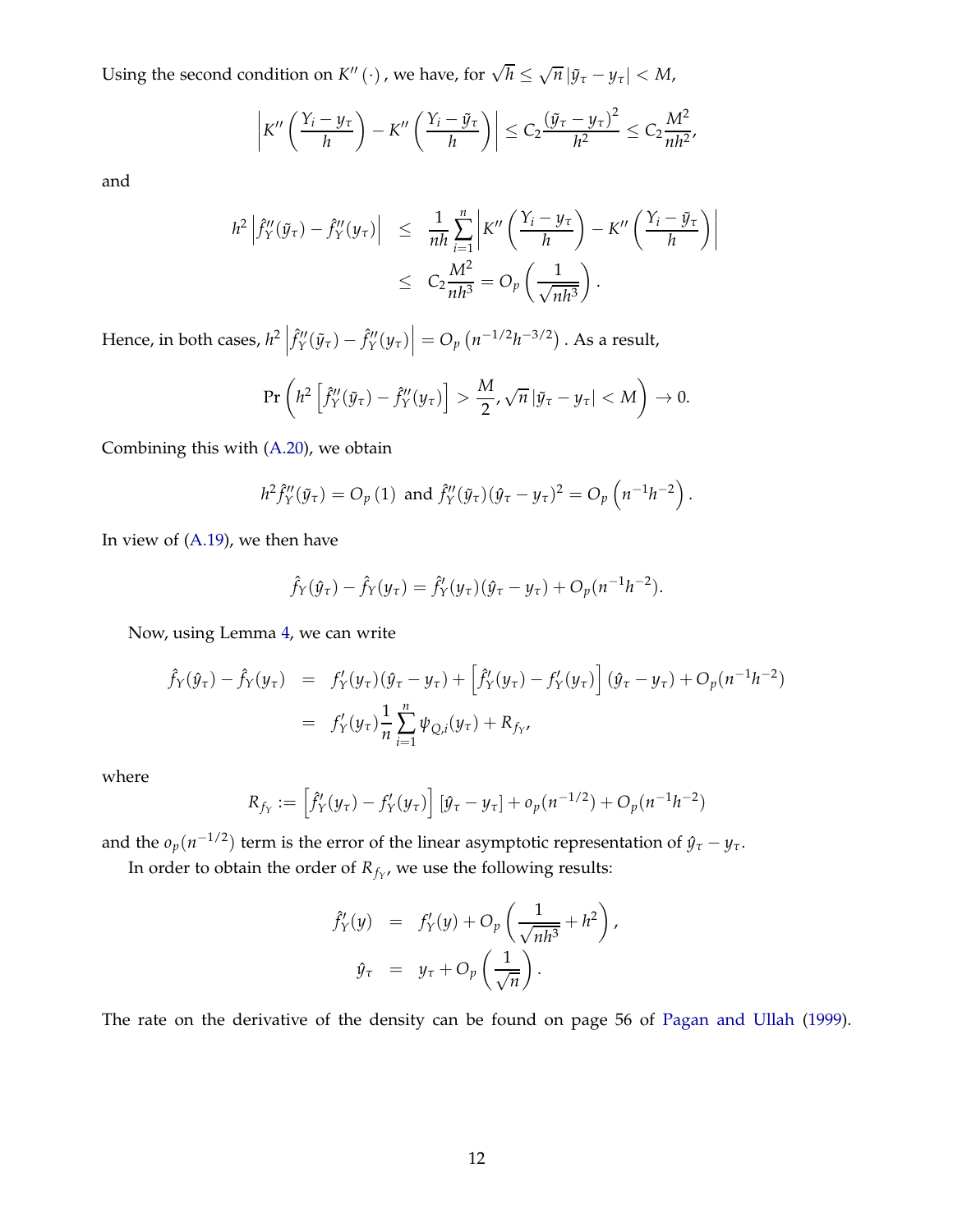Therefore,

$$
R_{f_Y} = o_p(n^{-1/2}) + O_p\left(\frac{1}{\sqrt{nh^3}} + h^2\right)O_p\left(\frac{1}{\sqrt{n}}\right) + O_p(n^{-1}h^{-2}).
$$
  
=  $o_p(n^{-1/2}) + O_p\left(n^{-1}h^{-3/2}\right) + O_p\left(n^{-1/2}h^2\right) + O_p(n^{-1}h^{-2}).$   
=  $o_p(n^{-1/2}) + O_p\left(n^{-1}h^{-3/2}\right) + O_p(n^{-1}h^{-2}).$ 

because, since by Assumption [7,](#page-26-2)  $h \downarrow 0$ , so  $O_p(n^{-1/2}h^2) = o_p(n^{-1/2})$ . We need to show that  $\sqrt{nh}R_{f_Y} = o_p(1)$ . We do this term by term. First,

$$
\sqrt{nh} \times o_p(n^{-1/2}) = o_p(h^{1/2}) = o_p(1)
$$

because *h* ↓ 0. Second,

$$
\sqrt{nh} \times O_p\left(n^{-1}h^{-3/2}\right) = O_p\left(n^{-1/2}h^{-1}\right) = o_p(1)
$$

as long as *nh*<sup>2</sup> ↑ <sup>∞</sup>, which is guaranteed by Assumption [7,](#page-26-2) since it is implied by *nh*<sup>3</sup> ↑ <sup>∞</sup>. Finally,

$$
\sqrt{nh} \times O_p(n^{-1}h^{-2}) = O_p(n^{-1/2}h^{-3/2}) = o_p(1)
$$

since by Assumption [7](#page-26-2)  $nh^3 \uparrow \infty$ . Therefore,  $\sqrt{nh}R_{f_Y} = o_p(1)$ . **Proof of Lemma [6.](#page-28-0)** We have the following decomposition:

$$
\frac{1}{n}\sum_{i=1}^{n}\frac{\partial P(Z_i,X_i,\hat{\alpha})}{\partial z_1}-E\left[\frac{\partial P(Z,X,\alpha_0)}{\partial z_1}\right]=\frac{1}{n}\sum_{i=1}^{n}\frac{\partial P(Z_i,X_i,\hat{\alpha})}{\partial z_1}-\frac{1}{n}\sum_{i=1}^{n}\frac{\partial P(Z_i,X_i,\alpha_0)}{\partial z_1}+\frac{1}{n}\sum_{i=1}^{n}\frac{\partial P(Z_i,X_i,\alpha_0)}{\partial z_1}-E\left[\frac{\partial P(Z,X,\alpha_0)}{\partial z_1}\right].
$$

Under Condition (b) of the lemma, we have

$$
\frac{1}{n}\sum_{i=1}^n\frac{\partial P(Z_i,X_i,\alpha_0)}{\partial z_1}-E\left[\frac{\partial P(Z,X,\alpha_0)}{\partial z_1}\right]=\frac{1}{n}\sum_{i=1}^n\psi_{\partial P,i}=O_p(n^{-1/2}),
$$

where

$$
\psi_{\partial P,i} = \frac{\partial P(Z_i, X_i, \alpha_0)}{\partial z_1} - E\left[\frac{\partial P(Z, X, \alpha_0)}{\partial z_1}\right]
$$

.

For the first term, we have by applying the mean value theorem coordinate-wise

$$
\frac{1}{n}\sum_{i=1}^n\frac{\partial P(Z_i,X_i,\hat{\alpha})}{\partial z_1}-\frac{1}{n}\sum_{i=1}^n\frac{\partial P(Z_i,X_i,\alpha_0)}{\partial z_1}=\left(\frac{1}{n}\sum_{i=1}^n\frac{\partial^2 P(Z_i,X_i,\tilde{\alpha})}{\partial \alpha \partial z_1}\right)'(\hat{\alpha}-\alpha_0),
$$

where *α*˜ is a vector with (not necessarily equal) coordinates between *α*<sup>0</sup> and *α*ˆ. Under Conditions (c)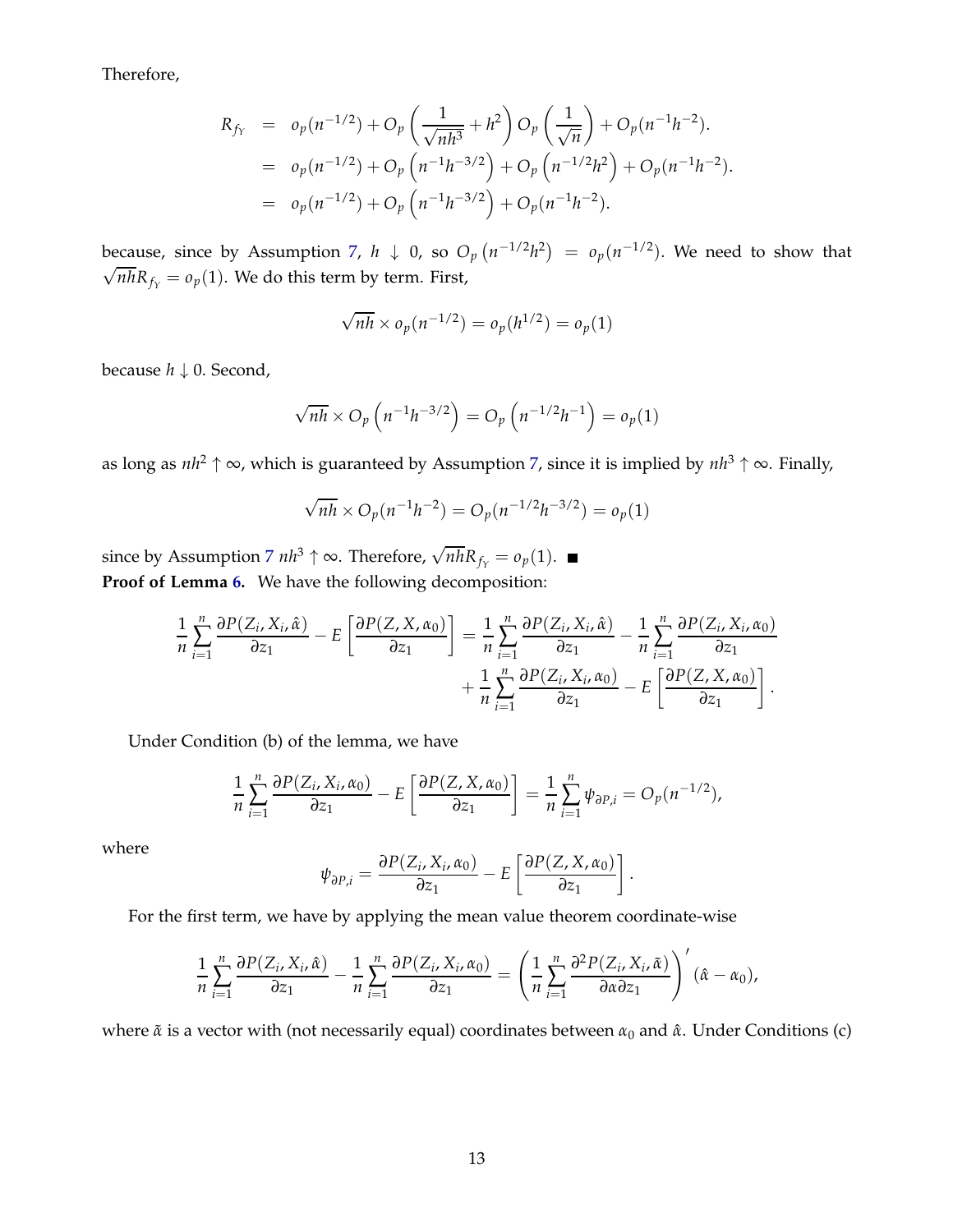and (d) of the lemma, we have

<span id="page-53-0"></span>
$$
\frac{1}{n}\sum_{i=1}^{n}\frac{\partial^{2}P(Z_{i},X_{i},\tilde{\alpha})}{\partial \alpha \partial z_{1}} \xrightarrow{p} E\left[\frac{\partial^{2}P(Z,X,\alpha_{0})}{\partial \alpha \partial z_{1}}\right].
$$
\n(A.21)

Using [\(A.21\)](#page-53-0) together with the linear representation of  $\hat{\alpha}$  in Condition (a), we obtain

$$
\frac{1}{n}\sum_{i=1}^{n}\frac{\partial P(Z_i, X_i, \hat{\alpha})}{\partial z_1} - \frac{1}{n}\sum_{i=1}^{n}\frac{\partial P(Z_i, X_i, \alpha_0)}{\partial z_1} = \left\{ E\left[\frac{\partial^2 P(Z, X, \alpha_0)}{\partial \alpha \partial z_1}\right]' + o_p(1) \right\} \left\{ \mathbb{P}_n \psi_{\alpha_0} + o_p(n^{-1/2}) \right\}
$$
\n
$$
= E\left[\frac{\partial^2 P(Z, X, \alpha_0)}{\partial \alpha \partial z_1}\right]' \mathbb{P}_n \psi_{\alpha_0} + o_p(n^{-1/2}).
$$

We can then write

$$
T_{1n}(\hat{\alpha}) - T_1 = \frac{1}{n} \sum_{i=1}^n \frac{\partial P(Z_i, X_i, \hat{\alpha})}{\partial z_1} - E \left[ \frac{\partial P(Z, X, \alpha_0)}{\partial z_1} \right]
$$
  
= 
$$
E \left[ \frac{\partial^2 P(Z, X, \alpha_0)}{\partial \alpha \partial z_1} \right]' \mathbb{P}_n \psi_{\alpha_0} + \mathbb{P}_n \psi_{\partial P} + o_p(n^{-1/2}).
$$

**Proof of Lemma [7.](#page-30-0)** Recall that

 $\blacksquare$ 

$$
m_0(y_\tau, \tilde{w}(\alpha_\theta)) := m_0(y_\tau, P(w, \alpha_\theta), x)
$$
  
=  $E \left[ \mathbb{1} \left\{ Y \leq y_\tau \right\} \middle| P(W, \alpha_\theta) = P(w, \alpha_\theta), X = x \right].$ 

In order to emphasize the dual roles of *α<sup>θ</sup>* , we define

$$
\tilde{m}_0(y_\tau, u, x; P(\cdot, \alpha_{\theta_2})) = E\left[\mathbb{1}\left\{Y \leq y_\tau\right\} | P(W, \alpha_{\theta_2}) = u, X = x\right].
$$

Since  $y_\tau$  is fixed, we regard  $\tilde{m}_0$  as a function of  $(u, x)$  that depends on the function  $P(\cdot, \alpha_{\theta_2})$ . Then

$$
\tilde{m}_0(y_\tau, P(w, \alpha_{\theta_1}), x; P(\cdot, \alpha_{\theta_2}))|_{\theta_1 = \theta_2 = \theta} = E \left[ \mathbb{1} \left\{ Y \leq y_\tau \right\} | P(W, \alpha_{\theta}) = P(w, \alpha_{\theta}), X = x \right]
$$
  
= 
$$
m_0(y_\tau, P(w, \alpha_{\theta}), x).
$$

As in [Hahn and Ridder](#page-38-7) [\(2013](#page-38-7)), we employ  $\tilde{m}_0(y_\tau, u, x; P(\cdot, \alpha_{\theta_2}))$  as an expositional device only.

The functional of interest is

$$
\mathcal{H}[m_0] =: \qquad \mathcal{H}[m_0(y_\tau, P(\cdot, \alpha_\theta), \cdot)] = \int_{\mathcal{W}} \frac{\partial m_0(y_\tau, P(w, \alpha_\theta), x)}{\partial z_1} f_W(w) \, dw
$$
\n
$$
= \int_{\mathcal{W}} \frac{\partial \tilde{m}_0(y_\tau, P(w, \alpha_{\theta_1}), x; P(\cdot, \alpha_{\theta_2}))}{\partial z_1} \Big|_{\theta_1 = \theta_2 = \theta} f_W(w) \, dw.
$$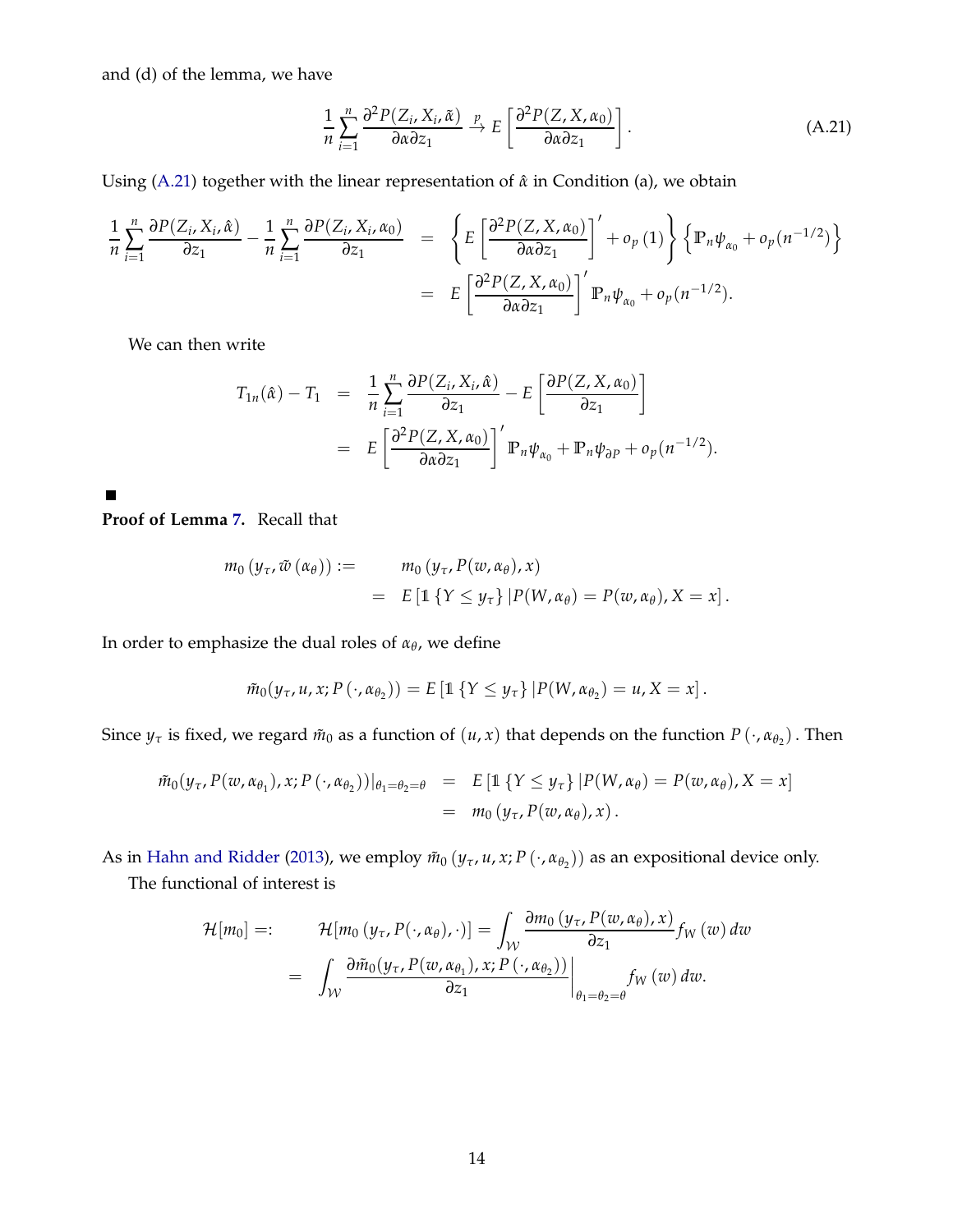Under Condition (b.i) of the lemma, we can exchange  $\frac{\partial}{\partial \alpha_{\theta}}$  with  $\int_{\mathcal{W}}$  and obtain

$$
\frac{\partial}{\partial \alpha_{\theta}} \mathcal{H}[m_0] \Big|_{\theta = \theta_0} = \int_{\mathcal{W}} \frac{\partial}{\partial z_1} \frac{\partial \tilde{m}_0(y_\tau, P(w, \alpha_{\theta_1}), x; P(\cdot, \alpha_{\theta_2}))}{\partial \alpha_{\theta_1}} \Big|_{\theta_1 = \theta_2 = \theta_0} f_W(w) dw
$$
  
+ 
$$
\int_{\mathcal{W}} \frac{\partial}{\partial z_1} \frac{\partial \tilde{m}_0(y_\tau, P(w, \alpha_{\theta_1}), x; P(\cdot, \alpha_{\theta_2}))}{\partial \alpha_{\theta_2}} \Big|_{\theta_1 = \theta_2 = \theta_0} f_W(w) dw
$$
  
= 
$$
\int_{\mathcal{W}} \frac{\partial}{\partial z_1} \left[ \tilde{m}'_{0,\alpha} (y_\tau, P(w, \alpha_{\theta_0}), x; P(\cdot, \alpha_{\theta_0})) \right] f_W(w) dw,
$$

where

$$
\tilde{m}'_{0,\alpha}(y_{\tau}, P(w, \alpha_{\theta}), x; P(\cdot, \alpha_{\theta})) = \frac{\partial \tilde{m}_0(y_{\tau}, P(w, \alpha_{\theta_1}), x; P(\cdot, \alpha_{\theta}))}{\partial \alpha_{\theta_1}}\Big|_{\theta_1 = \theta} + \frac{\partial \tilde{m}_0(y_{\tau}, P(w, \alpha_{\theta}), x; P(\cdot, \alpha_{\theta_2}))}{\partial \alpha_{\theta_2}}\Big|_{\theta_2 = \theta}.
$$

Under Condition (a) of the lemma, we can use integration by parts. Letting  $z_{-1} = (z_2, \ldots, z_{d_Z})$  and [*z*<sub>1</sub>*l* ( $w$ −1</sub>), *z*<sub>1*u*</sub> ( $w$ −1)] be the support of *Z*<sub>1</sub> given  $W$ −1 =  $w$ −1, we have

$$
\int_{\mathcal{W}} \frac{\partial}{\partial z_{1}} \left[ \tilde{m}'_{0,\alpha} (y_{\tau}, P(w, \alpha_{\theta_{0}}), x; P(\cdot, \alpha_{\theta_{0}})) \right] f_{W}(w) dw
$$
\n
$$
= \int_{\mathcal{X}} \int_{z_{1l}(w_{-1})}^{z_{1u}(w_{-1})} \frac{\partial}{\partial z_{1}} \left[ \tilde{m}'_{0,\alpha} (y_{\tau}, P(w, \alpha_{\theta_{0}}), x; P(\cdot, \alpha_{\theta_{0}})) \right] f_{Z_{1}|W_{-1}}(z_{1}|w_{-1}) dz_{1} f_{W_{-1}}(w_{-1}) dw_{-1}
$$
\n
$$
= \int_{\mathcal{X}} \tilde{m}'_{0,\alpha} (y_{\tau}, P(w, \alpha_{\theta_{0}}), x; P(\cdot, \alpha_{\theta_{0}})) f_{Z_{1}|W_{-1}}(z_{1}|w_{-1}) \Big|_{z_{1l}(w_{-1})}^{z_{1u}(w_{-1})} f_{W_{-1}}(w_{-1}) dw_{-1}
$$
\n
$$
- \int_{\mathcal{W}} \tilde{m}'_{0,\alpha} (y_{\tau}, P(w, \alpha_{\theta_{0}}), x; P(\cdot, \alpha_{\theta_{0}})) \frac{\partial \log f_{Z_{1}|W_{-1}}(z_{1}|w_{-1})}{\partial z_{1}} f_{W}(w) dw
$$
\n
$$
= - \int_{\mathcal{W}} \tilde{m}'_{0,\alpha} (y_{\tau}, P(w, \alpha_{\theta_{0}}), x; P(\cdot, \alpha_{\theta_{0}})) \frac{\partial \log f_{W}(w)}{\partial z_{1}} f_{W}(w) dw.
$$

Define

$$
\nu(u,x;P(\cdot,\alpha_{\theta}))=E\left[\frac{\partial \log f_{W}(W)}{\partial z_{1}}\middle|P(W,\alpha_{\theta})=u,X=x\right].
$$

By the law of iterated expectations, we have

<span id="page-54-0"></span>
$$
\int_{\mathcal{W}} \tilde{m}_0(y_\tau, P(w, \alpha_\theta), x; P(\cdot, \alpha_\theta)) \nu(P(w, \alpha_\theta), x; P(\cdot, \alpha_{\theta_0})) f_W(w) dw
$$
\n
$$
= E \left[ \mathbb{1} \left\{ Y \le y_\tau \right\} \nu(P(W, \alpha_\theta), X; P(\cdot, \alpha_{\theta_0})) \right]. \tag{A.22}
$$

This holds because

$$
\tilde{m}_0(y_\tau, P(W, \alpha_\theta), X; P(\cdot, \alpha_\theta)) = E[\mathbb{1}\{Y \leq y_\tau\} | \mathcal{I}_\theta]
$$

where  $\mathcal{I}_{\theta}$  is the sub- $\sigma$  algebra generated by  $(P(W, \alpha_{\theta}), X)$  and  $\nu(P(W, \alpha_{\theta}), X; P(\cdot, \alpha_{\theta_0}))$  is a function of  $(P(W, \alpha_{\theta}), X)$  and is thus  $\mathcal{I}_{\theta}$ -measurable.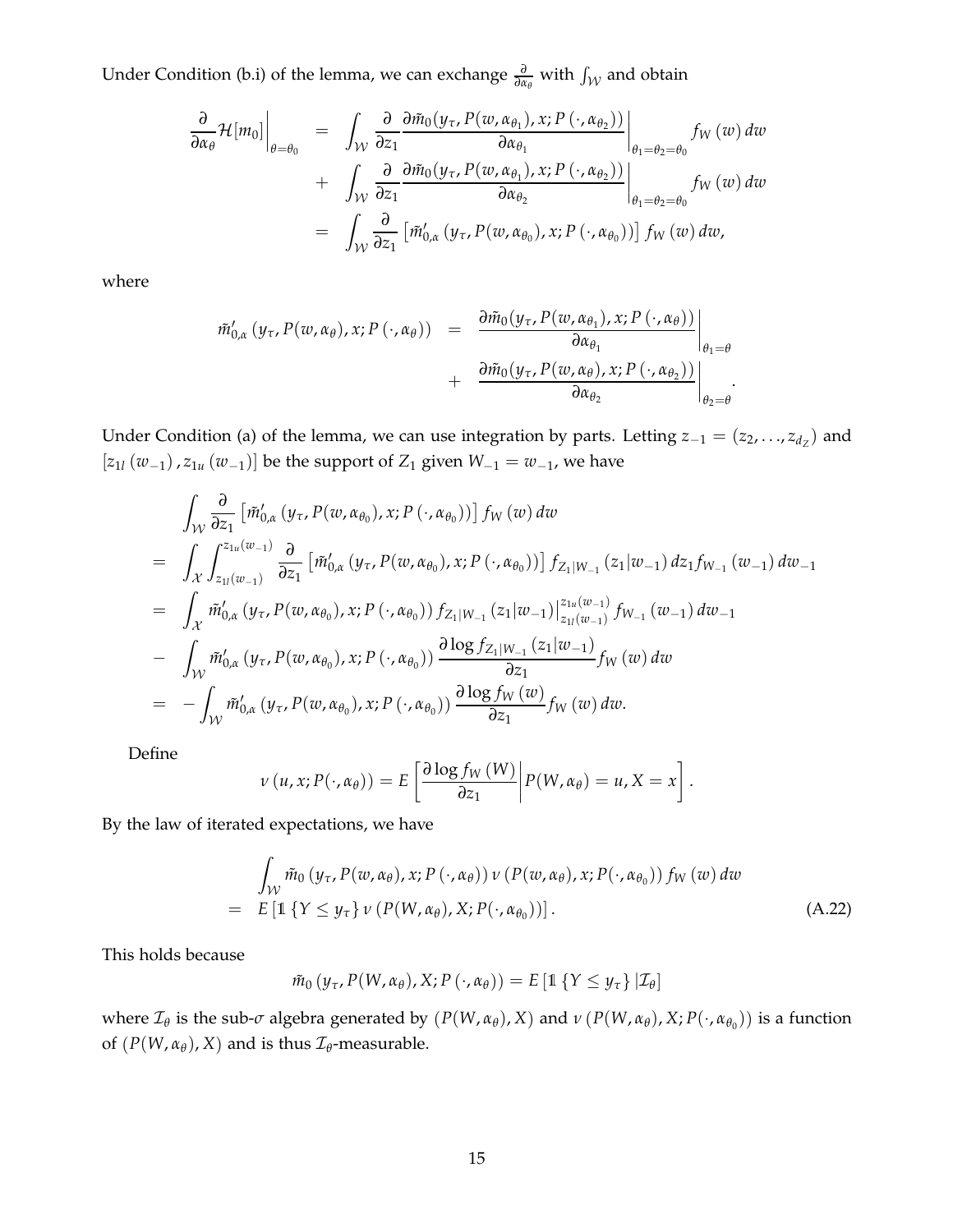Differentiating [\(A.22\)](#page-54-0) with respect to  $\alpha_{\theta}$  and evaluating the resulting equation at  $\theta = \theta_0$ , we have

<span id="page-55-0"></span>
$$
E\left[\frac{\partial \tilde{m}_0(y_\tau, P(W, \alpha_{\theta_1}), X; P(\cdot, \alpha_{\theta_0}))}{\partial \alpha_{\theta_1}}\Big|_{\theta_1 = \theta_0} \nu(P(W, \alpha_{\theta_0}), X; P(\cdot, \alpha_{\theta_0}))\right] + E\left[\frac{\partial \tilde{m}_0(y_\tau, P(W, \alpha_{\theta_0}), X; P(\cdot, \alpha_{\theta_2}))}{\partial \alpha_{\theta_2}}\Big|_{\theta_2 = \theta_0} \nu(P(W, \alpha_{\theta_0}), X; P(\cdot, \alpha_{\theta_0}))\right] = E\left\{\left[1 \left\{Y \leq y_\tau\right\} - m\left(y_\tau, P(W, \alpha_{\theta_0}), X\right)\right\} \frac{\partial \nu(P(W, \alpha_{\theta}), X; P(\cdot, \alpha_{\theta_0}))}{\partial \alpha_{\theta}}\Big|_{\theta = \theta_0}\right\}, \quad (A.23)
$$

where we have used Conditions (b.ii) and (b.iii) of the lemma to exchange the differentiation with the expectation.

Using [\(A.23\)](#page-55-0) and the law of iterated expectations, we have

$$
\int_{\mathcal{W}} \frac{\partial}{\partial z_1} \left[ \tilde{m}'_{0,\alpha} (y_\tau, P(w, \alpha_{\theta_0}), x; P(\cdot, \alpha_{\theta_0})) \right] f_W(w) dw
$$
\n
$$
= - \int_{\mathcal{W}} \tilde{m}'_{0,\alpha} (y_\tau, P(w, \alpha_{\theta_0}), x; P(\cdot, \alpha_{\theta_0})) \frac{\partial \log f_W(w)}{\partial z_1} f_W(w) dw
$$
\n
$$
= \int_{\mathcal{W}} \tilde{m}'_{0,\alpha} (y_\tau, P(w, \alpha_{\theta_0}), x; P(\cdot, \alpha_{\theta_0})) \nu (P(w, \alpha_{\theta_0}), x; P(\cdot, \alpha_{\theta_0})) f_W(w) dw
$$
\n
$$
= E \left\{ \left[ \mathbb{1} \left\{ Y \leq y_\tau \right\} - m (y_\tau, P(W, \alpha_{\theta_0}), X) \right\} \frac{\partial \nu (P(W, \alpha_{\theta}), X; P(\cdot, \alpha_{\theta_0}))}{\partial \alpha_{\theta}} \right\} \right\}.
$$

Note that  $\frac{\partial v(P(W, \alpha_{\theta}), X; P(\cdot, \alpha_{\theta_0}))}{\partial \alpha_{\theta_0}}$ *∂α<sup>θ</sup>*  $\Big|_{\theta=\theta_0}$ is a measurable function of  $P(W, \alpha_{\theta_0})$ , X, and  $\partial P(W, \alpha_{\theta_0})/\partial \alpha_{\theta_0}$ . Also,

$$
E\left\{\mathbb{1}\left\{Y \leq y_{\tau}\right\} | P(W, \alpha_{\theta_0}), \partial P(W, \alpha_{\theta_0}) / \partial \alpha_{\theta_0}, X\right\}
$$
  
= 
$$
E\left\{\mathbb{1}\left\{Y \leq y_{\tau}\right\} | P(W, \alpha_{\theta_0}), X\right\} = m\left(y_{\tau}, P(W, \alpha_{\theta_0}), X\right)
$$

 $b$ ecause ∂ $P(W, \alpha_{\theta_0})/\partial \alpha_{\theta_0}$  contains only information on *Z* and *Z* is independent of  $(U_D, U_1, U_2)$  given *X*. These imply that

$$
\int_{\mathcal{W}} \frac{\partial}{\partial z_1} \left[ \tilde{m}'_{0,\alpha} \left( y_\tau, P(w, \alpha_{\theta_0}), x; P(\cdot, \alpha_{\theta_0}) \right) \right] f_W(w) \, dw = 0.
$$

Hence,

$$
\frac{\partial}{\partial \theta} E\left[\frac{\partial m_0(y_\tau, P(Z, X, \alpha_\theta), X)}{\partial z_1}\right]\bigg|_{\theta=\theta_0} = 0.
$$

 $\blacksquare$ 

**Proof of Lemma [8.](#page-30-1)** First, we prove that the decomposition in [\(31\)](#page-31-1) is valid. We start by showing that

$$
T_{2,\theta} = E_{\theta} \left[ \frac{\partial m_{\theta}(y_{\tau,\theta}, \tilde{W}(\alpha_{\theta}))}{\partial z_{1}} \right]
$$

is differentiable at  $\theta_0$ . For this, it suffices to show that each of the four derivatives below exists at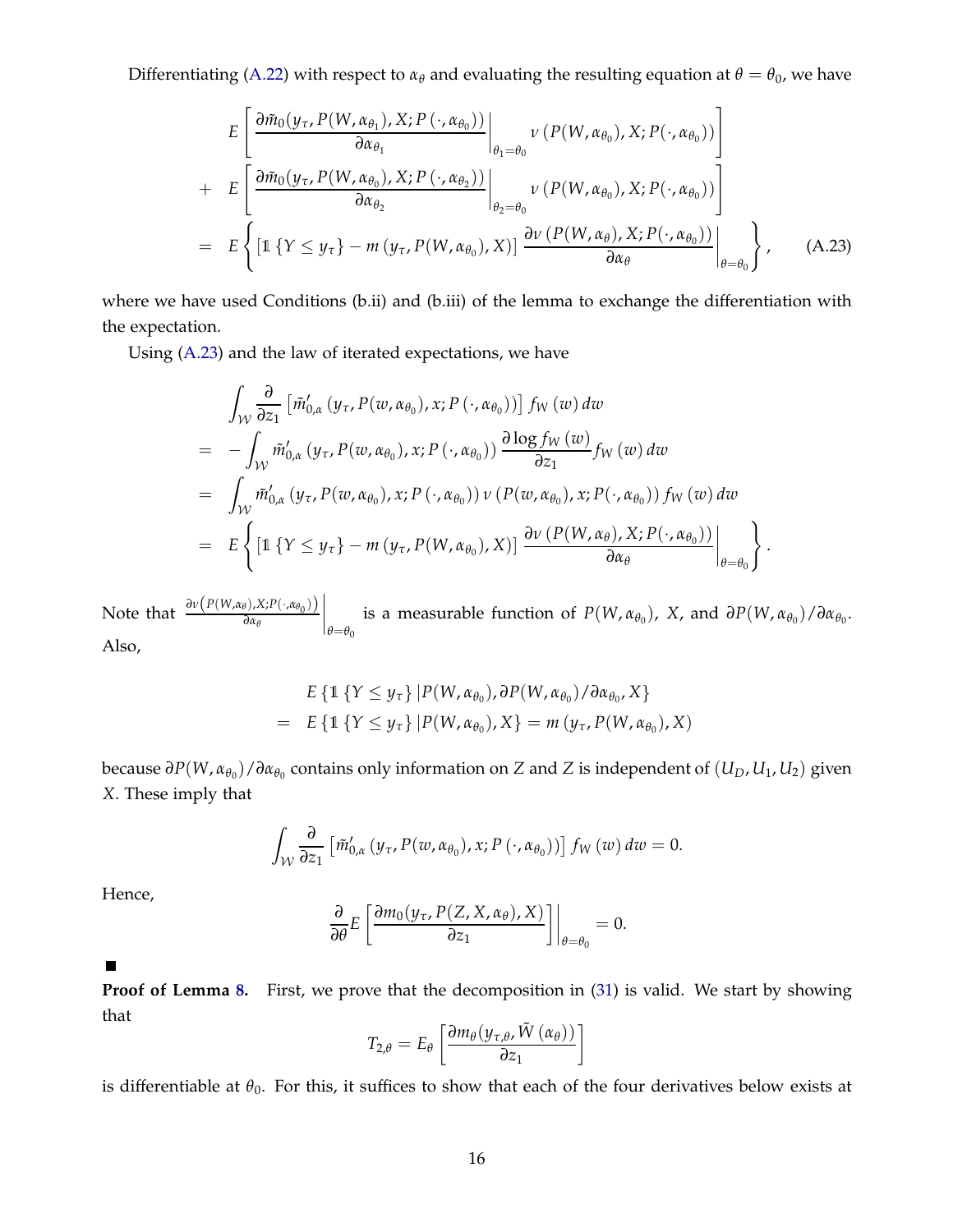$\theta = \theta_0$ :

<span id="page-56-0"></span>
$$
\frac{\partial}{\partial \theta} E_{\theta} \left[ \frac{\partial m_{0}(y_{\tau}, \tilde{W}(\alpha_{0}))}{\partial z_{1}} \right]; \frac{\partial}{\partial \theta} E \left[ \frac{\partial m_{\theta}(y_{\tau}, \tilde{W}(\alpha_{0}))}{\partial z_{1}} \right];
$$
\n
$$
\frac{\partial}{\partial \theta} E \left[ \frac{\partial m_{0}(y_{\tau,\theta}, \tilde{W}(\alpha_{0}))}{\partial z_{1}} \right]; \frac{\partial}{\partial \theta} E \left[ \frac{\partial m_{0}(y_{\tau}, \tilde{W}(\alpha_{\theta}))}{\partial z_{1}} \right].
$$
\n(A.24)

By Lemma [7,](#page-30-0) the last derivative exists and is equal to zero at  $θ = θ_0$ . We deal with the rest three derivatives in [\(A.24\)](#page-56-0) one at a time. Consider the first derivative. Under Condition (a.iii) and Condition (b) with  $\ell = 0$  of the lemma, we have

$$
\int_{\mathcal{W}}\left[\frac{\partial m_0(y_\tau,\tilde{w}\left(\alpha_0\right))}{\partial z_1}\sup_{\theta\in\Theta_0}\left|\frac{\partial f_W(w;\theta)}{\partial \theta}\right|dw\right]<\infty.
$$

So  $E_{\theta}$   $\left[\frac{\partial m_0(y_\tau, \tilde{W}(\alpha_0))}{\partial z_1}\right]$ *∂z*<sup>1</sup> i is differentiable in *θ* and

$$
\frac{\partial}{\partial \theta} E_{\theta} \left[ \frac{\partial m_0(y_\tau, \tilde{W}(\alpha_0))}{\partial z_1} \right] \Big|_{\theta = \theta_0} = E \left[ \frac{\partial m_0(y_\tau, \tilde{W}(\alpha_0))}{\partial z_1} S(O) \right].
$$

Hence, the contribution associated with the first derivative is simply the influence function of  $T_{2n}(y_\tau, m_0, \alpha_0) - T_{2}.$ 

Now, for the second derivative in [\(A.24\)](#page-56-0), Theorem 7.2 in [Newey](#page-39-15) [\(1994](#page-39-15)) shows that the assumptions of the lemma imply the following:

1. There is a function  $\gamma_{m_0}(o)$  and a measure  $\hat{F}_{m_0}$  such that  $E[\gamma_{m_0}(O)] = 0$ ,  $E[\gamma_{m_0}(O)^2] < \infty$ , and for all  $\hat{m}$  such that  $\|\hat{m} - m_0\|_{\infty}$  is small enough,

$$
E\left[\frac{\partial \hat{m}(y_{\tau}, P(Z, X, \alpha_0), X)}{\partial z_1} - \frac{\partial m_0(y_{\tau}, P(Z, X, \alpha_0), X)}{\partial z_1}\right] = \int \gamma_{m_0}(o) d\hat{F}_{m_0}(o).
$$

2. The following approximation holds

$$
\int \gamma_{m_0}(o) d\hat{F}_{m_0}(o) = \frac{1}{n} \sum_{i=1}^n \gamma_{m_0}(O_i) + o_p(n^{-1/2}).
$$

It can be shown that  $\gamma_{m_0}(\cdot)$  equals  $\psi_{m_0}(\cdot)$  defined in the lemma (c.f., Proposition 5 of [Newey](#page-39-15) [\(1994\)](#page-39-15)).

For a parametric submodel *F<sup>θ</sup>* , we then have, when *θ* is close enough to *θ*<sup>0</sup> :

$$
\frac{1}{\theta - \theta_0} E\left[\frac{\partial m_{\theta}(y_{\tau}, P(Z, X, \alpha_0), X)}{\partial z_1} - \frac{\partial m_0(y_{\tau}, P(Z, X, \alpha_0), X)}{\partial z_1}\right]
$$
\n
$$
= \frac{1}{\theta - \theta_0} \int \gamma_{m_0}(o) d\left[F_{\theta}(o) - F_{\theta_0}(o)\right],
$$

where we have used  $E[\gamma_{m_0}(O)] = \int \gamma_{m_0}(o) dF_{\theta_0}(o) = 0$ . Under Condition (a.iv),  $\int \gamma_{m_0}(o)^2 dF_{\theta}(o) <$  $∞$  for  $θ ∈ Θ<sub>0</sub>$ . Then, by Lemma 7.2 in [Ibragimov and Hasminskii](#page-38-12) [\(1981\)](#page-38-12), the second derivative in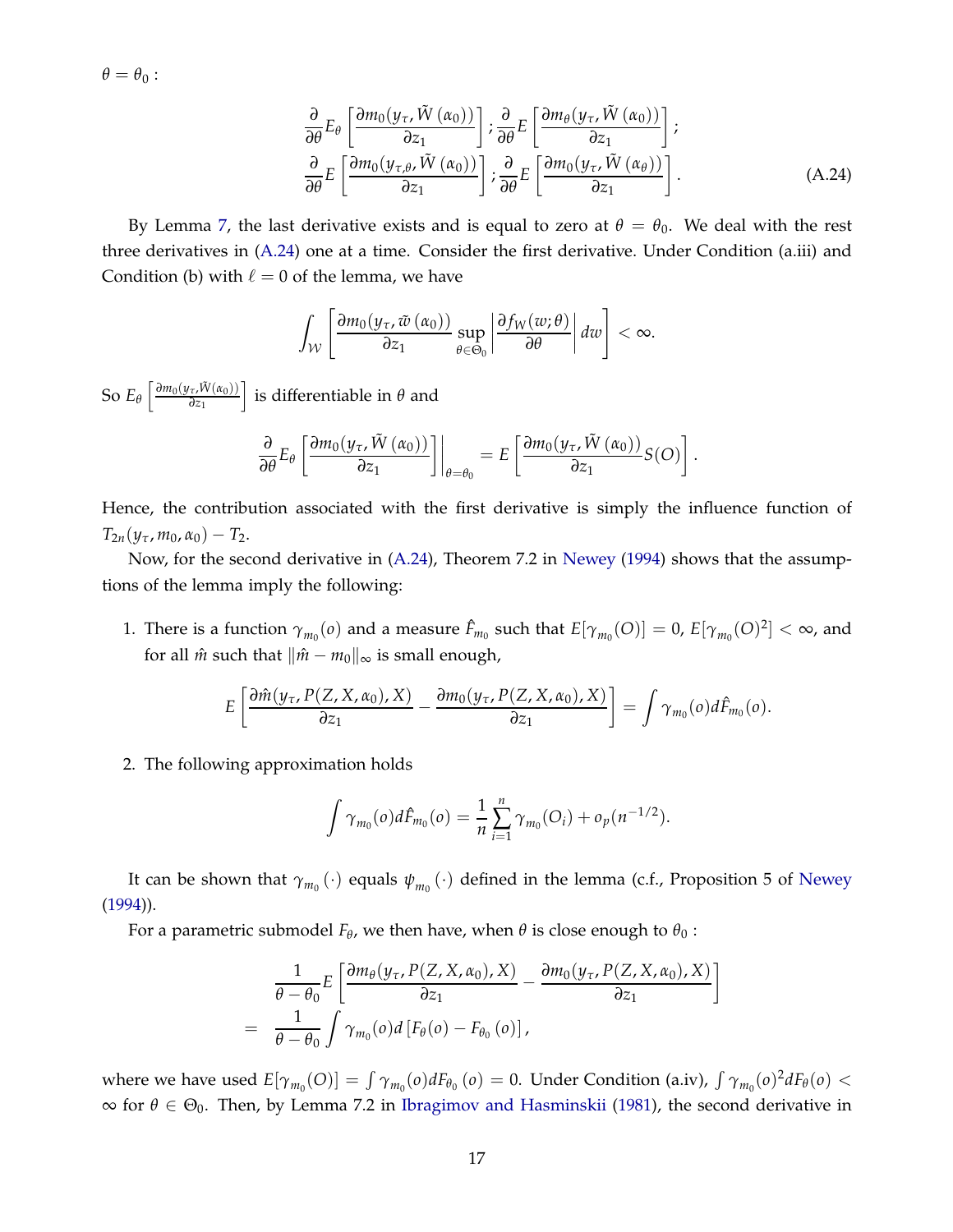[\(A.24\)](#page-56-0) exists and satisfies

$$
\frac{\partial}{\partial \theta} E\left[\frac{\partial m_{\theta}(y_{\tau}, P(Z, X, \alpha_0), X)}{\partial z_1}\right]\bigg|_{\theta=\theta_0} = \frac{\partial}{\partial \theta} \int \gamma_{m_0}(o) dF_{\theta}(o)\bigg|_{\theta=\theta_0} = E[\gamma_{m_0}(O)S(O)].
$$

This shows that  $\gamma_{m_0}(o)$  is the influence function of  $E\left[\frac{\partial \hat{m}(y_\tau, P(Z, X, \alpha_0), X)}{\partial z_1}\right]$ *∂z*<sup>1</sup>  $\big]$ . That is,

$$
E\left[\frac{\partial \hat{m}(y_{\tau}, P(Z, X, \alpha_0), X)}{\partial z_1}\right] - E\left[\frac{\partial m_0(y_{\tau}, P(Z, X, \alpha_0), X)}{\partial z_1}\right] = \frac{1}{n} \sum_{i=1}^n \gamma_{m_0}(O_i) + o_p(n^{-1/2}).
$$

This, combined with the stochastic equicontinuity assumption, implies that

$$
T_{2n}(y_{\tau},\hat{m},\alpha_0)-T_{2n}(y_{\tau},m_0,\alpha_0)=\frac{1}{n}\sum_{i=1}^n\gamma_{m_0}(O_i)+o_p(n^{-1/2}).
$$

Now, the dominating condition in Condition (d) ensures that the third derivative in [\(A.24\)](#page-56-0) exists and

$$
\frac{\partial}{\partial \theta} E\left[\frac{\partial m_0(y_{\tau,\theta}, \tilde{W}(\alpha_0))}{\partial z_1}\right]\bigg|_{\theta=\theta_0} = E\left[\frac{\partial^2 m_0(y_{\tau}, \tilde{W}(\alpha_0))}{\partial y_{\tau} \partial z_1}\right] \frac{\partial y_{\tau,\theta}}{\partial \theta}\bigg|_{\theta=\theta_0}.
$$

Given the approximation

$$
\hat{y}_{\tau} - y_{\tau} = \mathbb{P}_n \psi_Q(y_{\tau}) + o_p(n^{-1/2}),
$$

from Lemma [4,](#page-26-3) we have

$$
\left.\frac{\partial y_{\tau,\theta}}{\partial \theta}\right|_{\theta=\theta_0} = E\left[\psi_Q(y_\tau)S(O)\right].
$$

Hence,

$$
\frac{\partial}{\partial \theta} E\left[\frac{\partial m_0(y_{\tau,\theta}, \tilde{W}(\alpha_0))}{\partial z_1}\right]\bigg|_{\theta=\theta_0} = E\left[\frac{\partial^2 m_0(y_{\tau}, \tilde{W}(\alpha_0))}{\partial y_{\tau} \partial z_1}\right] E\left[\psi_{Q}(y_{\tau}) S(O)\right].
$$

This gives us the contribution from the estimation of  $y<sub>\tau</sub>$ . Alternatively, this expression gives us the influence function of

$$
E\left[\frac{\partial m_0(\hat{y}_\tau, \tilde{W}(\alpha_0))}{\partial z_1}\right] - E\left[\frac{\partial m_0(y_\tau, \tilde{W}(\alpha_0))}{\partial z_1}\right],
$$

because

$$
E\left[\frac{\partial m_0(\hat{y}_\tau, \tilde{W}(\alpha_0))}{\partial z_1}\right] - E\left[\frac{\partial m_0(y_\tau, \tilde{W}(\alpha_0))}{\partial z_1}\right] = E\left[\frac{\partial^2 m_0(y_\tau, \tilde{W}(\alpha_0))}{\partial y_\tau \partial z_1}\right](\hat{y}_\tau - y_\tau) + o_p(n^{-1/2}).
$$

Using the stochastic equicontinuity assumption, we then get that

$$
T_{2n}(\hat{y}_{\tau}, m_0, \alpha_0) - T_{2n}(y_{\tau}, m_0, \alpha_0) = E\left[\frac{\partial^2 m_0(y_{\tau}, \tilde{W}(\alpha_0))}{\partial y_{\tau} \partial z_1}\right](\hat{y}_{\tau} - y_{\tau}) + o_p(n^{-1/2})
$$
  
\n
$$
= E\left[\frac{\partial f_{Y|\tilde{W}(\alpha_0)}(y_{\tau}|\tilde{W}(\alpha_0))}{\partial z_1}\right] \mathbb{P}_n \psi_Q(y_{\tau}) + o_p(n^{-1/2})
$$
  
\n
$$
= \mathbb{P}_n \tilde{\psi}_Q(y_{\tau}) + o_p(n^{-1/2}).
$$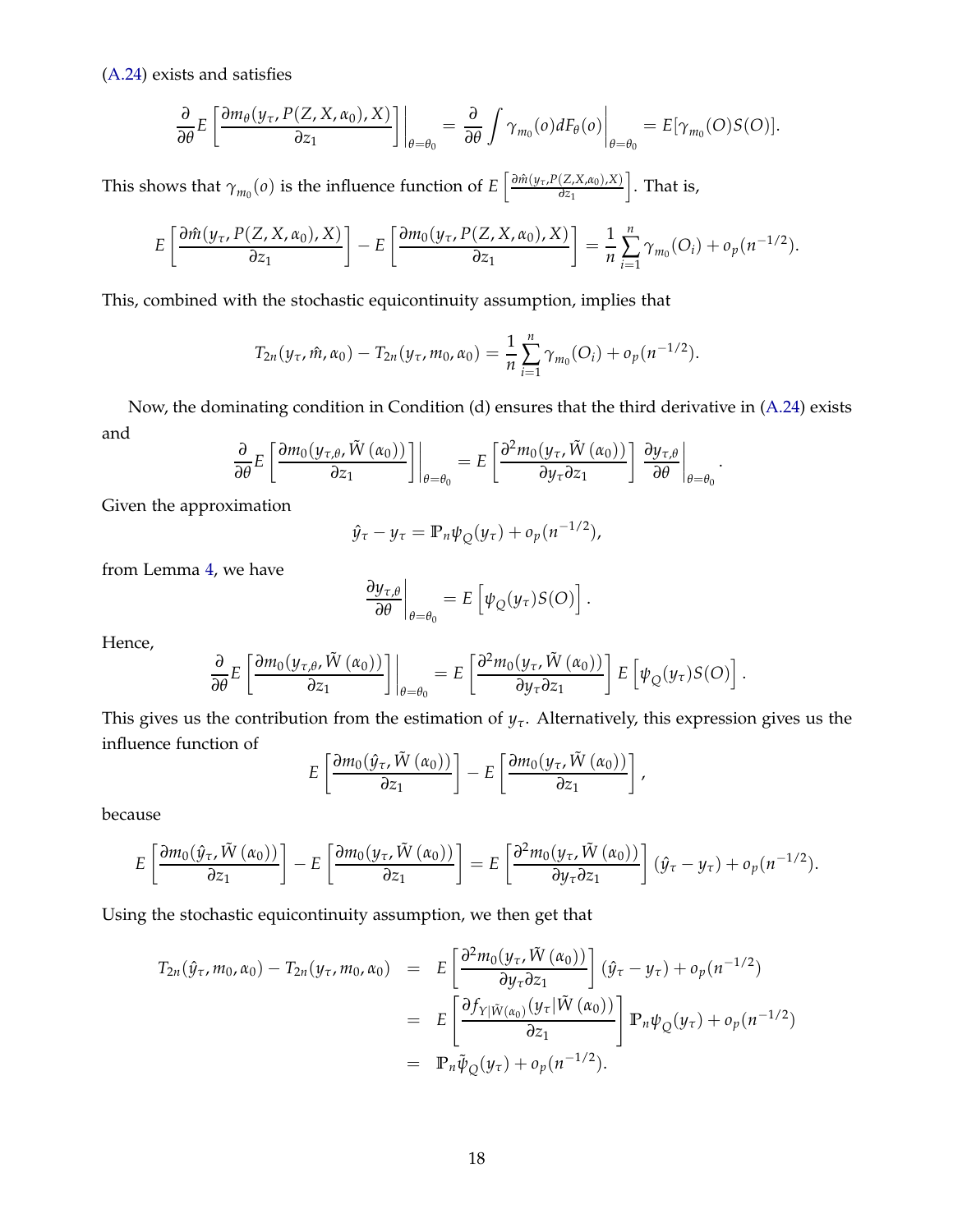To sum up, we have shown that

$$
T_{2n}(\hat{y}_{\tau}, \hat{m}, \hat{\alpha}) - T_2 = [T_{2n}(y_{\tau}, m_0, \alpha_0) - T_2] + [T_{2n}(y_{\tau}, \hat{m}, \alpha_0) - T_{2n}(y_{\tau}, m_0, \alpha_0)]
$$
  
+ 
$$
[T_{2n}(\hat{y}_{\tau}, m_0, \alpha_0) - T_{2n}(y_{\tau}, m_0, \alpha_0)] + o_p(n^{-1/2})
$$
  
= 
$$
\mathbb{P}_n \psi_{\partial m_0} + \mathbb{P}_n \psi_{m_0} + \mathbb{P}_n \tilde{\psi}_{Q}(y_{\tau}) + o_p(n^{-1/2}).
$$

 $\blacksquare$ 

**Proof of Theorem [2.](#page-32-1)** Consider the following difference

<span id="page-58-0"></span>
$$
\Pi_{\tau,z} - \hat{\Pi}_{\tau,z} = \frac{1}{\hat{f}_Y(\hat{y}_\tau)} \frac{T_{2n}(\hat{y}_\tau, \hat{m}, \hat{\alpha})}{T_{1n}(\hat{\alpha})} - \frac{1}{f_Y(y_\tau)} \frac{T_2}{T_1} \n= \frac{T_{2n}(\hat{y}_\tau, \hat{m}, \hat{\alpha}) f_Y(y_\tau) T_1 - \hat{f}_Y(\hat{y}_\tau) T_{1n}(\hat{\alpha}) T_2}{\hat{f}_Y(\hat{y}_\tau) T_{1n}(\hat{\alpha}) f_Y(y_\tau) T_1} \n= \frac{f_Y(y_\tau) T_1}{\hat{f}_Y(\hat{y}_\tau) T_{1n}(\hat{\alpha}) f_Y(y_\tau) T_1} [T_{2n}(\hat{y}_\tau, \hat{m}, \hat{\alpha}) - T_2] \n- \frac{\hat{f}_Y(\hat{y}_\tau) T_{1n}(\hat{\alpha}) T_2 - f_Y(y_\tau) T_1 T_2}{\hat{f}_Y(\hat{y}_\tau) T_{1n}(\hat{\alpha}) f_Y(y_\tau) T_1} \n= \frac{f_Y(y_\tau) T_1}{\hat{f}_Y(\hat{y}_\tau) T_{1n}(\hat{\alpha}) f_Y(y_\tau) T_1} [T_{2n}(\hat{y}_\tau, \hat{m}, \hat{\alpha}) - T_2] \n- \frac{T_{1n}(\hat{\alpha}) T_2}{\hat{f}_Y(\hat{y}_\tau) T_{1n}(\hat{\alpha}) f_Y(y_\tau) T_1} [\hat{f}_Y(\hat{y}_\tau) - f_Y(y_\tau)] \n- \frac{T_2 f_Y(y_\tau)}{\hat{f}_Y(\hat{y}_\tau) T_{1n}(\hat{\alpha}) f_Y(y_\tau) T_1} [T_{1n}(\hat{\alpha}) - T_1]. \qquad (A.25)
$$

We can rearrange [\(A.25\)](#page-58-0) as

<span id="page-58-1"></span>
$$
\hat{\Pi}_{\tau,z} - \Pi_{\tau,z} = \frac{T_2}{\hat{f}_Y(\hat{y}_\tau) f_Y(y_\tau) T_1} \left[ \hat{f}_Y(\hat{y}_\tau) - f_Y(y_\tau) \right] \n+ \frac{T_2}{\hat{f}_Y(\hat{y}_\tau) T_{1n}(\hat{\alpha}) T_1} \left[ T_{1n}(\hat{\alpha}) - T_1 \right] \n- \frac{1}{\hat{f}_Y(\hat{y}_\tau) T_{1n}(\hat{\alpha})} \left[ T_{2n}(\hat{y}_\tau, \hat{m}, \hat{\alpha}) - T_2 \right].
$$
\n(A.26)

By appropriately defining the remainders, we can express [\(A.26\)](#page-58-1) as

<span id="page-58-2"></span>
$$
\hat{\Pi}_{\tau,z} - \Pi_{\tau,z} = \frac{T_2}{f_Y(y_\tau)^2 T_1} \left[ \hat{f}_Y(\hat{y}_\tau) - f_Y(y_\tau) \right] \n+ \frac{T_2}{f_Y(y_\tau) T_1^2} \left[ T_{1n}(\hat{\alpha}) - T_1 \right] \n- \frac{1}{f_Y(y_\tau) T_1} \left[ T_{2n}(\hat{y}_\tau, \hat{m}, \hat{\alpha}) - T_2 \right] + R_1 + R_2 + R_3.
$$
\n(A.27)

The definitions of *R*1, *R*<sup>2</sup> and *R*<sup>3</sup> can be found below. Now we are ready to separate the contribution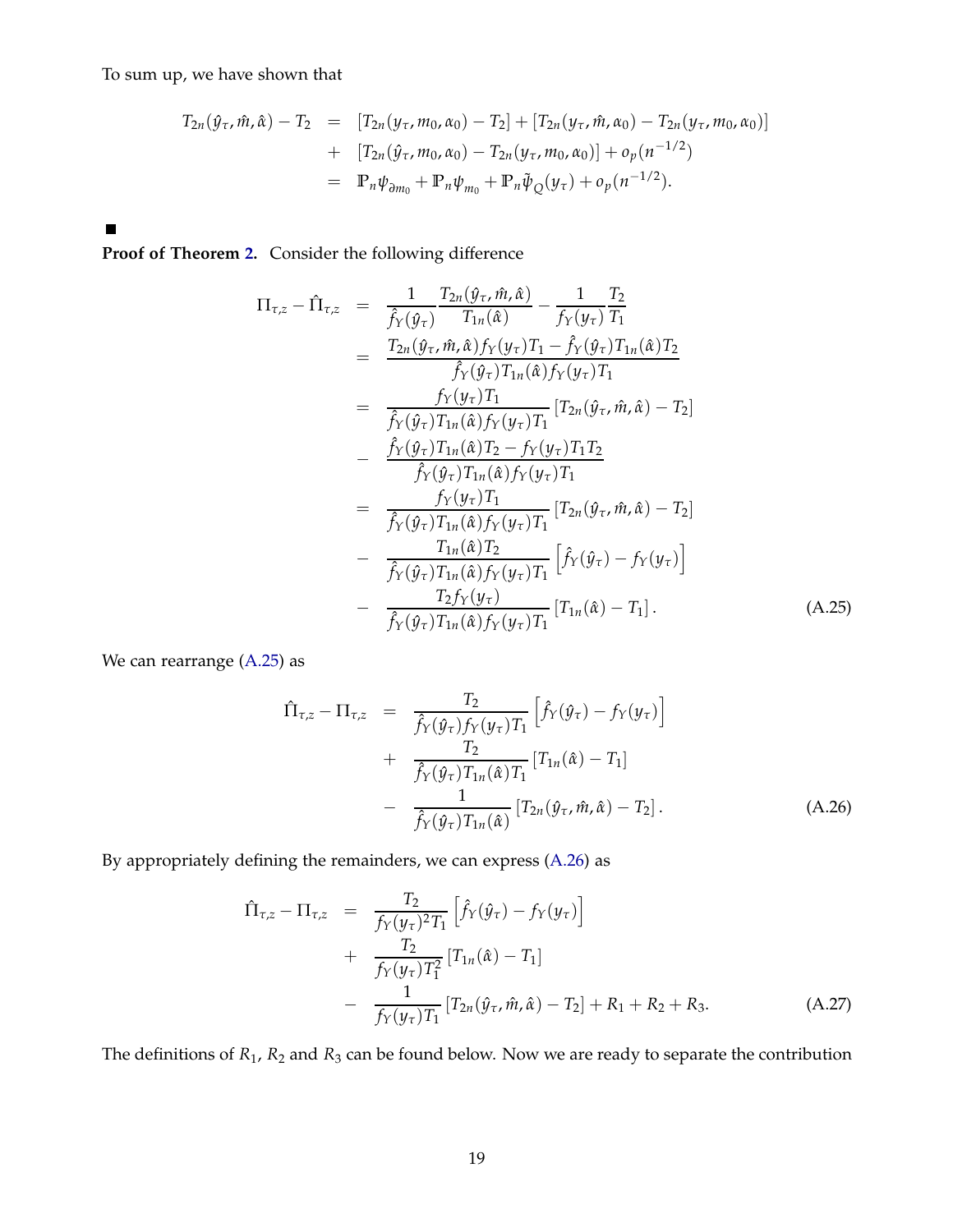of each stage of the estimation. We shall use equations [\(25\)](#page-27-1), [\(27\)](#page-28-1), and [\(31\)](#page-31-1).

$$
\hat{\Pi}_{\tau,z} - \Pi_{\tau,z} = \frac{T_2}{f_Y(y_\tau)^2 T_1} \left[ \hat{f}_Y(y_\tau) - f_Y(y_\tau) \right] + \frac{T_2}{f_Y(y_\tau)^2 T_1} \left[ f_Y(\hat{y}_\tau) - f_Y(y_\tau) \right] \n+ \frac{T_2}{f_Y(y_\tau) T_1^2} \left[ T_{1n}(\alpha_0) - T_1 \right] + \frac{T_2}{f_Y(y_\tau) T_1^2} \left\{ E \left[ \frac{\partial P(W, \hat{\alpha})}{\partial z_1} \right] - T_1 \right\} \n- \frac{1}{f_Y(y_\tau) T_1} \left[ T_{2n}(y_\tau, m_0, \alpha_0) - T_2 \right] \n- \frac{1}{f_Y(y_\tau) T_1} \left[ T_{2n}(y_\tau, \hat{m}, \alpha_0) - T_{2n}(y_\tau, m_0, \alpha_0) \right] \n- \frac{1}{f_Y(y_\tau) T_1} \left[ T_{2n}(\hat{y}_\tau, m_0, \alpha_0) - T_{2n}(y_\tau, m_0, \alpha_0) \right] \n+ R_1 + R_2 + R_3 + \frac{T_2}{f_Y(y_\tau)^2 T_1} R_{f_Y} + o_p(n^{-1/2}). \tag{A.28}
$$

Finally, we establish the rate for the remainders *R*1, *R*<sup>2</sup> and *R*<sup>3</sup> in [\(A.27\)](#page-58-2). We deal with each component of the remainder separately. The first remainder is

$$
R_{1} = \frac{T_{2}}{\hat{f}_{Y}(\hat{y}_{\tau})f_{Y}(y_{\tau})T_{1}} \left[ \hat{f}_{Y}(\hat{y}_{\tau}) - f_{Y}(y_{\tau}) \right] - \frac{T_{2}}{f_{Y}(y_{\tau})^{2}T_{1}} \left[ \hat{f}_{Y}(\hat{y}_{\tau}) - f_{Y}(y_{\tau}) \right]
$$
\n
$$
= \frac{T_{2}}{f_{Y}(y)T_{1}} \left[ \hat{f}_{Y}(\hat{y}_{\tau}) - f_{Y}(y_{\tau}) \right] \left[ \frac{1}{\hat{f}_{Y}(\hat{y}_{\tau})} - \frac{1}{f_{Y}(y_{\tau})} \right]
$$
\n
$$
= -\frac{T_{2}}{f_{Y}(y)^{2}T_{1}\hat{f}_{Y}(\hat{y}_{\tau})} \left[ \hat{f}_{Y}(\hat{y}_{\tau}) - f_{Y}(y_{\tau}) \right]^{2}
$$
\n
$$
= O_{p} \left( \left| \hat{f}_{Y}(\hat{y}_{\tau}) - f_{Y}(y_{\tau}) \right|^{2} \right). \tag{A.29}
$$

The second remainder is

<span id="page-59-0"></span>
$$
R_2 = \frac{T_2}{\hat{f}_Y(\hat{y}_\tau)T_{1n}(\hat{\alpha})T_1} [T_{1n}(\hat{\alpha}) - T_1] - \frac{T_2}{f_Y(y_\tau)T_1^2} [T_{1n}(\hat{\alpha}) - T_1]
$$
  
\n
$$
= \frac{T_2}{T_1} [T_{1n}(\hat{\alpha}) - T_1] \left[ \frac{1}{\hat{f}_Y(\hat{y}_\tau)T_{1n}(\hat{\alpha})} - \frac{1}{f_Y(y_\tau)T_1} \right]
$$
  
\n
$$
= \frac{T_2}{T_1} [T_{1n}(\hat{\alpha}) - T_1] \left[ \frac{f_Y(y_\tau)T_1 - \hat{f}_Y(\hat{y}_\tau)T_{1n}(\hat{\alpha})}{\hat{f}_Y(\hat{y}_\tau)T_{1n}(\hat{\alpha})f_Y(y_\tau)T_1} \right]
$$
  
\n
$$
= \frac{T_2}{T_1} [T_{1n}(\hat{\alpha}) - T_1] \left[ \frac{f_Y(y_\tau) (T_1 - T_{1n}(\hat{\alpha})) - T_{1n}(\hat{\alpha}) (\hat{f}_Y(\hat{y}_\tau) - f_Y(y_\tau))}{\hat{f}_Y(\hat{y}_\tau)T_{1n}(\hat{\alpha})f_Y(y_\tau)T_1} \right]
$$
  
\n
$$
= O_p (|T_{1n}(\hat{\alpha}) - T_1|^2) + O_p (|T_{1n}(\hat{\alpha}) - T_1||\hat{f}_Y(\hat{y}_\tau) - f_Y(y_\tau)|)
$$
  
\n
$$
= O_p (n^{-1}) + O_p (n^{-1/2} |\hat{f}_Y(\hat{y}_\tau) - f_Y(y_\tau)|).
$$
 (A.30)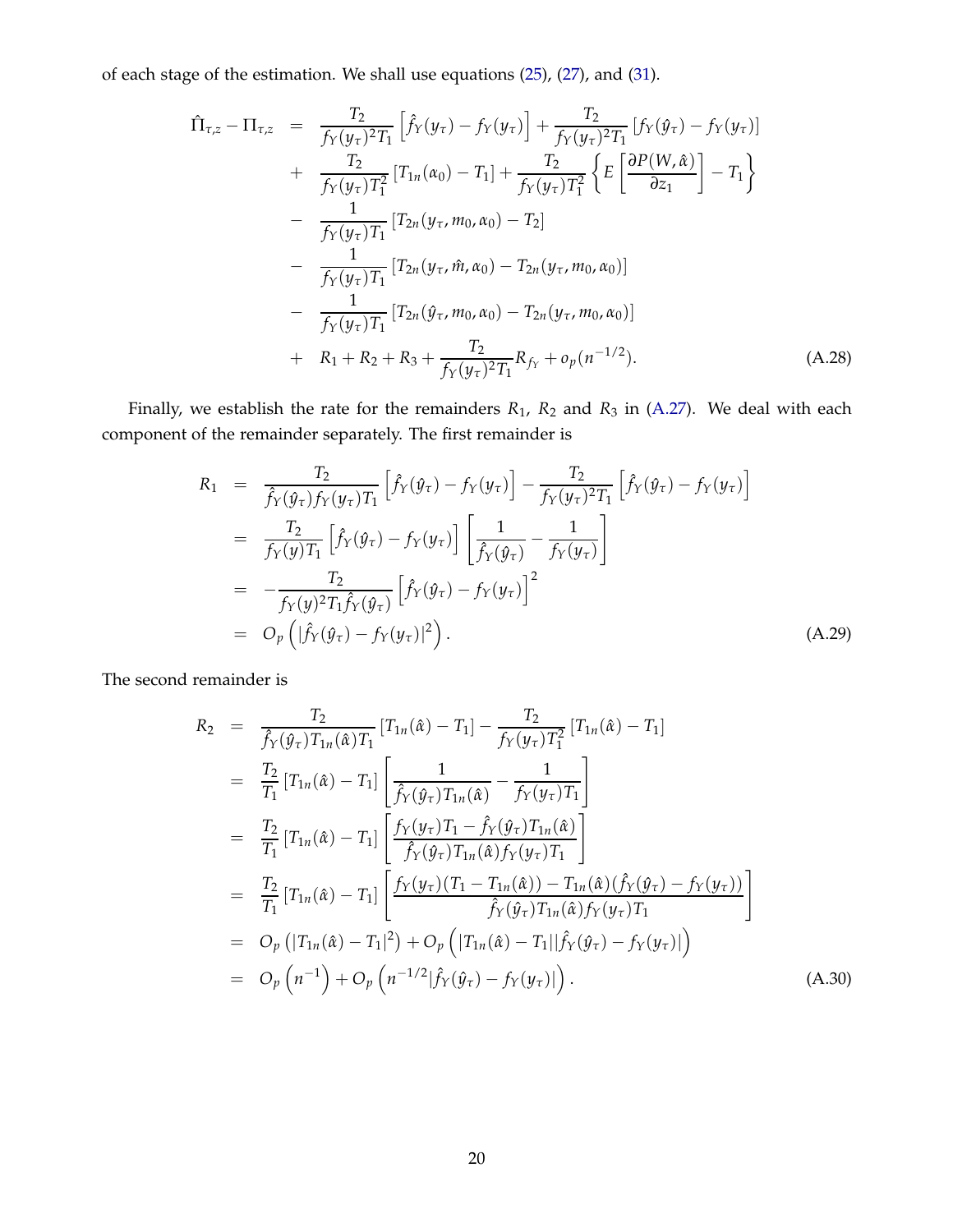The third remainder is

$$
R_3 = \frac{1}{f_Y(y_\tau)T_1} [T_{2n}(\hat{y}_\tau, \hat{m}, \hat{\alpha}) - T_2] - \frac{1}{\hat{f}_Y(\hat{y}_\tau)T_{1n}(\hat{\alpha})} [T_{2n}(\hat{y}_\tau, \hat{m}, \hat{\alpha}) - T_2]
$$
  
\n
$$
= O_p(|T_{2n}(\hat{y}_\tau, \hat{m}, \hat{\alpha}) - T_2||T_{1n}(\hat{\alpha}) - T_1|)
$$
  
\n
$$
+ O_p(|T_{2n}(\hat{y}_\tau, \hat{m}, \hat{\alpha}) - T_2||\hat{f}_Y(\hat{y}_\tau) - f_Y(y_\tau)|)
$$
  
\n
$$
= O_p(n^{-1}) + O_p(n^{-1/2}|\hat{f}_Y(\hat{y}_\tau) - f_Y(y_\tau)|)
$$
(A.31)

because it has the same denominator as  $R_2$  in [\(A.30\)](#page-59-0). Finally, we compute the rate for  $\hat{f}_Y(\hat{y}_\tau)$  –  $f_Y(y_\tau)$ . To do so, we use the results in Lemma [5.](#page-27-0) Equation [\(25\)](#page-27-1) tells us

$$
\hat{f}_{Y}(\hat{y}_{\tau}) - f_{Y}(y_{\tau}) = \hat{f}_{Y}(y_{\tau}) - f_{Y}(y_{\tau}) + f_{Y}(\hat{y}_{\tau}) - f_{Y}(y_{\tau}) + R_{f_{Y}} \n= O_{p}(n^{-1/2}h^{-1/2}) + O_{p}(h^{2}) + O_{p}(n^{-1/2}) + O_{p}(|R_{f_{Y}}|) \n= O_{p}(n^{-1/2}h^{-1/2}) + O_{p}(h^{2}).
$$
\n(A.32)

The remainder  $R_{\Pi}$  is defined as

$$
R_{\Pi} := R_1 + R_2 + R_3 + \frac{T_2}{f_Y(y_\tau)^2 T_1} R_{f_Y} + o_p(n^{-1/2}) + o_p(h^2).
$$

So,

$$
R_{\Pi} = O_p \left( |\hat{f}_Y(\hat{y}_\tau) - f_Y(y_\tau)|^2 \right) + O_p \left( n^{-1} \right) + O_p \left( n^{-1/2} |\hat{f}_Y(\hat{y}_\tau) - f_Y(y_\tau)| \right) + O_p \left( |R_{f_Y}| \right) + o_p(n^{-1/2}) + o_p(h^2) = O_p \left( n^{-1}h^{-1} + n^{-1}h^{-1/2} \right) + o_p \left( n^{-1/2}h^{-1/2} + h^2 \right) = o_p \left( n^{-1/2}h^{-1/2} \right),
$$
\n(A.33)

where we have used the rate conditions maintained in Assumption [7.](#page-26-2)  $\blacksquare$ 

# <span id="page-60-0"></span>**B Asymptotic Bias of the UQR Estimator with Exogenous Treatment**

Consider the model

$$
Y(0) = q(X) + U_0,
$$
  
\n
$$
Y(1) = q(X) + \beta + U_1,
$$
  
\n
$$
D = 1 \{ V \le \mu(Z, X) \},
$$

where  $(Z, X) \in \mathbb{R}^2$  is independent of  $(U_0, U_1, V)$ . For simplicity, we assume that  $\mu(Z, X) = Z + X$ and consider  $Z_{\delta} = Z + s(\delta)$ . The selection equation under the new or counterfactual policy regime is

$$
D_{\delta} = \mathbb{1} \left\{ V \leq Z + s(\delta) + X \right\}.
$$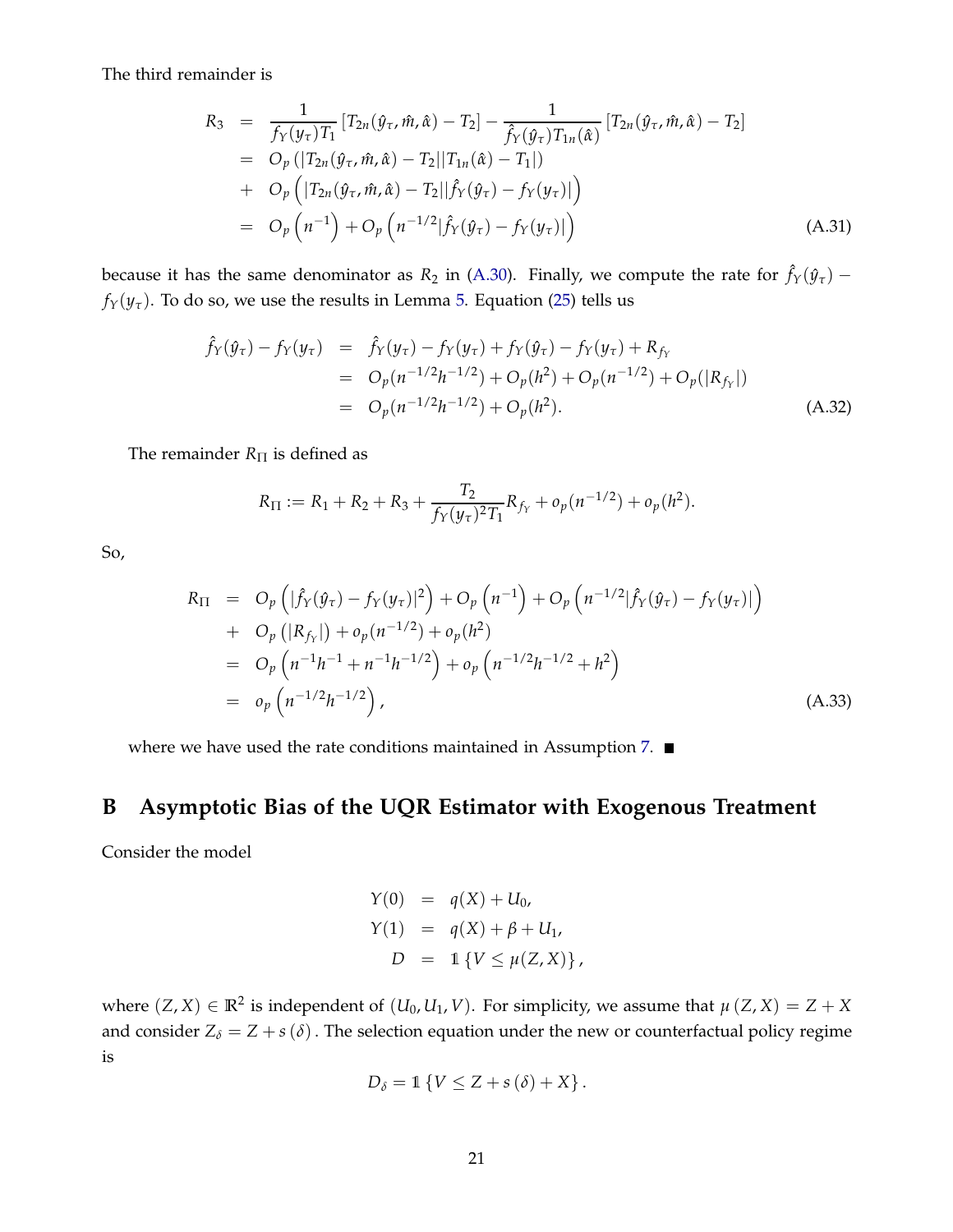where  $s(\delta)$  satisfies  $E[D_{\delta}] = p + \delta$ . Let  $W = (Z, X)$  and  $w = (z, x)$ . We follow Corollary [4](#page-24-1) to obtain Π*τ*. The propensity score under the new regime is

$$
P_{\delta}(W) = \Pr(D_{\delta} = 1|W) = F_{V|W}(Z + s(\delta) + X|W)
$$

$$
= F_{V}(Z + s(\delta) + X)
$$

because *V* is independent of both *Z* and *X*. Now,

$$
\dot{P}(W) = \frac{\partial P_{\delta}(W)}{\partial \delta} \bigg|_{\delta=0} = f_V(Z+X) \frac{\partial s(\delta)}{\partial \delta} \bigg|_{\delta=0}.
$$

Since  $E[D_{\delta}] = p + \delta$ , we have

$$
\left. \frac{\partial E[D_\delta]}{\partial \delta} \right|_{\delta=0} = \frac{\partial s(\delta)}{\partial \delta} \bigg|_{\delta=0} E[f_V(Z+X)] = 1,
$$

which implies that *<sup>∂</sup>s*(*δ*) *∂δ*  $\Big|_{\delta=0}$  $= 1/E[f_V(Z+X)]$ . Therefore,  $\dot{P}(W) = f_V(Z+X)/E[f_V(Z+X)]$ . Next,

$$
E \left[ \mathbb{1} \left\{ Y(0) \le y_{\tau} \right\} | V = \mu(w), W = w \right]
$$
  
= 
$$
E \left[ \mathbb{1} \left\{ q(x) + U_0 \le y_{\tau} \right\} | V = \mu(w), W = w \right]
$$
  
= 
$$
E \left[ \mathbb{1} \left\{ q(x) + U_0 \le y_{\tau} \right\} | V = \mu(w) \right]
$$
  
= 
$$
F_{U_0|V}(y_{\tau} - q(x)|\mu(w)).
$$

Similarly,

$$
E\left[\mathbb{1}\left\{Y(1)\leq y_{\tau}\right\}|V=\mu(w),W=w\right]=F_{U_{1}|V}(y_{\tau}-q(x)-\beta|\mu(w)).
$$

Using Corollary [4](#page-24-1) and assuming that  $f_{U_0|V} = f_{U_1|V}$ , we have

$$
\Pi_{\tau} = \frac{1}{f_Y(y_{\tau})} \int_{\mathcal{W}} \left[ \int_{y_{\tau} - q(x) - \beta}^{y_{\tau} - q(x)} f_{U_0|V}(u|\mu(w)) du \right] \dot{P}(w) f_W(w) dw.
$$

It follows from Corollary [3](#page-17-2) that the apparent effect is

$$
A_{\tau} = \frac{1}{f_Y(y_{\tau})} \int_{-\infty}^{\infty} E\left[\mathbb{1}\left\{Y \leq y_{\tau}\right\} | D = 0, W = w\right] f_W(w) dw
$$

$$
- \frac{1}{f_Y(y_{\tau})} \int_{-\infty}^{\infty} E\left[\mathbb{1}\left\{Y \leq y_{\tau}\right\} | D = 1, W = w\right] f_W(w) dw.
$$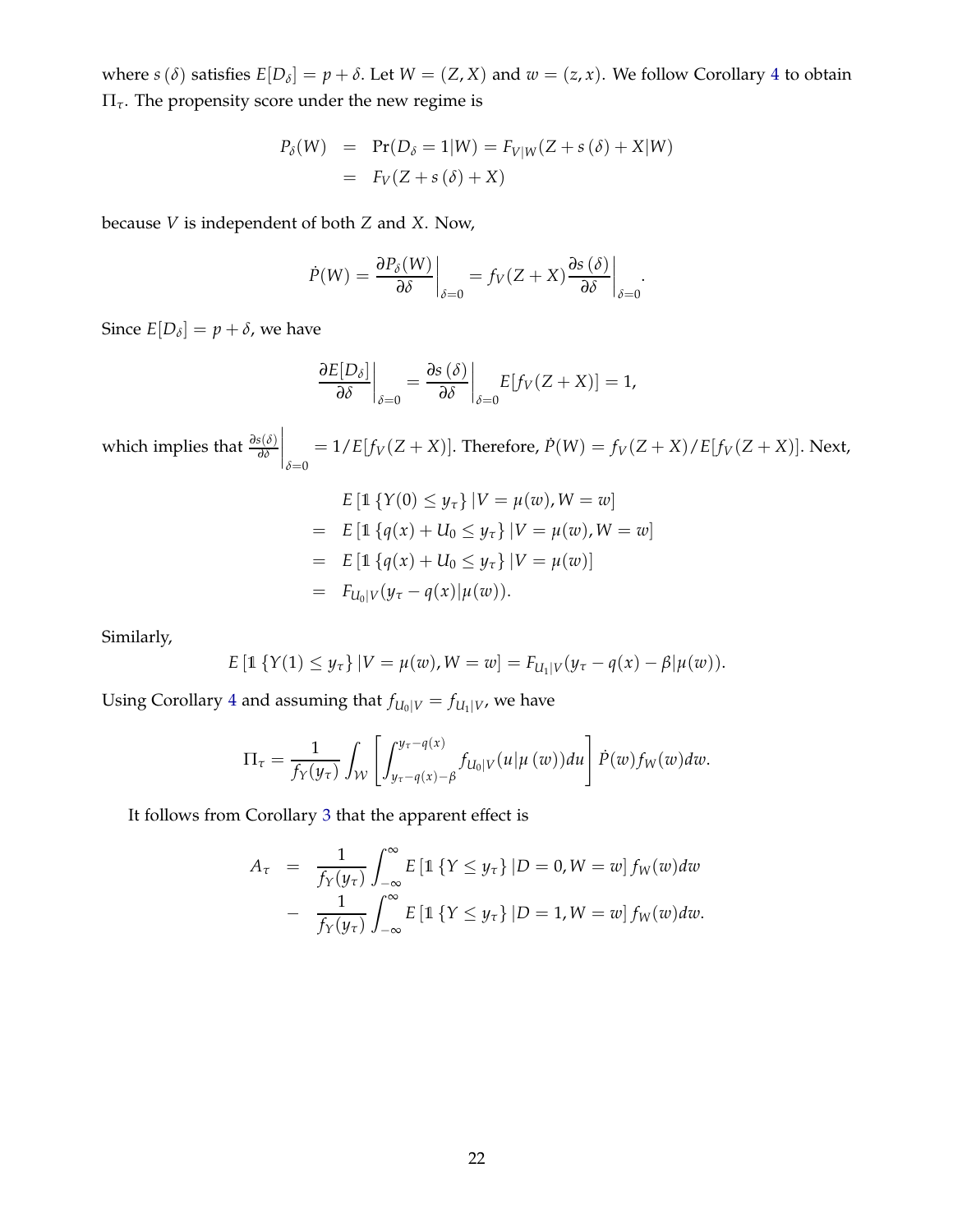Using the explicit forms of the potential outcomes, we get

$$
E [1 \{ Y \le y_{\tau} \} | D = 0, W = w]
$$
  
=  $E [1 \{ Y(0) \le y_{\tau} \} | D = 0, W = w]$   
=  $E [1 \{ q(X) + U_0 \le y_{\tau} \} | D = 0, W = w]$   
=  $E [1 \{ q(X) + U_0 \le y_{\tau} \} | V > \mu (w), W = w]$   
=  $Pr(U_0 \le y_{\tau} - q(x) | V > \mu(w))$   
=  $\frac{\int_{\mu(w)}^{\infty} \left[ \int_{-\infty}^{y_{\tau} - q(x)} f_{U_0|V}(u|v) du \right] f_V(v) dv}{1 - F_V(\mu(w))}$ 

and

$$
E \left[ \mathbb{1} \left\{ Y \le y_{\tau} \right\} | D = 1, W = w \right]
$$
  
=  $E \left[ \mathbb{1} \left\{ Y(1) \le y_{\tau} \right\} | D = 1, W = w \right\}$   
=  $E \left[ \mathbb{1} \left\{ q(X) + \beta + U_1 \le y_{\tau} \right\} | D = 1, W = w \right\}$   
=  $E \left[ \mathbb{1} \left\{ q(X) + \beta + U_1 \le y_{\tau} \right\} | V \le \mu(W), W = w \right\}$   
=  $\Pr(U_1 \le y_{\tau} - q(x) - \beta | V \le \mu(w))$   
=  $\frac{\int_{-\infty}^{\mu(w)} \left[ \int_{-\infty}^{y_{\tau} - q(x) - \beta} f_{U_1 | V}(u | v) du \right] f_V(v) dv}{F_V(\mu(w))}.$ 

Hence

$$
A_{\tau} = \frac{1}{f_Y(y_{\tau})} \int_{\mathcal{W}} \frac{\int_{\mu(w)}^{\infty} \left[ \int_{-\infty}^{y_{\tau}-q(x)} f_{U_0|V}(u|v) du \right] f_V(v) dv}{1 - F_V(\mu(w))} f_W(w) dw
$$
  
- 
$$
\frac{1}{f_Y(y_{\tau})} \int_{\mathcal{W}} \frac{\int_{-\infty}^{\mu(w)} \left[ \int_{-\infty}^{y_{\tau}-q(x)-\beta} f_{U_1|V}(u|v) du \right] f_V(v) dv}{F_V(\mu(w))} f_W(w) dw.
$$

Now, for the scaling factor  $f_Y(\cdot)$  , we have a mixture

$$
f_Y(y_\tau) = f_{Y(1)|D}(y_\tau|1) \Pr(D=1) + f_{Y(0)|D}(y_\tau|0) \Pr(D=0).
$$

The mixing weights are  $Pr(D = 1) = Pr(V \leq \mu(W))$  and  $Pr(D = 0) = Pr(V > \mu(W))$ . To obtain the mixing densities, we note that

$$
F_{Y(0)|D}(y_{\tau}|0) = \Pr(Y(0) \le y_{\tau}|D=0) = \frac{\Pr(Y(0) \le y_{\tau}, D=0)}{\Pr(D=0)}
$$
  
= 
$$
\frac{1}{\Pr(D=0)} \Pr(q(X) + U_0 \le y_{\tau}, V > \mu(W))
$$
  
= 
$$
\frac{1}{\Pr(D=0)} \int_{\mathcal{W}} \Pr(q(x) + U_0 \le y_{\tau}, V > \mu(w)) f_W(w) dw
$$
  
= 
$$
\frac{1}{\Pr(D=0)} \int_{\mathcal{W}} [F_{U_0}(y_{\tau} - q(x)) - F_{U_0,V}(y_{\tau} - q(x), \mu(w))] f_W(w) dw.
$$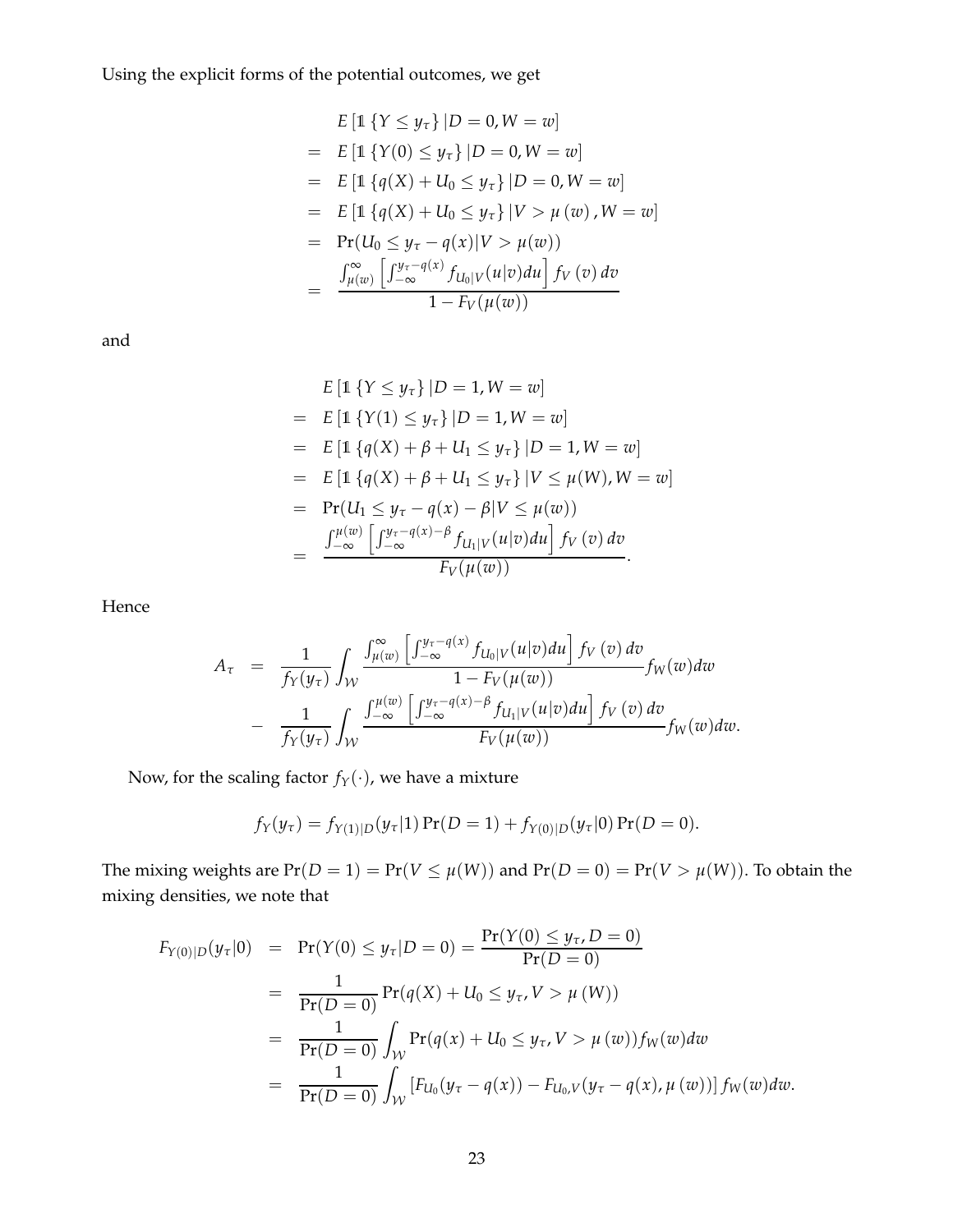Hence, the density  $f_{Y(0)|D}(y_\tau|0)$  is

$$
f_{Y(0)|D}(y_{\tau}|0) = \frac{1}{\Pr(D=0)} \int_{\mathcal{W}} \left[ f_{U_0}(y_{\tau} - q(x)) - \int_{-\infty}^{\mu(w)} f_{U_0,V}(y_{\tau} - q(x),\breve{w}) d\breve{w} \right] f_W(w) dw.
$$

For the other case, we have

$$
F_{Y(1)|D}(y_{\tau}|1) = \Pr(Y(1) \le y_{\tau}|D=1) = \frac{\Pr(Y(1) \le y_{\tau}, D=1)}{\Pr(D=1)}
$$
  
= 
$$
\frac{1}{\Pr(D=1)} \Pr(q(X) + \beta + U_1 \le y_{\tau}, V \le \mu(W))
$$
  
= 
$$
\frac{1}{\Pr(D=1)} \int_{\mathcal{W}} \Pr(q(x) + \beta + U_1 \le y_{\tau}, V \le \mu(w)) f_W(w) dw
$$
  
= 
$$
\frac{1}{\Pr(D=1)} \int_{\mathcal{W}} F_{U_1,V}(y_{\tau} - q(x) - \beta, \mu(w)) f_W(w) dw,
$$

and so the density  $f_{Y(1)|D}(y_\tau|1)$  is

$$
f_{Y(1)|D}(y_\tau|1)=\frac{1}{\Pr(D=1)}\int_{\mathcal{W}}\left[\int_{-\infty}^{\mu(w)}f_{U_1,V}(y_\tau-q(x)-\beta,\check{w})d\check{w}\right]f_W(w)dw.
$$

The density  $f_Y(y_\tau)$  is then

$$
f_Y(y_\tau) = \int_W \left[ f_{U_0}(y_\tau - q(x)) - \int_{-\infty}^{\mu(w)} f_{U_0,V}(y_\tau - q(x),\breve{w}) d\breve{w} \right] f_W(w) dw
$$
  
+ 
$$
\int_W \left[ \int_{-\infty}^{\mu(w)} f_{U_1,V}(y_\tau - q(x) - \beta, \breve{w}) d\breve{w} \right] f_W(w) dw.
$$

To compute  $\Pi_{\tau}$  and  $A_{\tau}$  numerically, we set  $\beta = 1$ ,  $q(X) = X$ ,  $\mu(Z, X) = Z + X$ , and we assume that *X* and *Z* are independent standard normals and that  $(U_0, U_1, V)$  is normal with mean 0 and variance

$$
\Sigma = \begin{bmatrix} 1 & 0 & \rho \\ 0 & 1 & \rho \\ \rho & \rho & 1 \end{bmatrix},
$$

where  $\rho$  is the correlation between  $U_0$  and  $V$ , and between  $U_1$  and  $V$ . Different values of  $\rho$  lead to different degrees of endogeneity. When  $\rho = 0$ , the treatment selection is exogenous.

Figure [2](#page-21-1) plots the asymptotic bias, computed as  $B_\tau := A_\tau - \Pi_\tau$ , as a function of  $\tau$  for  $\rho =$ 0, .25, .5, .75, .9. We can see that the asymptotic bias is not uniform across quantiles. Hence, any attempt to sign the bias based on the "sign" or degree of the endogeneity (i.e., the sign or magnitude of  $\rho$ ) is futile.

When *ρ* = 0, we only have *marginal heterogeneity bias* because the *marginal selection bias* 0, as

$$
F_{Y(0)|D,W}(y_{\tau}|0, w) = F_{Y(0)|U_D,W}(y_{\tau}|P(w), w) = F_{Y(0)|W}(y_{\tau}|w),
$$
  
\n
$$
F_{Y(1)|D,W}(y_{\tau}|1, w) = F_{Y(1)|U_D,W}(y_{\tau}|P(w), w) = F_{Y(1)|W}(y_{\tau}|w).
$$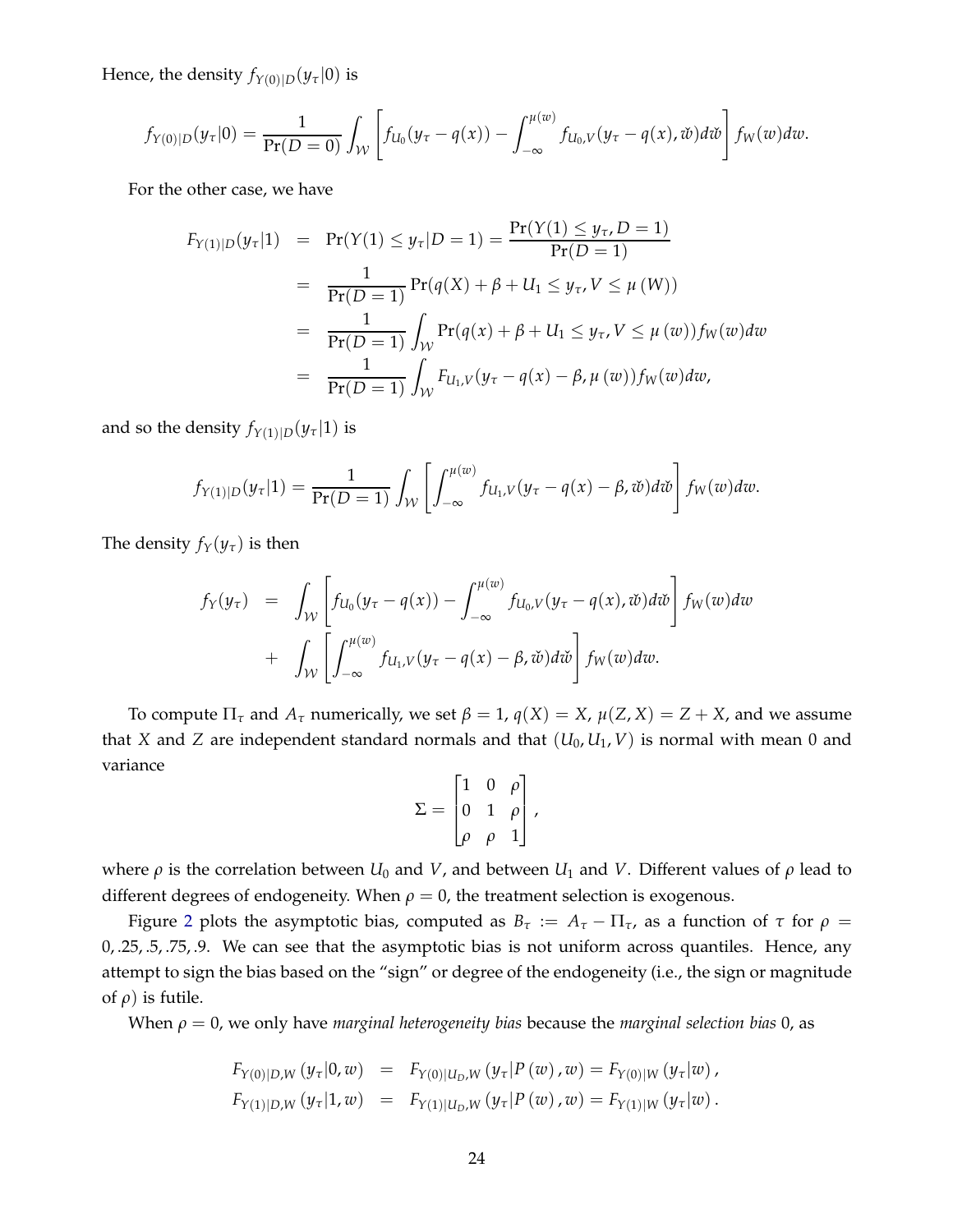The *marginal heterogeneity bias* is

$$
B_{1\tau} = \frac{1}{f_Y(y_\tau)} \int_{\mathcal{W}} \left[ F_{Y|D,W}(y_\tau | 1, w) - F_{Y|D,W}(y_\tau | 0, w) \right] \dot{P}(w) f_W(w) dw
$$
  
- 
$$
\frac{1}{f_Y(y_\tau)} \int_{\mathcal{W}} \left[ F_{Y|D,W}(y_\tau | 1, w) - F_{Y|D,W}(y_\tau | 0, w) \right] f_W(w) dw.
$$

In this example,  $\dot{P}(w) \neq 1$  and

$$
F_{Y|D,W}(y_{\tau}|1,w) - F_{Y|D,W}(y_{\tau}|0,w) = \Pr(X + \beta + U_1 < y_{\tau}) - \Pr(X + U_0 < y_{\tau}) \neq 0
$$

<span id="page-64-0"></span>for all  $\beta \neq 0$ . So the *marginal heterogeneity bias*  $B_{1\tau}$  is not equal to 0 when  $\beta \neq 0$ .

# **C Estimation of the Asymptotic Variance of the UNIQUE**

The asymptotic variance  $V_\tau$  in [\(34\)](#page-32-3) can be estimated by the plug-in estimator

<span id="page-64-1"></span>
$$
\hat{V}_{\tau} = \frac{h}{n} \sum_{i=1}^{n} \hat{\psi}_{\Pi_{\tau}, i'}^{2}
$$
\n(A.34)

where, by Theorem [2,](#page-32-1)

$$
\hat{\psi}_{\Pi_{\tau},i} = \frac{\hat{T}_{2n}}{\hat{f}_{Y}(\hat{y}_{\tau})^{2}\hat{T}_{1n}}\hat{\psi}_{f,i}(\hat{y}_{\tau}) + \frac{\hat{T}_{2n}}{\hat{f}_{Y}(\hat{y}_{\tau})^{2}\hat{T}_{1n}}\hat{f}'_{Y}(\hat{y}_{\tau})\hat{\psi}_{Q,i}(\hat{y}_{\tau}) \n+ \frac{\hat{T}_{2n}}{\hat{f}_{Y}(\hat{y}_{\tau})\hat{T}_{1n}^{2}}\hat{\psi}_{\partial P,i} + \frac{\hat{T}_{2n}}{\hat{f}_{Y}(\hat{y}_{\tau})\hat{T}_{1n}^{2}}\left[\frac{1}{n}\sum_{j=1}^{n}\frac{\partial^{2}P(W_{j},\hat{\alpha})}{\partial z_{1}\partial\hat{\alpha}'}\right]\hat{\psi}_{\alpha,i} \n- \frac{1}{\hat{f}_{Y}(\hat{y}_{\tau})\hat{T}_{1n}}\hat{\psi}_{\partial m,i} - \frac{1}{\hat{f}_{Y}(\hat{y}_{\tau})\hat{T}_{1n}}\hat{\psi}_{m,i} - \frac{1}{\hat{f}_{Y}(\hat{y}_{\tau})\hat{T}_{1n}}\hat{E}\left[\frac{\partial f_{Y|\tilde{W}(\alpha_{0})}(\hat{y}_{\tau}|\tilde{W}(\hat{\alpha}))}{\partial z_{1}}\right]\hat{\psi}_{Q,i}(\hat{y}_{\tau}).
$$

In this equation,  $\hat{T}_{2n} = T_{2n}(\hat{y}_{\tau}, \hat{m}, \hat{\alpha})$ ,  $\hat{T}_{1n} = T_{1n}(\hat{\alpha})$ ,

$$
\hat{\psi}_{f,i}(\hat{y}_{\tau}) = K_h([Y_i - \hat{y}_{\tau}]) - \frac{1}{n} \sum_{j=1}^n K_h([Y_j - \hat{y}_{\tau}])
$$
\n
$$
\hat{\psi}_{Q,i}(\hat{y}_{\tau}) = \frac{\tau - 1\{Y_i \leq \hat{y}_{\tau}\}}{\hat{f}_Y(\hat{y}_{\tau})},
$$
\n
$$
\hat{\psi}_{\partial P,i} = \frac{\partial P(W_i, \hat{\alpha})}{\partial z_1} - \frac{1}{n} \sum_{j=1}^n \frac{\partial P(W_j, \hat{\alpha})}{\partial z_1},
$$
\n
$$
\hat{\psi}_{\alpha,i} = \left(-\frac{1}{n} \sum_{j=1}^n \frac{[P_{\partial}(W_j, \hat{\alpha})]^2 W_j W_j'}{P(W_j, \hat{\alpha}) [1 - P(W_j, \hat{\alpha})]} \right)^{-1} \frac{P_{\partial}(W_i, \hat{\alpha}) W_i [D_i - P(W_i, \hat{\alpha})]}{P(W_i, \hat{\alpha}) [1 - P(W_i, \hat{\alpha})]},
$$
\n
$$
\hat{\psi}_{\partial m,i} = \frac{\partial \hat{m}(\hat{y}_{\tau}, \tilde{W}_i(\hat{\alpha}))}{\partial z_1} - \hat{T}_{2n},
$$
\n
$$
\hat{\psi}_{m,i} = -\left(1\{Y_i \leq \hat{y}_{\tau}\} - m_0(\hat{y}_{\tau}, \tilde{W}_i(\hat{\alpha}))\right) \times \hat{E}\left[\frac{\partial \log f_W(W_i)}{\partial z_1} \middle| \tilde{W}_i(\hat{\alpha})\right],
$$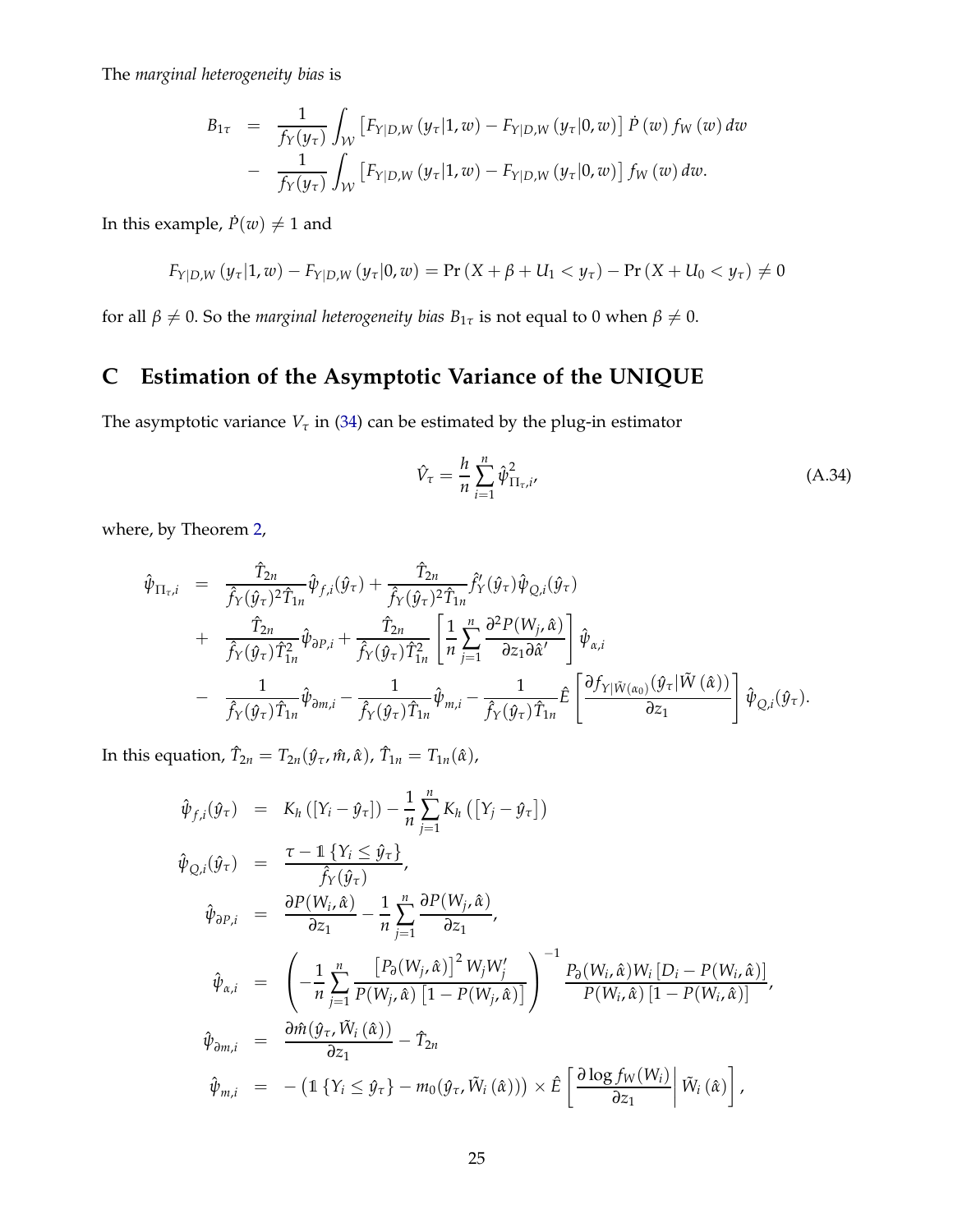and

$$
\hat{E}\left[\frac{\partial f_{Y|\tilde{W}(\alpha_{0})}(\hat{y}_{\tau}|\tilde{W}(\hat{\alpha}))}{\partial z_{1}}\right] = \frac{1}{n} \sum_{i=1}^{n} \frac{\partial \hat{f}_{Y|\tilde{W}(\hat{\alpha}),X}(\hat{y}_{\tau}|p,X_{i})}{\partial p}\bigg|_{p=P(W_{i},\hat{\alpha})} \frac{\partial P(z,X_{i},\hat{\alpha})}{\partial z_{1}}\bigg|_{z=Z_{i}}
$$

.

Most of these plug-in estimates are self-explanatory. For example,  $\hat{\psi}_{\alpha,i}$  is the estimated influence function for the MLE when  $P(W_i, \hat{\alpha}) = P(W_i \hat{\alpha})$  and  $P_{\hat{\sigma}}(a) = \partial P(a)/\partial a$ . If the propensity score function does not take a linear index form, then we need to make some adjustment to  $\hat{\psi}_{\alpha,i}$ . We only need to find the influence function for the MLE, which is an easy task, and then plug *α*ˆ into the influence function.

The only remaining quantity that needs some explanation is  $\hat{\psi}_{m,i'}$  which involves a nonparametric regression of  $\frac{\partial \log f_W(W_i)}{\partial z_1}$  on  $\tilde{W}_i(\hat{\alpha}) := [P(W_i, \hat{\alpha}), X_i]$  . We let

$$
\hat{E}\left[\left.\frac{\partial \log f_{W}(W_{i})}{\partial z_{1}}\right|\tilde{W}_{i}\left(\hat{\alpha}\right)\right]=-\phi^{J}(\tilde{W}_{i}(\hat{\alpha}))'\left(\sum_{\ell=1}^{n}\phi^{J}(\tilde{W}_{\ell}(\hat{\alpha}))\phi^{J}(\tilde{W}_{\ell}(\hat{\alpha}))'\right)^{-1}\sum_{\ell=1}^{n}\frac{\partial \phi^{J}(\tilde{W}_{\ell}(\hat{\alpha}))}{\partial z_{1}}.
$$

To see why this may be consistent for  $E\left[\frac{\partial \log f(W_i)}{\partial z_i}\right]$ *∂z*<sup>1</sup>  $\left[\right. \tilde{W}_{i}\left(\alpha_{0}\right) \right]$  , we note that using integration by parts,  $\vert$ the above is just a series approximation to  $E\left[\frac{\partial \log f_W(W_i)}{\partial z_1}\right]$ *∂z*<sup>1</sup>  $\left[\tilde{W}_i\left(\alpha_0\right)\right]$ .

The consistency of  $\hat{V}_{\tau}$  can be established by using the uniform law of large numbers. The arguments are standard but tedious. We omit the details here.

# <span id="page-65-0"></span>**D Unconditional Instrumental Quantile Estimation under Nonparametric Propensity Score**

In this section, we drop Assumption [8](#page-27-2) and estimate the propensity score non-parametrically using the series method. With respect to the results in Section [5,](#page-25-0) we only need to modify Lemma [6,](#page-28-0) since Lemma [8](#page-30-1) shows that we do not need to account for the error from estimating the propensity score.

Let  $\hat{P}(w)$  denote the nonparametric series estimator of  $P(w)$ . The estimator of  $T_1 := E\left[\frac{\partial P(W)}{\partial z_1}\right]$ *∂z*<sup>1</sup>  $\big]$  is now

$$
T_{1n}(\hat{P}) := \frac{1}{n} \sum_{i=1}^{n} \frac{\partial \hat{P}(w)}{\partial z_1} \bigg|_{w = W_i}
$$

The estimator of  $T_2$  is the same as in [\(28\)](#page-28-2) but with  $P(W_i, \hat{\alpha})$  replaced by  $\hat{P}(W_i)$ :

$$
T_{2n}(\hat{y}_{\tau}, \hat{m}, \hat{P}) := \frac{1}{n} \sum_{i=1}^{n} \frac{\partial \hat{m}(\hat{y}_{\tau}, \hat{P}(W_i), X_i)}{\partial z_1}, \qquad (A.35)
$$

.

where, as in [\(28\)](#page-28-2),  $\hat{m}$  is the series estimator of *m*. The formula is the same as before, and we only need to replace *P*(*W<sup>i</sup>* , *α*ˆ) by *P*ˆ(*Wi*). The nonparametric UNIQUE becomes

$$
\hat{\Pi}_{\tau}(\hat{y}_{\tau}, \hat{f}_{\gamma}, \hat{m}, \hat{P}) := \frac{1}{\hat{f}_{\gamma}(\hat{y}_{\tau})} \left[ \frac{1}{n} \sum_{i=1}^{n} \frac{\partial \hat{P}(W_{i})}{\partial z_{1}} \right]^{-1} \frac{1}{n} \sum_{i=1}^{n} \frac{\partial \hat{m}(\hat{y}_{\tau}, \hat{P}(W_{i}), X_{i})}{\partial z_{1}}
$$
\n
$$
= -\frac{1}{\hat{f}_{\gamma}(\hat{y}_{\tau})} \frac{T_{2n}(\hat{y}_{\tau}, \hat{m}, \hat{P})}{T_{1n}(\hat{P})}.
$$
\n(A.36)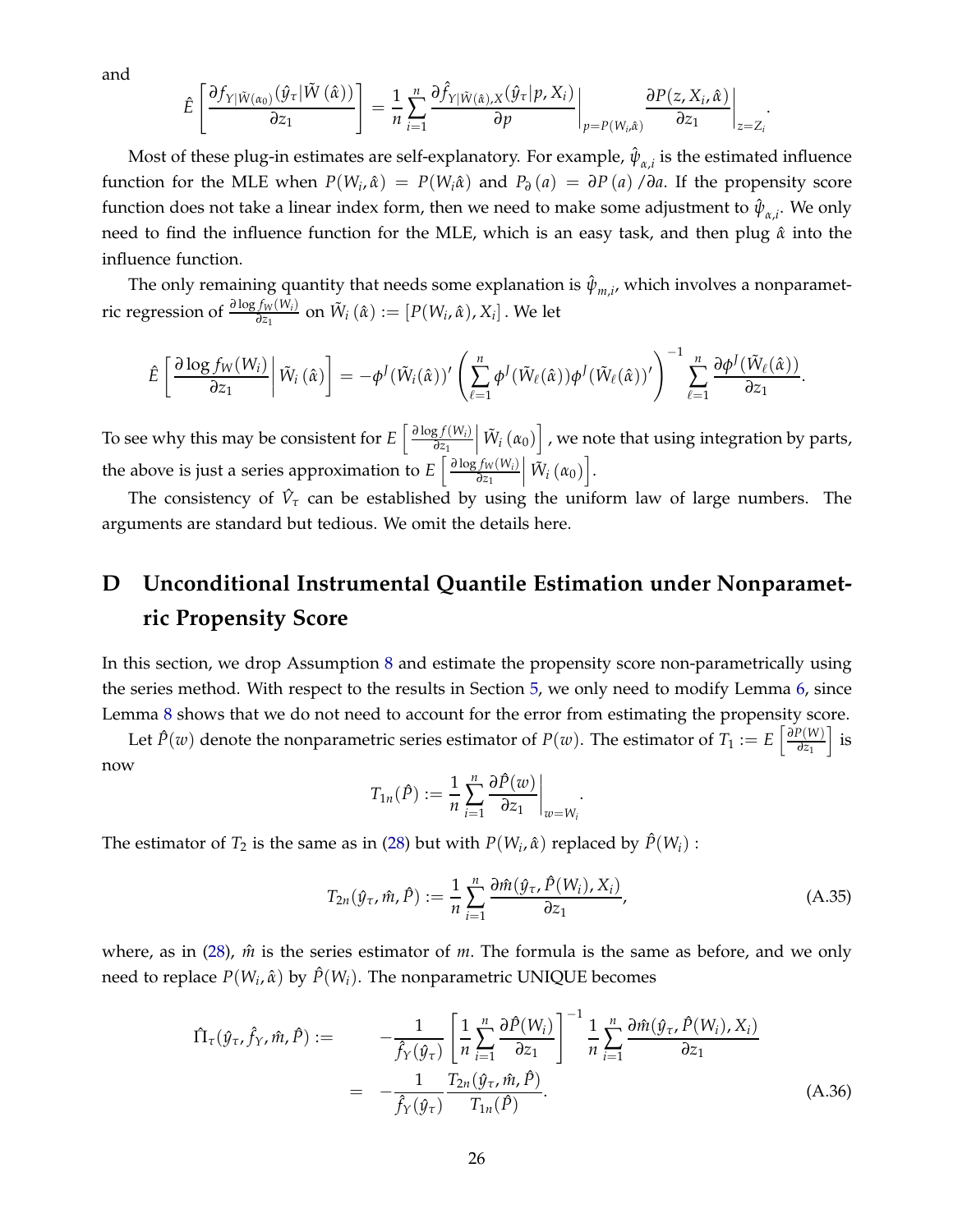The following lemma follows directly from Theorem 7.2 of [Newey](#page-39-15) [\(1994](#page-39-15)).

<span id="page-66-0"></span>**Lemma 9.** *Let Assumption (a) of Lemma [7](#page-30-0) and Assumptions (a) and (c) of Lemma [8](#page-30-1) hold. Assume further that*  $P(z, x)$  *is continuously differentiable with respect to*  $z_1$  *for all orders, and that there is a constant* C *such that*  $\partial^{\ell}P(z, x)/\partial z_1^{\ell}$  ≤  $C^{\ell}$  for all  $\ell \in \mathbb{N}$ *. Then* 

$$
T_{1n}(\hat{P}) - T_1 = \mathbb{P}_n \psi_{\partial P_s} + \mathbb{P}_n \psi_{P_s} + o_p(n^{-1/2}),
$$

*where we define*

$$
\psi_{\partial P_s} := \frac{\partial P(W)}{\partial z_1} - T_1
$$

*and*

$$
\psi_{P_s} := -\left(D - P(W)\right) \times \frac{\partial \log f_W(W)}{\partial z_1}.
$$

Using a proof similar to that of Lemma [8,](#page-30-1) we can show that  $T_{2n}(\hat{y}_{\tau}, \hat{m}, \hat{P})$  and  $T_{2n}(\hat{y}_{\tau}, \hat{m}, P)$  have the same influence function. That is, we have

$$
T_{2n}(\hat{y}_{\tau}, \hat{m}, \hat{P}) - T_2 = \mathbb{P}_n \psi_{\partial m_0} + \mathbb{P}_n \psi_{m_0} + \mathbb{P}_n \tilde{\psi}_{Q}(y_{\tau}) + o_p(n^{-1/2}),
$$

where

$$
\psi_{\partial m_0} := \frac{\partial m_0(y_\tau, P(W), X)}{\partial z_1} - T_2,
$$
  

$$
\psi_{m_0} := -(1 \{ Y \le y_\tau \} - m_0(y_\tau, P(W), X)) \times E\left[\frac{\partial \log f_W(W)}{\partial z_1} \middle| P(W), X\right],
$$

and

$$
\tilde{\psi}_{Q}(y_{\tau}) = E\left[\frac{\partial f_{Y|P(W),X}(y_{\tau}|P(W),X)}{\partial z_{1}}\right]\psi_{Q}(y_{\tau}).
$$

Given the asymptotic linear representations of  $T_{1n}(\hat{P}) - T_1$  and  $T_{2n}(\hat{y}_\tau, \hat{m}, \hat{P}) - T_2$ , we can directly use Lemma [8,](#page-30-1) together with Lemma [5,](#page-27-0) to obtain an asymptotic linear representation of Πˆ *<sup>τ</sup>*(*y*ˆ*τ*, ˆ *fY*, *m*ˆ , *P*ˆ).

<span id="page-66-1"></span>**Theorem 3.** *Under the assumptions of Lemmas [5,](#page-27-0) [8,](#page-30-1) and [9,](#page-66-0) we have*

<span id="page-66-2"></span>
$$
\hat{\Pi}_{\tau} - \Pi_{\tau} = \frac{T_2}{f_Y(y_{\tau})^2 T_1} \left[ \mathbb{P}_n \psi_{f_Y}(y_{\tau}) + B_{f_Y}(y_{\tau}) \right] + \frac{T_2}{f_Y(y_{\tau})^2 T_1} f'_Y(y_{\tau}) \mathbb{P}_n \psi_Q(y_{\tau}) \n+ \frac{T_2}{f_Y(y_{\tau}) T_1^2} \mathbb{P}_n \psi_{\partial P_s} + \frac{T_2}{f_Y(y_{\tau}) T_1^2} \mathbb{P}_n \psi_{P_s} \n- \frac{1}{f_Y(y_{\tau}) T_1} \mathbb{P}_n \psi_{\partial m_0} - \frac{1}{f_Y(y_{\tau}) T_1} \mathbb{P}_n \psi_{m_0} \n- \frac{1}{f_Y(y_{\tau}) T_1} \mathbb{P}_n \tilde{\psi}_Q(y_{\tau}) + R_{\Pi},
$$
\n(A.37)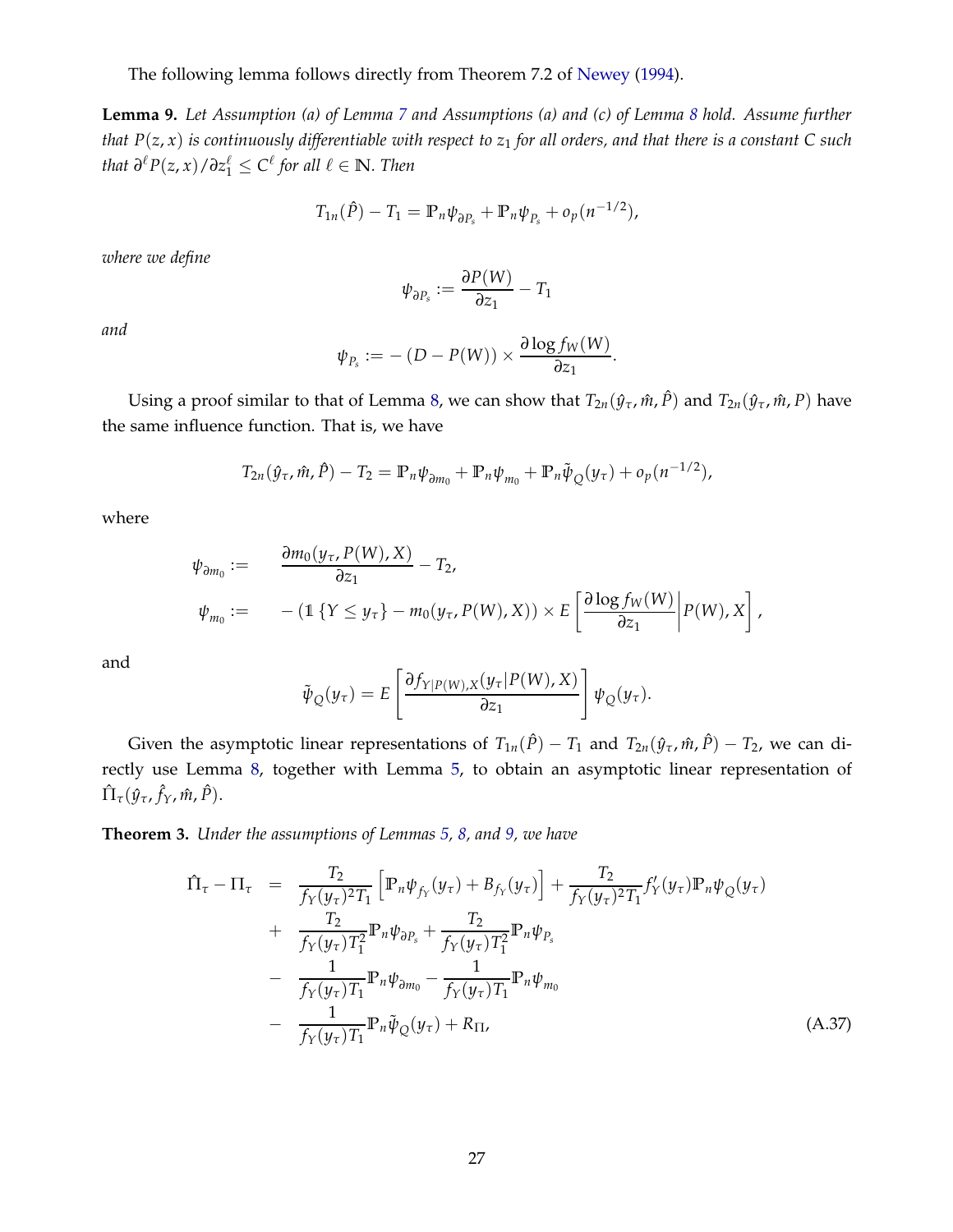*where*

$$
R_{\Pi} = O_p \left( |\hat{f}_Y(\hat{y}_\tau) - f_Y(y_\tau)|^2 \right) + O_p \left( n^{-1} \right) + O_p \left( n^{-1/2} |\hat{f}_Y(\hat{y}_\tau) - f_Y(y_\tau)| \right) + O_p \left( |R_{f_Y}| \right) + o_p(n^{-1/2}) + o_p(h^2).
$$
 (A.38)

*Furthermore, under Assumption [7,](#page-26-2)*  $\sqrt{n h} R_{\Pi} = o_p(1)$ .

We summarize the results of Theorem [3](#page-66-1) in a single equation:

$$
\hat{\Pi}_{\tau} - \Pi_{\tau} = \mathbb{P}_{n} \psi_{\Pi_{\tau}} + \tilde{B}_{f_{Y}}(y_{\tau}) + o_{p}(n^{-1/2}h^{-1/2}),
$$

where  $\psi_{\Pi_{\tau}}$  collects all the influence functions in [\(A.37\)](#page-66-2) except for the bias,  $R_{\Pi}$  is absorbed in the  $o_p(n^{-1/2}h^{-1/2})$  term, and

$$
\tilde{B}_{f_Y}(y_\tau) := \frac{T_2}{f_Y(y_\tau)^2 T_1} B_{f_Y}(y_\tau).
$$

The bias term is  $o_p(n^{-1/2}h^{-1/2})$  by Assumption [7.](#page-26-2) The following corollary provides the asymptotic distribution of  $\hat{\Pi}_{\tau}$ .

**Corollary 6.** *Under the assumptions of Theorem [3,](#page-66-1)*

$$
\sqrt{nh} (\hat{\Pi}_{\tau} - \Pi_{\tau}) = \sqrt{n} \mathbb{P}_n \sqrt{h} \psi_{\Pi_{\tau}} + o_p(1) \Rightarrow \mathcal{N}(0, V_{\tau}),
$$

*where*

$$
V_{\tau}=\lim_{h\downarrow 0}E\left[h\psi_{\Pi_{\tau}}^2\right].
$$

The asymptotic variance takes the same form as the asymptotic variance in Corollary [5.](#page-32-2) Estimating the asymptotic variance and testing for a zero unconditional effect are entirely similar to the case with a parametric propensity score. We omit the details to avoid repetition and redundancy. From the perspective of implementation, there is no substantive difference between a parametric approach and a nonparametric approach to the propensity score estimation.